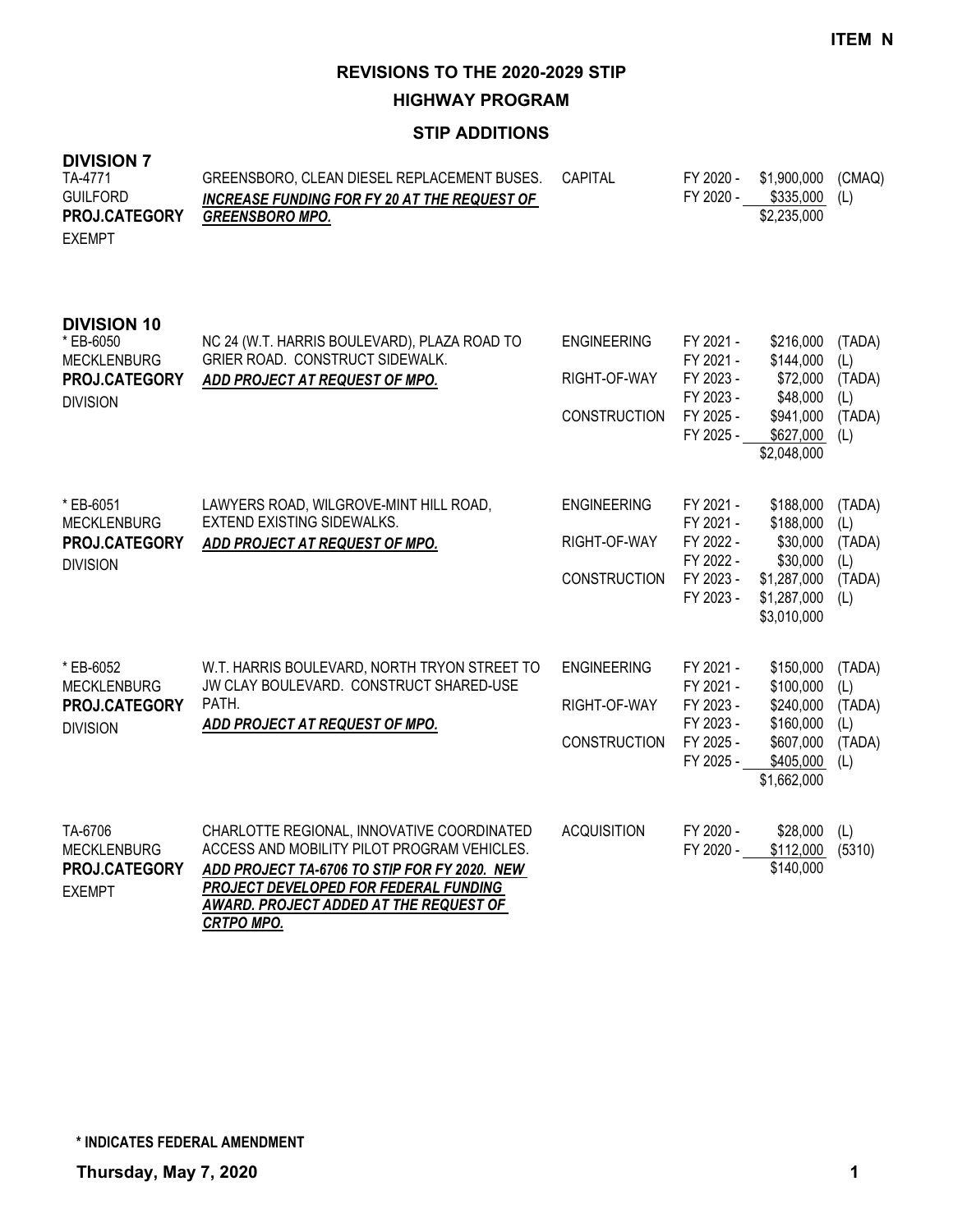# **HIGHWAY PROGRAM**

# **STIP ADDITIONS**

| <b>DIVISION 10</b><br>* TA-6724<br><b>MECKLENBURG</b><br>PROJ.CATEGORY<br><b>DIVISION</b> | CHARLOTTE AREA TRANSIT SYSTEM, I-77 AND<br>HAMBRIGHT ROAD PARK AND RIDE LOT. CONSTRUCT<br>CATS PARK AND RIDE LOT AND TRANSFER FACILITY.<br>ADD PRELIMINARY ENGINEERING IN FY 21 AND RIGHT-<br>OF-WAY IN FY 21 NOT PREVIOUSLY PROGRAMMED.<br><b>ACCELERATE CONSTRUCTION TO FY 22 AT REQUEST</b><br>OF CHARLOTTE AREA TRANSIT SYSTEM. | <b>ENGINEERING</b><br>RIGHT-OF-WAY<br><b>CONSTRUCTION</b> | FY 2021 -<br>FY 2021 -<br>FY 2021 -<br>FY 2021 -<br>FY 2021 -<br>FY 2021 -<br>FY 2022 -<br>FY 2022 -<br>FY 2022 - | \$1,121,000<br>\$151,000<br>\$238,000<br>\$953,000<br>\$128,000<br>\$202,000<br>\$7,354,000<br>\$991,000<br>\$15,600<br>\$11,153,600 | (BGDA)<br>(L)<br>(S(M))<br>(BGDA)<br>(L)<br>(S(M))<br>(BGDA)<br>(L)<br>(S(M)) |
|-------------------------------------------------------------------------------------------|-------------------------------------------------------------------------------------------------------------------------------------------------------------------------------------------------------------------------------------------------------------------------------------------------------------------------------------|-----------------------------------------------------------|-------------------------------------------------------------------------------------------------------------------|--------------------------------------------------------------------------------------------------------------------------------------|-------------------------------------------------------------------------------|
| * U-6246<br><b>UNION</b><br>PROJ.CATEGORY<br><b>EXEMPT</b>                                | NC 84, SR 1007 (ROCKY RIVER ROAD) INTERSECTION.<br>CONSTRUCT INTERSECTION IMPROVEMENTS<br>ADD PROJECT AT REQUEST OF MPO.                                                                                                                                                                                                            | <b>ENGINEERING</b><br>RIGHT-OF-WAY<br><b>CONSTRUCTION</b> | FY 2021 -<br>FY 2021 -<br>FY 2023 -<br>FY 2023 -<br>FY 2024 -<br>FY 2024 -                                        | \$173,000<br>\$93,000<br>\$226,000<br>\$121,000<br>\$1,277,000<br>\$688,000<br>\$2,578,000                                           | (BGDA)<br>(L)<br>(BGDA)<br>(L)<br>(BGDA)<br>(L)                               |
| * U-6247<br><b>UNION</b><br>PROJ.CATEGORY<br><b>EXEMPT</b>                                | NC 84, SR 1162 (POTTER ROAD) INTERSECTION.<br><b>IMPROVE INTERSECTON.</b><br><b>ADD PROJECT AT REQUEST OF MPO.</b>                                                                                                                                                                                                                  | <b>ENGINEERING</b><br>RIGHT-OF-WAY<br><b>CONSTRUCTION</b> | FY 2021 -<br>FY 2021 -<br>FY 2023 -<br>FY 2023 -<br>FY 2024 -<br>FY 2024 -<br>FY 2024 -                           | \$254,000<br>\$109,000<br>\$189,000<br>\$81,000<br>\$1,750,000<br>\$37,000<br>\$766,000<br>\$3,186,000                               | (BGDA)<br>(L)<br>(BGDA)<br>(L)<br>(CMAQ)<br>(BGDA)<br>(L)                     |
| * U-6248<br><b>UNION</b><br>PROJ.CATEGORY<br><b>EXEMPT</b>                                | NC 75, SR 1111 (OLD PROVIDENCE ROAD)<br>INTERSECTION. CONSTRUCT INTERSECTION<br>IMPROVEMENTS.<br>ADD PROJECT AT REQUEST OF MPO.                                                                                                                                                                                                     | <b>ENGINEERING</b><br>RIGHT-OF-WAY<br><b>CONSTRUCTION</b> | FY 2021 -<br>FY 2021 -<br>FY 2023 -<br>FY 2023 -<br>FY 2025 -<br>FY 2025 -                                        | \$160,000<br>\$40,000<br>\$280,000<br>\$70,000<br>\$1,200,000<br>\$300,000<br>\$2,050,000                                            | (BGDA)<br>(L)<br>(BGDA)<br>(L)<br>(BGDA)<br>(L)                               |
| * U-6250<br><b>UNION</b><br>PROJ.CATEGORY<br><b>DIVISION</b>                              | SR 1008 (INDIAN TRAIL ROAD), SR 1367 (UNIONVILLE-<br>INDIAN TRAIL ROAD) INTERSECTION. CONSTRUCT<br>INTERSECTION IMPROVEMENTS.<br><b>ADD PROJECT AT REQUEST OF MPO.</b>                                                                                                                                                              | <b>ENGINEERING</b><br>RIGHT-OF-WAY<br><b>CONSTRUCTION</b> | FY 2021 -<br>FY 2021 -<br>FY 2023 -<br>FY 2023 -<br>FY 2025 -<br>FY 2025 -                                        | \$313,000<br>\$78,000<br>\$208,000<br>\$52,000<br>\$2,209,000<br>\$552,000<br>\$3,412,000                                            | (BGDA)<br>(L)<br>(BGDA)<br>(L)<br>(BGDA)<br>(L)                               |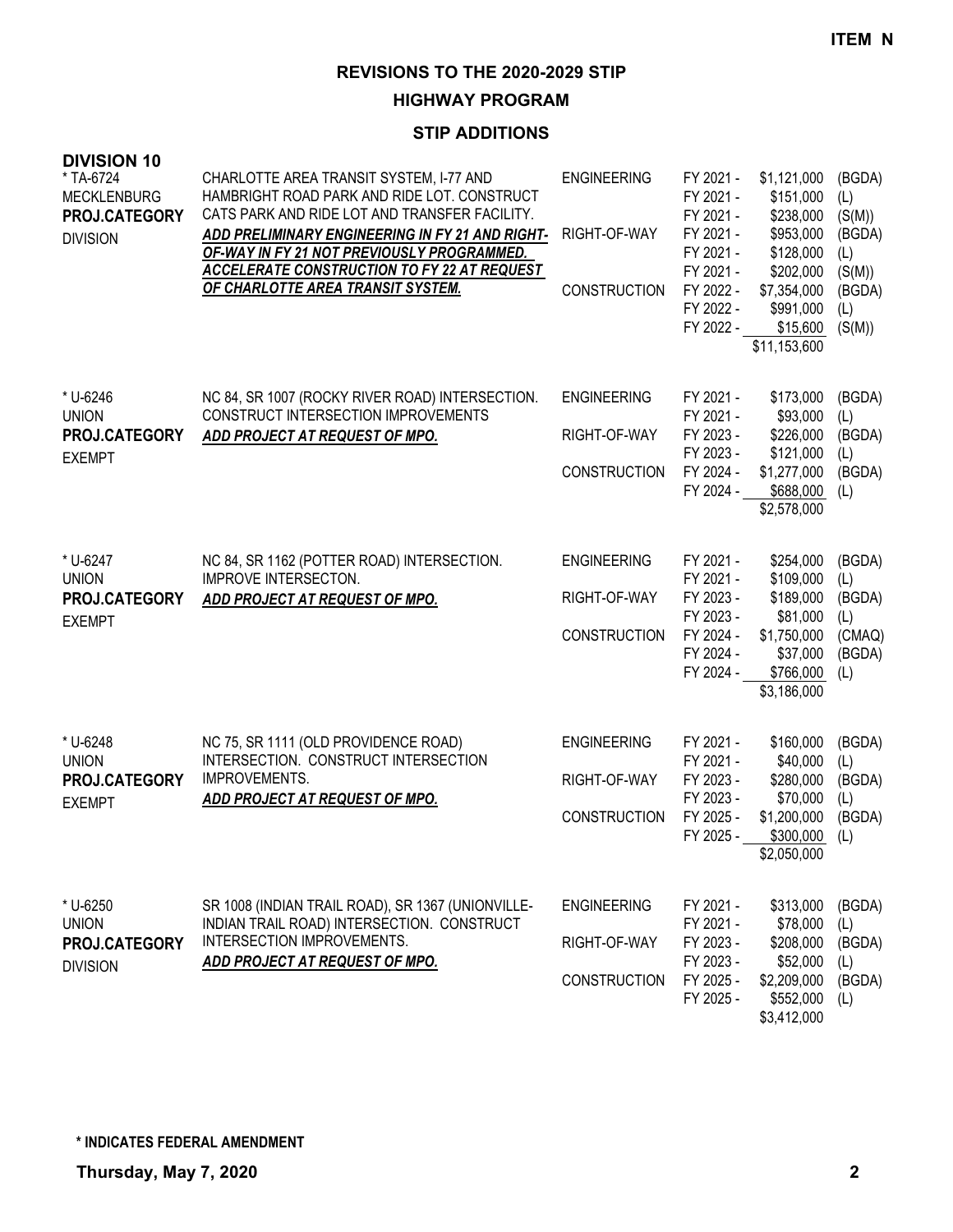**HIGHWAY PROGRAM**

#### **STIP ADDITIONS**

| <b>DIVISION 11</b><br>* W-5503A<br><b>WILKES</b><br><b>PROJ.CATEGORY</b><br>REGIONAL      | SR 1966 (AIRPORT ROAD) TO SR 2026 (AUSTIN<br>TRAPHILL ROAD). INSTALL GUARDRAIL AND<br>PAVEMENT MARKINGS.<br>ADD CONSTRUCTION IN FY 21 NOT PREVIOUSLY<br><b>PROGRAMMED.</b> | <b>CONSTRUCTION</b>                | FY 2021 -                                        | \$1,000,000<br>\$1,000,000                       | (HSIP)                         |
|-------------------------------------------------------------------------------------------|----------------------------------------------------------------------------------------------------------------------------------------------------------------------------|------------------------------------|--------------------------------------------------|--------------------------------------------------|--------------------------------|
| <b>DIVISION 12</b><br>* U-6249<br><b>IREDELL</b><br><b>PROJ.CATEGORY</b><br><b>EXEMPT</b> | NC 115, SR 1102 (LANGTREE ROAD) INTERSECTION.<br>CONSTRUCT INTERSECTION IMPROVEMENTS.<br>ADD PROJECT AT REQUEST OF MPO.                                                    | <b>ENGINEERING</b><br>RIGHT-OF-WAY | FY 2021 -<br>FY 2021 -<br>FY 2023 -<br>FY 2023 - | \$448,000<br>\$112,000<br>\$400,000<br>\$100,000 | (BGDA)<br>(L)<br>(BGDA)<br>(L) |

FY 2023 - \$100,000 (L) CONSTRUCTION FY 2025 - \$3,205,000 (BGDA) FY 2025 - \$801,000 (L) \$5,066,000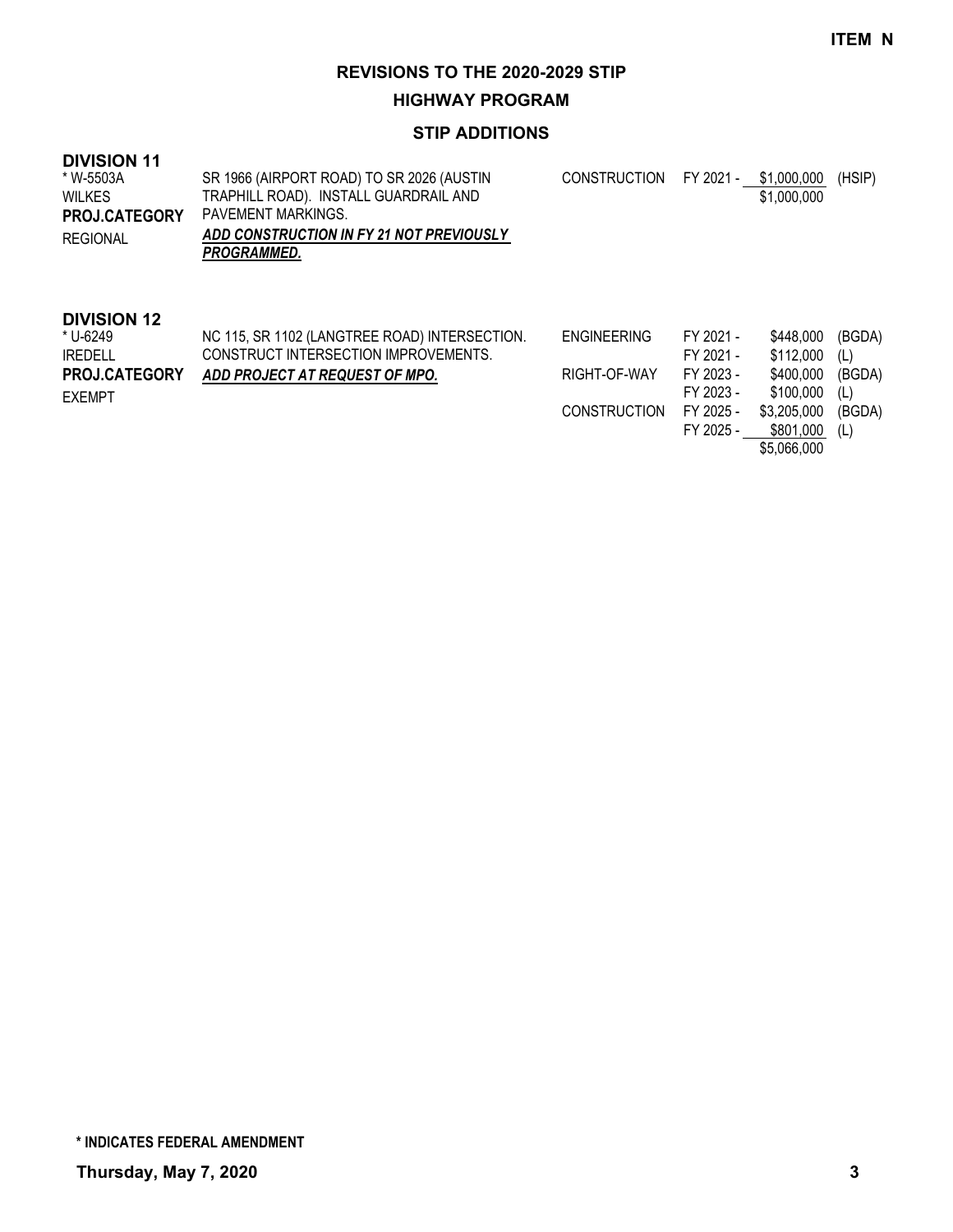**HIGHWAY PROGRAM**

| <b>DIVISION 1</b> |                                              |                         |                        |                            |                    |
|-------------------|----------------------------------------------|-------------------------|------------------------|----------------------------|--------------------|
| R-2576            | NEW ROUTE, MID-CURRITUCK BRIDGE, COINJOCK TO | <b>GARVEE ROW</b>       | FY 2021 -              | \$1,647,000                | (BGLT5)            |
| <b>CURRITUCK</b>  | COROLLA. NEW STRUCTURE OVER CURRITUCK        |                         | FY 2022 -              | \$1,647,000                | (BGLT5)            |
| PROJ.CATEGORY     | SOUND AND UPGRADE APPROACHES.                |                         | FY 2023 -              | \$1,647,000                | (BGLT5)            |
| <b>DIVISION</b>   | TO ALLOW ADDITIONAL TIME TO ADDRESS LAWSUIT, |                         | FY 2024 -              | \$1,647,000                | (BGLT5)            |
|                   | DELAY RIGHT-OF-WAY FROM FY 20 TO FY 21 AND   |                         | FY 2025 -              | \$1,647,000                | (BGLT5)            |
|                   | <b>CONSTRUCTION FROM FY 20 TO FY 21.</b>     |                         | FY 2026 -              | \$1,647,000                | (BGLT5)            |
|                   |                                              |                         | FY 2027 -              | \$1,647,000                | (BGLT5)            |
|                   |                                              |                         | FY 2028 -              | \$1,647,000                | (BGLT5)            |
|                   |                                              |                         | FY 2029 -              | \$1,647,000                | (BGLT5)            |
|                   |                                              |                         | POST YR-               | \$9,882,000                | (BGLT5)            |
|                   |                                              | RIGHT-OF-WAY            | FY 2021 -              | \$3,200,000                | (S(M))             |
|                   |                                              |                         | FY 2022 -              | \$3,200,000                | (S(M))             |
|                   |                                              | <b>UTILITIES</b>        | FY 2021 -              | \$1,947,000                | (BGLT5)            |
|                   |                                              | GARVEE CONSTR FY 2021 - |                        | \$9,380,000                | (BGLT5)            |
|                   |                                              |                         | FY 2022 -              | \$9,380,000                | (BGLT5)            |
|                   |                                              |                         | FY 2023 -<br>FY 2024 - | \$9,380,000                | (BGLT5)            |
|                   |                                              |                         | FY 2025 -              | \$9,380,000<br>\$9,380,000 | (BGLT5)<br>(BGLT5) |
|                   |                                              |                         | FY 2026 -              | \$9,380,000                | (BGLT5)            |
|                   |                                              |                         | FY 2027 -              | \$9,380,000                | (BGLT5)            |
|                   |                                              |                         | FY 2028 -              | \$9,380,000                | (BGLT5)            |
|                   |                                              |                         | FY 2029 -              | \$9,380,000                | (BGLT5)            |
|                   |                                              |                         | POST YR-               | \$56,280,000               | (BGLT5)            |
|                   |                                              | <b>CONSTRUCTION</b>     | FY 2021 -              | \$9,110,000                | (S(M))             |
|                   |                                              |                         | FY 2021 -              | \$59,379,000               | (BOND R)           |
|                   |                                              |                         | FY 2022 -              | \$9,110,000                | (S(M))             |
|                   |                                              |                         | FY 2022 -              | \$59,379,000               | (BOND R)           |
|                   |                                              |                         | FY 2023 -              | \$9,110,000                | (S(M))             |
|                   |                                              |                         | FY 2023 -              | \$59,379,000               | (BOND R)           |
|                   |                                              |                         | FY 2024 -              | \$9,110,000                | (S(M))             |
|                   |                                              |                         |                        | FY 2024 - \$59,379,000     | (BOND R)           |
|                   |                                              |                         |                        | \$447,708,000              |                    |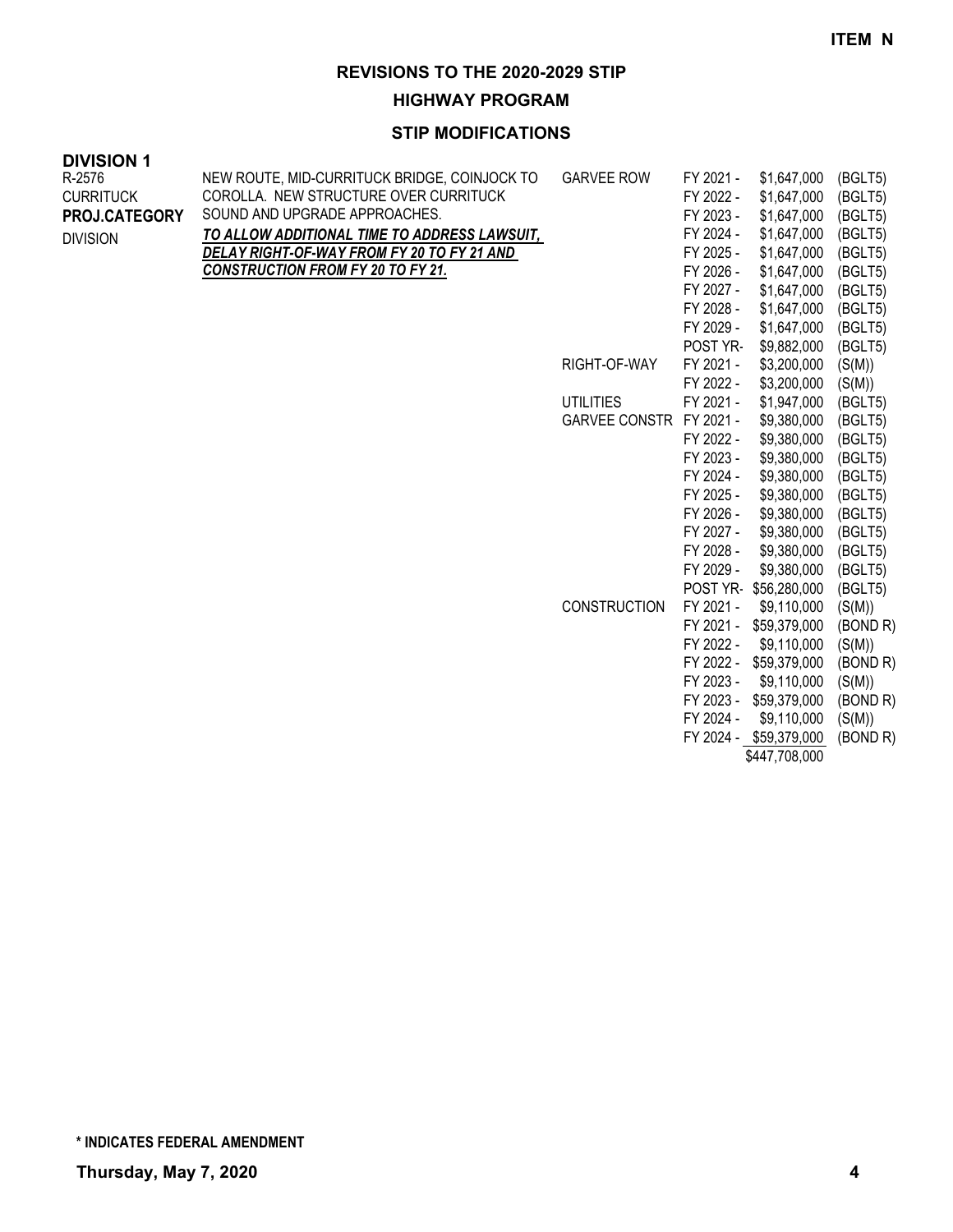**HIGHWAY PROGRAM**

### **STIP MODIFICATIONS**

| <b>DIVISION 1</b>  |                                                    |                     |           |                        |     |
|--------------------|----------------------------------------------------|---------------------|-----------|------------------------|-----|
| * R-2582A          | US 158/NC 46, I-95/NC 46 IN ROANOKE RAPIDS TO SR   | <b>ENGINEERING</b>  | FY 2020 - | \$342,000              | (T) |
| <b>NORTHAMPTON</b> | 1312 (ST. JOHN CHURCH ROAD) IN NORTHAMPTON         |                     | FY 2021 - | \$342,000              | (T) |
| PROJ.CATEGORY      | COUNTY.                                            |                     | FY 2022 - | \$342,000              | (T) |
| <b>DIVISION</b>    | <b>COST INCREASE EXCEEDING \$2 MILLION AND 25%</b> |                     | FY 2023 - | \$342,000              | (T) |
|                    | <b>THRESHOLDS.</b>                                 |                     | FY 2024 - | \$342,000              | (T) |
|                    |                                                    |                     | FY 2025 - | \$342,000              | (T) |
|                    |                                                    |                     | FY 2026 - | \$342,000              | (T) |
|                    |                                                    |                     | FY 2027 - | \$342,000              | (T) |
|                    |                                                    |                     | FY 2028 - | \$342,000              | (T) |
|                    |                                                    |                     | FY 2029 - | \$342,000              | (T) |
|                    |                                                    |                     | POST YR-  | \$1,710,000            | (T) |
|                    |                                                    | <b>BUILD NC ROW</b> | FY 2020 - | \$257,000              | (T) |
|                    |                                                    |                     | FY 2021 - | \$257,000              | (T) |
|                    |                                                    |                     | FY 2022 - | \$257,000              | (T) |
|                    |                                                    |                     | FY 2023 - | \$257,000              | (T) |
|                    |                                                    |                     | FY 2024 - | \$257,000              | (T) |
|                    |                                                    |                     | FY 2025 - | \$257,000              | (T) |
|                    |                                                    |                     | FY 2026 - | \$257,000              | (T) |
|                    |                                                    |                     | FY 2027 - | \$257,000              | (T) |
|                    |                                                    |                     | FY 2028 - | \$257,000              | (T) |
|                    |                                                    |                     | FY 2029 - | \$257,000              | (T) |
|                    |                                                    |                     | POST YR-  | \$1,285,000            | (T) |
|                    |                                                    | <b>BUILD NC CON</b> | FY 2020 - | \$1,372,000            | (T) |
|                    |                                                    |                     | FY 2021 - | \$1,372,000            | (T) |
|                    |                                                    |                     | FY 2022 - | \$1,372,000            | (T) |
|                    |                                                    |                     | FY 2023 - | \$1,372,000            | (T) |
|                    |                                                    |                     | FY 2024 - | \$1,372,000            | (T) |
|                    |                                                    |                     | FY 2025 - | \$1,372,000            | (T) |
|                    |                                                    |                     | FY 2026 - | \$1,372,000            | (T) |
|                    |                                                    |                     | FY 2027 - | \$1,372,000            | (T) |
|                    |                                                    |                     | FY 2028 - | \$1,372,000            | (T) |
|                    |                                                    |                     | FY 2029 - | \$1,372,000            | (T) |
|                    |                                                    |                     | POST YR-  | \$6,860,000            | (T) |
|                    |                                                    | <b>CONSTRUCTION</b> | FY 2020 - | \$4,430,000            | (T) |
|                    |                                                    |                     | FY 2021 - | \$23,223,000           | (T) |
|                    |                                                    |                     | FY 2022 - | \$23,223,000           | (T) |
|                    |                                                    |                     |           | FY 2023 - \$23,222,000 | (T) |

\$103,663,000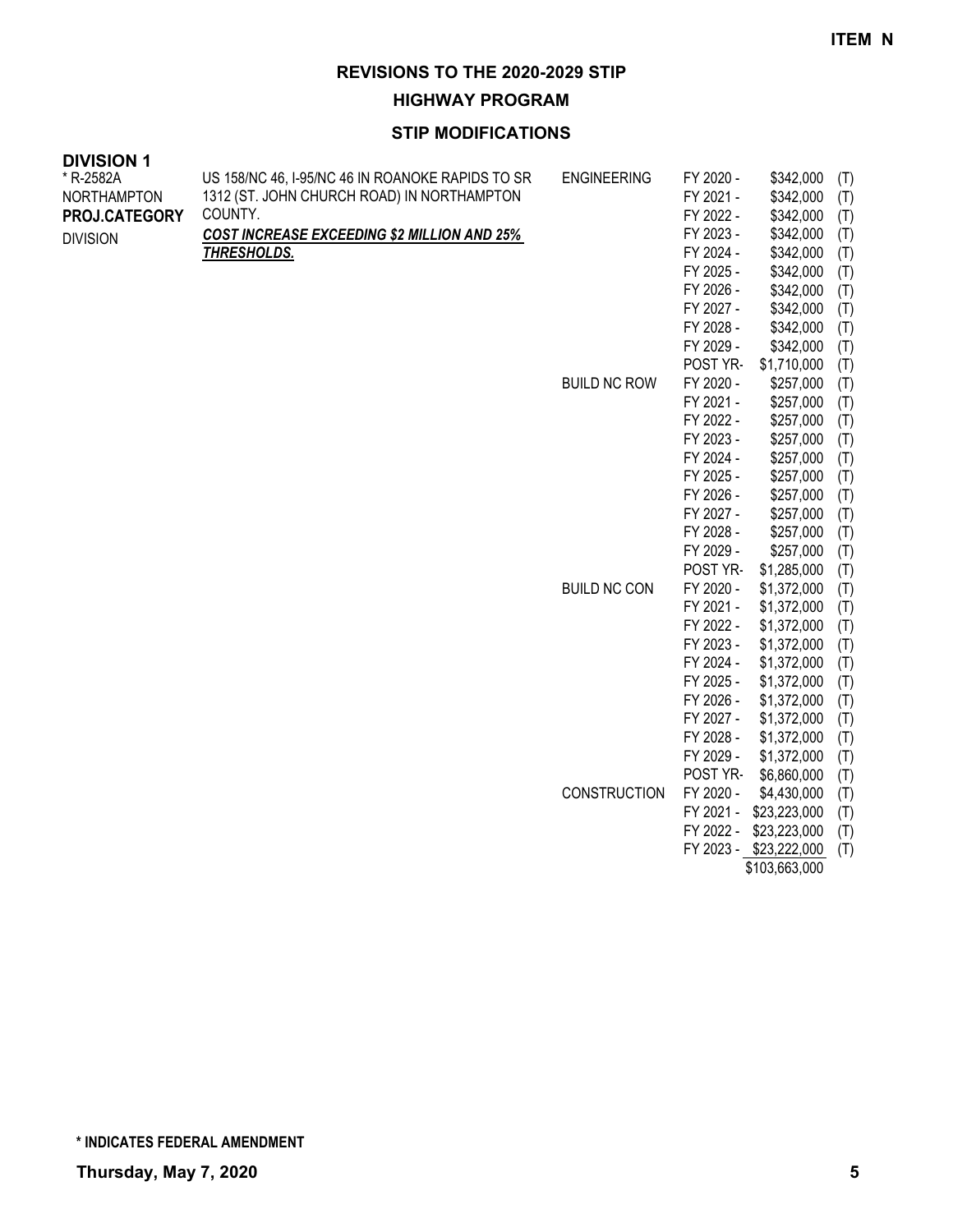**HIGHWAY PROGRAM**

#### **STIP MODIFICATIONS**

| ו ושושועו<br>* R-4705<br><b>MARTIN</b><br>PROJ.CATEGORY<br><b>DIVISION</b> | SR 1142 (PRISON CAMP ROAD), NC 903 TO SR 1182<br>(EAST COLLEGE ROAD). UPGRADE FACILITY.<br>PROJECT TO UTILIZE BUILD NC BONDS. ACCELERATE<br><b>CONSTRUCTION FROM FY 24 TO FY 21.</b>                                                                                      | <b>BUILD NC CON</b><br>CONSTRUCTION | FY 2021 -<br>FY 2022 -<br>FY 2023 -<br>FY 2024 -<br>FY 2025 -<br>FY 2026 -<br>FY 2027 -<br>FY 2028 -<br>FY 2029 -<br>POST YR-<br>FY 2021 -<br>FY 2022 -<br>FY 2023 - | \$1,115,000<br>\$1,115,000<br>\$1,115,000<br>\$1,115,000<br>\$1,115,000<br>\$1,115,000<br>\$1,115,000<br>\$1,115,000<br>\$1,115,000<br>\$6,690,000<br>\$6,600,000<br>\$6,600,000<br>\$6,600,000<br>\$36,525,000 | (T)<br>(T)<br>(T)<br>(T)<br>(T)<br>(T)<br>(T)<br>(T)<br>(T)<br>(T)<br>(T)<br>(T)<br>(T) |
|----------------------------------------------------------------------------|---------------------------------------------------------------------------------------------------------------------------------------------------------------------------------------------------------------------------------------------------------------------------|-------------------------------------|----------------------------------------------------------------------------------------------------------------------------------------------------------------------|-----------------------------------------------------------------------------------------------------------------------------------------------------------------------------------------------------------------|-----------------------------------------------------------------------------------------|
| * R-5014<br><b>DARE</b><br>PROJ.CATEGORY<br><b>DIVISION</b>                | SR 1217 (COLLINGTON ROAD), DEAD END TO US 158<br>(CROATON HIGHWAY) IN KILL DEVIL HILLS.<br>OPERATIONAL-SAFETY IMPROVEMENTS.<br><b>COST INCREASE EXCEEDING \$2 MILLION AND 25%</b><br>THRESHOLDS. TO ASSIST IN BALANCING FUNDS,<br>DELAY CONSTRUCTION FROM FY 20 TO FY 21. | <b>CONSTRUCTION</b>                 | FY 2021 -                                                                                                                                                            | \$8,650,000<br>FY 2022 - \$8,650,000<br>\$17,300,000                                                                                                                                                            | (BG5200)<br>(BG5200)                                                                    |
| R-5757<br>NORTHAMPTON<br>PROJ.CATEGORY<br><b>DIVISION</b>                  | NC 305, SEABOARD TOWN LIMITS TO HERTFORD<br>COUNTY LINE. UPGRADE ROADWAY.<br>TO ALLOW ADDITIONAL TIME FOR PLANNING AND<br>DESIGN, DELAY RIGHT-OF-WAY FROM FY 20 TO FY 22<br>AND CONSTRUCTION FROM FY 21 TO FY 23.                                                         | RIGHT-OF-WAY<br><b>CONSTRUCTION</b> | FY 2022 -<br>FY 2023 -<br>FY 2024 -                                                                                                                                  | \$100,000<br>\$10,900,000<br>\$10,900,000<br>FY 2025 - \$10,900,000<br>\$32,800,000                                                                                                                             | (T)<br>(T)<br>(T)<br>(T)                                                                |
| R-5806<br><b>PERQUIMANS</b><br>PROJ.CATEGORY<br><b>DIVISION</b>            | SR 1336 (HARVEY POINT ROAD), US 17 TO SR 1350<br>(CHURCHES LANE). MODERNIZE ROADWAY.<br>TO ASSIST IN BALANCING FUNDS, DELAY<br><b>CONSTRUCTION FROM FY 20 TO FY 21.</b>                                                                                                   | <b>CONSTRUCTION</b>                 | FY 2021 -<br>FY 2022 -                                                                                                                                               | \$1,950,000<br>\$1,950,000<br>\$3,900,000                                                                                                                                                                       | (BGLT5)<br>(BGLT5)                                                                      |
| R-5811<br><b>HERTFORD</b><br>PROJ.CATEGORY                                 | NC 461, NC 45 TO END OF STATE MAINTENANCE.<br>MODERNIZE ROADWAY.<br>TO ASSIST IN BALANCING FUNDS, DELAY                                                                                                                                                                   | <b>CONSTRUCTION</b>                 | FY 2021 -<br>FY 2022 -                                                                                                                                               | \$1,940,000<br>\$1,940,000<br>\$3,880,000                                                                                                                                                                       | (T)<br>(T)                                                                              |

**\* INDICATES FEDERAL AMENDMENT**

*CONSTRUCTION FROM FY 20 TO FY 21.*

DIVISION

**DIVISION 1**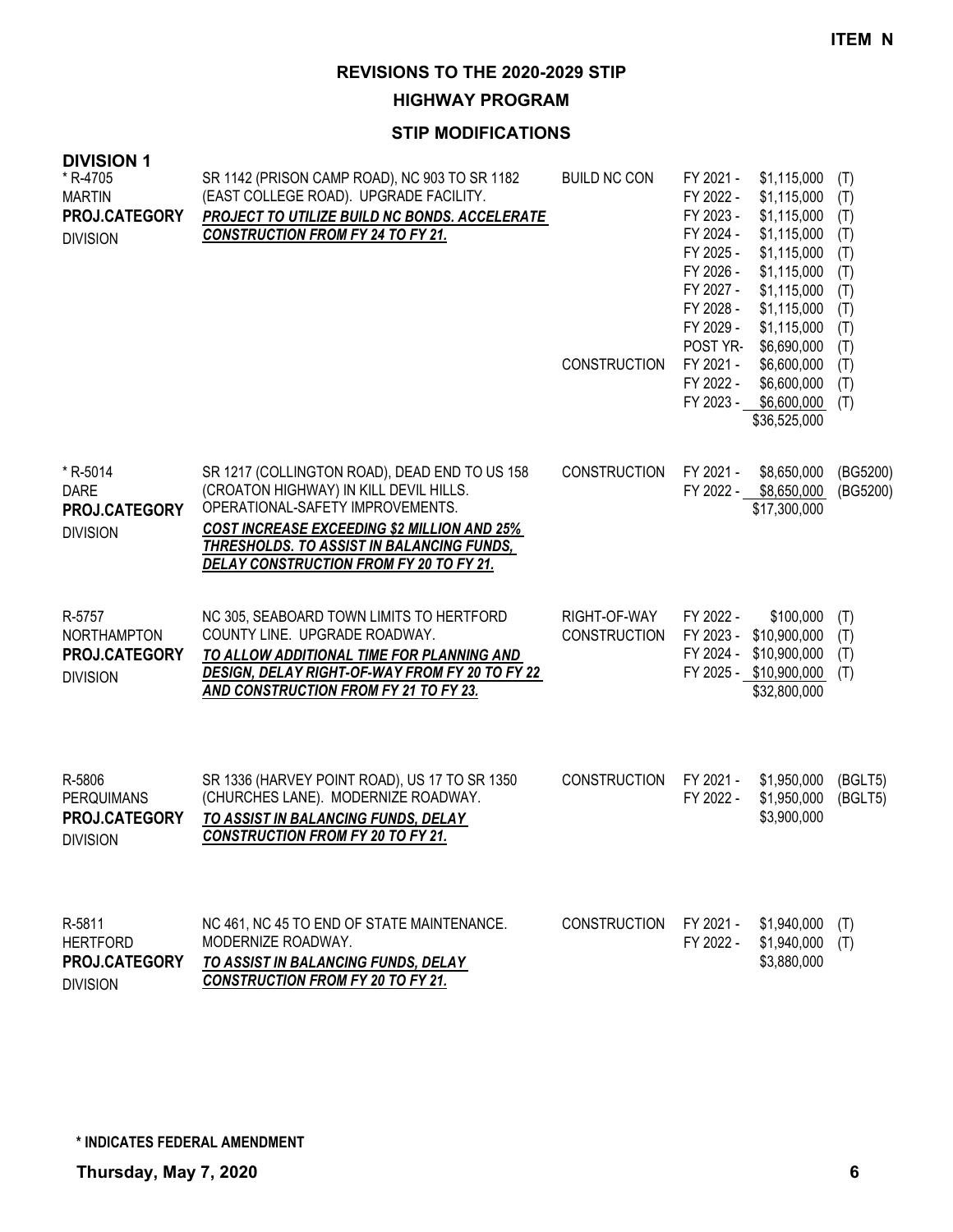**HIGHWAY PROGRAM**

| <b>DIVISION 1</b><br>U-5942<br>PASQUOTANK<br>PROJ.CATEGORY<br><b>REGIONAL</b>  | ELIZABETH CITY, ELIZABETH CITY SIGNAL SYSTEM.<br>TO ASSIST IN BALANCING FUNDS, DELAY<br><b>CONSTRUCTION FROM FY 20 TO FY 21.</b>                                                                                                                   | <b>CONSTRUCTION</b>                                     | FY 2021 -<br>FY 2021 -                           | \$62,000<br>\$2,538,000<br>\$2,600,000                                                                                                                              | (HP)<br>(BG5200)                              |
|--------------------------------------------------------------------------------|----------------------------------------------------------------------------------------------------------------------------------------------------------------------------------------------------------------------------------------------------|---------------------------------------------------------|--------------------------------------------------|---------------------------------------------------------------------------------------------------------------------------------------------------------------------|-----------------------------------------------|
| <b>DIVISION 2</b><br>B-4603<br><b>PITT</b><br>PROJ.CATEGORY<br><b>DIVISION</b> | SR 1715 (JACK JONES ROAD), REPLACE BRIDGE<br>730029 OVER FORK SWAMP.<br>TO ASSIST IN BALANCING FUNDS, DELAY<br><b>CONSTRUCTION FROM FY 21 TO FY 22.</b>                                                                                            | RIGHT-OF-WAY<br><b>CONSTRUCTION</b>                     | FY 2020 -<br>FY 2022 -                           | \$90,000<br>\$900,000<br>\$990,000                                                                                                                                  | (BGOFF)<br>(BGOFF)                            |
| B-4607<br><b>PITT</b><br><b>PROJ.CATEGORY</b><br><b>DIVISION</b>               | SR 1923 (GARDENVILLE ROAD), REPLACE BRIDGE<br>730043 OVER SWIFT CREEK.<br>TO ALLOW ADDITIONAL TIME FOR PLANNING AND<br>DESIGN, DELAY RIGHT-OF-WAY FROM FY 20 TO FY 21<br>AND CONSTRUCTION FROM FY 21 TO FY 22.                                     | RIGHT-OF-WAY<br><b>CONSTRUCTION</b>                     | FY 2021 -<br>FY 2022 -                           | \$260,000<br>\$2,598,000<br>\$2,858,000                                                                                                                             | (BGOFF)<br>(BGOFF)                            |
| B-5619<br><b>LENOIR</b><br>PROJ.CATEGORY<br><b>DIVISION</b>                    | SR 1389 (HARDY BRIDGE ROAD), REPLACE BRIDGE<br>530052 OVER NEUSE RIVER AND 530152 OVER NEUSE<br>RIVER OVERFLOW.<br>TO ASSIST IN BALANCING FUNDS, DELAY RIGHT-OF-<br><b>WAY FROM FY 19 TO FY 20 AND CONSTRUCTION</b><br><b>FROM FY 20 TO FY 21.</b> | RIGHT-OF-WAY<br><b>CONSTRUCTION</b>                     | FY 2020 -<br>FY 2021 -<br>FY 2022 -<br>FY 2023 - | \$500,000<br>\$2,833,000<br>\$2,833,000<br>\$2,834,000<br>\$9,000,000                                                                                               | (BGOFF)<br>(BGOFF)<br>(BGOFF)<br>(BGOFF)      |
| $I-6034$<br><b>LENOIR</b><br><b>PROJ.CATEGORY</b><br><b>STATEWIDE</b>          | US 70 (FUTURE I-42), BEAR CREEK BRIDGE TO SR 1690<br>(WILLIE MEASLEY RD). PAVEMENT REHABILITATION.<br>TO ASSIST IN BALANCING FUNDS, DELAY<br><b>CONSTRUCTION FROM FY 20 TO FY 21.</b>                                                              | <b>CONSTRUCTION</b>                                     | FY 2021 -                                        | \$2,000,000<br>\$2,000,000                                                                                                                                          | (NHPIM)                                       |
| R-5777C<br><b>CRAVEN</b><br>PROJ.CATEGORY<br><b>STATEWIDE</b>                  | US 70, THURMAN ROAD TO HAVELOCK BYPASS.<br>UPGRADE ROADWAY TO FREEWAY AND CONSTRUCT<br>SERVICE ROADS.<br>TO ALLOW ADDITIONAL TIME FOR PLANNING AND<br>DESIGN, DELAY RIGHT-OF-WAY FROM FY 20 TO FY 21<br>AND CONSTRUCTION FROM FY 20 TO FY 21.      | RIGHT-OF-WAY<br><b>UTILITIES</b><br><b>CONSTRUCTION</b> | FY 2021 -<br>FY 2021 -<br>FY 2021 -              | \$14,250,000<br>FY 2022 - \$14,250,000<br>\$1,100,000<br>\$6,175,000<br>FY 2022 - \$39,108,000<br>FY 2023 - \$39,108,000<br>FY 2024 - \$39,109,000<br>\$153,100,000 | (T)<br>(T)<br>(T)<br>(T)<br>(T)<br>(T)<br>(T) |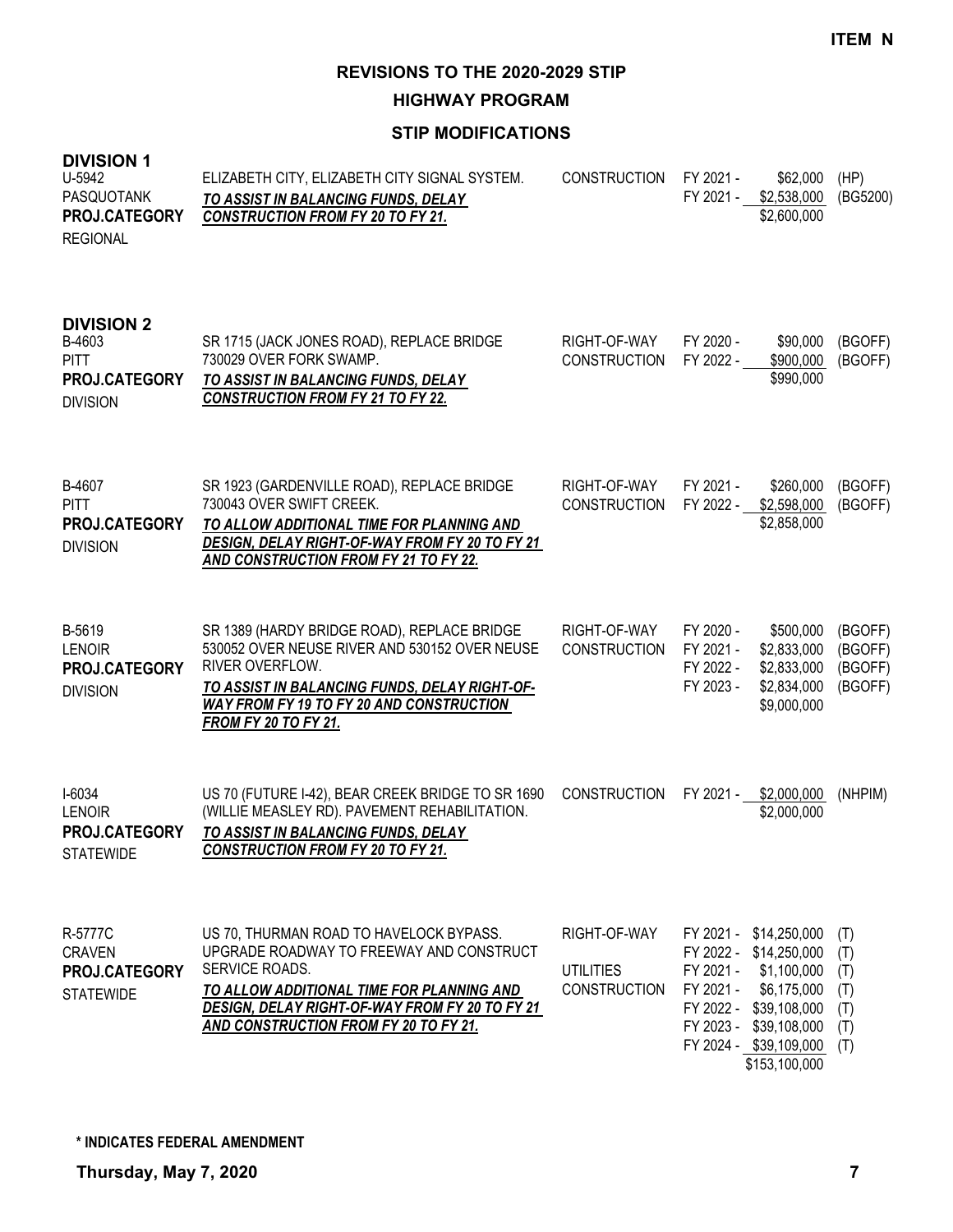**HIGHWAY PROGRAM**

| <b>DIVISION 2</b> |                                                    |                     |                        |                        |            |
|-------------------|----------------------------------------------------|---------------------|------------------------|------------------------|------------|
| * R-5812          | US 13 BYPASS, NC 58 (KINGOLD BOULEVARD) TO NC      | <b>ENGINEERING</b>  | FY 2020 -              | \$82,000               | (T)        |
| <b>GREENE</b>     | 91. WIDEN TO THREE LANES WITH CENTER TURN          |                     | FY 2021 -              | \$82,000               | (T)        |
| PROJ.CATEGORY     | LANE.                                              |                     | FY 2022 -              | \$82,000               | (T)        |
| <b>DIVISION</b>   | <b>COST INCREASE EXCEEDING \$2 MILLION AND 25%</b> |                     | FY 2023 -              | \$82,000               | (T)        |
|                   | THRESHOLDS.                                        |                     | FY 2024 -<br>FY 2025 - | \$82,000               | (T)        |
|                   |                                                    |                     | FY 2026 -              | \$82,000<br>\$82,000   | (T)<br>(T) |
|                   |                                                    |                     | FY 2027 -              | \$82,000               | (T)        |
|                   |                                                    |                     | FY 2028 -              | \$82,000               | (T)        |
|                   |                                                    |                     | FY 2029 -              | \$82,000               | (T)        |
|                   |                                                    |                     | POST YR-               | \$410,000              | (T)        |
|                   |                                                    | <b>BUILD NC CON</b> | FY 2020 -              | \$343,000              | (T)        |
|                   |                                                    |                     | FY 2021 -              | \$343,000              | (T)        |
|                   |                                                    |                     | FY 2022 -              | \$343,000              | (T)        |
|                   |                                                    |                     | FY 2023 -              | \$343,000              | (T)        |
|                   |                                                    |                     | FY 2024 -              | \$343,000              | (T)        |
|                   |                                                    |                     | FY 2025 -<br>FY 2026 - | \$343,000              | (T)        |
|                   |                                                    |                     | FY 2027 -              | \$343,000<br>\$343,000 | (T)<br>(T) |
|                   |                                                    |                     | FY 2028 -              | \$343,000              | (T)        |
|                   |                                                    |                     | FY 2029 -              | \$343,000              | (T)        |
|                   |                                                    |                     | POST YR-               | \$1,715,000            | (T)        |
|                   |                                                    | CONSTRUCTION        | FY 2020 -              | \$4,100,000            | (T)        |
|                   |                                                    |                     |                        | \$10,475,000           |            |
|                   |                                                    |                     |                        |                        |            |
| R-5816            | NC 58 (WEST FORT MACON), ATLANTIC BEACH            | RIGHT-OF-WAY        | FY 2020 -              | \$100,000              | (T)        |
| CARTERET          | CAUSEWAY. ADD RIGHT TURN LANE.                     | <b>UTILITIES</b>    | FY 2020 -              | \$100,000              | (T)        |
| PROJ.CATEGORY     | TO ASSIST IN BALANCING FUNDS, DELAY                | <b>CONSTRUCTION</b> | FY 2021 -              | \$700,000              | (T)        |
| <b>REGIONAL</b>   | <b>CONSTRUCTION FROM FY 20 TO FY 21.</b>           |                     |                        | \$900,000              |            |
|                   |                                                    |                     |                        |                        |            |
|                   |                                                    |                     |                        |                        |            |
|                   |                                                    |                     |                        |                        |            |
|                   |                                                    |                     |                        |                        |            |
| R-5858            | NC 24, NC 58. INTERSECTION IMPROVEMENTS.           | RIGHT-OF-WAY        | FY 2020 -              | \$200,000              | (T)        |
| <b>CARTERET</b>   | TO ALLOW ADDITIONAL TIME FOR PLANNING AND          | <b>CONSTRUCTION</b> | FY 2022 -              | \$2,300,000            | (T)        |
| PROJ.CATEGORY     | DESIGN, DELAY CONSTRUCTION FROM FY 21 TO FY        |                     | FY 2023 -              | \$2,300,000            | (T)        |
| <b>STATEWIDE</b>  | 22.                                                |                     |                        | \$4,800,000            |            |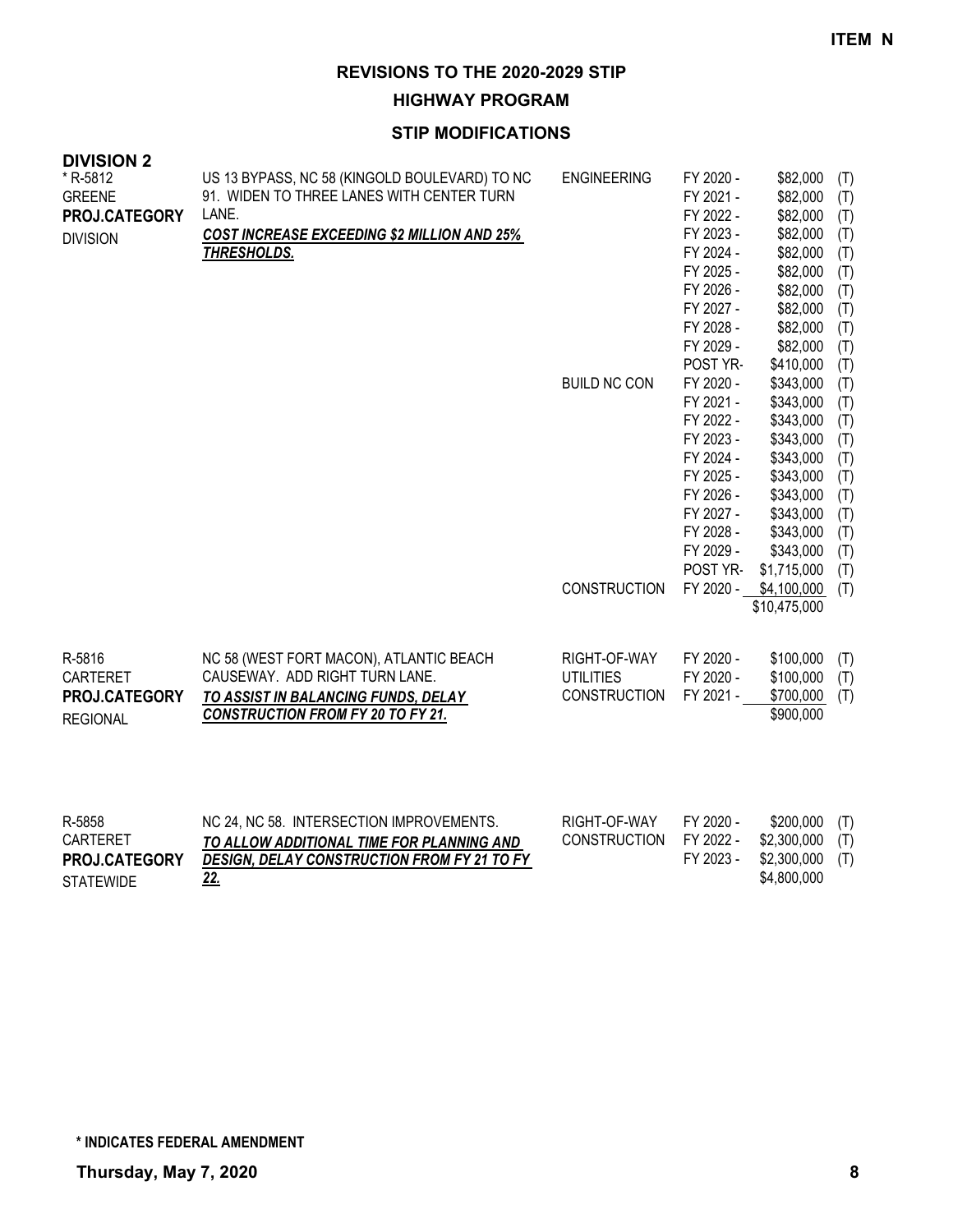**HIGHWAY PROGRAM**

# **STIP MODIFICATIONS**

| א וטוטוע<br>* U-3431<br><b>CRAVEN</b><br>PROJ.CATEGORY<br><b>DIVISION</b> | SR 1763 (MILLER BOULEVARD), SR 1756 (LAKE ROAD)<br>TO OUTER BANKS DRIVE. WIDEN TO MULTI-LANES.<br><b>COST INCREASE EXCEEDING \$2 MILLION AND 25%</b><br><b>THRESHOLDS.</b>                                                                            | RIGHT-OF-WAY<br><b>UTILITIES</b><br><b>CONSTRUCTION</b> | FY 2021 -<br>\$3,415,000<br>FY 2022 -<br>\$10,250,000<br>FY 2021 -<br>\$508,000<br>FY 2022 -<br>\$508,000<br>FY 2024 -<br>\$1,278,000<br>FY 2025 -<br>\$8,094,000<br>FY 2026 -<br>\$8,094,000<br>FY 2027 - \$8,094,000<br>\$40,241,000 | (T)<br>(T)<br>(T)<br>(T)<br>(T)<br>(T)<br>(T)<br>(T) |
|---------------------------------------------------------------------------|-------------------------------------------------------------------------------------------------------------------------------------------------------------------------------------------------------------------------------------------------------|---------------------------------------------------------|----------------------------------------------------------------------------------------------------------------------------------------------------------------------------------------------------------------------------------------|------------------------------------------------------|
| U-5730<br><b>PITT</b><br>PROJ.CATEGORY<br><b>REGIONAL</b>                 | US 13 (MEMORIAL DRIVE), NC 43 (5TH STREET).<br>UPGRADE INTERSECTION.<br>TO ASSIST IN BALANCING FUNDS, DELAY<br><b>CONSTRUCTION FROM FY 20 TO FY 21.</b>                                                                                               | <b>CONSTRUCTION</b>                                     | FY 2021 -<br>\$100,000<br>FY 2022 - \$1,900,000<br>\$2,000,000                                                                                                                                                                         | (T)<br>(T)                                           |
| U-5952<br><b>PITT</b><br>PROJ.CATEGORY<br><b>REGIONAL</b>                 | GREENVILLE, GREENVILLE SIGNAL SYSTEM.<br>TO ASSIST IN BALANCING FUNDS, DELAY UTILITIES<br><b>FROM FY 19 TO FY 22.</b>                                                                                                                                 | <b>UTILITIES</b><br><b>CONSTRUCTION</b>                 | FY 2022 -<br>\$100,000<br>FY 2023 -<br>\$2,824,000<br>FY 2024 -<br>\$2,824,000<br>FY 2025 -<br>\$2,824,000<br>\$8,572,000                                                                                                              | (BG5200)<br>(BG5200)<br>(BG5200)<br>(BG5200)         |
| U-5993<br><b>CRAVEN</b><br>PROJ.CATEGORY<br><b>REGIONAL</b>               | NC 55 (NEUSE BOULEVARD), US 17 BUSINESS (MLK<br>BOULEVARD). CONSTRUCT ROUNDABOUT.<br>TO ASSIST IN BALANCING FUNDS, DELAY<br><b>CONSTRUCTION FROM FY 20 TO FY 22.</b>                                                                                  | <b>CONSTRUCTION</b>                                     | FY 2022 -<br>\$1,225,000<br>FY 2023 -<br>\$1,225,000<br>\$2,450,000                                                                                                                                                                    | (T)<br>(T)                                           |
| * U-6058<br><b>CARTERET</b><br>PROJ.CATEGORY<br><b>REGIONAL</b>           | US 70 (LIVE OAK STREET), NC 101. CONSTRUCT ONE<br>LANE ROUNDABOUT.<br>COST INCREASE EXCEEDING \$2 MILLION AND 25%<br>THRESHOLDS. TO ALLOW ADDITIONAL TIME FOR<br>PLANNING AND DESIGN, DELAY CONSTRUCTION<br><b>FROM FY 21 TO FY 22.</b>               | <b>CONSTRUCTION</b>                                     | FY 2022 -<br>\$3,534,000<br>FY 2022 -<br>\$16,000<br>\$3,550,000                                                                                                                                                                       | (T)<br>(L)                                           |
| * W-5802A<br><b>CARTERET</b><br>PROJ.CATEGORY<br><b>DIVISION</b>          | SR 1493, SR 1493 (LIVE OAK STREET) AT CAMPEN<br>ROAD. REVISE TRAFFIC SIGNAL, INSTALL<br>PEDESTRIAN CROSSING WITH SIGNAL HEADS, AND<br>UPGRADE SIDEWALK.<br>ADD NEW PROJECT BREAK AT REQUEST OF<br><b>TRANSPORTATION MOBILITY AND SAFETY DIVISION.</b> | <b>CONSTRUCTION</b>                                     | FY 2021 -<br>\$38,000<br>\$38,000                                                                                                                                                                                                      | (HSIP)                                               |

**DIVISION 2**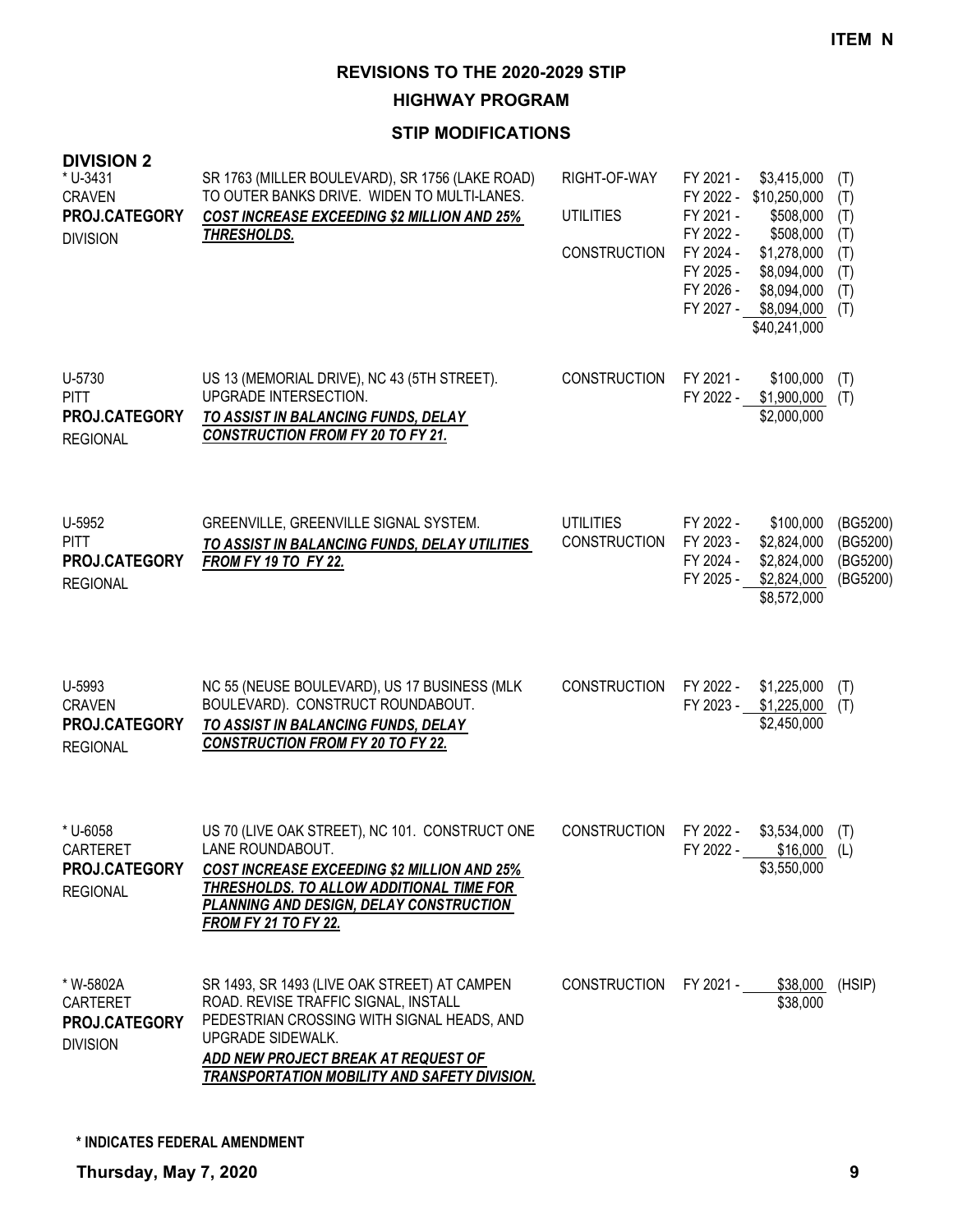**HIGHWAY PROGRAM**

| <b>DIVISION 2</b><br>* W-5802B<br><b>CARTERET</b><br>PROJ.CATEGORY<br><b>REGIONAL</b>                | NC 58, NC 58 (E. FORT MACON ROAD) AT BROOKS<br>STREET. INSTALL RECTANGULAR RAPID FLASH<br><b>BEACON AT CROSSWALK.</b><br>ADD NEW PROJECT BREAK AT REQUEST OF<br>TRANSPORTATION MOBILITY AND SAFETY DIVISION.                                                                                                   | <b>CONSTRUCTION</b> | FY 2021 -             | \$30,000<br>\$30,000       | (HSIP) |
|------------------------------------------------------------------------------------------------------|----------------------------------------------------------------------------------------------------------------------------------------------------------------------------------------------------------------------------------------------------------------------------------------------------------------|---------------------|-----------------------|----------------------------|--------|
| * W-5802C<br><b>CARTERET</b><br>PROJ.CATEGORY<br><b>REGIONAL</b>                                     | NC 58, NC 58 (E. FORT MACON ROAD) AT E. BOGUE<br>SOUND DRIVE. INSTALL RECTANGULAR RAPID FLASH<br><b>BEACON AT CROSSWALK.</b><br>ADD NEW PROJECT BREAK AT REQUEST OF<br>TRANSPORTATION MOBILITY AND SAFETY DIVISION.                                                                                            | <b>CONSTRUCTION</b> | FY 2021 -             | \$30,000<br>\$30,000       | (HSIP) |
| * W-5802D<br><b>PITT</b><br><b>PROJ.CATEGORY</b><br><b>DIVISION</b>                                  | SR 1598, SR 1598 (10TH STREET) AT ANDERSON<br>STREET. INSTALL RECTANGULAR RAPID FLASH<br>BEACON AND PAVEMENT MARKINGS AT CROSSWALK.<br>ADD NEW PROJECT BREAK AT REQUEST OF<br><b>TRANSPORTATION MOBILITY AND SAFETY DIVISION.</b>                                                                              | <b>CONSTRUCTION</b> | FY 2021 -             | \$32,000<br>\$32,000       | (HSIP) |
| * W-5802E<br><b>PAMLICO</b><br><b>CARTERET</b><br><b>CRAVEN</b><br>PROJ.CATEGORY<br><b>STATEWIDE</b> | US 70, NC 55, US 70 BETWEEN NUNN STREET AND SR<br>1605 (FRIENDLY ROAD) IN MOREHEAD CITY, AND NC<br>55 BETWEEN US 17 IN BRIDGETON AND SR 1210 (1ST<br>STREET) IN BAYBORO. INSTALL 6 INCH LONG LIFE<br>PAVEMENT MARKINGS.<br>ADD NEW PROJECT BREAK AT REQUEST OF<br>TRANSPORTATION MOBILITY AND SAFETY DIVISION. | <b>CONSTRUCTION</b> | FY 2021 -             | \$865,000<br>\$865,000     | (HSIP) |
| <b>DIVISION 3</b><br>AV-5744<br><b>PENDER</b><br>PROJ.CATEGORY<br><b>DIVISION</b>                    | HENDERSON FIELD (ACZ), EXTEND RUNWAY TO 5500<br>FEET.<br>TO ALLOW ADDITIONAL TIME FOR PLANNING AND<br>DESIGN, DELAY CONSTRUCTION FROM FY 21 TO FY<br><u>22.</u>                                                                                                                                                | <b>CONSTRUCTION</b> | FY 2022 -             | \$6,916,000<br>\$6,916,000 | (T)    |
| AV-5823<br><b>SAMPSON</b><br>PROJ.CATEGORY<br><b>DIVISION</b>                                        | CLINTON SAMPSON COUNTY AIRPORT (CTZ),<br>OVERLAY RUNWAY TO ACCOMMODATE LARGER<br>AIRCRAFT.<br>TO ALLOW ADDITIONAL TIME FOR PLANNING AND<br>DESIGN, DELAY CONSTRUCTION FROM FY 21 TO FY<br><u>22.</u>                                                                                                           | <b>CONSTRUCTION</b> | FY 2022 - \$1,904,000 | \$1,904,000                | (T)    |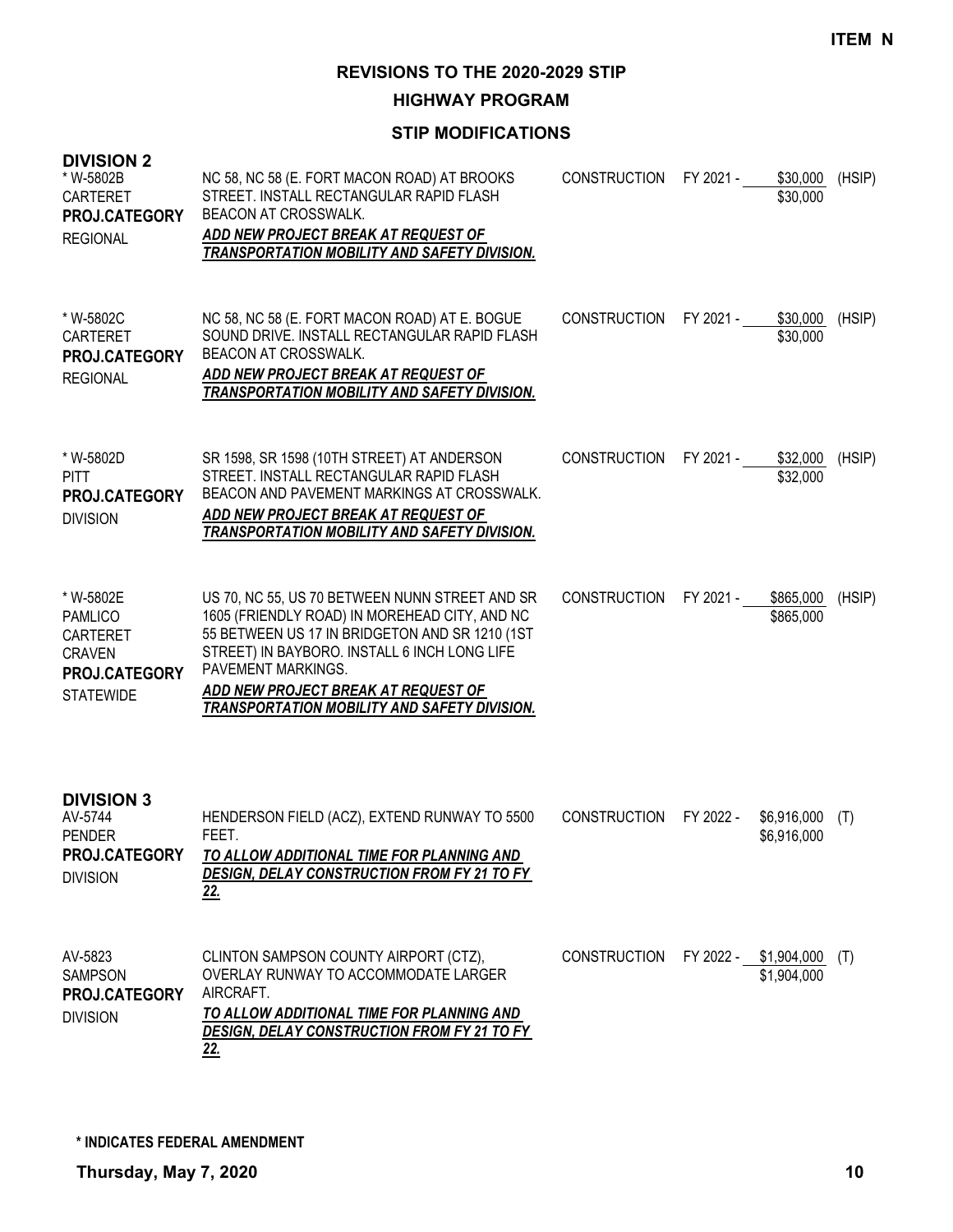**HIGHWAY PROGRAM**

#### **STIP MODIFICATIONS**

| <b>DIVISION 3</b><br>B-4439<br><b>BRUNSWICK</b><br>PROJ.CATEGORY<br><b>DIVISION</b> | SR 1342 (MAKATOKA ROAD NORTHWEST), REPLACE<br>BRIDGE 090100 OVER MUDDY BRANCH.<br>TO ASSIST IN BALANCING FUNDS, DELAY<br><b>CONSTRUCTION FROM FY 20 TO FY 21.</b> | <b>CONSTRUCTION</b> | FY 2021 -<br>FY 2022 - | \$625,000<br>\$625,000<br>\$1,250,000 | (BGOFF)<br>(BGOFF) |
|-------------------------------------------------------------------------------------|-------------------------------------------------------------------------------------------------------------------------------------------------------------------|---------------------|------------------------|---------------------------------------|--------------------|
| B-4590<br>NEW HANOVER                                                               | NC 133, REPLACE BRIDGE 640029 OVER SMITH CREEK.<br>TO ASSIST IN BALANCING FUNDS. DELAY                                                                            | CONSTRUCTION        | FY 2021 -              | \$4,100,000<br>\$4,100,000            | (NHPB)             |

*CONSTRUCTION FROM FY 20 TO FY 21.* **PROJ.CATEGORY** REGIONAL

| B-4636                                   | NC 24. REPLACE BRIDGE 810056 OVER SIX RUNS                                      | RIGHT-OF-WAY | FY 2020 - | \$390.000                  | (T)    |
|------------------------------------------|---------------------------------------------------------------------------------|--------------|-----------|----------------------------|--------|
| <b>SAMPSON</b>                           | CREEK.                                                                          | CONSTRUCTION | FY 2021 - | \$2.850.000                | (NHPB) |
| <b>PROJ.CATEGORY</b><br><b>STATEWIDE</b> | TO ASSIST IN BALANCING FUNDS, DELAY<br><b>CONSTRUCTION FROM FY 20 TO FY 21.</b> |              | FY 2022 - | \$2.850.000<br>\$6,090,000 | (NHPB) |

| B-5534<br><b>DUPLIN</b> | NC 111, BRIDGE 300082 OVER BURNT COAT CREEK ON<br>NC 111. | <b>ENGINEERING</b>  | FY 2021 -<br>FY 2022 - | \$34,000<br>\$34,000 | (T)<br>(T) |
|-------------------------|-----------------------------------------------------------|---------------------|------------------------|----------------------|------------|
| PROJ.CATEGORY           | <b>ACCELERATE CONSTRUCTION FROM FY 21 TO FY 20</b>        |                     | FY 2023 -              | \$34,000             | (T)        |
| <b>REGIONAL</b>         | <b>FOR STRATEGIC LETTING PURPOSES.</b>                    |                     | FY 2024 -              | \$34,000             | (T)        |
|                         |                                                           |                     | FY 2025 -              | \$34,000             | (T)        |
|                         |                                                           |                     | FY 2026 -              | \$34,000             | (T)        |
|                         |                                                           |                     | FY 2027 -              | \$34,000             | (T)        |
|                         |                                                           |                     | FY 2028 -              | \$34,000             | (T)        |
|                         |                                                           |                     | FY 2029 -              | \$34,000             | (T)        |
|                         |                                                           |                     | POST YR-               | \$204,000            | (T)        |
|                         |                                                           | <b>BUILD NC CON</b> | FY 2020 -              | \$129,000            | (T)        |
|                         |                                                           |                     | FY 2021 -              | \$129,000            | (T)        |
|                         |                                                           |                     | FY 2022 -              | \$129,000            | (T)        |
|                         |                                                           |                     | FY 2023 -              | \$129,000            | (T)        |
|                         |                                                           |                     | FY 2024 -              | \$129,000            | (T)        |
|                         |                                                           |                     | FY 2025 -              | \$129,000            | (T)        |
|                         |                                                           |                     | FY 2026 -              | \$129,000            | (T)        |
|                         |                                                           |                     | FY 2027 -              | \$129,000            | (T)        |
|                         |                                                           |                     | FY 2028 -              | \$129,000            | (T)        |
|                         |                                                           |                     | FY 2029 -              | \$129,000            | (T)        |
|                         |                                                           |                     | POST YR-               | \$645,000            | (T)        |
|                         |                                                           | <b>CONSTRUCTION</b> | FY 2020 -              | \$1,050,000          | (T)        |
|                         |                                                           |                     | FY 2021 -              | \$1,050,000          | (T)        |
|                         |                                                           |                     |                        | \$4,545,000          |            |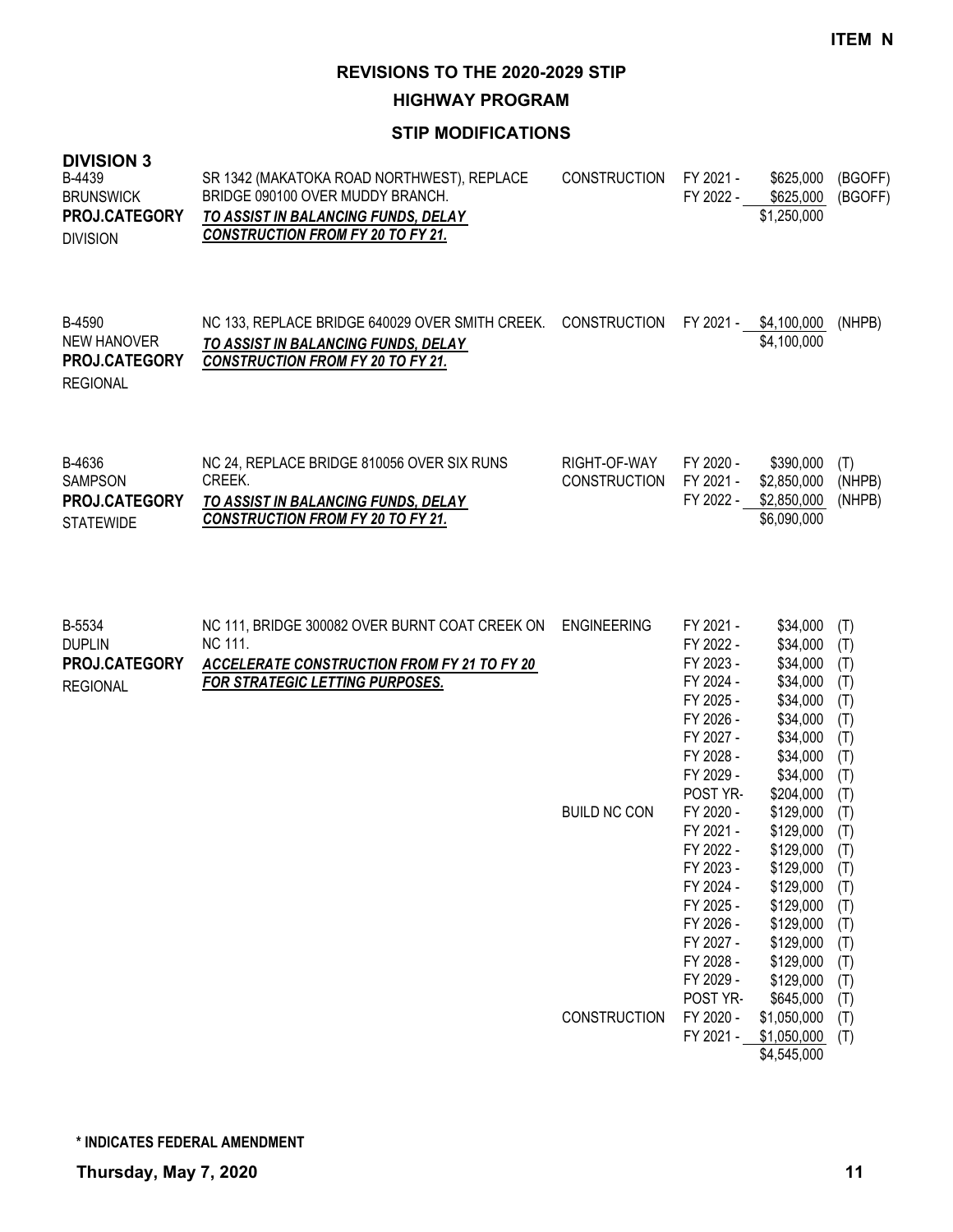**HIGHWAY PROGRAM**

#### **STIP MODIFICATIONS**

| <b>DIVISION 3</b><br>B-5631<br><b>SAMPSON</b><br>PROJ.CATEGORY<br><b>DIVISION</b> | SR 1620 (TIMOTHY ROAD), REPLACE BRIDGE 810169<br>OVER BIG JUNIPER RUN.<br>TO ASSIST IN BALANCING FUNDS, DELAY<br><b>CONSTRUCTION FROM FY 19 TO FY 21.</b>                                                                                                               | <b>CONSTRUCTION</b>                 | FY 2021 -                                                                                                                                               | \$875,000<br>\$875,000                                                                                                                                  | (BGOFF)                                                                     |
|-----------------------------------------------------------------------------------|-------------------------------------------------------------------------------------------------------------------------------------------------------------------------------------------------------------------------------------------------------------------------|-------------------------------------|---------------------------------------------------------------------------------------------------------------------------------------------------------|---------------------------------------------------------------------------------------------------------------------------------------------------------|-----------------------------------------------------------------------------|
| B-5639<br><b>DUPLIN</b><br>PROJ.CATEGORY<br><b>REGIONAL</b>                       | NC 111, BRIDGE 36 OVER MAXWELL CREEK ON NC 11.<br><b>ACCELERATE CONSTRUCTION FROM FY 21 TO FY 20</b><br>FOR STRATEGIC LETTING PURPOSES.                                                                                                                                 | <b>ENGINEERING</b>                  | FY 2021 -<br>FY 2022 -<br>FY 2023 -<br>FY 2024 -<br>FY 2025 -<br>FY 2026 -<br>FY 2027 -<br>FY 2028 -<br>FY 2029 -<br>POST YR-                           | \$17,000<br>\$17,000<br>\$17,000<br>\$17,000<br>\$17,000<br>\$17,000<br>\$17,000<br>\$17,000<br>\$17,000<br>\$102,000                                   | (T)<br>(T)<br>(T)<br>(T)<br>(T)<br>(T)<br>(T)<br>(T)<br>(T)<br>(T)          |
|                                                                                   |                                                                                                                                                                                                                                                                         | RIGHT-OF-WAY<br><b>BUILD NC CON</b> | FY 2020 -<br>FY 2020 -<br>FY 2021 -<br>FY 2022 -<br>FY 2023 -<br>FY 2024 -<br>FY 2025 -<br>FY 2026 -<br>FY 2027 -<br>FY 2028 -<br>FY 2029 -<br>POST YR- | \$56,000<br>\$129,000<br>\$129,000<br>\$129,000<br>\$129,000<br>\$129,000<br>\$129,000<br>\$129,000<br>\$129,000<br>\$129,000<br>\$129,000<br>\$645,000 | (HFB)<br>(T)<br>(T)<br>(T)<br>(T)<br>(T)<br>(T)<br>(T)<br>(T)<br>(T)<br>(T) |
|                                                                                   |                                                                                                                                                                                                                                                                         | <b>CONSTRUCTION</b>                 | FY 2020 -<br>FY 2021 -                                                                                                                                  | \$925,000<br>\$925,000<br>\$4,096,000                                                                                                                   | (T)<br>(T)<br>(T)                                                           |
| B-5641<br><b>DUPLIN</b><br>PROJ.CATEGORY<br><b>DIVISION</b>                       | SR 1946 (NORTHEAST ROAD), REPLACE BRIDGE<br>300201 OVER ISLAND CREEK.<br>TO ASSIST IN BALANCING FUNDS, DELAY<br><b>CONSTRUCTION FROM FY 20 TO FY 21.</b>                                                                                                                | <b>CONSTRUCTION</b>                 | FY 2021 -                                                                                                                                               | \$1,150,000<br>\$1,150,000                                                                                                                              | (BGOFF)                                                                     |
| EB-6027<br><b>NEW HANOVER</b><br>PROJ.CATEGORY<br><b>DIVISION</b>                 | SR 1403 (MIDDLE SOUND LOOP), SR 2862 (LENDIRE<br>ROAD), OGDEN BUSINESS LANE, CONSTRUCT MULTI-<br>USE PATH ALONG MIDDLE SOUND LOOP, LENDIRE<br>ROAD, AND OGDEN BUSINESS LANE.<br>TO MATCH SCHEDULE PROVIDED BY COUNTY, DELAY<br><b>CONSTRUCTION FROM FY 20 TO FY 21.</b> | <b>CONSTRUCTION</b>                 | FY 2021 -                                                                                                                                               | \$1,000,000<br>\$1,000,000                                                                                                                              | (L)                                                                         |

**\* INDICATES FEDERAL AMENDMENT**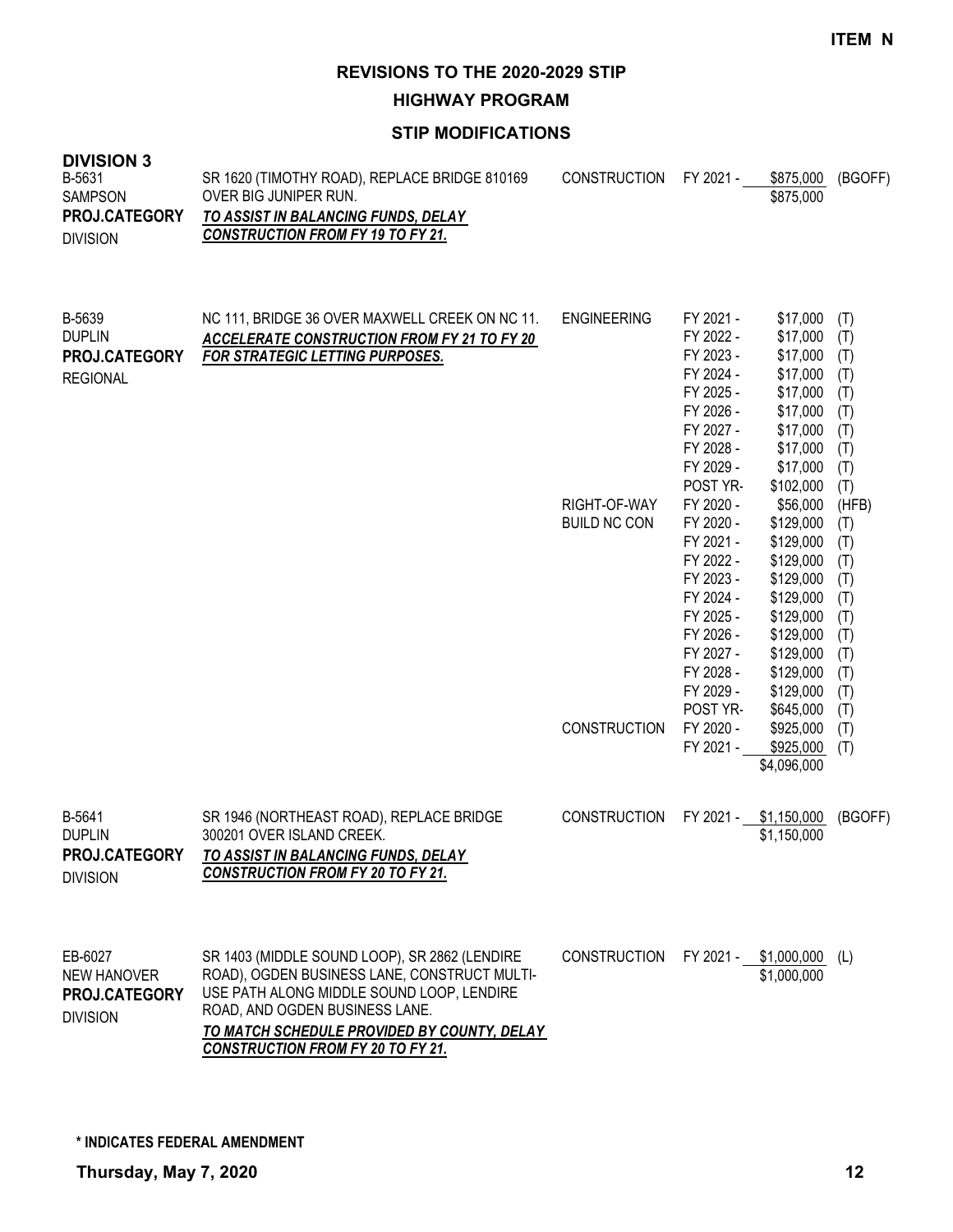# **HIGHWAY PROGRAM**

| <b>DIVISION 3</b><br>EB-6034<br><b>BRUNSWICK</b><br>PROJ.CATEGORY<br><b>DIVISION</b> | SR 1144 (FIRST STREET), CONSTRUCTION OF BIKE<br>LANES ON BOTH SIDES OF FIRST STREET FROM<br>RALEIGH STREET TO BEAUFORT STREET IN OCEAN<br><b>ISLE BEACH.</b><br>TO MATCH SCHEDULE PROVIDED BY MPO, DELAY<br><b>CONSTRUCTION FROM FY 20 TO FY 21.</b>                                                   | RIGHT-OF-WAY<br><b>CONSTRUCTION</b> | FY 2020 -<br>FY 2020 -<br>FY 2021 -<br>FY 2021 - | \$77,000<br>\$63,000<br>\$396,000<br>\$252,000<br>\$788,000 | (TADA)<br>(L)<br>(BGDA)<br>(L) |
|--------------------------------------------------------------------------------------|--------------------------------------------------------------------------------------------------------------------------------------------------------------------------------------------------------------------------------------------------------------------------------------------------------|-------------------------------------|--------------------------------------------------|-------------------------------------------------------------|--------------------------------|
| EB-6035<br><b>BRUNSWICK</b><br><b>PROJ.CATEGORY</b><br><b>DIVISION</b>               | SR 1349, SIDEWALK EXTENSION FROM MULBERRY<br>PARK ALONG WHITE STREET, CONNECTING WITH<br>COMMERCIAL DEVELOPMENT AT THE INTERSECTION<br>OF SMITH AVENUE IN SHALLOTE.<br>TO ASSIST IN BALANCING FUNDS, DELAY RIGHT-OF-<br><b>WAY FROM FY 20 TO FY 21 AND CONSTRUCTION</b><br><b>FROM FY 20 TO FY 22.</b> | RIGHT-OF-WAY<br><b>CONSTRUCTION</b> | FY 2021 -<br>FY 2021 -<br>FY 2022 -<br>FY 2022 - | \$36,000<br>\$24,000<br>\$123,000<br>\$82,000<br>\$265,000  | (BGDA)<br>(L)<br>(BGDA)<br>(L) |
| * I-6036<br><b>BRUNSWICK</b><br>PROJ.CATEGORY<br><b>STATEWIDE</b>                    | 1-140, US 17 TO NORTH OF US 74. PAVEMENT<br>REHABILITATION.<br><b>COST INCREASE EXCEEDING \$2 MILLION AND 25%</b><br>THRESHOLDS. TO ASSIST IN BALANCING FUNDS,<br><b>DELAY CONSTRUCTION FROM FY 21 TO FY 22.</b>                                                                                       | <b>CONSTRUCTION</b>                 | FY 2022 -                                        | \$4,301,000<br>\$4,301,000                                  | (NHPIM)                        |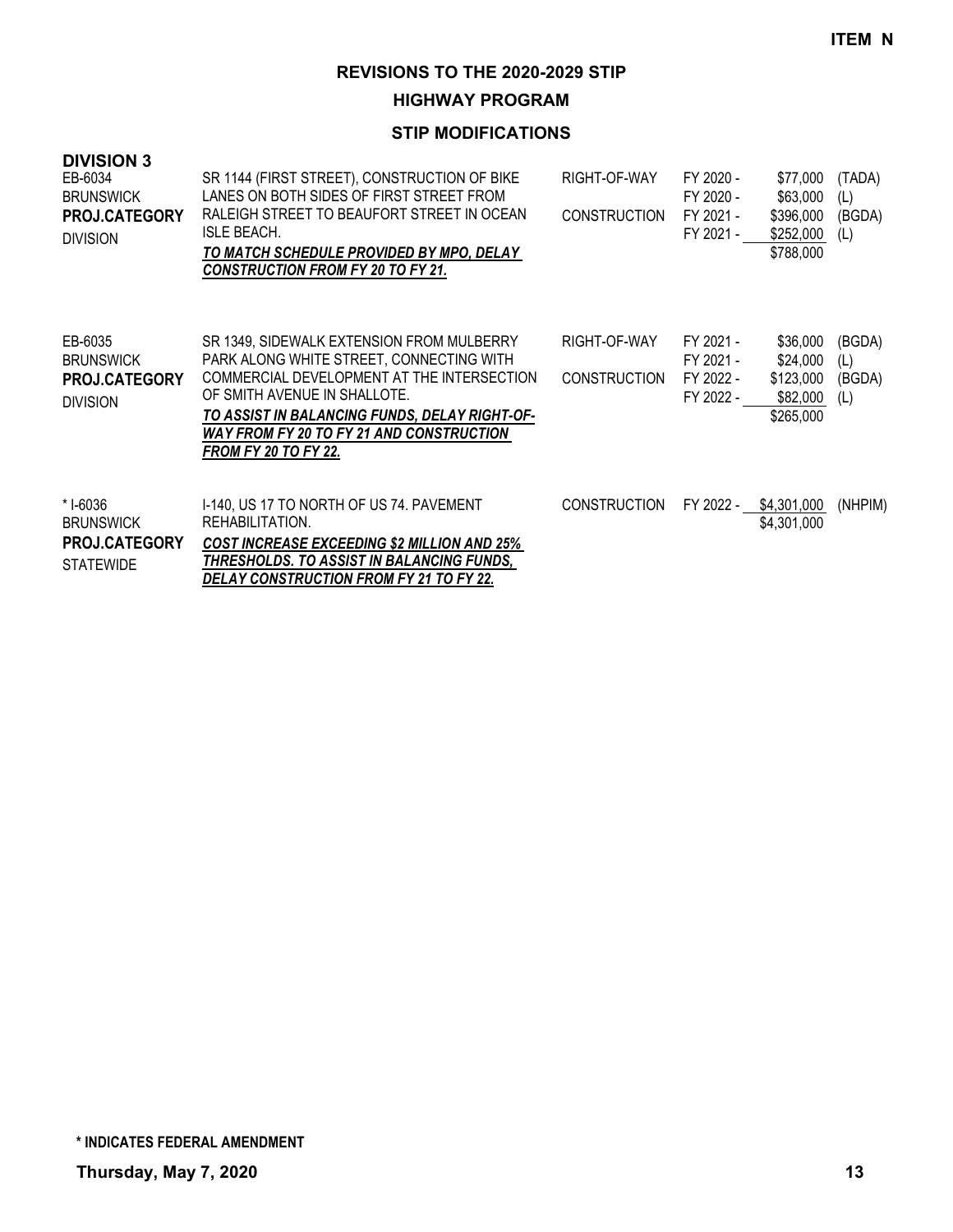# **HIGHWAY PROGRAM**

| <b>DIVISION 3</b><br>* R-3300B | US 17, NC 210 TO US 17 NORTH OF HAMPSTEAD.                                      | <b>ENGINEERING</b>  | FY 2021 -              | \$172,000                    | (T)        |
|--------------------------------|---------------------------------------------------------------------------------|---------------------|------------------------|------------------------------|------------|
| <b>PENDER</b><br>PROJ.CATEGORY | COST INCREASE EXCEEDING \$2 MILLION AND 25%<br>THRESHOLDS.                      |                     | FY 2022 -<br>FY 2023 - | \$172,000<br>\$172,000       | (T)<br>(T) |
| <b>REGIONAL</b>                |                                                                                 |                     | FY 2024 -<br>FY 2025 - | \$172,000<br>\$172,000       | (T)<br>(T) |
|                                |                                                                                 |                     | FY 2026 -              | \$172,000                    | (T)        |
|                                |                                                                                 |                     | FY 2027 -              | \$172,000                    | (T)        |
|                                |                                                                                 |                     | FY 2028 -<br>FY 2029 - | \$172,000<br>\$172,000       | (T)        |
|                                |                                                                                 |                     | POST YR-               | \$1,032,000                  | (T)<br>(T) |
|                                |                                                                                 | <b>BUILD NC CON</b> | FY 2021 -              | \$3,707,000                  | (T)        |
|                                |                                                                                 |                     | FY 2022 -              | \$3,707,000                  | (T)        |
|                                |                                                                                 |                     | FY 2023 -              | \$3,707,000                  | (T)        |
|                                |                                                                                 |                     | FY 2024 -              | \$3,707,000                  | (T)        |
|                                |                                                                                 |                     | FY 2025 -<br>FY 2026 - | \$3,707,000<br>\$3,707,000   | (T)<br>(T) |
|                                |                                                                                 |                     | FY 2027 -              | \$3,707,000                  | (T)        |
|                                |                                                                                 |                     | FY 2028 -              | \$3,707,000                  | (T)        |
|                                |                                                                                 |                     | FY 2029 -              | \$3,707,000                  | (T)        |
|                                |                                                                                 |                     |                        | POST YR-\$22,242,000         | (T)        |
|                                |                                                                                 | <b>CONSTRUCTION</b> | FY 2021 -<br>FY 2022 - | \$18,375,000<br>\$18,375,000 | (T)<br>(T) |
|                                |                                                                                 |                     | FY 2023 -              | \$18,375,000                 | (T)        |
|                                |                                                                                 |                     |                        | FY 2024 - \$18,375,000       | (T)        |
|                                |                                                                                 |                     |                        | \$131,685,000                |            |
|                                |                                                                                 |                     |                        |                              |            |
| R-5701                         | NC 53, US 117 BUSINESS (WALKER                                                  | RIGHT-OF-WAY        | FY 2020 -              | \$10,000                     | (T)        |
| <b>PENDER</b>                  | STREET/WILMINGTON STREET). IMPROVE                                              |                     | FY 2020 -              | \$150,000                    | (L)        |
| PROJ.CATEGORY                  | INTERSECTION.                                                                   | <b>UTILITIES</b>    | FY 2020 -              | \$400,000                    | (T)        |
| <b>REGIONAL</b>                | TO ASSIST IN BALANCING FUNDS, DELAY<br><b>CONSTRUCTION FROM FY 20 TO FY 21.</b> | <b>CONSTRUCTION</b> | FY 2021 -              | \$1,700,000                  | (T)        |
|                                |                                                                                 |                     |                        | \$2,260,000                  |            |
|                                |                                                                                 |                     |                        |                              |            |
| * R-5857                       | US 17, US 17 BUSINESS SOUTH OF SHALLOTTE AND                                    | RIGHT-OF-WAY        | FY 2020 -              | \$840,000                    | (T)        |
| <b>BRUNSWICK</b>               | US 17 BUSINESS NORTH OF SHALLOTTE. CONVERT                                      | <b>UTILITIES</b>    | FY 2020 -              | \$200,000                    | (T)        |
| PROJ.CATEGORY                  | INTERSECTIONS TO SUPERSTREETS.                                                  | <b>CONSTRUCTION</b> | FY 2022 -              | \$4,750,000                  | (T)        |
| <b>STATEWIDE</b>               | <b>COST INCREASE EXCEEDING \$2 MILLION AND 25%</b>                              |                     | FY 2023 -              | \$4,750,000                  | (T)        |
|                                | <b>THRESHOLDS.</b>                                                              |                     |                        | \$10,540,000                 |            |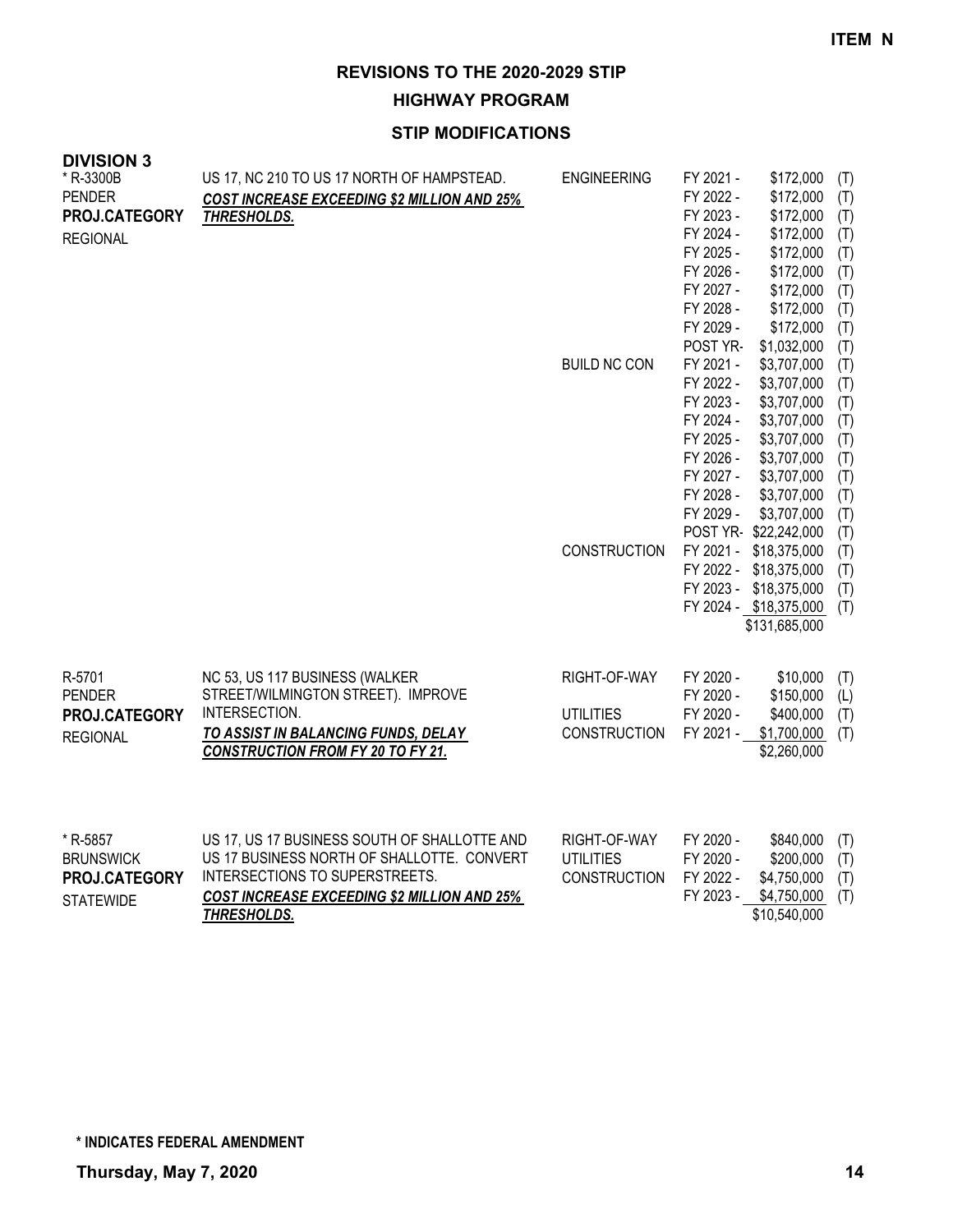**HIGHWAY PROGRAM**

| <b>DIVISION 3</b><br>* U-4434<br><b>NEW HANOVER</b><br>PROJ.CATEGORY<br><b>DIVISION</b> | SR 1209 (INDEPENDENCE BOULEVARD EXTENSION),<br>RANDALL PARKWAY TO US 74 (MLK, JR. PARKWAY) IN<br>WILMINGTON. MULTI-LANES ON NEW LOCATION.<br><b>COST INCREASE EXCEEDING \$2 MILLION AND 25%</b><br><b>THRESHOLDS.</b>                                          | RIGHT-OF-WAY<br><b>UTILITIES</b><br><b>CONSTRUCTION</b> | FY 2022 - \$22,364,000<br>FY 2023 -<br>\$22,364,000<br>FY 2024 -<br>\$22,364,000<br>FY 2022 -<br>\$600,000<br>FY 2025 -<br>\$35,600,000<br>FY 2026 -<br>\$35,600,000<br>FY 2027 -<br>\$35,600,000<br>FY 2028 - \$35,600,000<br>\$210,092,000 | (BGANY)<br>(BGANY)<br>(BGANY)<br>(BGANY)<br>(BGANY)<br>(BGANY)<br>(BGANY)<br>(BGANY) |
|-----------------------------------------------------------------------------------------|----------------------------------------------------------------------------------------------------------------------------------------------------------------------------------------------------------------------------------------------------------------|---------------------------------------------------------|----------------------------------------------------------------------------------------------------------------------------------------------------------------------------------------------------------------------------------------------|--------------------------------------------------------------------------------------|
| U-4906<br>ONSLOW<br>PROJ.CATEGORY<br><b>TRANSITION</b>                                  | SR 1308 (GUM BRANCH ROAD), WEST OF SR 1313<br>(MILLS FIELDS ROAD) TO EAST OF SR 1324 (RAMSEY<br>ROAD) IN JACKSONVILLE. WIDENING.<br>TO ASSIST IN BALANCING FUNDS, DELAY<br><b>CONSTRUCTION FROM FY 20 TO FY 21.</b>                                            | <b>CONSTRUCTION</b>                                     | FY 2021 -<br>\$8,700,000<br>\$8,700,000                                                                                                                                                                                                      | (BGANY)                                                                              |
| U-5710<br><b>NEW HANOVER</b><br>PROJ.CATEGORY<br><b>STATEWIDE</b>                       | US 74 (EASTWOOD ROAD), SR 1409 (MILITARY CUTOFF<br>ROAD) INTERSECTION IN WILMINGTON. CONVERT AT-<br>GRADE INTERSECTION TO AN INTERCHANGE.<br><b>CONSTRUCTION CHANGED FROM FY 23 TO FY 22 DUE</b><br>TO SWITCH FROM STATE FUNDING TO FEDERAL<br><b>FUNDING.</b> | RIGHT-OF-WAY<br><b>CONSTRUCTION</b>                     | FY 2020 -<br>\$5,436,000<br>FY 2021 -<br>\$5,436,000<br>FY 2022 -<br>\$7,900,000<br>FY 2023 -<br>\$7,900,000<br>FY 2024 -<br>\$7,900,000<br>\$7,900,000<br>FY 2025 -<br>\$42,472,000                                                         | (T)<br>(T)<br>(NHP)<br>(NHP)<br>(NHP)<br>(NHP)                                       |
| U-5728<br>ONSLOW<br>PROJ.CATEGORY<br><b>REGIONAL</b>                                    | US 17 BUSINESS (MARINE BOULEVARD), SR 1308<br>(BELL FORK ROAD) IN JACKSONVILLE. IMPROVE<br>INTERSECTION.<br>TO ASSIST IN BALANCING FUNDS, DELAY<br><b>CONSTRUCTION FROM FY 20 TO FY 21.</b>                                                                    | <b>CONSTRUCTION</b>                                     | FY 2021 -<br>\$2,000,000<br>\$2,000,000<br>FY 2022 -<br>\$4,000,000                                                                                                                                                                          | (T)<br>(T)                                                                           |
| * U-5735<br>ONSLOW<br>PROJ.CATEGORY<br><b>REGIONAL</b>                                  | US 17 (WILMINGTON HIGHWAY), SR 1130 (OLD<br>MAPLEHURST ROAD) IN JACKSONVILLE. CONSTRUCT<br>INTERCHANGE AND ASSOCIATED IMPROVEMENTS TO<br>MCAS NEW RIVER MAIN GATE.<br><b>COST INCREASE EXCEEDING \$2 MILLION AND 25%</b><br>THRESHOLDS.                        | RIGHT-OF-WAY<br><b>CONSTRUCTION</b>                     | \$1,155,000<br>FY 2021 -<br>FY 2022 -<br>$$3,465,000$ (T)<br>FY 2024 -<br>\$2,395,000<br>FY 2025 - \$22,752,000<br>FY 2026 - \$22,753,000 (T)<br>\$52,520,000                                                                                | (T)<br>(T)<br>(T)                                                                    |
| U-5788<br><b>BRUNSWICK</b><br>PROJ.CATEGORY<br><b>DIVISION</b>                          | US 17 BUSINESS (MAIN STREET), WALL<br>STREET/SHALLOTTE AVENUE. REALIGN<br>INTERSECTION.<br>TO ASSIST IN BALANCING FUNDS, DELAY<br><b>CONSTRUCTION FROM FY 20 TO FY 21.</b>                                                                                     |                                                         | CONSTRUCTION FY 2021 - \$700,000<br>\$700,000                                                                                                                                                                                                | (T)                                                                                  |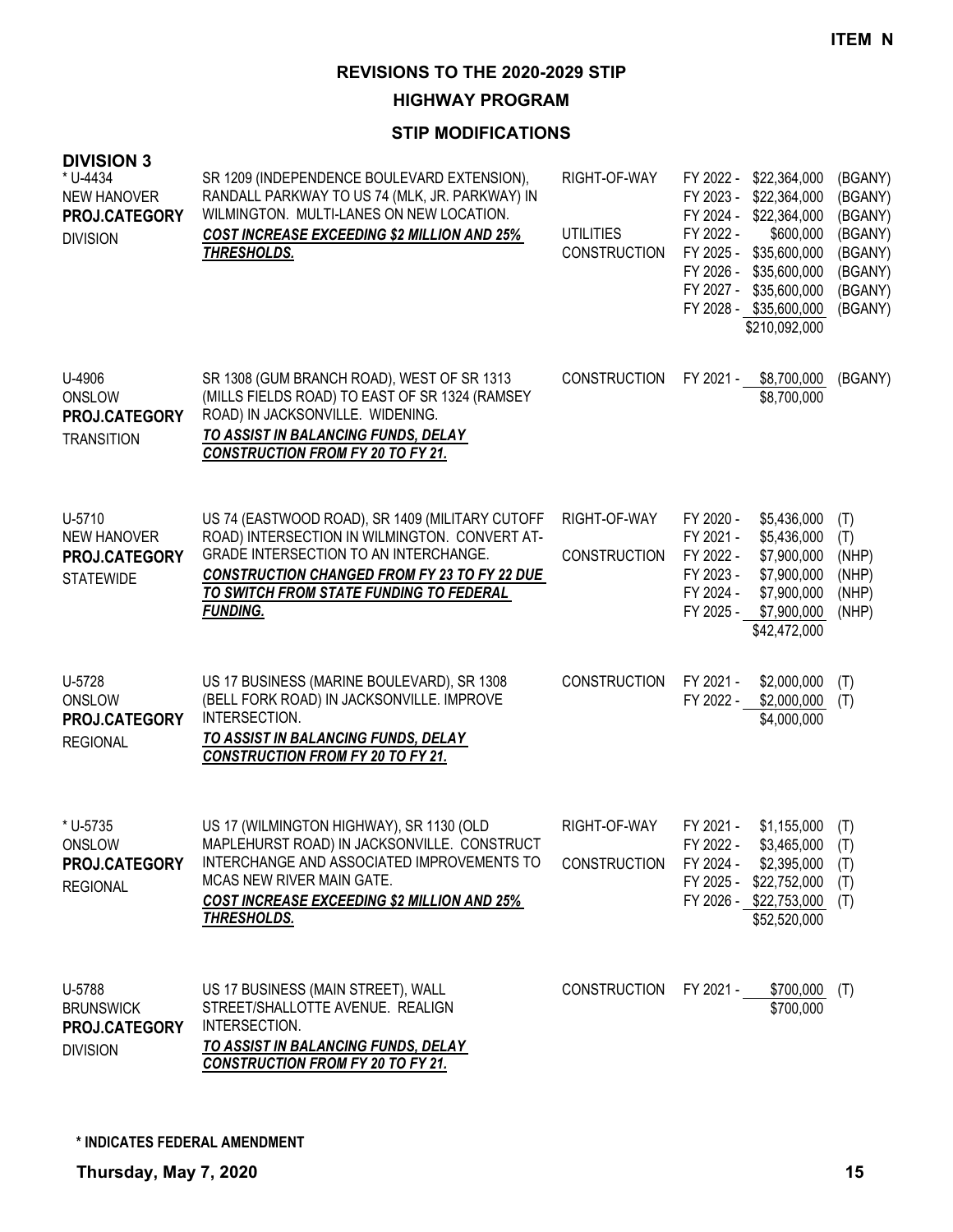**HIGHWAY PROGRAM**

#### **STIP MODIFICATIONS**

| ט ויטוטוע<br>U-5789<br>ONSLOW<br>PROJ.CATEGORY<br><b>REGIONAL</b>    | NC 53 (WESTERN BOULEVARD), SR 2714<br>(JACKSONVILLE PARKWAY). IMPROVE INTERSECTION.<br>TO ASSIST IN BALANCING FUNDS, DELAY<br><b>CONSTRUCTION FROM FY 20 TO FY 22.</b>                                                                                      | <b>CONSTRUCTION</b>                                     | FY 2022 -<br>\$2,050,000<br>FY 2023 -<br>\$2,050,000<br>\$4,100,000                                                                                    | (T)<br>(T)                      |
|----------------------------------------------------------------------|-------------------------------------------------------------------------------------------------------------------------------------------------------------------------------------------------------------------------------------------------------------|---------------------------------------------------------|--------------------------------------------------------------------------------------------------------------------------------------------------------|---------------------------------|
| * U-5793A<br>ONSLOW<br>PROJ.CATEGORY<br><b>DIVISION</b>              | SR 1308 (GUM BRANCH ROAD), SR 1322 (SUMMERSILL<br>SCHOOL ROAD) TO SR 1324 (RAMSEY ROAD).<br>COST INCREASE EXCEEDING \$2 MILLION AND 25%<br>THRESHOLDS.                                                                                                      | RIGHT-OF-WAY<br><b>UTILITIES</b><br><b>CONSTRUCTION</b> | FY 2027 -<br>\$5,000,000<br>FY 2028 -<br>\$5,000,000<br>FY 2027 -<br>\$500,000<br>FY 2029 -<br>\$3,450,000<br>POST YR-<br>\$3,450,000<br>\$17,400,000  | (T)<br>(T)<br>(T)<br>(T)<br>(T) |
| * U-5793B<br>ONSLOW<br>PROJ.CATEGORY<br><b>DIVISION</b>              | SR 1308 (GUM BRANCH ROAD), SR 1324 (RAMSEY<br>ROAD) TO SR 1390 (COUNTRY CLUB BOULEVARD).<br><b>COST INCREASE EXCEEDING \$2 MILLION AND 25%</b><br>THRESHOLDS.                                                                                               | RIGHT-OF-WAY<br><b>UTILITIES</b><br><b>CONSTRUCTION</b> | FY 2027 -<br>\$11,450,000<br>FY 2028 -<br>\$11,450,000<br>FY 2027 -<br>\$3,925,000<br>FY 2029 -<br>\$9,300,000<br>POST YR \$18,600,000<br>\$54,725,000 | (T)<br>(T)<br>(T)<br>(T)<br>(T) |
| * U-5862<br><b>BRUNSWICK</b><br>PROJ.CATEGORY<br><b>REGIONAL</b>     | US 17 (SHALLOTTE BYPASS), SR 1357 (SMITH<br>AVENUE). UPGRADE INTERSECTION TO<br>INTERCHANGE.<br><b>COST INCREASE EXCEEDING \$2 MILLION AND 25%</b><br><b>THRESHOLDS.</b>                                                                                    | RIGHT-OF-WAY<br><b>CONSTRUCTION</b>                     | FY 2022 -<br>\$1,380,000<br>FY 2024 -<br>\$10,000,000<br>FY 2025 -<br>\$10,000,000<br>\$21,380,000                                                     | (T)<br>(T)<br>(T)               |
| U-5914<br><b>BRUNSWICK</b><br>PROJ.CATEGORY<br><b>DIVISION</b>       | NC 133, US 17/US 74/US 76 TO SR 1554 (OLD RIVER<br>ROAD). MODERNIZE ROADWAY.<br>TO ASSIST IN BALANCING FUNDS, DELAY<br><b>CONSTRUCTION FROM FY 20 TO FY 21.</b>                                                                                             | <b>CONSTRUCTION</b>                                     | FY 2021 -<br>\$900,000<br>FY 2022 -<br>\$900,000<br>\$1,800,000                                                                                        | (T)<br>(T)                      |
| * W-5803A<br><b>NEW HANOVER</b><br>PROJ.CATEGORY<br><b>STATEWIDE</b> | US 74, US 74 (EASTWOOD ROAD) AT US 17 (MILITARY<br>CUTOFF ROAD), AND US 74 (EASTWOOD ROAD) AT<br>CAVALIER DRIVE IN WILMINGTON. UPGRADE<br>PEDESTRIAN SIGNALS.<br>ADD NEW PROJECT BREAK AT REQUEST OF<br><b>TRANSPORTATION MOBILITY AND SAFETY DIVISION.</b> | <b>CONSTRUCTION</b>                                     | FY 2022 -<br>\$42,000<br>\$42,000                                                                                                                      | (HSIP)                          |

**DIVISION 3**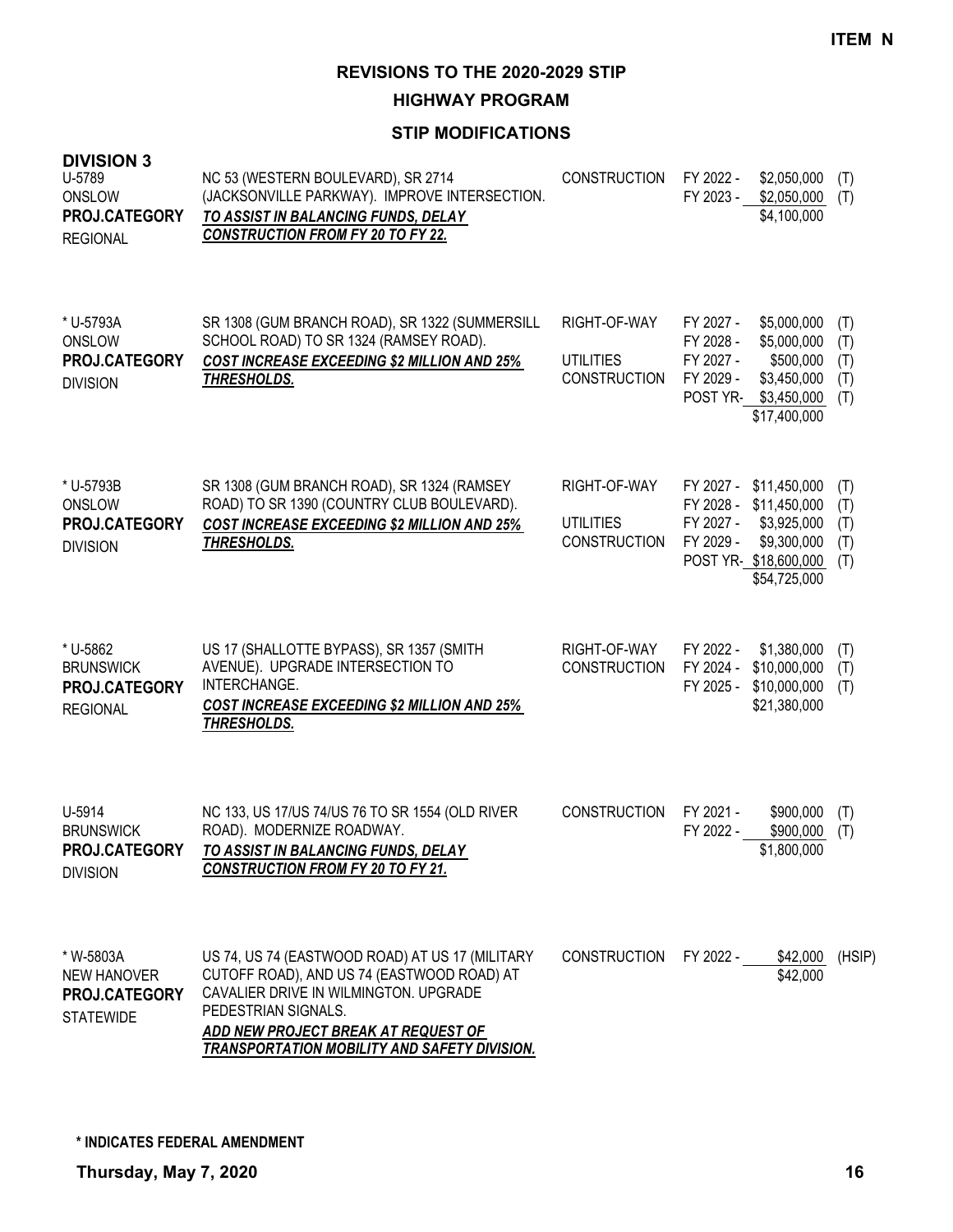**HIGHWAY PROGRAM**

### **STIP MODIFICATIONS**

| <b>DIVISION 3</b><br>* W-5803B<br>ONSLOW<br><b>PENDER</b><br>PROJ.CATEGORY<br><b>REGIONAL</b> | US 17, US 17 BETWEEN NEW HANOVER / PENDER<br>COUNTY LINE AND MILE POST 19.3 IN ONSLOW<br>COUNTY. INSTALL SHOULDER RUMBLE STRIPS.<br>ADD NEW PROJECT BREAK AT REQUEST OF<br>TRANSPORTATION MOBILITY AND SAFETY DIVISION.                                          | <b>CONSTRUCTION</b>                                     | FY 2022 -                          | \$425,000<br>\$425,000                               | (HSIP)            |
|-----------------------------------------------------------------------------------------------|------------------------------------------------------------------------------------------------------------------------------------------------------------------------------------------------------------------------------------------------------------------|---------------------------------------------------------|------------------------------------|------------------------------------------------------|-------------------|
| * W-5803C<br>ONSLOW<br>PROJ.CATEGORY<br><b>REGIONAL</b>                                       | US 17 BUSINESS, US 17 BUSINESS (MARINE<br>BOULEVARD) AND SR 1402 (OLD BRIDGE STREET).<br>UPGRADE TRAFFIC SIGNAL, PAVEMENT MARKINGS,<br>AND IMPROVE SIGHT DISTANCE.<br>ADD NEW PROJECT BREAK AT REQUEST OF<br><b>TRANSPORTATION MOBILITY AND SAFETY DIVISION.</b> | <b>CONSTRUCTION</b>                                     | FY 2022 -                          | \$82,000<br>\$82,000                                 | (HSIP)            |
| * W-5803D<br>ONSLOW<br>PROJ.CATEGORY<br><b>REGIONAL</b>                                       | NC 24, NC 24 (WEST CORBETT AVENUE) AND SR 1512<br>(OLD HAMMOCKS ROAD). UPGRADE PEDESTRIAN<br>SIGNALS.<br>ADD NEW PROJECT BREAK AT REQUEST OF<br><b>TRANSPORTATION MOBILITY AND SAFETY DIVISION.</b>                                                              | <b>CONSTRUCTION</b>                                     | FY 2022 -                          | \$17,000<br>\$17,000                                 | (HSIP)            |
| * W-5803E<br>ONSLOW<br>PROJ.CATEGORY<br><b>REGIONAL</b>                                       | NC 53, NC 53 (WESTERN BOULEVARD) AND CENTER<br>STREET / LIBERTY DRIVE. UPGRADE TRAFFIC SIGNAL<br>AND ADD ADDITIONAL SPEED LIMIT SIGNS.<br>ADD NEW PROJECT BREAK AT REQUEST OF<br><b>TRANSPORTATION MOBILITY AND SAFETY DIVISION.</b>                             | <b>CONSTRUCTION</b>                                     | FY 2022 -                          | \$57,000<br>\$57,000                                 | (HSIP)            |
| <b>DIVISION 4</b><br>B-5952<br><b>EDGECOMBE</b><br>PROJ.CATEGORY<br><b>REGIONAL</b>           | NC 97, REPLACE BRIDGE 320051 OVER TAR RIVER.<br>ADD UTILITIES IN FY 26 NOT PREVIOUSLY<br>PROGRAMMED.                                                                                                                                                             | RIGHT-OF-WAY<br><b>UTILITIES</b><br><b>CONSTRUCTION</b> | FY 2026 -<br>FY 2026 -<br>POST YR- | \$100,000<br>\$703,000<br>\$6,900,000<br>\$7,703,000 | (T)<br>(T)<br>(T) |
| B-6001<br><b>JOHNSTON</b><br>PROJ.CATEGORY                                                    | SR 1153 (MILL CREEK ROAD), REPLACE BRIDGE<br>500068 OVER JUNIPER SWAMP.<br>TO ASSIST IN BALANCING FUNDS, DELAY                                                                                                                                                   | <b>CONSTRUCTION</b>                                     | FY 2021 -                          | \$800,000<br>\$800,000                               | (BGOFF)           |

*CONSTRUCTION FROM FY 20 TO FY 21.* DIVISION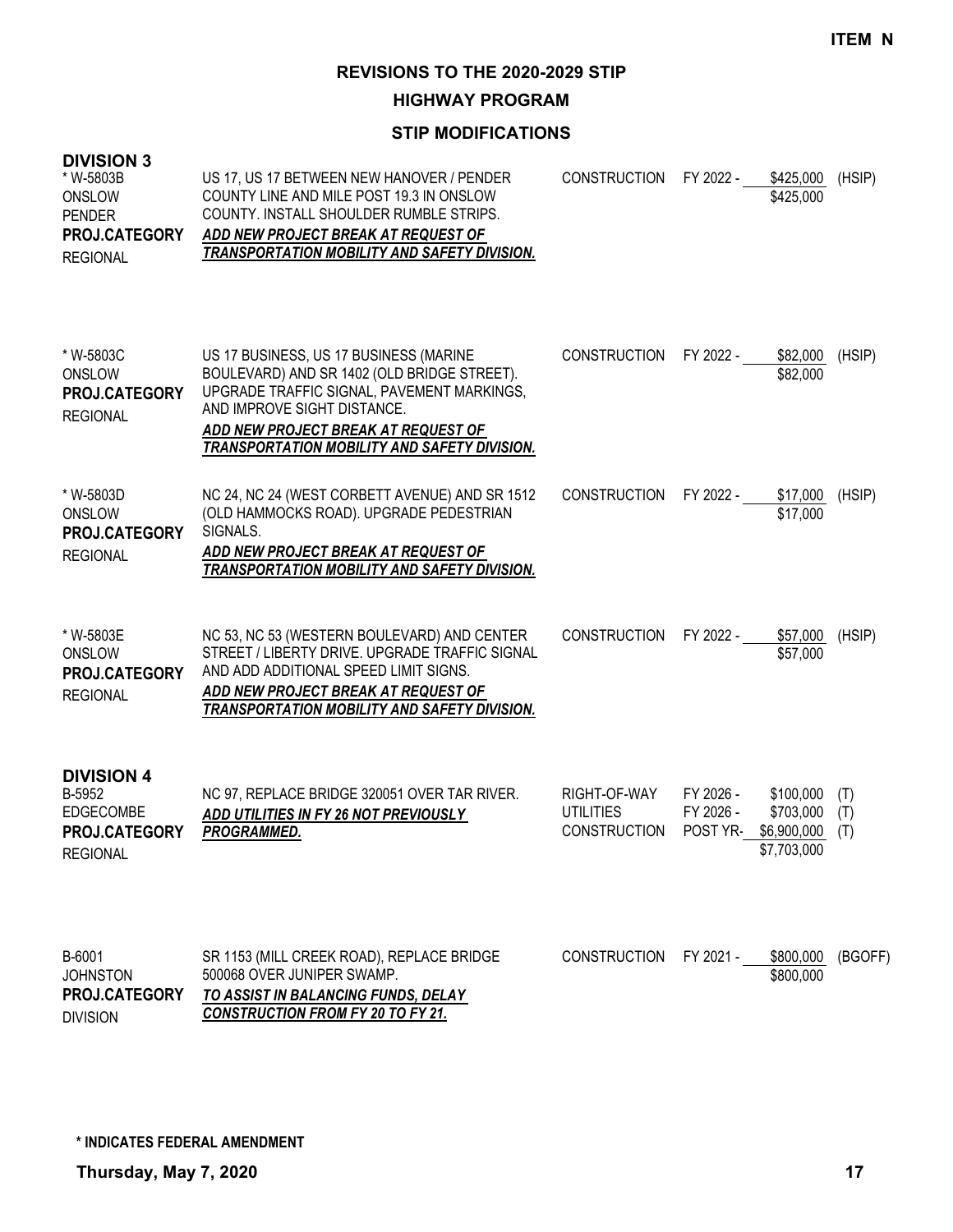**HIGHWAY PROGRAM**

| <b>DIVISION 4</b><br>B-6044<br><b>JOHNSTON</b><br>PROJ.CATEGORY<br><b>STATEWIDE</b> | I-95, REPLACE BRIDGES 500082 AND 500085 OVER<br>BLACK CREEK AND BRIDGES 500100 AND 500101<br>OVER THE NEUSE RIVER.<br>DELAY CONSTRUCTION FROM FY 23 TO FY 24 AT<br>REQUEST OF THE DIVISION FOR BETTER PROJECT<br><b>COORDINATION.</b>            | RIGHT-OF-WAY<br><b>CONSTRUCTION</b>                     | FY 2022 -<br>FY 2022 -<br>FY 2024 -<br>FY 2024 -<br>FY 2025 - | \$1,220,000<br>\$3,660,000<br>\$3,600,000<br>\$10,800,000<br>\$3,600,000<br>FY 2025 - \$10,800,000<br>\$33,680,000                                                    | (NHPB)<br>(O)<br>(NHPB)<br>(O)<br>(NHPB)<br>(O)    |
|-------------------------------------------------------------------------------------|--------------------------------------------------------------------------------------------------------------------------------------------------------------------------------------------------------------------------------------------------|---------------------------------------------------------|---------------------------------------------------------------|-----------------------------------------------------------------------------------------------------------------------------------------------------------------------|----------------------------------------------------|
| C-5546<br><b>NASH</b><br>PROJ.CATEGORY<br><b>EXEMPT</b>                             | ROCKY MOUNT, BENVENUE ROAD (NC 43/NC 48) AT<br>JEFFREYS ROAD. INTERSECTION IMPROVEMENTS.<br>TO ALLOW ADDITIONAL TIME FOR PLANNING AND<br><b>DESIGN, DELAY CONSTRUCTION FROM FY 20 TO FY</b><br>21.                                               | <b>CONSTRUCTION</b>                                     | FY 2021 -                                                     | \$130,000<br>\$130,000                                                                                                                                                | (CMAQ)                                             |
| C-5549<br><b>NASH</b><br>PROJ.CATEGORY<br><b>EXEMPT</b>                             | ROCKY MOUNT, WINSTEAD AVENUE. CONSTRUCT<br>SIDEWALKS.<br>TO ALLOW ADDITIONAL TIME FOR PLANNING AND<br><b>DESIGN, DELAY CONSTRUCTION FROM FY 19 TO FY</b><br>20.                                                                                  | <b>CONSTRUCTION</b>                                     | FY 2020 -                                                     | \$688,000<br>\$688,000                                                                                                                                                | (CMAQ)                                             |
| EB-5711<br><b>NASH</b><br>PROJ.CATEGORY<br><b>DIVISION</b>                          | US 64 BUSINESS (SUNSET AVENUE), SR 1836 (MAY<br>DRIVE) TO US 301 BUSINESS, NORTH BOUND<br>(CHURCH STREET). INSTALL PEDESTRIAN SIGNALS.<br>TO ALLOW ADDITIONAL TIME FOR PLANNING AND<br>DESIGN, DELAY CONSTRUCTION FROM FY 20 TO FY<br><u>21.</u> | <b>CONSTRUCTION</b>                                     | FY 2021 -<br>FY 2021 -                                        | \$100,000<br>\$25,000<br>\$125,000                                                                                                                                    | (TA5200)<br>(L)                                    |
| * I-5974<br><b>JOHNSTON</b><br>PROJ.CATEGORY<br><b>REGIONAL</b>                     | I-95, US 701/NC 96. CONSTRUCT INTERCHANGE.<br><b>COST INCREASE EXCEEDING \$2 MILLION AND 25%</b><br>THRESHOLDS.                                                                                                                                  | RIGHT-OF-WAY<br><b>UTILITIES</b><br><b>CONSTRUCTION</b> | FY 2021 -<br>FY 2022 -<br>FY 2021 -                           | \$1,500,000<br>\$4,500,000<br>\$200,000<br>FY 2024 - \$10,175,000<br>FY 2025 - \$10,175,000 (NHP)<br>FY 2026 - \$10,175,000<br>FY 2027 - \$10,175,000<br>\$46,900,000 | (NHP)<br>(NHP)<br>(NHP)<br>(NHP)<br>(NHP)<br>(NHP) |
| $I-6041A$<br>EDGECOMBE<br>PROJ.CATEGORY<br><b>STATEWIDE</b>                         | US 64 (FUTURE I-87), REHABILITATE BRIDGE 320104,<br>320155, 320148, 320153, 320154, 320156, 320157,<br>320320, 320325, AND 320326.<br><b>MODIFY PROJECT SCOPE, FUNDING AMOUNTS, AND</b><br><b>SCHEDULE.</b>                                      | <b>CONSTRUCTION</b>                                     |                                                               | FY 2022 - \$2,400,000<br>\$2,400,000                                                                                                                                  | (NHPIM)                                            |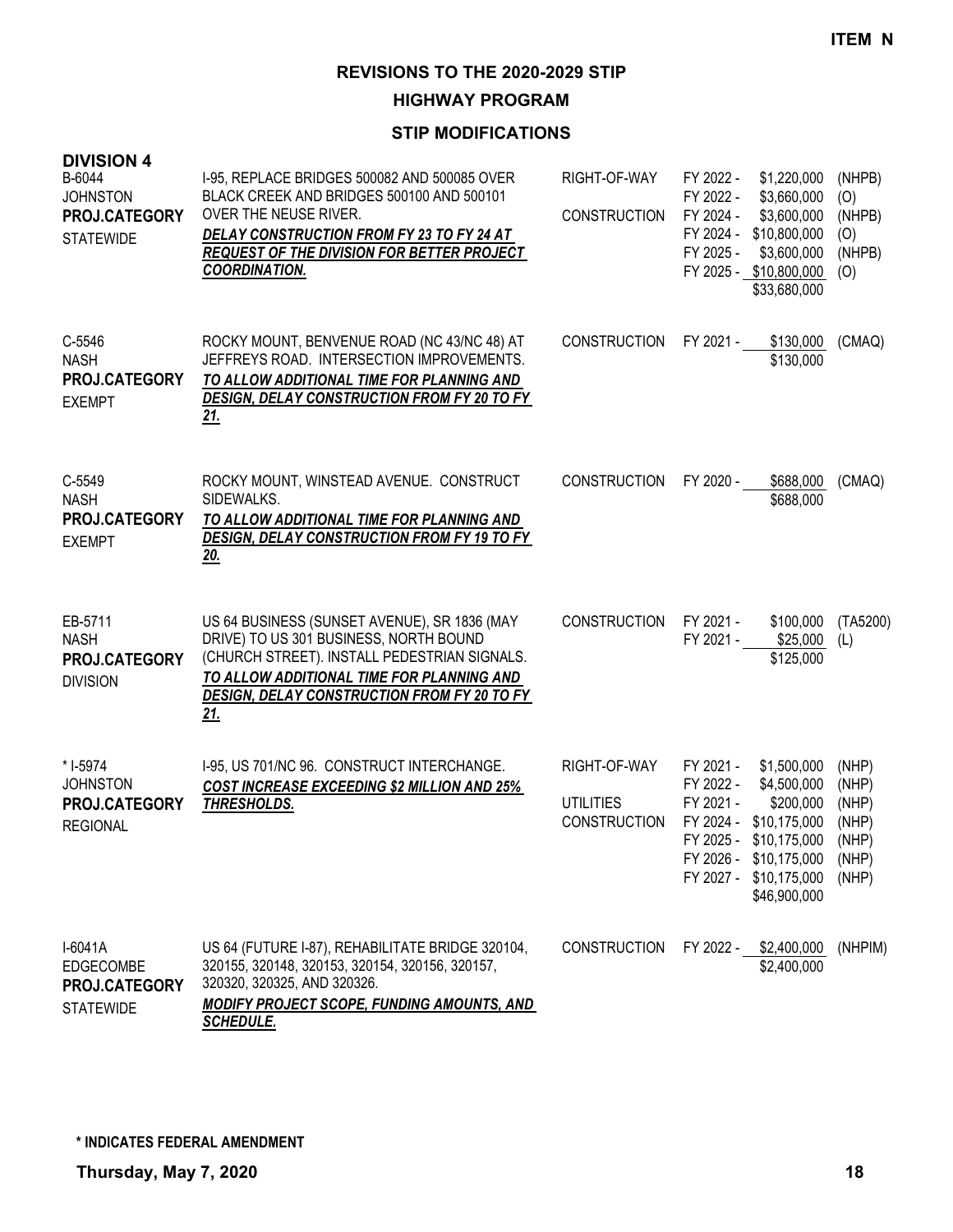**HIGHWAY PROGRAM**

| <b>DIVISION 4</b><br>I-6042A<br><b>EDGECOMBE</b><br>PROJ.CATEGORY<br><b>STATEWIDE</b>  | US 64 (FUTURE I-87), REHABILITATE BRIDGE 320327<br>AND 320328.<br>DELAY CONSTRUCTION FROM FY 21 TO FY 22 AT<br><b>REQUEST OF THE DIVISION FOR BETTER PROJECT</b><br><b>COORDINATION.</b>                                                                                                   | <b>CONSTRUCTION</b> | FY 2022 -                           | \$500,000<br>\$500,000                                    | (NHPIM)                       |
|----------------------------------------------------------------------------------------|--------------------------------------------------------------------------------------------------------------------------------------------------------------------------------------------------------------------------------------------------------------------------------------------|---------------------|-------------------------------------|-----------------------------------------------------------|-------------------------------|
| $I-6045$<br><b>NASH</b><br>PROJ.CATEGORY<br><b>STATEWIDE</b>                           | US 64 (FUTURE I-87), SR 1306 (SOUTH OLD FRANKLIN<br>ROAD) TO SR 1603 (OLD CARRIAGE ROAD). PAVEMENT<br>REHABILITATION.<br>TO ACCOMMODATE REVISED PROJECT LIMITS,<br>DELAY CONSTRUCTION FROM FY 20 TO FY 22.                                                                                 | <b>CONSTRUCTION</b> | FY 2022 -<br>FY 2023 -<br>FY 2024 - | \$6,067,000<br>\$6,067,000<br>\$6,066,000<br>\$18,200,000 | (NHPIM)<br>(NHPIM)<br>(NHPIM) |
| I-6045A<br><b>NASH</b><br>PROJ.CATEGORY<br><b>STATEWIDE</b>                            | US 64 (FUTURE I-87), BRIDGE REHABILITATION FOR<br>630072 AND 630074.<br>TO ACCOMMODATE REVISED PROJECT LIMITS,<br>DELAY CONSTRUCTION FROM FY 21 TO FY 22.                                                                                                                                  | <b>CONSTRUCTION</b> | FY 2022 -                           | \$750,000<br>\$750,000                                    | (NHPIM)                       |
| I-6046<br>EDGECOMBE<br><b>NASH</b><br>PROJ.CATEGORY<br><b>STATEWIDE</b>                | US 64 (FUTURE I-87), SR 1603 (OLD CARRIAGE ROAD)<br>TO SR 1225 (KINGSBORO ROAD). PAVEMENT<br>REHABILITATION.<br>TO ACCOMMODATE REVISED PROJECT LIMITS,<br>DELAY CONSTRUCTION FROM FY 20 TO FY 21.                                                                                          | <b>CONSTRUCTION</b> | FY 2021 -<br>FY 2022 -              | \$8,850,000<br>\$8,850,000<br>\$17,700,000                | (NHPIM)<br>(NHPIM)            |
| I-6046A<br><b>EDGECOMBE</b><br><b>NASH</b><br><b>PROJ.CATEGORY</b><br><b>STATEWIDE</b> | US 64 (FUTURE I-87), SR 1603 (OLD CARRIAGE ROAD)<br>TO SR 1225 (KINGSBORO ROAD). REHABILITATE<br>BRIDGE 630162, 630209, 630210, 630216, 630217,<br>630172, 630176, 320135, 320138.<br>ADD NEW PROJECT BREAK AT REQUEST OF THE<br><b>DIVISION TO ADDRESS BRIDGE REHABILITATION</b><br>NEED. | <b>CONSTRUCTION</b> | FY 2022 -                           | \$600,000<br>\$600,000                                    | (NHPIM)                       |
| $I-6048$<br><b>WAYNE</b><br>PROJ.CATEGORY<br><b>STATEWIDE</b>                          | US 117 (I-795 FUTURE), US 70 TO DUPLIN COUNTY<br>LINE. PAVEMENT AND BRIDGE REHABILITATION.<br>TO ASSIST IN BALANCING FUNDS, DELAY<br><b>CONSTRUCTION FROM FY 20 TO FY 21.</b>                                                                                                              | <b>CONSTRUCTION</b> | FY 2021 -<br>FY 2022 -              | \$5,050,000<br>\$5,050,000<br>\$10,100,000                | (NHPIM)<br>(NHPIM)            |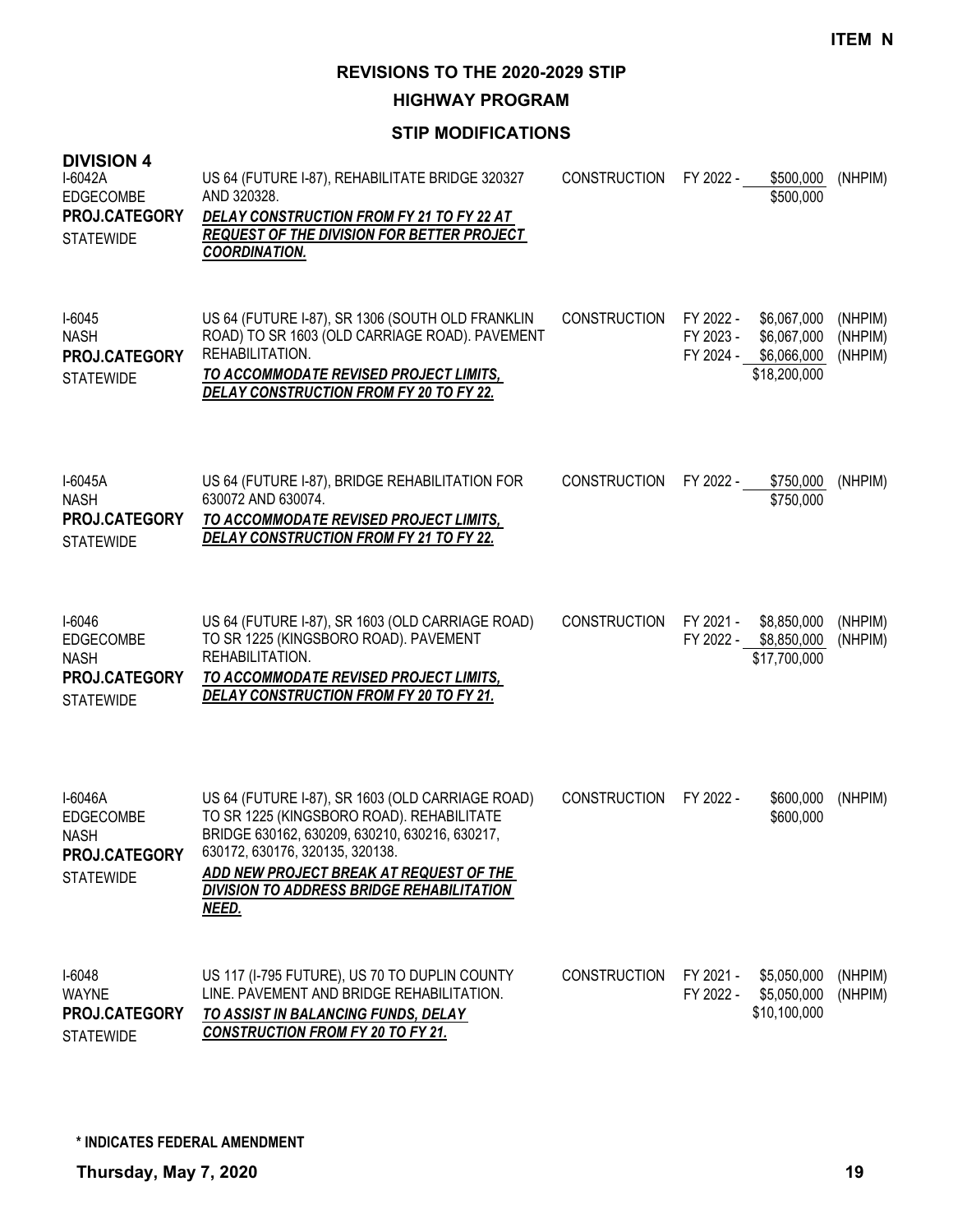**HIGHWAY PROGRAM**

| <b>DIVISION 4</b><br>R-5718<br><b>JOHNSTON</b><br>PROJ.CATEGORY<br><b>DIVISION</b> | SR 1003 (BUFFALO ROAD), US 70 TO SR 1934 (OLD<br>BEULAH ROAD). WIDEN TO THREE LANES.<br><b>CONSTRUCTION CHANGED FROM FY 24 TO FY 23 DUE</b><br>TO SWITCH FROM STATE FUNDING TO FEDERAL<br><b>FUNDING.</b> | RIGHT-OF-WAY<br><b>UTILITIES</b><br><b>CONSTRUCTION</b> | FY 2020 -<br>FY 2020 -<br>FY 2023 -<br>FY 2024 -<br>FY 2025 -              | \$560,000<br>\$67,000<br>\$2,204,000<br>\$2,204,000<br>\$2,204,000<br>\$7,239,000                    | (T)<br>(T)<br>(BG5200)<br>(BG5200)<br>(BG5200) |
|------------------------------------------------------------------------------------|-----------------------------------------------------------------------------------------------------------------------------------------------------------------------------------------------------------|---------------------------------------------------------|----------------------------------------------------------------------------|------------------------------------------------------------------------------------------------------|------------------------------------------------|
| U-3609BA<br><b>WAYNE</b><br>PROJ.CATEGORY<br><b>REGIONAL</b>                       | US 13 (BERKELEY BOULEVARD), REALIGNMENT OF<br>HOOD SWAMP ROAD.<br>TO ASSIST IN BALANCING FUNDS, DELAY<br><b>CONSTRUCTION FROM FY 20 TO FY 21.</b>                                                         | <b>CONSTRUCTION</b>                                     | FY 2021 -                                                                  | \$1,500,000<br>\$1,500,000                                                                           | (T)                                            |
| U-4407<br><b>WAYNE</b><br>PROJ.CATEGORY<br><b>REGIONAL</b>                         | US 70 BUSINESS (EAST ASH STREET), SR 1579<br>(BERKELEY BOULEVARD) EAST TO US 70 IN<br>GOLDSBORO. WIDEN TO MULTI-LANES.<br>TO ASSIST IN BALANCING FUNDS, DELAY RIGHT-OF-<br>WAY FROM FY 20 TO FY 21.       | RIGHT-OF-WAY<br><b>UTILITIES</b><br><b>CONSTRUCTION</b> | FY 2021 -<br>FY 2022 -<br>FY 2021 -<br>FY 2025 -<br>FY 2026 -<br>FY 2027 - | \$1,386,000<br>\$1,386,000<br>\$333,000<br>\$6,233,000<br>\$6,233,000<br>\$6,233,000<br>\$21,804,000 | (T)<br>(T)<br>(T)<br>(T)<br>(T)<br>(T)         |
| * U-6206<br><b>WAYNE</b><br>PROJ.CATEGORY<br><b>DIVISION</b>                       | SR 1713 (MILLER'S CHAPEL ROAD), US 70 TO SR 1712<br>(THOROUGHFARE ROAD). MODERNIZE ROADWAY.<br><b>COST INCREASE EXCEEDING \$2 MILLION AND 25%</b><br><b>THRESHOLDS.</b>                                   | RIGHT-OF-WAY<br><b>UTILITIES</b><br><b>CONSTRUCTION</b> | FY 2027 -<br>FY 2027 -<br>FY 2029 -<br>POST YR-                            | \$1,000,000<br>\$863,000<br>\$2,800,000<br>\$2,800,000<br>\$7,463,000                                | (T)<br>(T)<br>(T)<br>(T)                       |
| * U-6208<br><b>JOHNSTON</b><br>PROJ.CATEGORY<br><b>DIVISION</b>                    | NEW ROUTE, SR 1010 (CLEVELAND ROAD) TO NC 42.<br>CONSTRUCT ROADWAY ON NEW LOCATION.<br>COST INCREASE EXCEEDING \$2 MILLION AND 25%<br>THRESHOLDS.                                                         | RIGHT-OF-WAY<br><b>UTILITIES</b><br><b>CONSTRUCTION</b> | FY 2028 -<br>FY 2028 -<br>POST YR-                                         | \$3,000,000<br>\$7,974,000<br>$$9,900,000$ (T)<br>\$20,874,000                                       | (T)<br>(T)                                     |
| W-5804B<br><b>NASH</b><br>PROJ.CATEGORY<br><b>REGIONAL</b>                         | NC 43, NC 43 AT SR 1500 (SWIFT CREEK SCHOOL<br>ROAD). REALIGN INTERSECTION.<br>ADD NEW PROJECT BREAK AT REQUEST OF<br><b>TRANSPORTATION MOBILITY AND SAFETY DIVISION.</b>                                 | RIGHT-OF-WAY<br><b>CONSTRUCTION</b>                     | FY 2022 -<br>FY 2023 -                                                     | \$45,000<br>\$651,000<br>\$696,000                                                                   | (HSIP)<br>(HSIP)                               |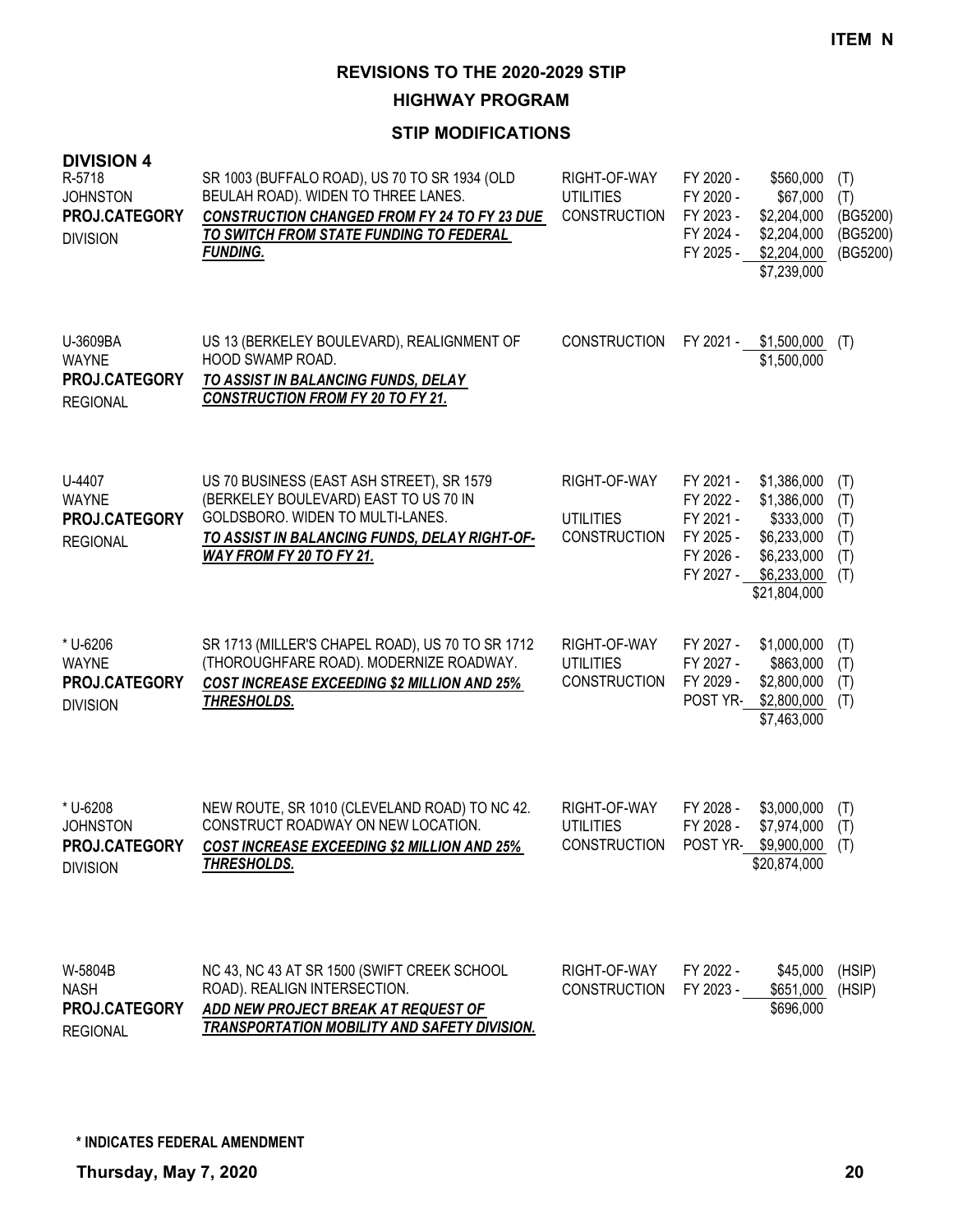**HIGHWAY PROGRAM**

| <b>DIVISION 5</b><br>B-5326<br><b>WAKE</b><br>PROJ.CATEGORY<br><b>DIVISION</b> | SR 2555 (RAYNOR ROAD), REPLACE BRIDGE 910247<br>OVER WHITE OAK CREEK IN GARNER.<br>TO ASSIST IN BALANCING FUNDS, DELAY<br><b>CONSTRUCTION FROM FY 20 TO FY 21.</b>                                                                                                                                                                                                                                                                        | <b>CONSTRUCTION</b>                                       | FY 2021 -<br>FY 2022 -                                                                                                         | \$2,450,000<br>\$2,450,000<br>\$4,900,000                                                 | (BGOFF)<br>(BGOFF)                                          |
|--------------------------------------------------------------------------------|-------------------------------------------------------------------------------------------------------------------------------------------------------------------------------------------------------------------------------------------------------------------------------------------------------------------------------------------------------------------------------------------------------------------------------------------|-----------------------------------------------------------|--------------------------------------------------------------------------------------------------------------------------------|-------------------------------------------------------------------------------------------|-------------------------------------------------------------|
| *B-5673<br><b>WAKE</b><br>PROJ.CATEGORY<br><b>DIVISION</b>                     | SR 1630 (GREEN LEVEL CHURCH ROAD), REPLACE<br>BRIDGE 910061 OVER KIT CREEK IN CARY.<br><b>COST INCREASE EXCEEDING \$2 MILLION AND 25%</b><br>THRESHOLDS. TO ALLOW ADDITIONAL TIME FOR<br>PLANNING AND DESIGN, DELAY RIGHT OF WAY FROM<br>FY 20 TO 21 AND CONSTRUCTION FROM FY 21 TO FY<br><u>22.</u>                                                                                                                                      | RIGHT-OF-WAY<br><b>CONSTRUCTION</b>                       | FY 2021 -<br>FY 2022 -                                                                                                         | \$130,000<br>\$4,550,000<br>\$4,680,000                                                   | (BGOFF)<br>(BGOFF)                                          |
| B-5986<br><b>WAKE</b><br>PROJ.CATEGORY<br><b>REGIONAL</b>                      | NC 231, REPLACE BRIDGE 910034 OVER NORFOLK<br>SOUTHERN RAILROAD IN WENDELL.<br>TO ASSIST IN BALANCING FUNDS, DELAY RIGHT OF<br><b>WAY FROM FY 20 TO 21 AND CONSTRUCTION FROM</b><br>FY 21 TO FY 22.                                                                                                                                                                                                                                       | RIGHT-OF-WAY<br><b>UTILITIES</b><br><b>CONSTRUCTION</b>   | FY 2021 -<br>FY 2021 -<br>FY 2022 -                                                                                            | \$164,000<br>\$163,000<br>\$2,948,000<br>\$3,275,000                                      | (T)<br>(T)<br>(T)                                           |
| EB-6020<br><b>HARNETT</b><br>PROJ.CATEGORY<br><b>DIVISION</b>                  | SR 1501 (JUNNY ROAD); NORTH WILLOW STREET;<br>WEST LILLINGTON STREET, NORTH WILLOW STREET,<br>EAST JULIA STREET TO JUNNY ROAD; JUNNY ROAD,<br>EAST JULIA STREET TO GLEN MEADOW DRIVE; AND<br>WEST LILLINGTON STREET, SOUTH PARK STREET TO<br>NC 210, IN ANGIER. CONSTRUCT SIDEWALK<br>EXTENSIONS.<br>TO ALLOW ADDITIONAL TIME FOR PLANNING AND<br>DESIGN, DELAY RIGHT-OF-WAY FROM FY 20 TO FY 21<br>AND CONSTRUCTION FROM FY 20 TO FY 21. | <b>ENGINEERING</b><br>RIGHT-OF-WAY<br><b>CONSTRUCTION</b> | FY 2021 -<br>FY 2021 -<br>FY 2021 -<br>FY 2021 -<br>FY 2021 -<br>FY 2021 -                                                     | \$140,000<br>\$35,000<br>\$120,000<br>\$30,000<br>\$1,166,000<br>\$291,000<br>\$1,782,000 | (BGDA)<br>(L)<br>(BGDA)<br>(L)<br>(BGDA)<br>(L)             |
| * I-5703<br><b>WAKE</b><br>PROJ.CATEGORY<br><b>STATEWIDE</b>                   | I-40, I-440 / US 1 / US 64 INTERCHANGE IN RALEIGH.<br>RECONSTRUCT INTERCHANGE.<br><b>COST INCREASE EXCEEDING \$2 MILLION AND 25%</b><br><u>THRESHOLDS.</u>                                                                                                                                                                                                                                                                                | RIGHT-OF-WAY<br><b>UTILITIES</b><br><b>CONSTRUCTION</b>   | FY 2024 -<br>FY 2024 -<br>FY 2024 -<br>FY 2025 - \$30,875,000<br>FY 2026 - \$30,875,000<br>FY 2027 -<br>FY 2028 - \$30,875,000 | \$27,170,000<br>\$1,000,000<br>\$6,500,000<br>\$30,875,000<br>\$158,170,000               | (NHP)<br>(NHP)<br>(NHP)<br>(NHP)<br>(NHP)<br>(NHP)<br>(NHP) |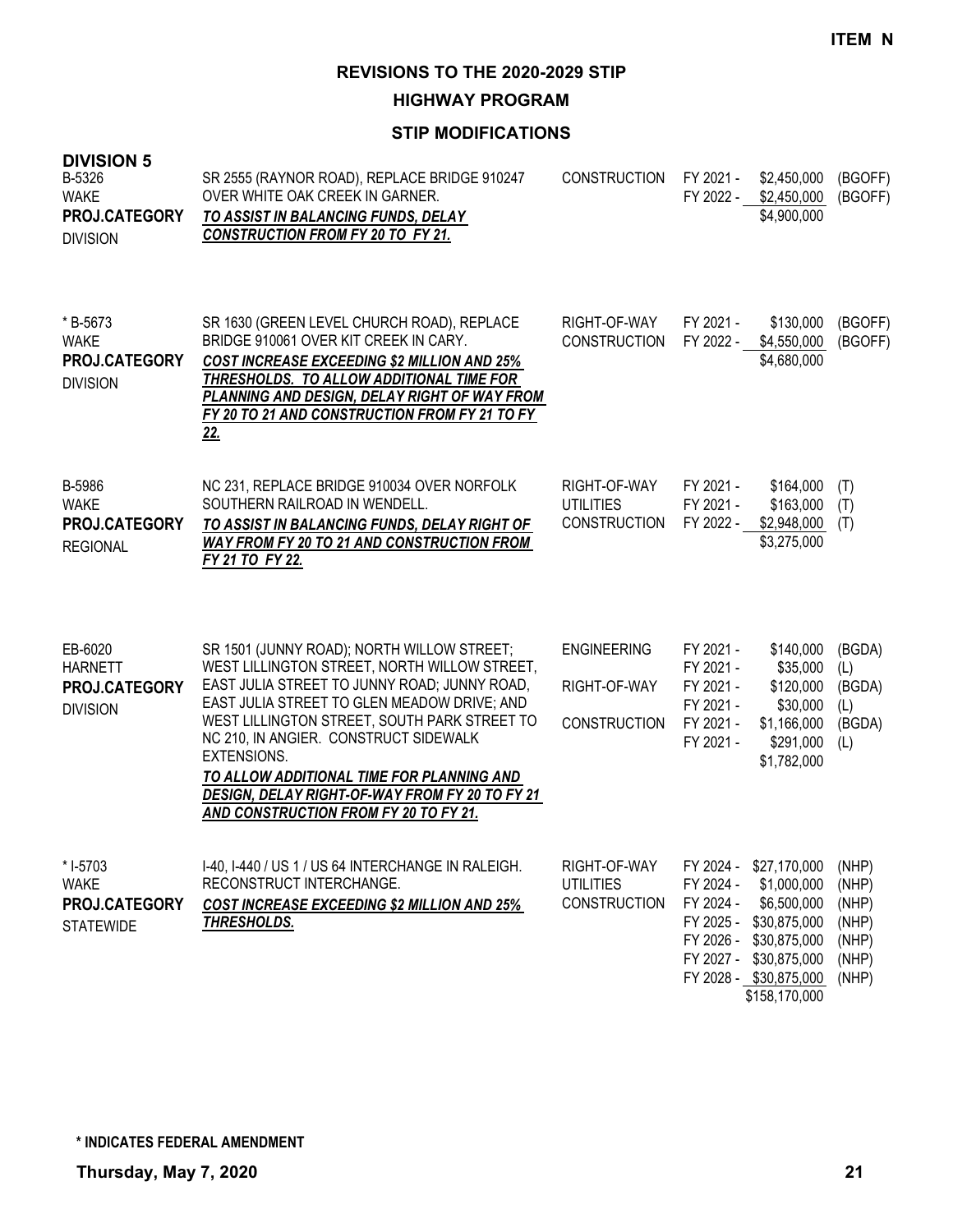# **HIGHWAY PROGRAM**

| <b>DIVISION 5</b><br>* I-5707<br><b>DURHAM</b><br>PROJ.CATEGORY<br><b>STATEWIDE</b> | I-40, NC 55 (ALSTON AVENUE) TO NC 147 (DURHAM<br>FREEWAY / TRIANGLE EXPRESSWAY) IN DURHAM.<br>CONSTRUCT WESTBOUND AUXILIARY LANE.<br><b>COST INCREASE EXCEEDING \$2 MILLION AND 25%</b><br>THRESHOLDS.                                                                                                         | RIGHT-OF-WAY<br><b>UTILITIES</b><br><b>CONSTRUCTION</b>  | FY 2021 -<br>FY 2021 -<br>FY 2023 -<br>FY 2023 -                                                                                                                     | \$1,225,000<br>\$55,000<br>\$3,800,000<br>\$3,800,000<br>\$8,880,000                                                                                                                        | (NHP)<br>(NHP)<br>(NHFP)<br>(NHP)                                                                                                |
|-------------------------------------------------------------------------------------|----------------------------------------------------------------------------------------------------------------------------------------------------------------------------------------------------------------------------------------------------------------------------------------------------------------|----------------------------------------------------------|----------------------------------------------------------------------------------------------------------------------------------------------------------------------|---------------------------------------------------------------------------------------------------------------------------------------------------------------------------------------------|----------------------------------------------------------------------------------------------------------------------------------|
| I-5708<br><b>WAKE</b><br>PROJ.CATEGORY<br><b>STATEWIDE</b>                          | 1-440 / US 1, SR 2000 (WAKE FOREST ROAD) IN<br>RALEIGH. INTERCHANGE IMPROVEMENTS.<br>TO ASSIST IN BALANCING FUNDS, DELAY<br><b>CONSTRUCTION FROM FY 20 TO FY 21.</b>                                                                                                                                           | <b>GARVEE ROW</b><br>RIGHT-OF-WAY<br><b>CONSTRUCTION</b> | FY 2020 -<br>FY 2021 -<br>FY 2022 -<br>FY 2023 -<br>FY 2024 -<br>FY 2025 -<br>FY 2026 -<br>FY 2027 -<br>FY 2028 -<br>FY 2029 -<br>POST YR-<br>FY 2020 -<br>FY 2021 - | \$858,000<br>\$858,000<br>\$858,000<br>\$858,000<br>\$858,000<br>\$858,000<br>\$858,000<br>\$858,000<br>\$858,000<br>\$858,000<br>\$4,290,000<br>\$4,806,000<br>\$8,900,000<br>\$26,576,000 | (NHP)<br>(NHP)<br>(NHP)<br>(NHP)<br>(NHP)<br>(NHP)<br>(NHP)<br>(NHP)<br>(NHP)<br>(NHP)<br>(NHP)<br>(NHP)<br>(NHP)                |
| * I-5870<br><b>WAKE</b><br>PROJ.CATEGORY<br><b>STATEWIDE</b>                        | I-440 / US 1, US 70 (GLENWOOD AVENUE) IN RALEIGH.<br>CONSTRUCT INTERCHANGE IMPROVEMENTS, REVISE<br>US 70 INTERSECTION WITH SR 1670 (BLUE RIDGE<br>ROAD) / SR 1820 (LEAD MINE ROAD), AND REPLACE<br>BRIDGE 910494 ON SR 1670.<br><b>REVISE DESCRIPTION TO REFLECT CURRENT</b><br><b>PROJECT DELIVERY SCOPE.</b> | RIGHT-OF-WAY<br><b>UTILITIES</b><br><b>CONSTRUCTION</b>  | FY 2028 -<br>FY 2028 -<br>FY 2029 -                                                                                                                                  | FY 2028 - \$115,000,000<br>\$1,200,000<br>\$5,325,000<br>\$25,293,000<br>POST YR \$75,882,000<br>\$222,700,000                                                                              | (T)<br>(T)<br>(T)<br>(T)<br>(T)                                                                                                  |
| I-5993<br><b>DURHAM</b><br>PROJ.CATEGORY<br><b>STATEWIDE</b>                        | 1-40, US 15 / US 501 TO EAST OF NC 147. PAVEMENT<br>REHABILITATION.<br>TO ASSIST IN BALANCING FUNDS, DELAY<br><b>CONSTRUCTION FROM FY 20 TO FY 21.</b>                                                                                                                                                         | GARVEE CONSTR FY 2021 -<br>CONSTRUCTION                  | FY 2022 -<br>FY 2023 -<br>FY 2024 -<br>FY 2025 -<br>FY 2026 -<br>FY 2027 -<br>FY 2028 -<br>FY 2029 -<br>POST YR-<br>FY 2021 -<br>FY 2022 -                           | \$858,000<br>\$858,000<br>\$858,000<br>\$858,000<br>\$858,000<br>\$858,000<br>\$858,000<br>\$858,000<br>\$858,000<br>\$5,148,000<br>\$4,000,000<br>\$4,000,000<br>\$20,870,000              | (NHPIM)<br>(NHPIM)<br>(NHPIM)<br>(NHPIM)<br>(NHPIM)<br>(NHPIM)<br>(NHPIM)<br>(NHPIM)<br>(NHPIM)<br>(NHPIM)<br>(NHPIM)<br>(NHPIM) |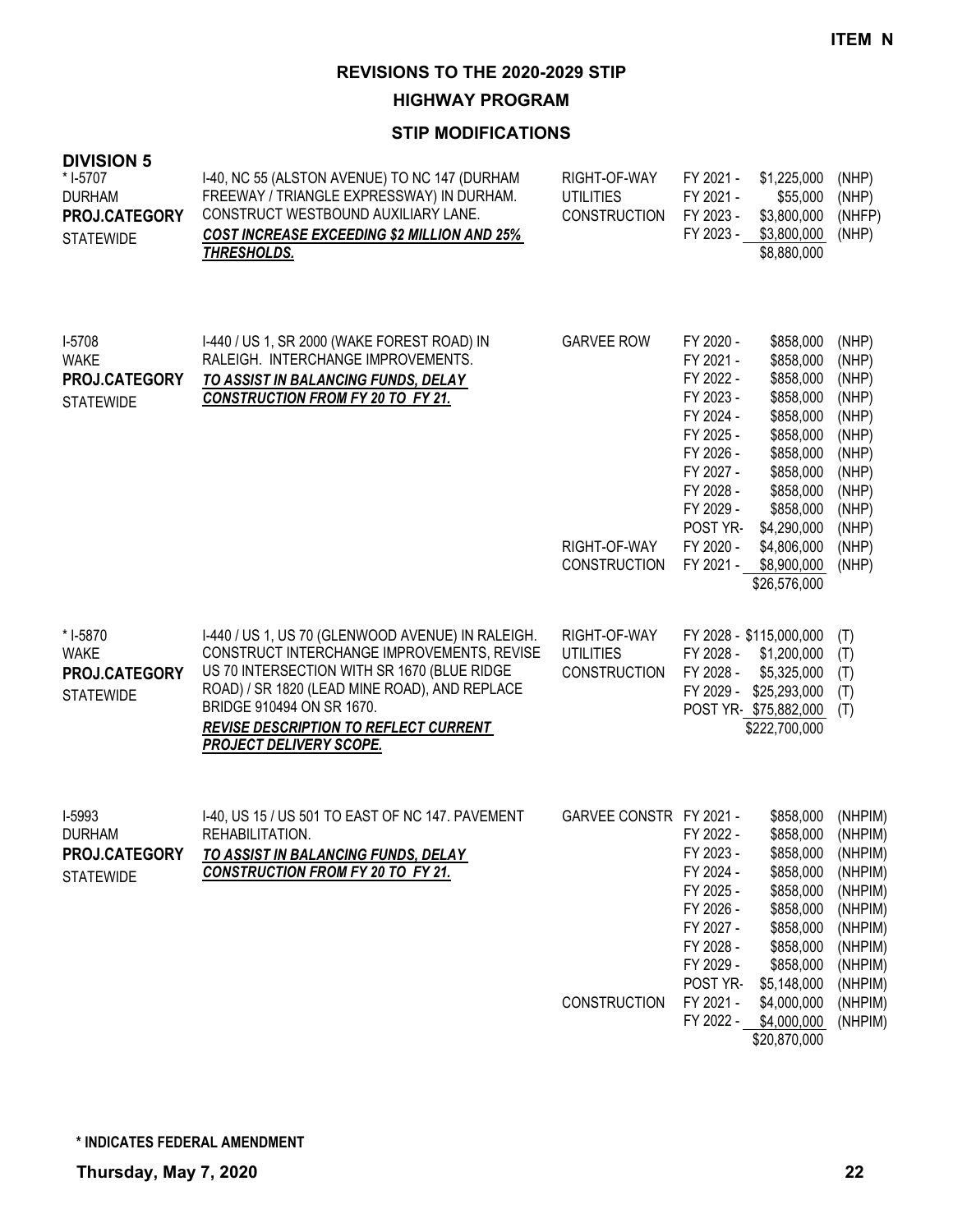# **HIGHWAY PROGRAM**

### **STIP MODIFICATIONS**

| ט ווטוטוז<br>* I-5994<br><b>DURHAM</b><br>PROJ.CATEGORY<br><b>STATEWIDE</b> | I-40, US 15 / US 501 TO EAST OF NC 147. BRIDGE<br>REHABILITATION - MULTIPLE STRUCTURES.<br><b>COST INCREASE EXCEEDING \$2 MILLION AND 25%</b><br>THRESHOLDS. TO ASSIST IN BALANCING FUNDS,<br>DELAY CONSTRUCTION FROM FY 20 TO FY 21.                                   | GARVEE CONSTR FY 2021 -<br><b>CONSTRUCTION</b>          | FY 2022 -<br>FY 2023 -<br>FY 2024 -<br>FY 2025 -<br>FY 2026 -<br>FY 2027 -<br>FY 2028 -<br>FY 2029 -<br>POST YR- | \$429,000<br>\$429,000<br>\$429,000<br>\$429,000<br>\$429,000<br>\$429,000<br>\$429,000<br>\$429,000<br>\$429,000<br>\$2,574,000<br>FY 2021 - \$4,100,000         | (NHPIM)<br>(NHPIM)<br>(NHPIM)<br>(NHPIM)<br>(NHPIM)<br>(NHPIM)<br>(NHPIM)<br>(NHPIM)<br>(NHPIM)<br>(NHPIM)<br>(S(M)) |
|-----------------------------------------------------------------------------|-------------------------------------------------------------------------------------------------------------------------------------------------------------------------------------------------------------------------------------------------------------------------|---------------------------------------------------------|------------------------------------------------------------------------------------------------------------------|-------------------------------------------------------------------------------------------------------------------------------------------------------------------|----------------------------------------------------------------------------------------------------------------------|
|                                                                             |                                                                                                                                                                                                                                                                         |                                                         |                                                                                                                  | \$10,535,000                                                                                                                                                      |                                                                                                                      |
| * P-5718<br><b>WAKE</b><br>PROJ.CATEGORY<br><b>REGIONAL</b>                 | CSX, CROSSING 643351A AT SR 1415 (NORTHEAST<br>MAYNARD ROAD) IN CARY. CONSTRUCT GRADE<br>SEPARATION.<br><b>COST INCREASE EXCEEDING \$2 MILLION AND 25%</b><br><b>THRESHOLDS.</b>                                                                                        | RIGHT-OF-WAY<br><b>UTILITIES</b><br><b>CONSTRUCTION</b> | FY 2022 -<br>FY 2023 -<br>FY 2024 -                                                                              | FY 2022 - \$14,763,000<br>FY 2023 - \$14,762,000<br>\$1,673,000<br>\$1,672,000<br>FY 2024 - \$11,305,000<br>\$1,190,000<br>FY 2025 - \$11,305,000<br>\$56,670,000 | (T)<br>(T)<br>(T)<br>(T)<br>(T)<br>(O)<br>(T)                                                                        |
| * R-5893<br><b>FRANKLIN</b><br>PROJ.CATEGORY<br><b>REGIONAL</b>             | NC 56, SR 1114 (PEACH ORCHARD ROAD) TO US 401 IN<br>LOUISBURG. WIDEN TO 4 LANES.<br><b>COST INCREASE EXCEEDING \$2 MILLION AND 25%</b><br>THRESHOLDS.                                                                                                                   | RIGHT-OF-WAY<br><b>UTILITIES</b><br><b>CONSTRUCTION</b> | FY 2028 -<br>FY 2028 -                                                                                           | \$8,933,000<br>\$500,000<br>POST YR \$14,700,000<br>\$24,133,000                                                                                                  | (T)<br>(T)<br>(T)                                                                                                    |
| * TD-5269<br><b>WAKE</b><br>PROJ.CATEGORY<br><b>DIVISION</b>                | GO TRIANGLE, UNION STATION IN RALEIGH.<br>CONSTRUCT BUS COMPONENT.<br>TO COMPLY WITH FEDERAL BUILD GRANT AWARD<br><b>REQUIREMENTS, ACCELERATE CONSTRUCTION</b><br>FROM FY 25 TO FY 20. (NOTE: FUNDING IN FY 25-28<br><b>REFLECTS REIMBURSEMENT TO CITY OF RALEIGH.)</b> | <b>CONSTRUCTION</b>                                     | FY 2020 -<br>FY 2025 -<br>FY 2026 -<br>FY 2027 -<br>FY 2028 -                                                    | \$20,000,000<br>FY 2020 - \$24,300,000<br>\$2,215,000<br>\$2,215,000<br>\$2,215,000<br>$$2,215,000$ (T)<br>\$53,160,000                                           | (DP)<br>(O)<br>(T)<br>(T)<br>(T)                                                                                     |
| * U-5516<br><b>DURHAM</b><br>PROJ.CATEGORY<br><b>REGIONAL</b>               | US 501 (ROXBORO ROAD), SR 1448 (LATTA ROAD) / SR<br>1639 (INFINITY ROAD) INTERSECTION IN DURHAM.<br>INTERSECTION IMPROVEMENTS.<br><b>COST INCREASE EXCEEDING \$2 MILLION AND 25%</b><br>THRESHOLDS.                                                                     | RIGHT-OF-WAY<br><b>CONSTRUCTION</b>                     | FY 2021 -<br>FY 2021 -                                                                                           | \$4,341,000<br>\$2,000,000<br>FY 2023 - \$12,400,000<br>\$18,741,000                                                                                              | (NHP)<br>(L)<br>(NHP)                                                                                                |

**DIVISION 5**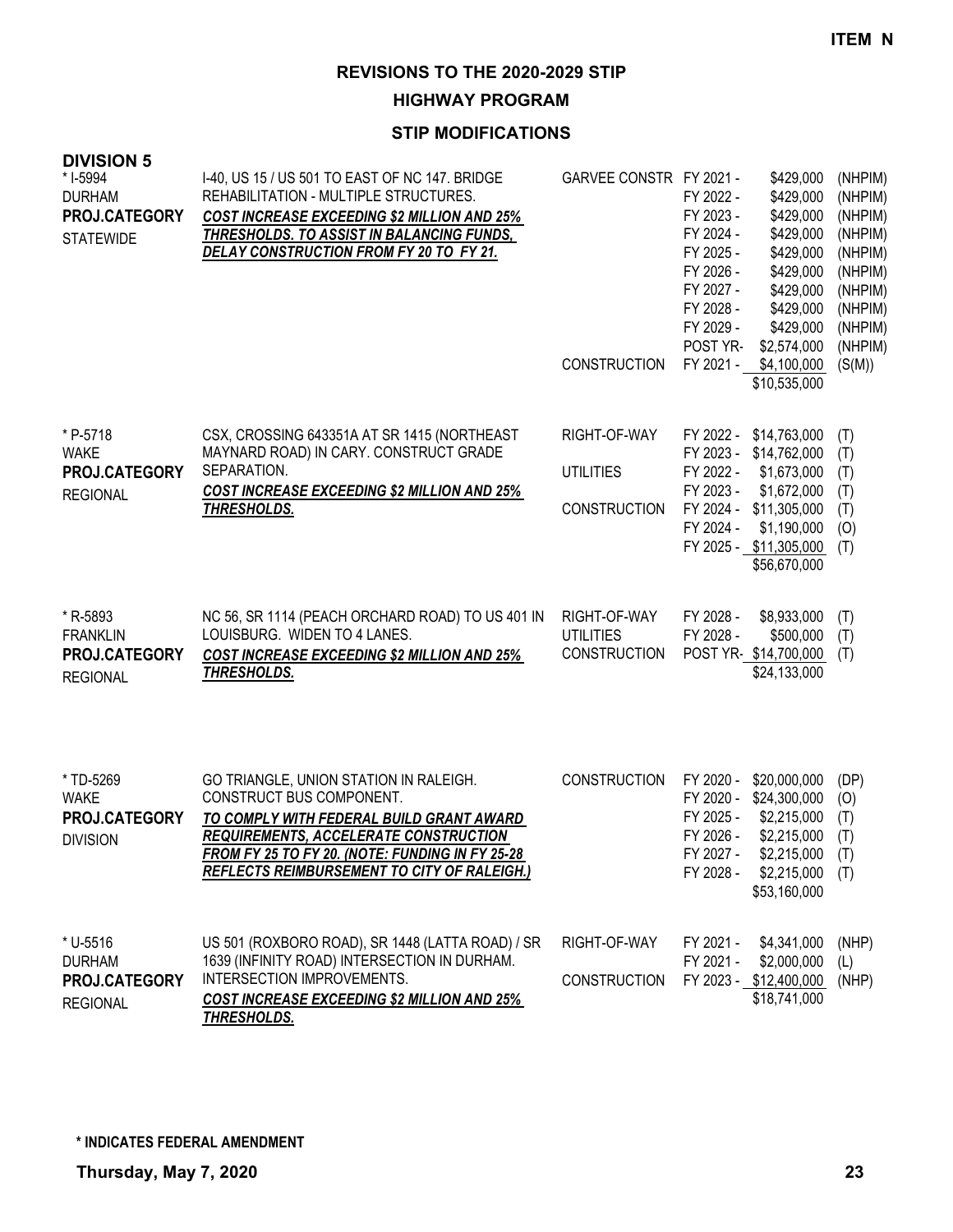# **HIGHWAY PROGRAM**

| <b>DIVISION 5</b>                                                             |                                                                                                                                                                                                                                                                                                                                       |                                                                                    |                                                                                                                                                                                                                                                                                                                                                                                                                                                                                                                       |                                                                                                                                                                   |
|-------------------------------------------------------------------------------|---------------------------------------------------------------------------------------------------------------------------------------------------------------------------------------------------------------------------------------------------------------------------------------------------------------------------------------|------------------------------------------------------------------------------------|-----------------------------------------------------------------------------------------------------------------------------------------------------------------------------------------------------------------------------------------------------------------------------------------------------------------------------------------------------------------------------------------------------------------------------------------------------------------------------------------------------------------------|-------------------------------------------------------------------------------------------------------------------------------------------------------------------|
| * U-5518<br><b>DURHAM</b><br><b>WAKE</b><br>PROJ.CATEGORY<br><b>STATEWIDE</b> | US 70 (GLENWOOD AVENUE), WEST OF SR 3067 (T.W.<br>ALEXANDER DRIVE) TO I-540 IN RALEIGH. UPGRADE<br>ROADWAY TO IMPROVE CAPACITY, SAFETY AND<br>TRAFFIC OPERATIONS INCLUDING INTERCHANGES AT<br>VARIOUS LOCATIONS.<br>COST INCREASE EXCEEDING \$2 MILLION AND 25%<br><u>THRESHOLDS.</u>                                                 | RIGHT-OF-WAY<br><b>UTILITIES</b><br>GARVEE CONSTR FY 2021 -<br><b>CONSTRUCTION</b> | FY 2021 - \$153,204,000<br>FY 2021 - \$12,720,000<br>\$8,580,000<br>FY 2022 -<br>\$8,580,000<br>\$8,580,000<br>FY 2023 -<br>FY 2024 -<br>\$8,580,000<br>FY 2025 -<br>\$8,580,000<br>FY 2026 -<br>\$8,580,000<br>FY 2027 -<br>\$8,580,000<br>FY 2028 -<br>\$8,580,000<br>FY 2029 -<br>\$8,580,000<br>POST YR-<br>\$51,480,000<br>FY 2021 -<br>\$8,589,000<br>FY 2021 -<br>\$11,111,000<br>FY 2022 -<br>\$8,589,000<br>FY 2022 -<br>\$11,111,000<br>FY 2023 -<br>\$8,589,000<br>FY 2023 - \$11,111,000<br>\$353,724,000 | (NHP)<br>(NHP)<br>(NHP)<br>(NHP)<br>(NHP)<br>(NHP)<br>(NHP)<br>(NHP)<br>(NHP)<br>(NHP)<br>(NHP)<br>(NHP)<br>(NHP)<br>(S(M))<br>(NHP)<br>(S(M))<br>(NHP)<br>(S(M)) |
| * U-5720B<br><b>DURHAM</b><br>PROJ.CATEGORY<br><b>STATEWIDE</b>               | US 70 (MIAMI BOULEVARD), SR 1959 (SOUTH MIAMI<br>BOULEVARD) / SR 1811 (SHERRON ROAD) TO EAST<br>OF SR 2095 (PAGE ROAD EXTENSION). UPGRADE TO<br>CONTROLLED-ACCESS FACILITY AND CONVERT SR<br>1811 INTERSECTION TO INTERCHANGE.<br><b>REVISE DESCRIPTION AND EASTERN TERMINUS TO</b><br><u>REFLECT CURRENT PROJECT DELIVERY SCOPE.</u> | RIGHT-OF-WAY<br><b>UTILITIES</b><br><b>CONSTRUCTION</b>                            | FY 2024 -<br>\$34,000,000<br>FY 2025 -<br>\$34,000,000<br>FY 2024 -<br>\$1,350,000<br>FY 2025 -<br>\$1,350,000<br>FY 2027 -<br>\$17,650,000<br>FY 2028 -<br>\$17,650,000<br>FY 2029 -<br>\$17,650,000<br>POST YR \$17,650,000<br>\$141,300,000                                                                                                                                                                                                                                                                        | (T)<br>(T)<br>(T)<br>(T)<br>(T)<br>(T)<br>(T)<br>(T)                                                                                                              |
| * U-5744<br><b>WAKE</b><br>PROJ.CATEGORY<br><b>REGIONAL</b>                   | US 70 / NC 50, SR 2026 (HAMMOND ROAD) / SR 2812<br>(TIMBER DRIVE) IN GARNER. CONVERT AT-GRADE<br>INTERSECTION TO INTERCHANGE.<br>COST INCREASE EXCEEDING \$2 MILLION AND 25%<br>THRESHOLDS.                                                                                                                                           | RIGHT-OF-WAY<br><b>CONSTRUCTION</b>                                                | FY 2023 -<br>\$2,190,000<br>FY 2024 - \$14,000,000<br>\$16,190,000                                                                                                                                                                                                                                                                                                                                                                                                                                                    | (T)<br>(T)                                                                                                                                                        |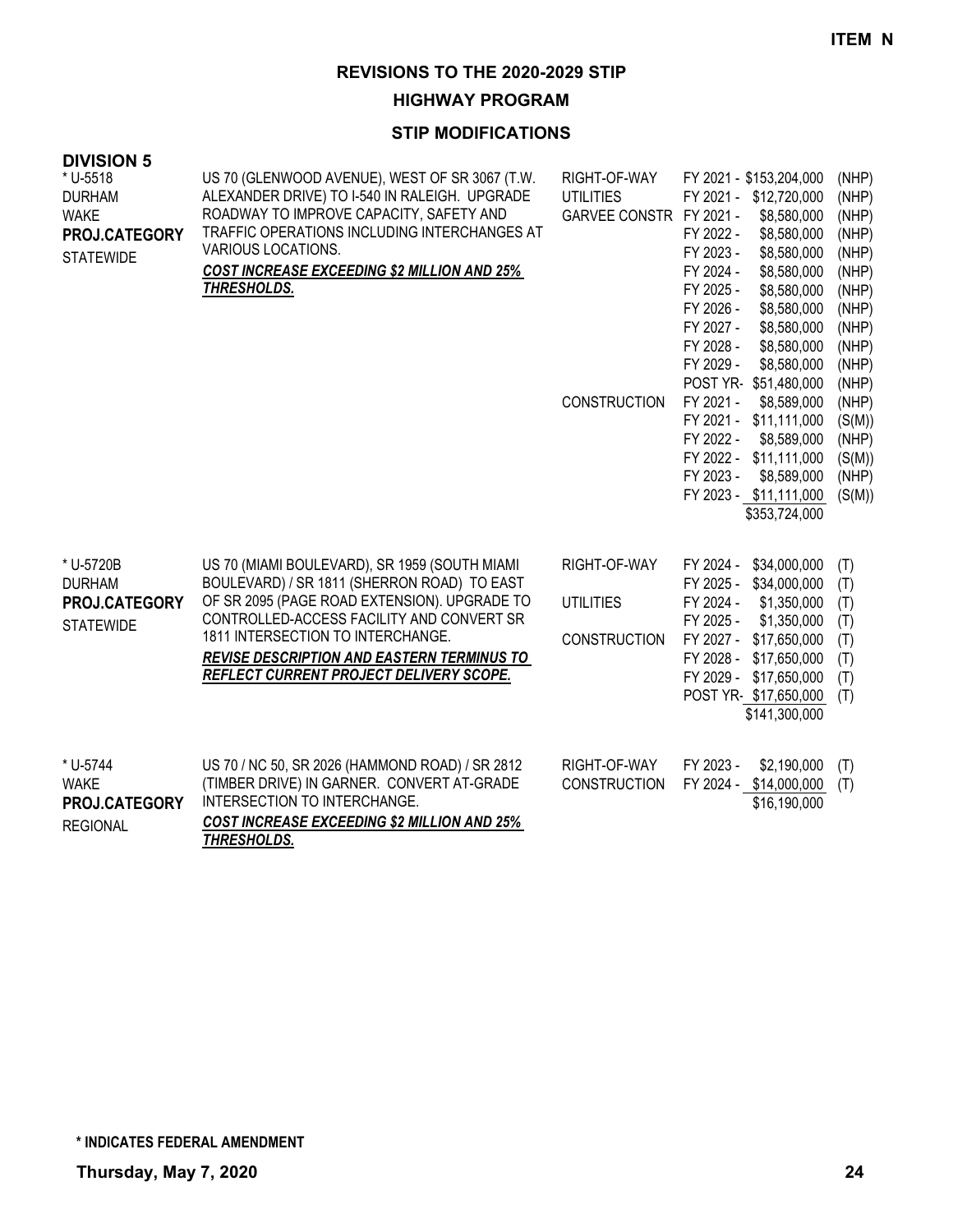**HIGHWAY PROGRAM**

| <b>DIVISION 5</b> |                                                    |                     |           |              |     |
|-------------------|----------------------------------------------------|---------------------|-----------|--------------|-----|
| * U-5746          | US 401, WAKE TECHNICAL COMMUNITY COLLEGE TO        | <b>ENGINEERING</b>  | FY 2021 - | \$71,000     | (T) |
| <b>WAKE</b>       | SR 1010 (TEN-TEN ROAD). ADD LANES.                 |                     | FY 2022 - | \$71,000     | (T) |
| PROJ.CATEGORY     | PROJECT TO UTILIZE BUILD NC BONDS                  |                     | FY 2023 - | \$71,000     | (T) |
| <b>REGIONAL</b>   |                                                    |                     | FY 2024 - | \$71,000     | (T) |
|                   |                                                    |                     | FY 2025 - | \$71,000     | (T) |
|                   |                                                    |                     | FY 2026 - | \$71,000     | (T) |
|                   |                                                    |                     | FY 2027 - | \$71,000     | (T) |
|                   |                                                    |                     | FY 2028 - | \$71,000     | (T) |
|                   |                                                    |                     | FY 2029 - | \$71,000     | (T) |
|                   |                                                    |                     | POST YR-  | \$427,000    | (T) |
|                   |                                                    | <b>BUILD NC CON</b> | FY 2020 - | \$129,000    | (T) |
|                   |                                                    |                     | FY 2021 - | \$129,000    | (T) |
|                   |                                                    |                     | FY 2022 - | \$129,000    | (T) |
|                   |                                                    |                     | FY 2023 - | \$129,000    | (T) |
|                   |                                                    |                     | FY 2024 - | \$129,000    | (T) |
|                   |                                                    |                     | FY 2025 - | \$129,000    | (T) |
|                   |                                                    |                     | FY 2026 - | \$129,000    | (T) |
|                   |                                                    |                     | FY 2027 - | \$129,000    | (T) |
|                   |                                                    |                     | FY 2028 - | \$129,000    | (T) |
|                   |                                                    |                     | FY 2029 - | \$129,000    | (T) |
|                   |                                                    |                     | POST YR-  | \$645,000    | (T) |
|                   |                                                    | <b>CONSTRUCTION</b> | FY 2020 - | \$2,300,000  | (T) |
|                   |                                                    |                     |           | \$5,301,000  |     |
|                   |                                                    |                     |           |              |     |
| * U-5747A         | SR 1635 (MCCRIMMON PARKWAY), SR 1613 (DAVIS        | RIGHT-OF-WAY        | FY 2020 - | \$1,000,000  | (T) |
| <b>WAKE</b>       | DRIVE) TO NORTH OF SR 1637 (CHURCH STREET) IN      |                     | FY 2021 - | \$1,000,000  | (T) |
| PROJ.CATEGORY     | MORRISVILLE. WIDEN TO 4-LANE DIVIDED FACILITY.     | <b>UTILITIES</b>    | FY 2020 - | \$250,000    | (T) |
| <b>DIVISION</b>   | <b>COST INCREASE EXCEEDING \$2 MILLION AND 25%</b> |                     | FY 2021 - | \$250,000    | (T) |
|                   | THRESHOLDS.                                        | <b>CONSTRUCTION</b> | FY 2021 - | \$5,100,000  | (T) |
|                   |                                                    |                     | FY 2022 - | \$5,100,000  | (T) |
|                   |                                                    |                     | FY 2023 - | \$5,100,000  | (T) |
|                   |                                                    |                     |           | \$17,800,000 |     |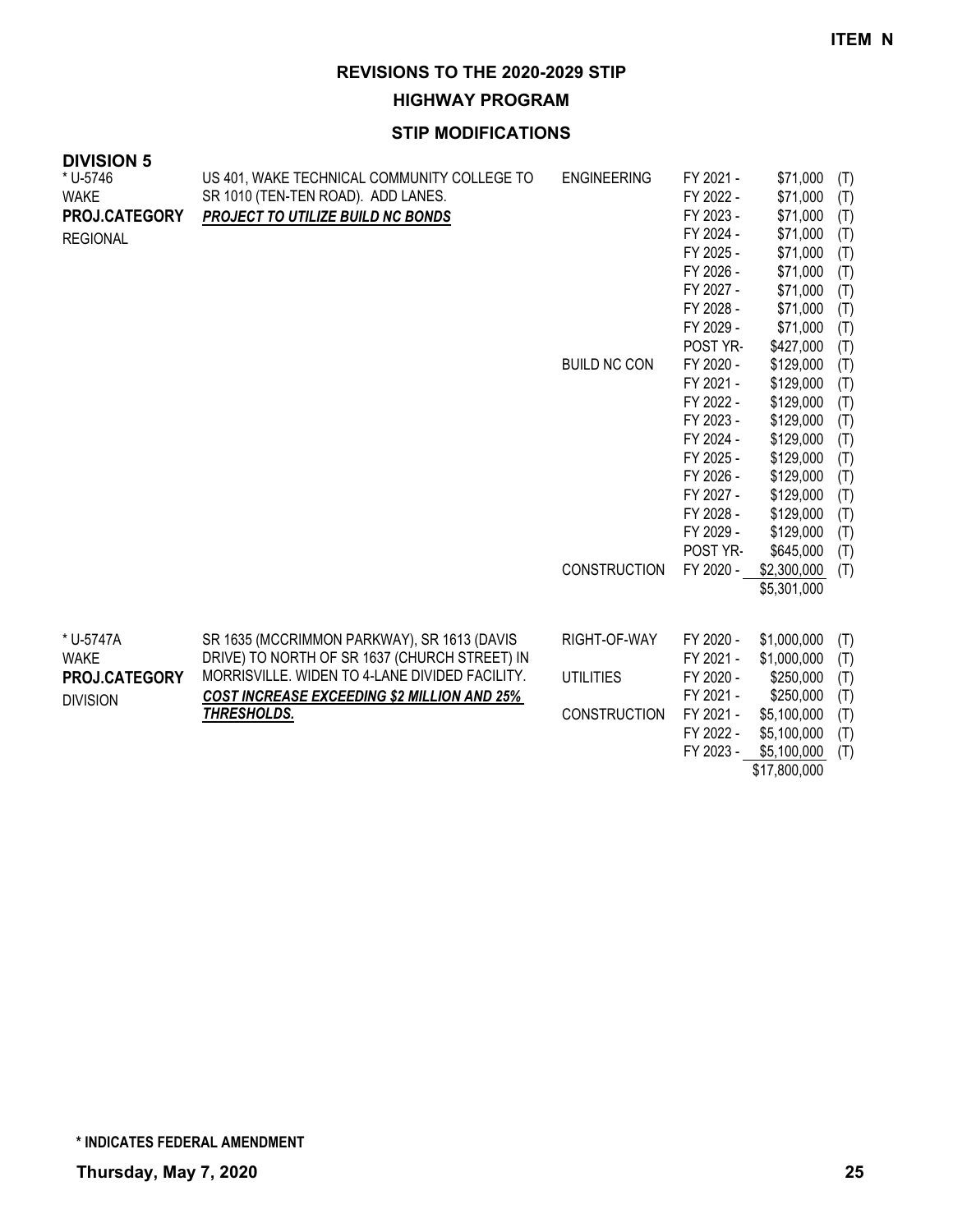**HIGHWAY PROGRAM**

#### **STIP MODIFICATIONS**

| ט ווטוטוע<br>* U-5747B<br><b>WAKE</b><br>PROJ.CATEGORY<br><b>REGIONAL</b> | NC 54, SR 1635 (MCCRIMMON PARKWAY) IN<br>MORRISVILLE. CONVERT AT-GRADE INTERSECTION<br>TO GRADE SEPARATION, INCLUDING GRADE<br>SEPARATION OF NORTH CAROLINA RAILROAD.<br><b>COST INCREASE EXCEEDING \$2 MILLION AND 25%</b><br>THRESHOLDS.                         | <b>BUILD NC ROW</b><br>RIGHT-OF-WAY<br><b>UTILITIES</b><br><b>CONSTRUCTION</b> | FY 2020 -<br>FY 2021 -<br>FY 2022 -<br>FY 2023 -<br>FY 2024 -<br>FY 2025 -<br>FY 2026 -<br>FY 2027 -<br>FY 2028 -<br>FY 2029 -<br>POST YR-<br>FY 2020 -<br>FY 2020 -<br>FY 2021 -<br>FY 2022 -<br>FY 2023 - | \$86,000<br>\$86,000<br>\$86,000<br>\$86,000<br>\$86,000<br>\$86,000<br>\$86,000<br>\$86,000<br>\$86,000<br>\$86,000<br>\$430,000<br>\$5,300,000<br>\$500,000<br>\$5,834,000<br>\$5,833,000<br>\$5,833,000<br>\$24,590,000 | (T)<br>(T)<br>(T)<br>(T)<br>(T)<br>(T)<br>(T)<br>(T)<br>(T)<br>(T)<br>(T)<br>(T)<br>(T)<br>(T)<br>(T)<br>(T) |
|---------------------------------------------------------------------------|--------------------------------------------------------------------------------------------------------------------------------------------------------------------------------------------------------------------------------------------------------------------|--------------------------------------------------------------------------------|-------------------------------------------------------------------------------------------------------------------------------------------------------------------------------------------------------------|----------------------------------------------------------------------------------------------------------------------------------------------------------------------------------------------------------------------------|--------------------------------------------------------------------------------------------------------------|
| * U-5774B<br>ORANGE<br><b>DURHAM</b><br>PROJ.CATEGORY<br><b>REGIONAL</b>  | NC 54, US 15 / US 501 IN ORANGE COUNTY TO SR 1110<br>(BARBEE CHAPEL ROAD) IN DURHAM COUNTY,<br>UPGRADE ROADWAY CORRIDOR AND CONVERT AT-<br>GRADE INTERSECTION WITH SR 1110 TO<br>INTERCHANGE.<br><b>COST INCREASE EXCEEDING \$2 MILLION AND 25%</b><br>THRESHOLDS. | RIGHT-OF-WAY<br><b>UTILITIES</b><br><b>CONSTRUCTION</b>                        | FY 2025 -<br>FY 2026 -<br>FY 2027 -<br>FY 2025 -<br>FY 2029 -<br>FY 2030 -                                                                                                                                  | \$9,112,000<br>\$9,111,000<br>\$9,111,000<br>\$1,000,000<br>\$10,300,000<br>\$10,300,000<br>FY 2031 - \$10,300,000<br>\$59,234,000                                                                                         | (T)<br>(T)<br>(T)<br>(T)<br>(T)<br>(T)<br>(T)                                                                |
| * U-5811<br><b>WAKE</b><br>PROJ.CATEGORY<br><b>DIVISION</b>               | SR 1002 (AVIATION PARKWAY), NC 54 TO I-40 IN<br>MORRISVILLE. WIDEN TO MULTILANES WITH<br>INTERCHANGE MODIFICATIONS AT I-40.<br><b>COST INCREASE EXCEEDING \$2 MILLION AND 25%</b><br>THRESHOLDS.                                                                   | RIGHT-OF-WAY<br><b>UTILITIES</b><br><b>BUILD NC CON</b><br><b>CONSTRUCTION</b> | FY 2024 -<br>FY 2024 -<br>FY 2028 -<br>FY 2029 -<br>FY 2028 -<br>FY 2029 -                                                                                                                                  | \$8,419,000<br>\$3,811,000<br>\$1,716,000<br>\$1,716,000<br>POST YR-\$22,308,000<br>\$2,711,000<br>\$2,711,000<br>\$43,392,000                                                                                             | (T)<br>(T)<br>(T)<br>(T)<br>(T)<br>(T)<br>(T)                                                                |

**DIVISION 5**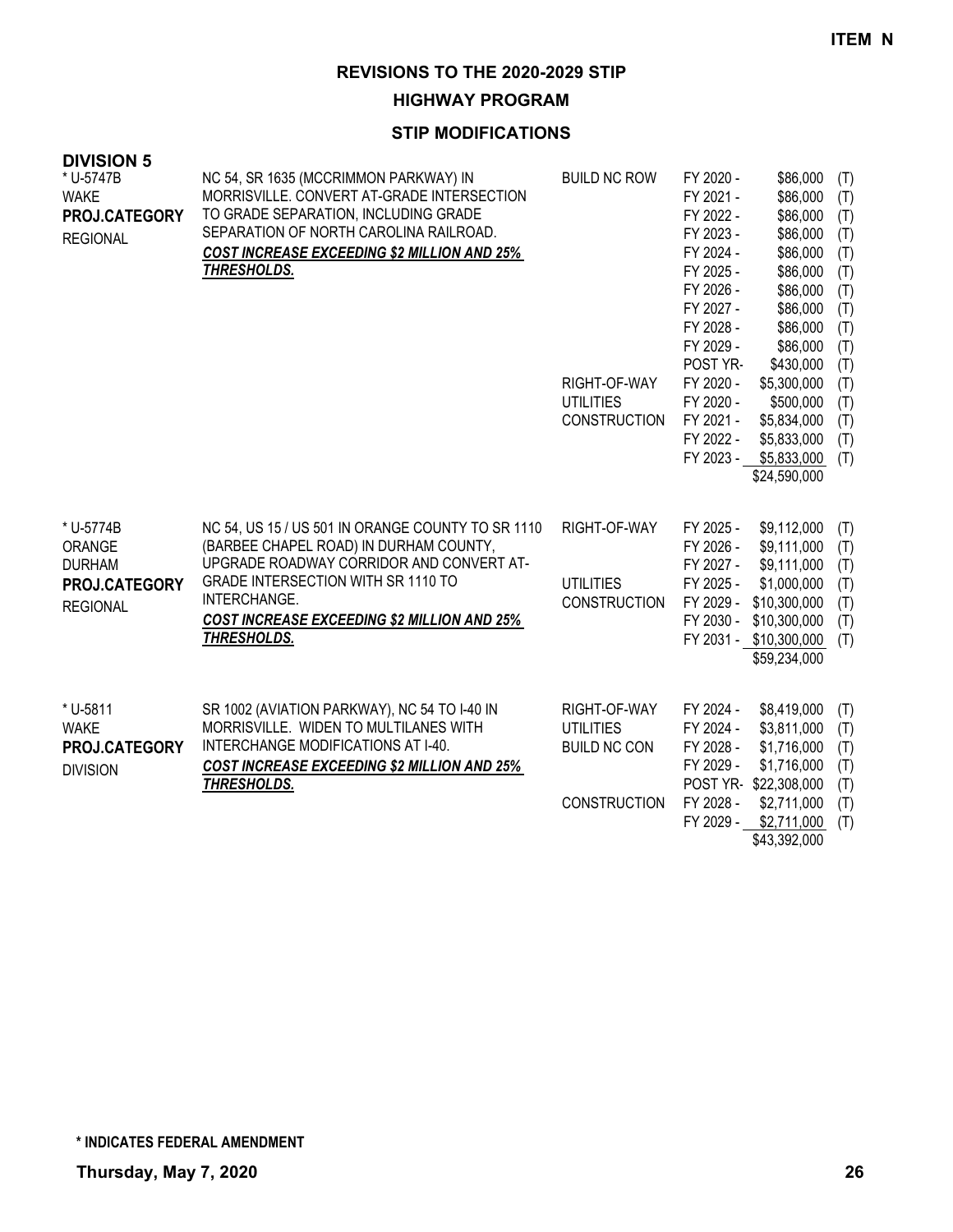**HIGHWAY PROGRAM**

| <b>DIVISION 5</b> |                                                                          |                     |                        |                           |            |
|-------------------|--------------------------------------------------------------------------|---------------------|------------------------|---------------------------|------------|
| U-5826            | SR 2000 (FALLS OF NEUSE ROAD), I-540 TO SR 2006                          | <b>ENGINEERING</b>  | FY 2021 -              | \$120,000                 | (T)        |
| <b>WAKE</b>       | (DURANT ROAD). ADD LANES.                                                |                     | FY 2022 -              | \$120,000                 | (T)        |
| PROJ.CATEGORY     | TO ALLOW ADDITIONAL TIME FOR RIGHT-OF-WAY                                |                     | FY 2023 -              | \$120,000                 | (T)        |
|                   | <b>APPRAISALS, DELAY CONSTRUCTION FROM FY 20 TO</b>                      |                     | FY 2024 -              | \$120,000                 | (T)        |
| <b>DIVISION</b>   | FY 21.                                                                   |                     | FY 2025 -              | \$120,000                 | (T)        |
|                   |                                                                          |                     | FY 2026 -              | \$120,000                 | (T)        |
|                   |                                                                          |                     | FY 2027 -              | \$120,000                 | (T)        |
|                   |                                                                          |                     | FY 2028 -              | \$120,000                 | (T)        |
|                   |                                                                          |                     | FY 2029 -              | \$120,000                 | (T)        |
|                   |                                                                          |                     | POST YR-               | \$720,000                 | (T)        |
|                   |                                                                          | <b>BUILD NC CON</b> | FY 2021 -              | \$257,000                 |            |
|                   |                                                                          |                     | FY 2022 -              | \$257,000                 | (T)        |
|                   |                                                                          |                     | FY 2023 -              |                           | (T)        |
|                   |                                                                          |                     | FY 2024 -              | \$257,000                 | (T)        |
|                   |                                                                          |                     |                        | \$257,000                 | (T)        |
|                   |                                                                          |                     | FY 2025 -              | \$257,000                 | (T)        |
|                   |                                                                          |                     | FY 2026 -<br>FY 2027 - | \$257,000                 | (T)        |
|                   |                                                                          |                     |                        | \$257,000                 | (T)        |
|                   |                                                                          |                     | FY 2028 -              | \$257,000                 | (T)        |
|                   |                                                                          |                     | FY 2029 -              | \$257,000                 | (T)        |
|                   |                                                                          |                     | POST YR-               | \$1,542,000               | (T)        |
|                   |                                                                          | <b>CONSTRUCTION</b> | FY 2021 -              | \$3,500,000               | (T)        |
|                   |                                                                          |                     |                        | \$9,155,000               |            |
| * U-5891          | NC 50 (CREEDMOOR ROAD), I-540 TO NORTH OF NC                             | RIGHT-OF-WAY        |                        | FY 2022 - \$10,058,000    |            |
| <b>WAKE</b>       | 98. WIDEN TO MULTILANE DIVIDED ROADWAY.                                  |                     |                        | FY 2023 - \$10,058,000    | (T)<br>(T) |
| PROJ.CATEGORY     |                                                                          |                     |                        | FY 2024 - \$10,058,000    | (T)        |
|                   | <b>COST INCREASE EXCEEDING \$2 MILLION AND 25%</b><br><b>THRESHOLDS.</b> |                     |                        | FY 2025 - \$10,058,000    | (T)        |
| <b>REGIONAL</b>   |                                                                          | <b>UTILITIES</b>    | FY 2022 -              | \$325,000                 | (T)        |
|                   |                                                                          |                     | FY 2023 -              | \$325,000                 | (T)        |
|                   |                                                                          |                     | FY 2024 -              | \$325,000                 | (T)        |
|                   |                                                                          |                     | FY 2025 -              | \$325,000                 | (T)        |
|                   |                                                                          | <b>BUILD NC CON</b> | FY 2025 -              | \$2,145,000               | (T)        |
|                   |                                                                          |                     | FY 2026 -              | \$2,145,000               | (T)        |
|                   |                                                                          |                     | FY 2027 -              | \$2,145,000               | (T)        |
|                   |                                                                          |                     | FY 2028 -              | \$2,145,000               | (T)        |
|                   |                                                                          |                     |                        | FY 2029 - \$2,145,000 (T) |            |
|                   |                                                                          |                     |                        | POST YR \$21,450,000      | (T)        |
|                   |                                                                          | <b>CONSTRUCTION</b> |                        | FY 2025 - \$13,625,000    | (T)        |
|                   |                                                                          |                     |                        | FY 2026 - \$13,625,000    | (T)        |
|                   |                                                                          |                     |                        | FY 2027 - \$13,625,000    | (T)        |
|                   |                                                                          |                     |                        | FY 2028 - \$13,625,000    | (T)        |
|                   |                                                                          |                     |                        | \$128,207,000             |            |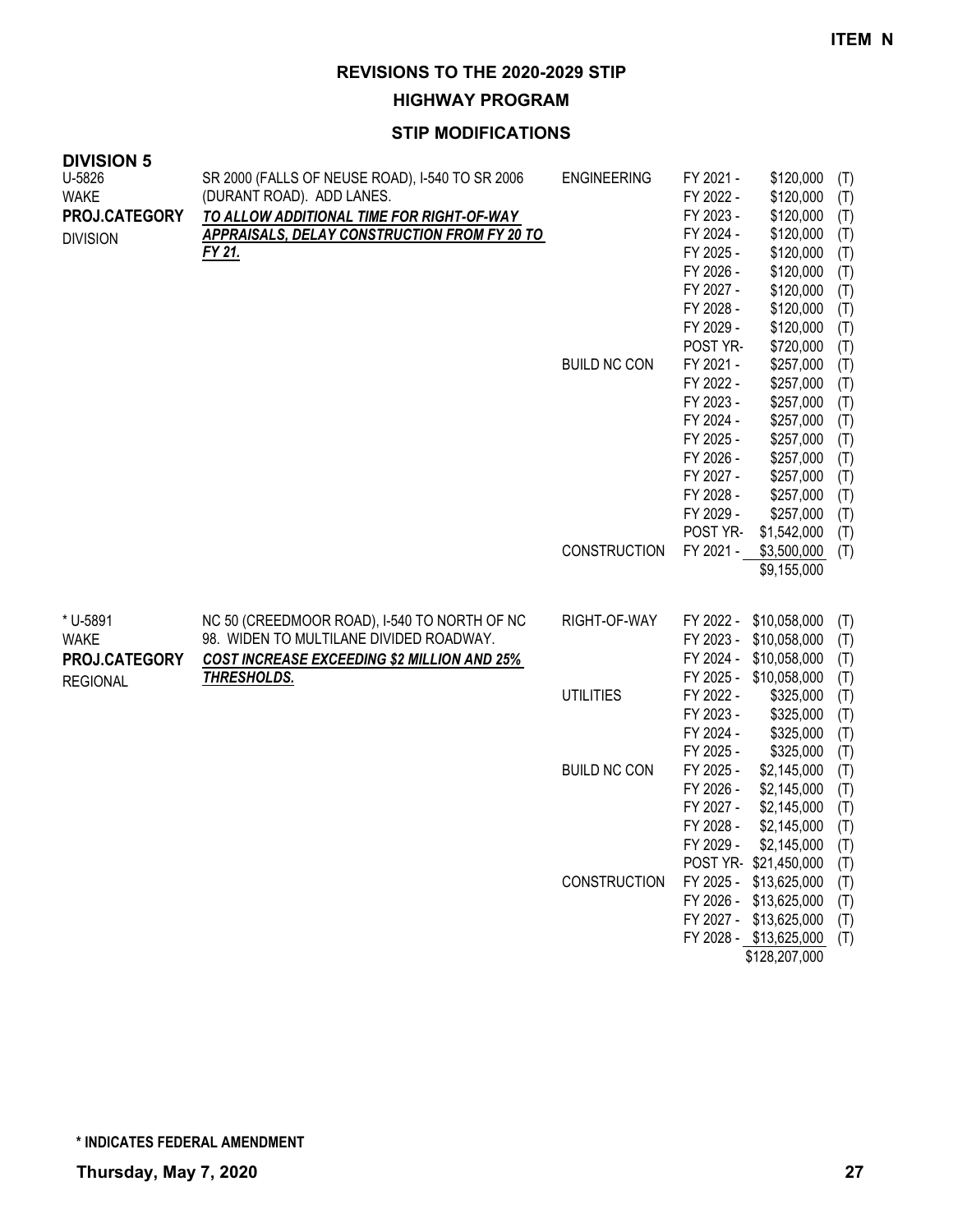**HIGHWAY PROGRAM**

| <b>DIVISION 5</b><br>U-5969A<br><b>PERSON</b><br>PROJ.CATEGORY<br><b>DIVISION</b> | US 501, SOUTH OF US 158 TO NC 157.<br>TO ASSIST IN BALANCING FUNDS, DELAY RIGHT OF<br><b>WAY FROM FY 21 TO 22 AND CONSTRUCTION FROM</b><br>FY 22 TO FY 23.                                                         | RIGHT-OF-WAY<br><b>UTILITIES</b><br><b>CONSTRUCTION</b> | FY 2022 -<br>FY 2022 -<br>FY 2023 - | \$3,143,000<br>\$777,000<br>\$8,100,000<br>\$12,020,000 | (T)<br>(T)<br>(T) |
|-----------------------------------------------------------------------------------|--------------------------------------------------------------------------------------------------------------------------------------------------------------------------------------------------------------------|---------------------------------------------------------|-------------------------------------|---------------------------------------------------------|-------------------|
| U-5969B<br><b>PERSON</b><br><b>PROJ.CATEGORY</b><br><b>REGIONAL</b>               | US 501, NC 157 TO SR 1596 (WEST MOREHEAD<br>STREET)<br>TO ASSIST IN BALANCING FUNDS, DELAY RIGHT OF<br><b>WAY FROM FY 21 TO 22 AND CONSTRUCTION FROM</b><br>FY 22 TO FY 23.                                        | RIGHT-OF-WAY<br><b>CONSTRUCTION</b>                     | FY 2022 -<br>FY 2023 -              | \$3,118,000<br>\$4,850,000<br>\$7,968,000               | (T)<br>(T)        |
| U-5969C<br><b>PERSON</b><br>PROJ.CATEGORY<br><b>REGIONAL</b>                      | US 501 / NC 49, SR 1596 (WEST MOREHEAD STREET)<br>TO SR 1601 (NORTH MAIN STREET)<br>TO ASSIST IN BALANCING FUNDS, DELAY RIGHT OF<br><b>WAY FROM FY 21 TO 22 AND CONSTRUCTION FROM</b><br>FY 22 TO FY 23.           | RIGHT-OF-WAY<br>CONSTRUCTION                            | FY 2022 -<br>FY 2023 -              | \$3,389,000<br>\$6,100,000<br>\$9,489,000               | (T)<br>(T)        |
| U-6020<br><b>GRANVILLE</b><br>PROJ.CATEGORY<br><b>DIVISION</b>                    | NC 56 (EAST C STREET), SR 1215 (WEST LYON<br>STATION ROAD) IN BUTNER. REALIGN INTERSECTION.<br>TO ASSIST IN BALANCING FUNDS, DELAY<br>CONSTRUCTION FROM FY 20 TO FY 21.                                            | <b>CONSTRUCTION</b>                                     | FY 2021 -<br>FY 2021 -<br>FY 2022 - | \$1,825,000<br>\$200,000<br>\$1,825,000<br>\$3,850,000  | (T)<br>(L)<br>(T) |
| * W-5805A<br><b>WAKE</b><br>PROJ.CATEGORY<br><b>REGIONAL</b>                      | NC 42, SR 1101 (PINEY GROVE - WILBON ROAD)<br>INTERSECTION. CONSTRUCT ROUNDABOUT.<br>ADD NEW PROJECT BREAK AT REQUEST OF<br><b>TRANSPORTATION MOBILITY AND SAFETY DIVISION.</b>                                    | RIGHT-OF-WAY<br><b>CONSTRUCTION</b>                     | FY 2023 -<br>FY 2024 -              | \$235,000<br>\$725,000<br>\$960,000                     | (HSIP)<br>(HSIP)  |
| * W-5805B<br><b>WAKE</b><br>PROJ.CATEGORY<br><b>REGIONAL</b>                      | NC 98 BUSINESS, US 1, CLOVERLEAF DRIVE, AND<br>RETAIL DRIVE / HAMPTON WAY IN WAKE FOREST.<br><b>REVISE TRAFFIC SIGNALS.</b><br>ADD NEW PROJECT BREAK AT REQUEST OF<br>TRANSPORTATION MOBILITY AND SAFETY DIVISION. | <b>CONSTRUCTION</b>                                     | FY 2023 -                           | \$40,000<br>\$40,000                                    | (HSIP)            |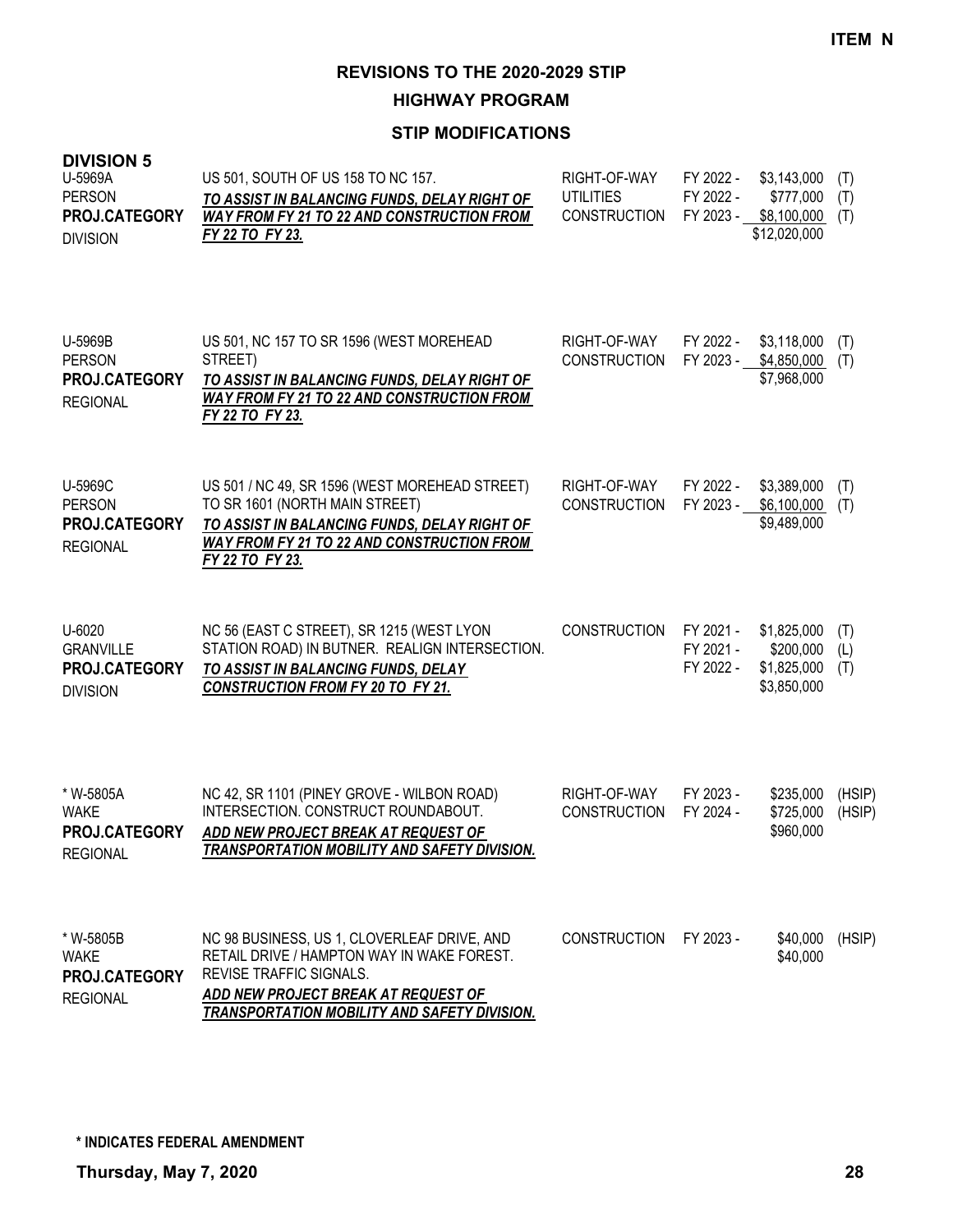**HIGHWAY PROGRAM**

### **STIP MODIFICATIONS**

| ט ווטוטו זע<br>* W-5805C<br><b>WAKE</b><br>PROJ.CATEGORY<br><b>DIVISION</b>                      | SR 1820 (LEAD MINE ROAD), SR 1827 (LYNN ROAD)<br><b>INTERSECTION IN RALEIGH. CONSTRUCT</b><br>PEDESTRIAN REFUGE ISLANDS, AND REVISE CURB<br>RAMPS, CROSSWALKS, AND OTHER PAVEMENT<br><b>MARKINGS.</b><br>ADD NEW PROJECT BREAK AT REQUEST OF<br><b>TRANSPORTATION MOBILITY AND SAFETY DIVISION.</b> | <b>CONSTRUCTION</b>                 | FY 2023 -              | \$85,000<br>\$85,000                    | (HSIP)           |
|--------------------------------------------------------------------------------------------------|-----------------------------------------------------------------------------------------------------------------------------------------------------------------------------------------------------------------------------------------------------------------------------------------------------|-------------------------------------|------------------------|-----------------------------------------|------------------|
| * W-5805D<br><b>WAKE</b><br>PROJ.CATEGORY<br><b>REGIONAL</b>                                     | NC 42, BRIDGE 910023 OVER MIDDLE CREEK. INSTALL<br>GUARDRAIL.<br>ADD NEW PROJECT BREAK AT REQUEST OF<br>TRANSPORTATION MOBILITY AND SAFETY DIVISION.                                                                                                                                                | <b>CONSTRUCTION</b>                 | FY 2023 -              | \$60,000<br>\$60,000                    | (HSIP)           |
| * W-5805E<br><b>WAKE</b><br>PROJ.CATEGORY<br><b>REGIONAL</b>                                     | NC 98, SR 2057 / SR 4465 (MOORES POND ROAD)<br>ADD NEW PROJECT BREAK AT REQUEST OF<br>TRANSPORTATION MOBILITY AND SAFETY DIVISION.                                                                                                                                                                  | RIGHT-OF-WAY<br><b>CONSTRUCTION</b> | FY 2023 -<br>FY 2024 - | \$100,000<br>\$1,230,000<br>\$1,330,000 | (HSIP)<br>(HSIP) |
| * W-5805F<br><b>FRANKLIN</b><br><b>WARREN</b><br><b>WAKE</b><br>PROJ.CATEGORY<br><b>DIVISION</b> | VARIOUS, INSTALL LONG-LIFE PAVEMENT MARKINGS<br>ADD NEW PROJECT BREAK AT REQUEST OF<br>TRANSPORTATION MOBILITY AND SAFETY DIVISION.                                                                                                                                                                 | <b>CONSTRUCTION</b>                 | FY 2023 -              | \$2,550,000<br>\$2,550,000              | (HSIP)           |
| * W-5805G<br><b>VANCE</b><br><b>PROJ.CATEGORY</b><br><b>STATEWIDE</b>                            | US 1, SR 1113 (LAKE LODGE ROAD) INTERSECTION.<br>CONVERT FULL-MOVEMENT INTERSECTION TO<br>UNSIGNALIZED SUPERSTREET.<br>ADD NEW PROJECT BREAK AT REQUEST OF<br><b>TRANSPORTATION MOBILITY AND SAFETY DIVISION.</b>                                                                                   | RIGHT-OF-WAY<br><b>CONSTRUCTION</b> | FY 2023 -<br>FY 2023 - | \$45,000<br>\$955,000<br>\$1,000,000    | (HSIP)<br>(HSIP) |
| * W-5805H<br><b>WAKE</b><br>PROJ.CATEGORY<br><b>DIVISION</b>                                     | SR 1004 (GARNER ROAD), SR 2539 (YEARGAN ROAD)<br>AND SR 2564 (CREECH ROAD) INTERSECTIONS; AND<br>TIMBER DRIVE EAST, SHENSTONE BOULEVARD<br>INTERSECTION; IN GARNER. UPGRADE TRAFFIC<br>SIGNALS.<br>ADD NEW PROJECT BREAK AT REQUEST OF<br>TRANSPORTATION MOBILITY AND SAFETY DIVISION.              | CONSTRUCTION                        | FY 2023 -              | \$75,000<br>\$75,000                    | (HSIP)           |

**DIVISION 5**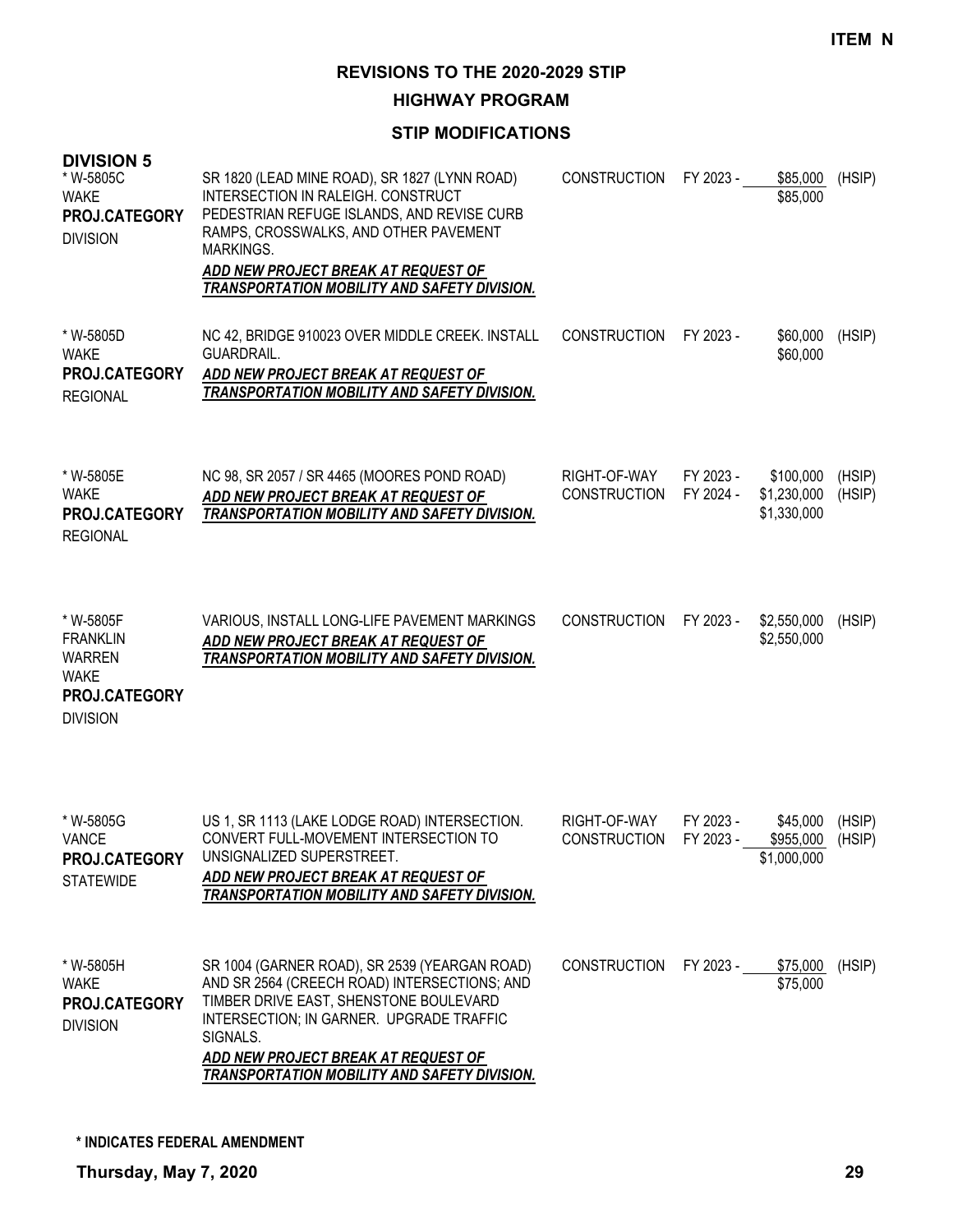**HIGHWAY PROGRAM**

| <b>DIVISION 5</b><br>Y-4805F<br><b>WAKE</b><br>PROJ.CATEGORY<br><b>DIVISION</b>     | FAYETTEVILLE STREET (SR 2513), FAYETTEVILLE<br>STREET AND THE CAROLINA COASTAL RAILWAY<br>TRACKS CROSSING CLOSURE IN KNIGHTDALE.<br>TO ASSIST IN BALANCING FUNDS, DELAY<br><b>CONSTRUCTION FROM FY 20 TO FY 21.</b> | <b>CONSTRUCTION</b>                                     | FY 2021 -                                        | \$1,600,000<br>\$1,600,000                                             | (RR)                                 |
|-------------------------------------------------------------------------------------|---------------------------------------------------------------------------------------------------------------------------------------------------------------------------------------------------------------------|---------------------------------------------------------|--------------------------------------------------|------------------------------------------------------------------------|--------------------------------------|
| <b>DIVISION 6</b><br>AV-5748<br><b>COLUMBUS</b><br>PROJ.CATEGORY<br><b>DIVISION</b> | COLUMBUS COUNTY AIRPORT (CPC), APRON<br><b>EXPANSION.</b><br>TO ALLOW ADDITIONAL TIME FOR PLANNING AND<br><b>DESIGN, DELAY CONSTRUCTION FROM FY 21 TO FY</b><br><u>22.</u>                                          | <b>CONSTRUCTION</b>                                     | FY 2022 -                                        | \$380,000<br>\$380,000                                                 | (T)                                  |
| B-5985<br><b>ROBESON</b><br><b>PROJ.CATEGORY</b><br><b>REGIONAL</b>                 | NC 41/NC 72/SR 1600, REPLACE BRIDGE 770125 AND<br>770175 OVER LUMBER RIVER.<br>ADD UTILITIES IN FY 21 NOT PREVIOUSLY<br><b>PROGRAMMED.</b>                                                                          | RIGHT-OF-WAY<br><b>UTILITIES</b><br><b>CONSTRUCTION</b> | FY 2021 -<br>FY 2021 -<br>FY 2022 -<br>FY 2023 - | \$1,668,000<br>\$84,000<br>\$8,338,000<br>\$8,337,000<br>\$18,427,000  | (NHPB)<br>(NHPB)<br>(NHPB)<br>(NHPB) |
| * I-5878<br><b>HARNETT</b><br>PROJ.CATEGORY<br><b>STATEWIDE</b>                     | I-95, US 421 (EXIT 73) AND SR 1793 (POPE ROAD) (EXIT<br>72). IMPROVE INTERCHANGES.<br><b>COST INCREASE EXCEEDING \$2 MILLION AND 25%</b><br>THRESHOLDS.                                                             | <b>CONSTRUCTION</b>                                     | FY 2021 -<br>FY 2022 -<br>FY 2023 -              | \$21,600,000<br>\$21,600,000<br>\$21,600,000<br>\$64,800,000           | (T)<br>(T)<br>(T)                    |
| * I-5883<br><b>HARNETT</b><br>PROJ.CATEGORY<br><b>STATEWIDE</b>                     | I-95, SR 1808 (JONESBORO ROAD) (EXIT 75) AND SR<br>1709 (HODGES CHAPEL ROAD) (EXIT 77). IMPROVE<br>INTERCHANGES.<br><b>COST INCREASE EXCEEDING \$2 MILLION AND 25%</b><br>THRESHOLDS.                               | <b>CONSTRUCTION</b>                                     | FY 2021 -<br>FY 2022 -                           | \$25,834,000<br>\$25,833,000<br>FY 2023 - \$25,833,000<br>\$77,500,000 | (T)<br>(T)<br>(T)                    |
| $I-6011A$<br><b>ROBESON</b><br>PROJ.CATEGORY<br><b>DIVISION</b>                     | US 74, CONVERT AT-GRADE INTERSECTION OF US 74<br>AND SR 2225 (CREEK ROAD) TO GRADE SEPARATION.<br>ADD NEW PROJECT BREAK AT REQUEST OF THE<br><b>DIVISION.</b>                                                       | RIGHT-OF-WAY<br><b>UTILITIES</b><br><b>CONSTRUCTION</b> | FY 2025 -<br>FY 2025 -<br>FY 2027 -              | \$10,000<br>\$25,000<br>\$6,800,000<br>\$6,835,000                     | (T)<br>(T)<br>(T)                    |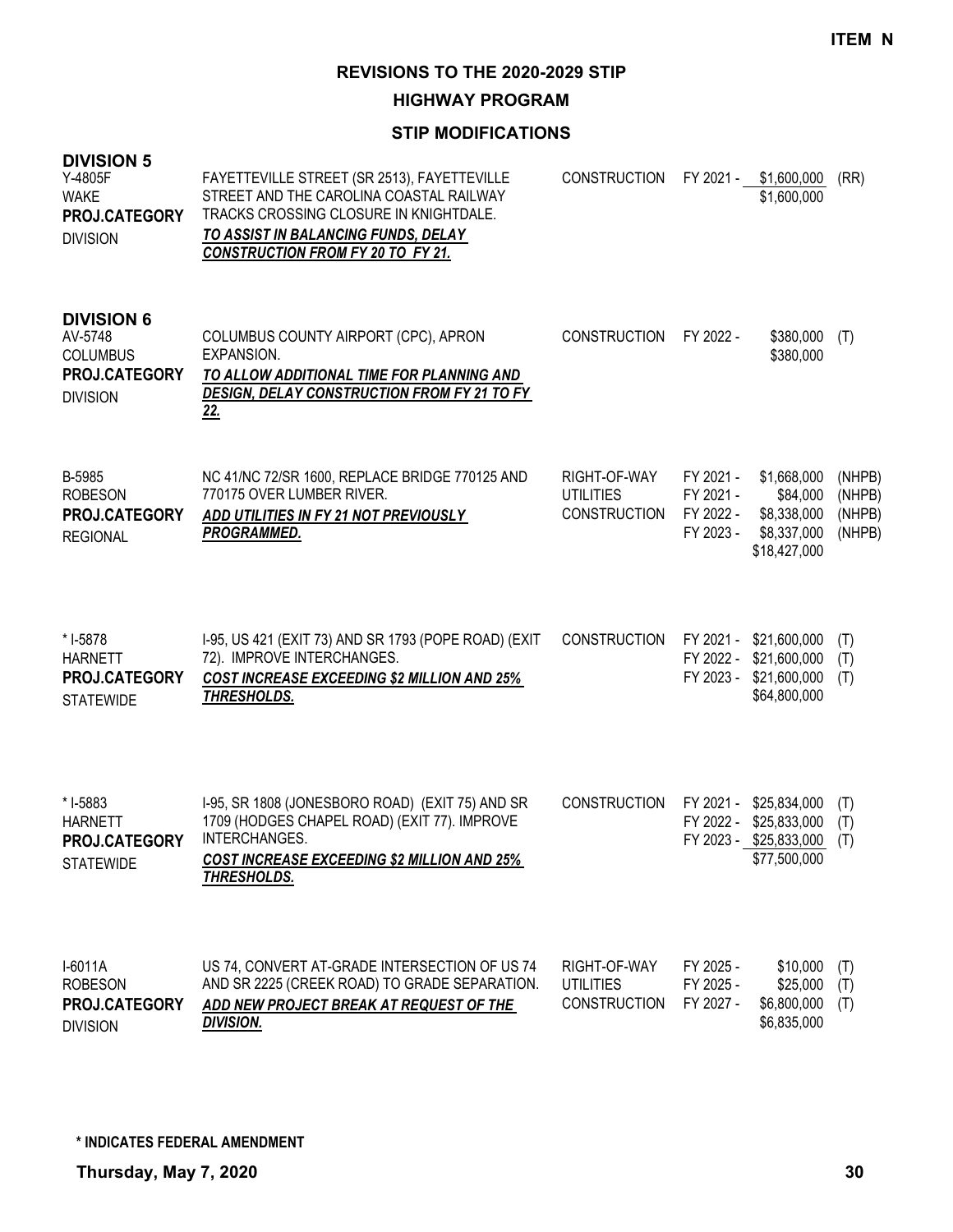**HIGHWAY PROGRAM**

| <b>DIVISION 6</b><br>R-4428<br><b>ROBESON</b><br>PROJ.CATEGORY<br><b>REGIONAL</b> | NC 711, SR 1340 (ODOM STREET-PHILADELPHUS<br>ROAD) IN PEMBROKE TO SR 1557 (REDMOND ROAD).<br>WIDEN TO MULTI-LANES.<br>TO ASSIST IN BALANCING FUNDS, DELAY RIGHT-OF-<br><u>WAY FROM FY 20 TO FY 21.</u>                                                                                             | RIGHT-OF-WAY<br><b>UTILITIES</b><br><b>CONSTRUCTION</b>    | FY 2020 -<br>FY 2021 -<br>FY 2020 -<br>FY 2023 -<br>FY 2024 -<br>FY 2025 - | \$1,175,000<br>\$3,525,000<br>\$1,300,000<br>\$3,767,000<br>\$3,767,000<br>\$3,766,000<br>\$17,300,000 | (T)<br>(T)<br>(T)<br>(T)<br>(T)<br>(T) |
|-----------------------------------------------------------------------------------|----------------------------------------------------------------------------------------------------------------------------------------------------------------------------------------------------------------------------------------------------------------------------------------------------|------------------------------------------------------------|----------------------------------------------------------------------------|--------------------------------------------------------------------------------------------------------|----------------------------------------|
| * R-5797<br><b>COLUMBUS</b><br>PROJ.CATEGORY<br><b>REGIONAL</b>                   | US 74, SR 1506 (BOARDMAN ROAD). UPGRADE AT-<br><b>GRADE INTERSECTION TO AN INTERCHANGE.</b><br><b>COST INCREASE EXCEEDING \$2 MILLION AND 25%</b><br>THRESHOLDS.                                                                                                                                   | <b>CONSTRUCTION</b>                                        | FY 2021 -<br>FY 2022 -<br>FY 2023 -                                        | \$9,166,000<br>\$9,167,000<br>\$9,167,000<br>\$27,500,000                                              | (NHP)<br>(NHP)<br>(NHP)                |
| * R-5819<br><b>COLUMBUS</b><br>PROJ.CATEGORY<br><b>REGIONAL</b>                   | US 74/US 76, SR 1740 (OLD LAKE ROAD). CONVERT AT-<br><b>GRADE INTERSECTION TO OVERPASS.</b><br><b>COST INCREASE EXCEEDING \$2 MILLION AND 25%</b><br>THRESHOLDS. TO ASSIST IN BALANCING FUNDS,<br>DELAY RIGHT-OF-WAY FROM FY 20 TO FY 21.                                                          | RIGHT-OF-WAY<br><b>UTILITIES</b><br><b>CONSTRUCTION</b>    | FY 2021 -<br>FY 2021 -<br>FY 2022 -<br>FY 2023 -<br>FY 2024 -              | \$375,000<br>\$100,000<br>\$3,768,000<br>\$3,768,000<br>\$3,769,000<br>\$11,780,000                    | (T)<br>(T)<br>(T)<br>(T)<br>(T)        |
| R-5819A<br><b>COLUMBUS</b><br>PROJ.CATEGORY<br><b>REGIONAL</b>                    | US 74 / 76, ADVANCED CONSTRUCTION OF<br>TEMPORARY REDUCED CONFLICT INTERSECTIONS AT<br>SR 1735 (CHAUNCEY TOWN ROAD) AND SR 1740 (OLD<br>LAKE ROAD).<br>ADD NEW PROJECT BREAK AT REQUEST OF THE<br><b>DIVISION.</b>                                                                                 | <b>CONSTRUCTION</b>                                        | FY 2020 -                                                                  | \$2,395,000<br>\$2,395,000                                                                             | (T)                                    |
| * R-5820<br><b>COLUMBUS</b><br>PROJ.CATEGORY<br><b>REGIONAL</b>                   | US 74/US 76, SR 1735 (CHAUNCEY TOWN ROAD).<br>CONVERT AT-GRADE INTERSECTION TO<br>INTERCHANGE.<br><b>COST INCREASE EXCEEDING \$2 MILLION AND 25%</b><br>THRESHOLDS. TO ASSIST IN BALANCING FUNDS,<br>DELAY UTILITIES FROM FY 20 TO FY 21. ADD RIGHT-<br>OF-WAY IN FY 21 NOT PREVIOUSLY PROGRAMMED. | RIGHT-OF-WAY<br><b>UTILITIES</b><br>CONSTRUCTION FY 2022 - | FY 2021 -<br>FY 2021 -<br>FY 2023 -<br>FY 2024 -                           | \$306,000<br>\$1,000,000<br>$$8,533,000$ (T)<br>\$8,533,000<br>\$8,534,000<br>\$26,906,000             | (T)<br>(T)<br>(T)<br>(T)               |
| * R-5951<br><b>ROBESON</b><br>PROJ.CATEGORY<br><b>DIVISION</b>                    | NC 41 (MARTIN LUTHER KING DRIVE), US 74 TO<br>MARION ROAD. WIDEN ROADWAY.<br><b>COST INCREASE EXCEEDING \$2 MILLION AND 25%</b><br><b>THRESHOLDS.</b>                                                                                                                                              | RIGHT-OF-WAY<br><b>UTILITIES</b><br><b>CONSTRUCTION</b>    | FY 2027 -<br>FY 2027 -                                                     | \$4,200,000<br>\$3,178,000<br>POST YR-\$18,600,000<br>\$25,978,000                                     | (T)<br>(T)<br>(T)                      |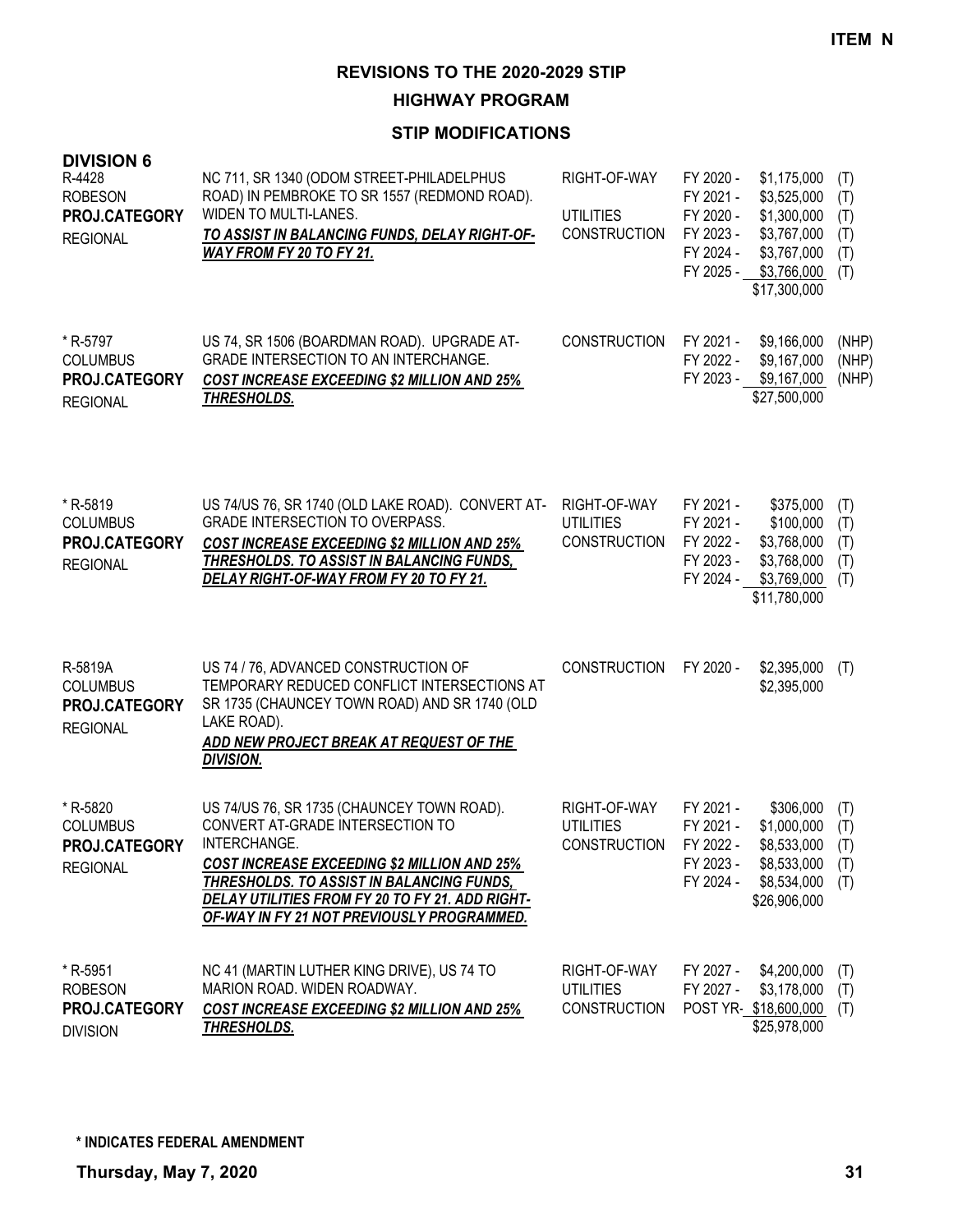**HIGHWAY PROGRAM**

| <b>DIVISION 6</b><br>U-2519BA<br><b>CUMBERLAND</b><br>PROJ.CATEGORY<br><b>REGIONAL</b> | I-295, SOUTH OF SR 1003 (CAMDEN ROAD) TO SOUTH<br>OF SR 1104 (STRICKLAND BRIDGE ROAD).<br>TO ASSIST IN BALANCING FUNDS, DELAY<br><b>CONSTRUCTION FROM FY 20 TO FY 21.</b>                                     | <b>CONSTRUCTION</b> | FY 2021 -<br>FY 2022 -                           | \$27,666,000<br>\$27,667,000<br>FY 2023 - \$27,667,000<br>\$83,000,000           | (NHP)<br>(NHP)<br>(NHP)                  |
|----------------------------------------------------------------------------------------|---------------------------------------------------------------------------------------------------------------------------------------------------------------------------------------------------------------|---------------------|--------------------------------------------------|----------------------------------------------------------------------------------|------------------------------------------|
| U-2519BB<br><b>CUMBERLAND</b><br>PROJ.CATEGORY<br><b>REGIONAL</b>                      | I-295, SOUTH OF SR 1104 (STRICKLAND BRIDGE ROAD)<br>TO SOUTH OF US 401.<br>TO ASSIST IN BALANCING FUNDS, DELAY<br><b>CONSTRUCTION FROM FY 20 TO FY 21.</b>                                                    | <b>CONSTRUCTION</b> | FY 2021 -                                        | \$13,100,000<br>FY 2022 - \$13,100,000<br>FY 2023 - \$13,100,000<br>\$39,300,000 | (NHP)<br>(NHP)<br>(NHP)                  |
| U-4405A<br><b>CUMBERLAND</b><br>PROJ.CATEGORY<br><b>DIVISION</b>                       | US 401 (RAEFORD ROAD), OLD RAEFORD ROAD TO<br><b>EAST OF BUNCE ROAD</b><br>TO ASSIST IN BALANCING FUNDS, DELAY<br><b>CONSTRUCTION FROM FY 20 TO FY 21.</b>                                                    | <b>CONSTRUCTION</b> | FY 2021 -<br>FY 2022 -<br>FY 2023 -              | \$9,772,000<br>\$9,772,000<br>\$9,771,000<br>\$29,315,000                        | (BGANY)<br>(BGANY)<br>(BGANY)            |
| U-4405B<br><b>CUMBERLAND</b><br>PROJ.CATEGORY<br><b>DIVISION</b>                       | US 401 (RAEFORD ROAD), EAST OF BUNCE ROAD TO<br><b>EAST OF GLENSFORD DRIVE</b><br><b>ACCELERATE CONSTRUCTION FROM FY 23 TO FY 22</b><br>AT REQUEST OF THE DIVISION FOR BETTER PROJECT<br><b>COORDINATION.</b> | <b>CONSTRUCTION</b> | FY 2022 -<br>FY 2023 -<br>FY 2024 -              | \$8,519,000<br>\$8,519,000<br>\$8,519,000<br>\$25,557,000                        | (BGANY)<br>(BGANY)<br>(BGANY)            |
| U-4405C<br><b>CUMBERLAND</b><br>PROJ.CATEGORY<br><b>DIVISION</b>                       | US 401 (RAEFORD ROAD), EAST OF GLENSFORD<br>DRIVE TO EAST OF ROBESON STREET.<br>DELAY CONSTRUCTION FROM FY 22 TO FY 23 AT<br>REQUEST OF THE DIVISION FOR BETTER PROJECT<br><b>COORDINATION.</b>               | <b>CONSTRUCTION</b> | FY 2023 -<br>FY 2024 -<br>FY 2025 -<br>FY 2026 - | \$8,832,000<br>\$8,832,000<br>\$8,832,000<br>\$8,832,000<br>\$35,328,000         | (BGANY)<br>(BGANY)<br>(BGANY)<br>(BGANY) |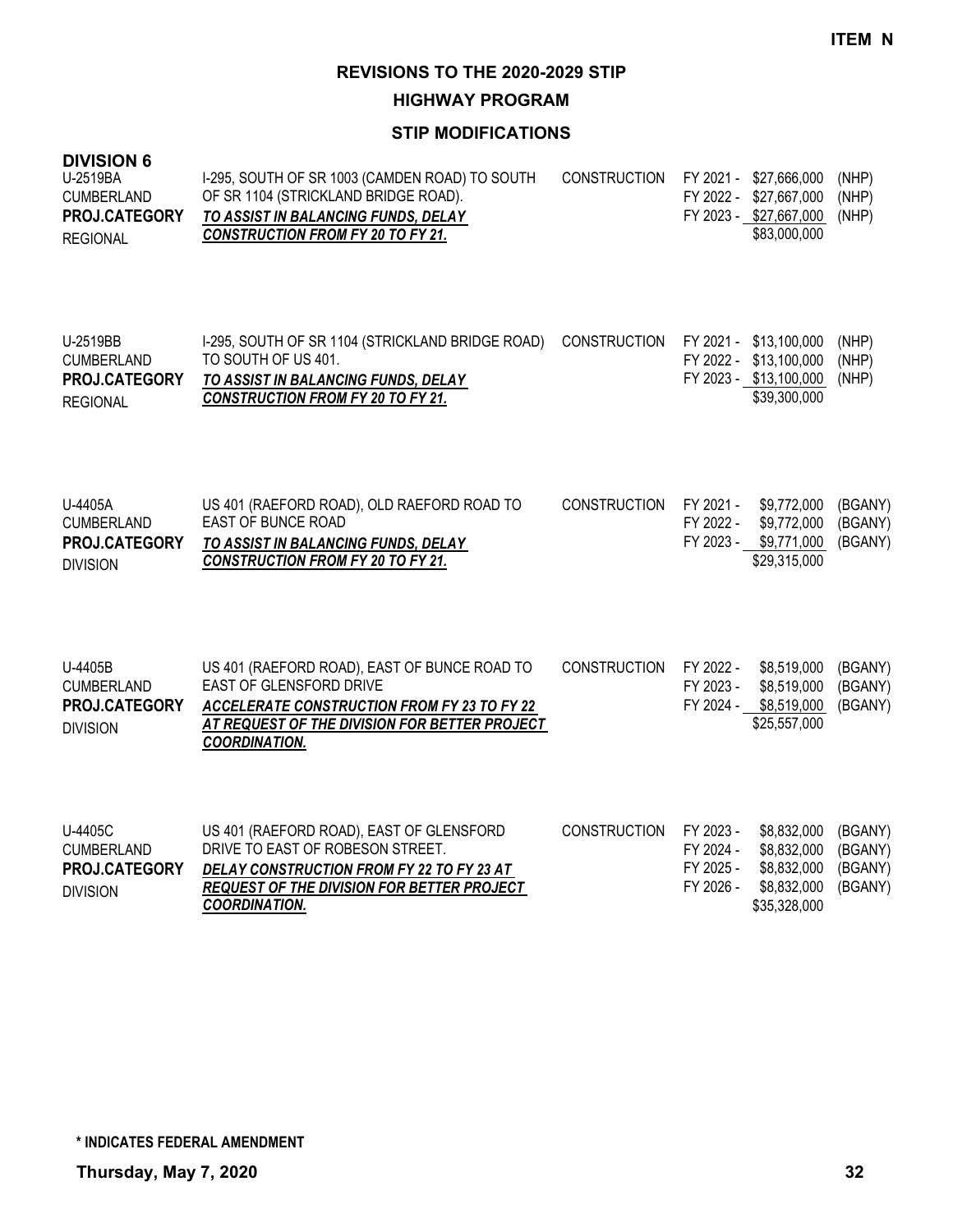**HIGHWAY PROGRAM**

| <b>DIVISION 6</b><br>U-4709<br><b>CUMBERLAND</b><br>PROJ.CATEGORY<br><b>DIVISION</b> | SR 1112 (ROCKFISH ROAD) SR 1115 (GOLFVIEW<br>ROAD), SR 1112 (ROCKFISH ROAD) FROM SR 1115<br>(GOLFVIEW ROAD) TO NC 59 (MAIN STREET) AND SR<br>1115 (GOLFVIEW ROAD) FROM SR 1112 (ROCKFISH<br>ROAD) TO NC 59 (MAIN STREET). WIDEN TO MULTI-<br>LANES.<br>TO ASSIST IN BALANCING FUNDS, DELAY RIGHT-OF-<br>WAY FROM FY 20 TO FY 21.                                             | RIGHT-OF-WAY<br><b>UTILITIES</b><br><b>CONSTRUCTION</b> | FY 2021 -<br>FY 2021 -<br>FY 2022 -                                                                                                                      | \$2,016,000<br>\$35,000<br>\$5,150,000<br>FY 2023 - \$5,150,000<br>\$12,351,000                                                                                                            | (T)<br>(T)<br>(T)<br>(T)                                                                                             |
|--------------------------------------------------------------------------------------|------------------------------------------------------------------------------------------------------------------------------------------------------------------------------------------------------------------------------------------------------------------------------------------------------------------------------------------------------------------------------|---------------------------------------------------------|----------------------------------------------------------------------------------------------------------------------------------------------------------|--------------------------------------------------------------------------------------------------------------------------------------------------------------------------------------------|----------------------------------------------------------------------------------------------------------------------|
| * U-4900<br><b>CUMBERLAND</b><br>PROJ.CATEGORY<br><b>EXEMPT</b>                      | NC 210 (MURCHISON ROAD), I-295 TO SOUTH OF US<br>401 BYPASS. ADD ADDITIONAL LANES.<br>COST INCREASE EXCEEDING \$2 MILLION AND 25%<br>THRESHOLDS.                                                                                                                                                                                                                             | RIGHT-OF-WAY<br><b>UTILITIES</b><br><b>CONSTRUCTION</b> | FY 2022 -<br>FY 2022 -<br>FY 2023 -<br>FY 2023 -<br>FY 2022 -<br>FY 2022 -<br>FY 2024 -<br>FY 2024 -<br>FY 2025 -<br>FY 2025 -<br>FY 2026 -<br>FY 2026 - | \$3,584,000<br>\$896,000<br>\$3,584,000<br>\$896,000<br>\$1,560,000<br>\$390,000<br>\$4,987,000<br>\$1,247,000<br>\$4,987,000<br>\$1,247,000<br>\$4,986,000<br>\$1,246,000<br>\$29,610,000 | (BGDA)<br>(S(M))<br>(BGDA)<br>(S(M))<br>(BGDA)<br>(S(M))<br>(BGDA)<br>(S(M))<br>(BGDA)<br>(S(M))<br>(BGDA)<br>(S(M)) |
| * U-5798A<br><b>CUMBERLAND</b><br>PROJ.CATEGORY<br><b>DIVISION</b>                   | SR 1102 (GILLIS HILL ROAD), FROM NORTH OF SR 1112<br>(STONEY POINT ROAD) TO US 401 (RAEFORD ROAD).<br>WIDEN TO MULTI-LANES AND REPLACE BRIDGE<br>250075 OVER LITTLE ROCKFISH CREEK.<br><b>COST INCREASE EXCEEDING \$2 MILLION AND 25%</b><br>THRESHOLDS. DUE TO LETTING CHANGE FROM<br><u>DESIGN BUILD TO RALEIGH LET, DELAY</u><br><b>CONSTRUCTION FROM FY 20 TO FY 21.</b> | RIGHT-OF-WAY<br><b>UTILITIES</b><br><b>CONSTRUCTION</b> | FY 2020 -<br>FY 2020 -                                                                                                                                   | \$2,178,000<br>\$252,000<br>FY 2021 - \$16,100,000<br>\$18,530,000                                                                                                                         | (T)<br>(T)<br>(T)                                                                                                    |
| U-5933<br><b>HARNETT</b><br>PROJ.CATEGORY<br><b>STATEWIDE</b>                        | NC 87/24, SR 1117 (NURSERY ROAD). INTERSECTION<br><b>IMPROVEMENTS.</b><br>TO ASSIST IN BALANCING FUNDS, DELAY<br><b>CONSTRUCTION FROM FY 20 TO FY 22.</b>                                                                                                                                                                                                                    | <b>CONSTRUCTION</b>                                     | FY 2022 -<br>FY 2023 -                                                                                                                                   | \$1,700,000<br>\$1,700,000<br>\$3,400,000                                                                                                                                                  | (T)<br>(T)                                                                                                           |
| U-6001<br><b>CUMBERLAND</b><br>PROJ.CATEGORY<br><b>REGIONAL</b>                      | NC 59 (SOUTH MAIN STREET), SR 1243 (SHIPMAN<br>ROAD) TO SR 1118 (PARKTON ROAD). WIDEN TO<br>THREE LANES.<br>TO ASSIST IN BALANCING FUNDS, DELAY RIGHT-OF-<br><u>WAY FROM FY 20 TO FY 21.</u>                                                                                                                                                                                 | RIGHT-OF-WAY<br><b>UTILITIES</b><br><b>CONSTRUCTION</b> | FY 2021 -<br>FY 2022 -<br>FY 2021 -<br>FY 2023 -<br>FY 2024 -<br>FY 2025 -                                                                               | \$650,000<br>\$1,950,000<br>\$500,000<br>\$3,267,000<br>\$3,266,000<br>\$3,266,000<br>\$12,899,000                                                                                         | (T)<br>(T)<br>(T)<br>(T)<br>(T)<br>(T)                                                                               |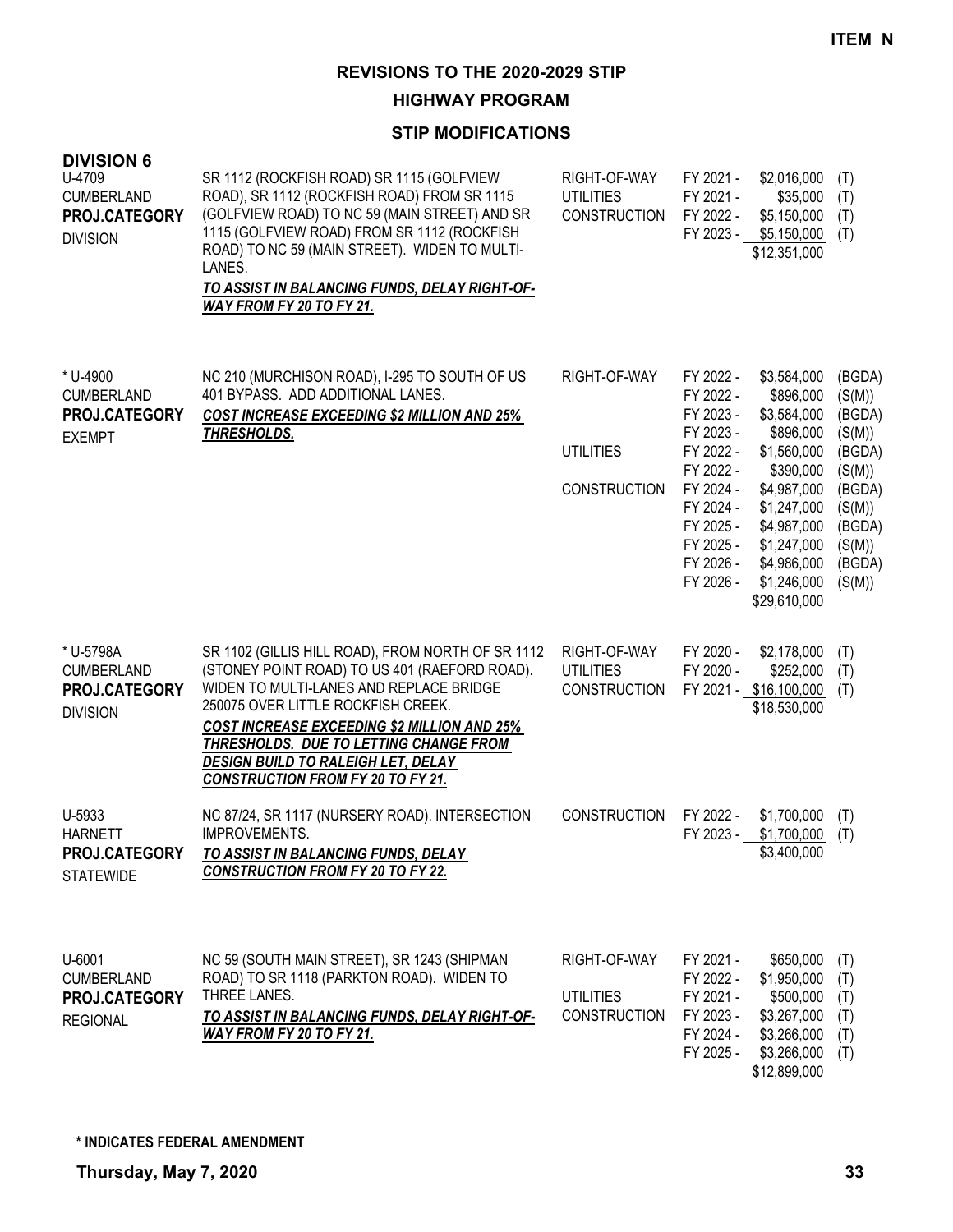**HIGHWAY PROGRAM**

| <b>DIVISION 6</b><br>* U-6152<br><b>CUMBERLAND</b><br>PROJ.CATEGORY<br><b>REGIONAL</b> | US 401 (ROBESON STREET), US 401 (RAEFORD ROAD)<br>TO BLOUNT STREET. ACCESS MANAGEMENT.<br><b>COST INCREASE EXCEEDING \$2 MILLION AND 25%</b><br><b>THRESHOLDS.</b>                                                                                                                                                                                                                    | RIGHT-OF-WAY<br><b>UTILITIES</b><br><b>CONSTRUCTION</b>                 | FY 2026 -<br>FY 2026 -<br>FY 2027 -<br>FY 2029 -<br>POST YR-               | \$1,700,000<br>\$5,970,000<br>\$5,970,000<br>\$4,400,000<br>\$8,800,000<br>\$26,840,000                                        | (NHP)<br>(NHP)<br>(NHP)<br>(NHP)<br>(NHP)     |
|----------------------------------------------------------------------------------------|---------------------------------------------------------------------------------------------------------------------------------------------------------------------------------------------------------------------------------------------------------------------------------------------------------------------------------------------------------------------------------------|-------------------------------------------------------------------------|----------------------------------------------------------------------------|--------------------------------------------------------------------------------------------------------------------------------|-----------------------------------------------|
| * U-6210<br><b>CUMBERLAND</b><br>PROJ.CATEGORY<br><b>DIVISION</b>                      | SR 1104 (STRICKLAND ROAD), US 401 TO FISHER<br>ROAD. WIDEN ROADWAY.<br><b>COST INCREASE EXCEEDING \$2 MILLION AND 25%</b><br>THRESHOLDS.                                                                                                                                                                                                                                              | RIGHT-OF-WAY<br>UTILITIES<br><b>BUILD NC CON</b><br><b>CONSTRUCTION</b> | FY 2026 -<br>FY 2027 -<br>FY 2026 -<br>FY 2027 -<br>FY 2029 -<br>FY 2029 - | \$5,550,000<br>\$5,550,000<br>\$3,906,000<br>\$3,906,000<br>\$1,570,000<br>POST YR-\$21,980,000<br>\$1,800,000<br>\$44,262,000 | (T)<br>(T)<br>(T)<br>(T)<br>(T)<br>(T)<br>(T) |
| * W-5806A<br><b>COLUMBUS</b><br>PROJ.CATEGORY<br><b>REGIONAL</b>                       | NC 11, NC 11 AT SR 1740 (OLD LAKE ROAD).<br>CONSTRUCT ROUNDABOUT.<br>ADD NEW PROJECT BREAK AT REQUEST OF<br><b>TRANSPORTATION MOBILITY AND SAFETY DIVISION.</b>                                                                                                                                                                                                                       | RIGHT-OF-WAY<br><b>CONSTRUCTION</b>                                     | FY 2022 -<br>FY 2023 -                                                     | \$85,000<br>\$1,342,000<br>\$1,427,000                                                                                         | (HSIP)<br>(HSIP)                              |
| * W-5806B<br><b>HARNETT</b><br>PROJ.CATEGORY<br><b>DIVISION</b>                        | SR 1117, SR 1120, SR 1615. SR 1117 (NURSERY ROAD)<br>FROM NC 27 TO SR 1120 (OVERHILLS ROAD). SR 1120<br>(OVERHILLS ROAD) FROM NC 24/87 TO SR 1117<br>(NURSERY ROAD). SR 1121 (RAY ROAD) FROM SR 1117<br>(NURSERY ROAD) TO SR 1120 (OVERHILLS ROAD).<br>WIDEN CURVES AND INSTALL RUMBLE STRIPS.<br>ADD NEW PROJECT BREAK AT REQUEST OF<br>TRANSPORTATION MOBILITY AND SAFETY DIVISION. | <b>CONSTRUCTION</b>                                                     | FY 2020 -                                                                  | \$468,000<br>\$468,000                                                                                                         | (HSIP)                                        |
| * W-5806C<br><b>CUMBERLAND</b><br>PROJ.CATEGORY<br><b>DIVISION</b>                     | SR 1615 (ROSEHILL ROAD). SR 1615 (ROSEHILL ROAD)<br>AT TAMARACK DRIVE AND SR 1615 (ROSEHILL ROAD)<br>AT LANDAU ROAD. CONSTRUCT MINI-ROUNDABOUTS.<br>ADD NEW PROJECT BREAK AT REQUEST OF<br>TRANSPORTATION MOBILITY AND SAFETY DIVISION.                                                                                                                                               | RIGHT-OF-WAY<br><b>CONSTRUCTION</b>                                     | FY 2021 -<br>FY 2022 -                                                     | \$75,000<br>\$772,000<br>\$847,000                                                                                             | (HSIP)<br>(HSIP)                              |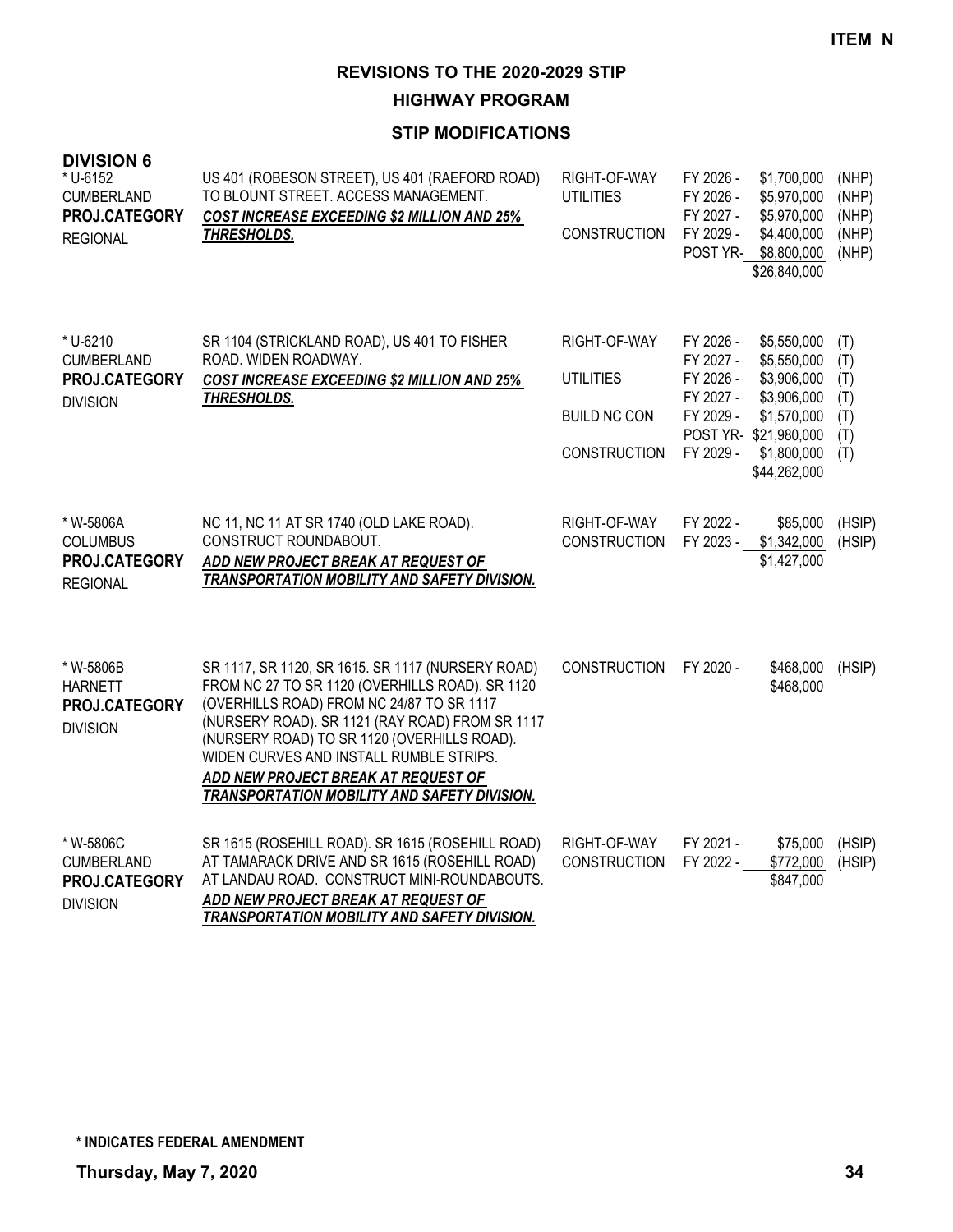**HIGHWAY PROGRAM**

| <b>DIVISION 6</b><br>* W-5806D<br><b>HARNETT</b><br>PROJ.CATEGORY<br><b>REGIONAL</b> | NC 27, SR 1581. NC 27 AT SR 1703 (RED HILL CHURCH).<br><b>INSTALL TRAFFIC SIGNAL. SR 1581 (BAILEY'S</b><br>CROSSROADS) AT SR 1703 (RED HILL CHURCH).<br>INSTALL ALL WAY STOP. NC 27 AT SR 1581 (BAILEY'S<br>CROSSROADS) / SR 1705 (FAIRGROUND).<br>REALIGNMENT / INTERSECTION IMPROVEMENTS.<br>ADD NEW PROJECT BREAK AT REQUEST OF<br><b>TRANSPORTATION MOBILITY AND SAFETY DIVISION.</b>                                                                                       | RIGHT-OF-WAY<br><b>CONSTRUCTION</b>                     | FY 2021 -<br>FY 2022 -                           | \$100,000<br>\$667,000<br>\$767,000                                | (HSIP)<br>(HSIP)                     |
|--------------------------------------------------------------------------------------|---------------------------------------------------------------------------------------------------------------------------------------------------------------------------------------------------------------------------------------------------------------------------------------------------------------------------------------------------------------------------------------------------------------------------------------------------------------------------------|---------------------------------------------------------|--------------------------------------------------|--------------------------------------------------------------------|--------------------------------------|
| <b>DIVISION 7</b><br>B-5356<br><b>GUILFORD</b><br>PROJ.CATEGORY<br><b>STATEWIDE</b>  | I-40 / BUSINESS 85 / US 29 / US 70 / US 220, REPLACE<br>BRIDGE 400299 OVER SOUTH BUFFALO CREEK IN<br>GREENSBORO.<br>TO ALIGN WITH I-5965 SCHEDULE, DELAY<br><b>CONSTRUCTION FROM FY 26 TO FY 28.</b>                                                                                                                                                                                                                                                                            | <b>CONSTRUCTION</b>                                     | FY 2028 -                                        | \$5,850,000<br>FY 2029 - \$5,850,000<br>\$11,700,000               | (NHPB)<br>(NHPB)                     |
| * B-5718<br><b>GUILFORD</b><br>PROJ.CATEGORY<br><b>DIVISION</b>                      | PATTON AVENUE, REPLACE BRIDGE 400329 OVER I-40<br>/ BUSINESS 85 / US 29 / US 70 / US 220 IN<br>GREENSBORO.<br>TO ALIGN WITH I-5965 SCHEDULE, DELAY RIGHT-OF-<br><b>WAY FROM FY 22 TO FY 27 AND CONSTRUCTION</b><br><b>FROM FY 23 TO FY 28.</b>                                                                                                                                                                                                                                  | RIGHT-OF-WAY<br><b>UTILITIES</b><br><b>CONSTRUCTION</b> | FY 2027 -<br>FY 2027 -<br>FY 2028 -<br>FY 2029 - | \$218,000<br>\$74,000<br>\$1,675,000<br>\$1,675,000<br>\$3,642,000 | (NHPB)<br>(NHPB)<br>(NHPB)<br>(NHPB) |
| * C-5179<br>ORANGE<br>PROJ.CATEGORY<br><b>EXEMPT</b>                                 | SR 1750 (NORTH ESTES DRIVE), NC 86 (MARTIN<br>LUTHER KING, JR. BOULEVARD) TO CASWELL DRIVE<br>IN CHAPEL HILL. CONSTRUCT FIVE FOOT SIDEWALKS<br>AND FIVE FOOT BIKE LANES.NC 86 (MARTIN LUTHER<br>KING, JR. BOULEVARD) TO ELLIOTT ROAD IN CHAPEL<br>HILL. CONSTRUCT TEN FOOT MULTIUSE PATH.<br>TO REFLECT CURRENT TOWN DELIVERY SCHEDULE,<br>DELAY CONSTRUCTION FROM FY 19 TO FY 20 [18-27<br>STIP] / ADD CONSTRUCTION IN FY 20 NOT<br><u>PREVIOUSLY PROGRAMMED [20-29 STIP].</u> | <b>CONSTRUCTION</b>                                     | FY 2020 -<br>FY 2020 -                           | \$2,362,000<br>\$590,000<br>\$2,952,000                            | (CMAQ)<br>(L)                        |
| * C-5555E<br><b>GUILFORD</b><br>PROJ.CATEGORY<br><b>EXEMPT</b>                       | VARIOUS, SR 1546 (COLLEGE ROAD) AND SR 2179<br>(NEW GARDEN ROAD) IN GREENSBORO. CONSTRUCT<br>SIDEWALKS.<br>TO REFLECT CURRENT CITY DELIVERY SCHEDULE,<br>DELAY CONSTRUCTION FROM FY 19 TO FY 20 [18-27<br>STIP] / ADD CONSTRUCTION IN FY 20 NOT<br>PREVIOUSLY PROGRAMMED [20-29 STIP].                                                                                                                                                                                          | <b>CONSTRUCTION</b>                                     | FY 2020 -<br>FY 2020 -                           | \$600,000<br>\$150,000<br>\$750,000                                | (BGDA)<br>(L)                        |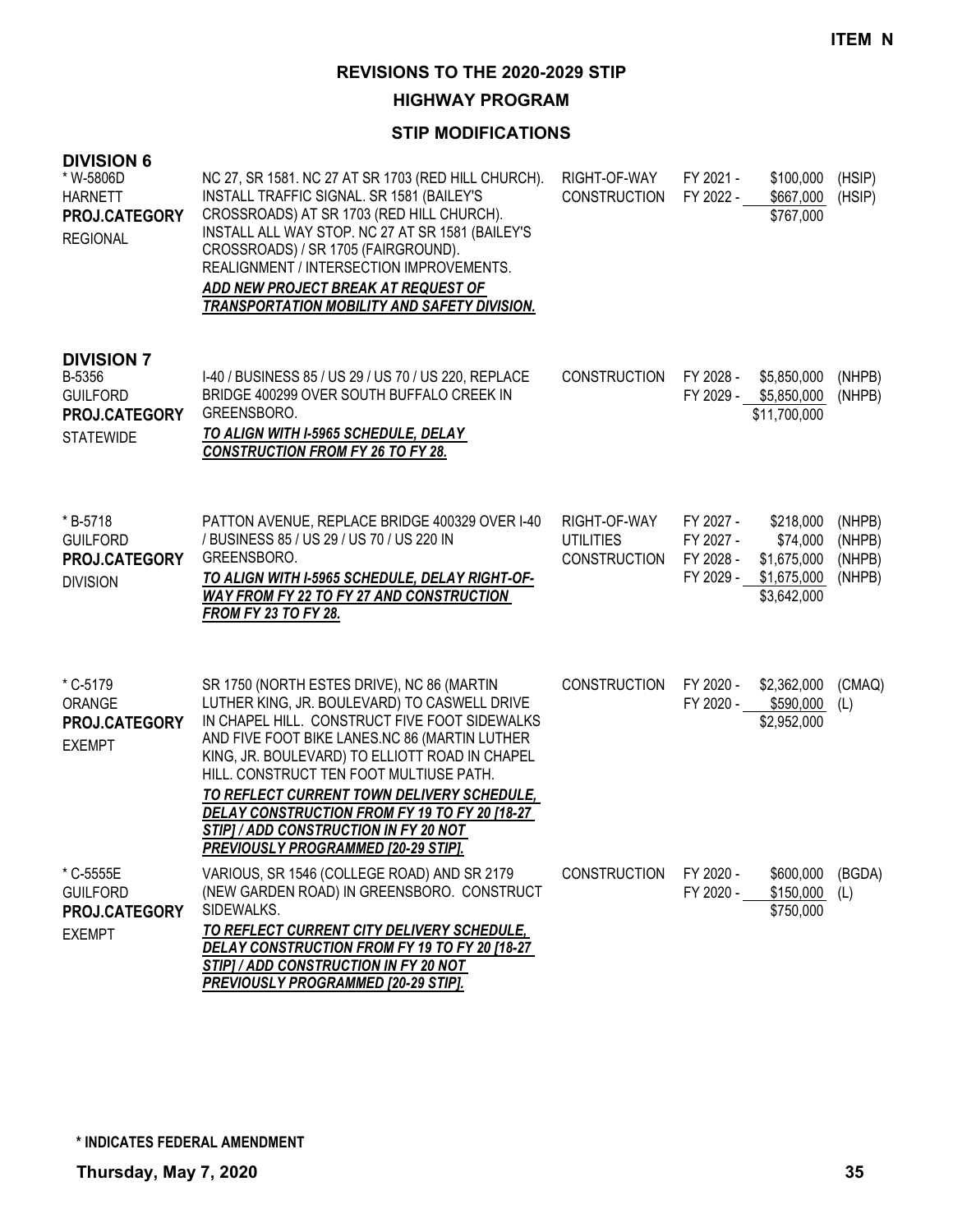**HIGHWAY PROGRAM**

| <b>DIVISION 7</b><br>* C-5700<br><b>GUILFORD</b><br>PROJ.CATEGORY<br><b>EXEMPT</b> | OAKDALE ROAD, EXISTING SIDEWALK EAST OF EAST<br>MAIN STREET TO CHIMNEY COURT IN JAMESTOWN.<br>EXTEND SIDEWALK.<br>TO REFLECT CURRENT CITY DELIVERY SCHEDULE,<br>DELAY CONSTRUCTION FROM FY 19 TO FY 20 [18-27<br>STIP] / ADD CONSTRUCTION IN FY 20 NOT<br><b>PREVIOUSLY PROGRAMMED [20-29 STIP].</b>                    | <b>CONSTRUCTION</b>                                     | FY 2020 -<br>FY 2020 -                                                                  | \$136,000<br>\$34,000<br>\$170,000                                                                                | (CMAQ)<br>(L)                                               |
|------------------------------------------------------------------------------------|-------------------------------------------------------------------------------------------------------------------------------------------------------------------------------------------------------------------------------------------------------------------------------------------------------------------------|---------------------------------------------------------|-----------------------------------------------------------------------------------------|-------------------------------------------------------------------------------------------------------------------|-------------------------------------------------------------|
| * EB-5873<br><b>GUILFORD</b><br>PROJ.CATEGORY<br><b>DIVISION</b>                   | SR 1278 (SOUTH COLLEGE DRIVE), SR 1300 (EAST<br>GREEN DRIVE) TO SR 1113 (EAST KIVETT DRIVE) IN<br>HIGH POINT. CONSTRUCT SIDEWALK.<br>TO REFLECT CURRENT CITY DELIVERY SCHEDULE,<br>DELAY CONSTRUCTION FROM FY 19 TO FY 20 [18-27<br>STIP] / ADD CONSTRUCTION IN FY 20 NOT<br><b>PREVIOUSLY PROGRAMMED [20-29 STIP].</b> | <b>CONSTRUCTION</b>                                     | FY 2020 -<br>FY 2020 -                                                                  | \$103,000<br>\$26,000<br>\$129,000                                                                                | (TA5200)<br>(L)                                             |
| I-3306AA<br>ORANGE<br><b>PROJ.CATEGORY</b><br><b>STATEWIDE</b>                     | I-40, I-85 TO NC 86<br>TO ALLOW ADDITIONAL TIME FOR PLANNING AND<br>DESIGN, DELAY RIGHT-OF-WAY FROM FY 20 TO FY 21.                                                                                                                                                                                                     | RIGHT-OF-WAY<br><b>UTILITIES</b><br><b>CONSTRUCTION</b> | FY 2021 -<br>FY 2021 -<br>FY 2023 -<br>FY 2024 -<br>FY 2025 -                           | \$250,000<br>\$98,000<br>\$22,000,000<br>\$22,000,000<br>\$22,000,000<br>FY 2026 - \$22,000,000<br>\$88,348,000   | (NHP)<br>(NHP)<br>(NHP)<br>(NHP)<br>(NHP)<br>(NHP)          |
| $*1-5712$<br><b>GUILFORD</b><br>PROJ.CATEGORY<br><b>STATEWIDE</b>                  | I-40 / US 421, SR 1850 (SANDY RIDGE ROAD) IN<br>GREENSBORO. INTERCHANGE IMPROVEMENTS.<br><b>COST INCREASE EXCEEDING \$2 MILLION AND 25%</b><br>THRESHOLDS.                                                                                                                                                              | RIGHT-OF-WAY<br><b>UTILITIES</b><br><b>CONSTRUCTION</b> | FY 2020 -<br>FY 2021 -<br>FY 2020 -<br>FY 2021 -<br>FY 2024 -<br>FY 2025 -<br>FY 2026 - | \$3,158,000<br>\$9,476,000<br>\$126,000<br>\$376,000<br>\$4,833,000<br>\$4,833,000<br>\$4,834,000<br>\$27,636,000 | (NHP)<br>(NHP)<br>(NHP)<br>(NHP)<br>(NHP)<br>(NHP)<br>(NHP) |
| * I-6004<br><b>GUILFORD</b><br>PROJ.CATEGORY<br><b>STATEWIDE</b>                   | I-40 / I-85, SR 3056 (ROCK CREEK DAIRY ROAD)<br>INTERCHANGE. UPGRADE INTERCHANGE AREA.<br><b>COST INCREASE EXCEEDING \$2 MILLION AND 25%</b><br>THRESHOLDS.                                                                                                                                                             | RIGHT-OF-WAY<br><b>UTILITIES</b><br><b>CONSTRUCTION</b> | FY 2027 -<br>FY 2027 -<br>FY 2029 -<br>FY 2030 -<br>FY 2031 -                           | \$1,400,000<br>\$429,000<br>\$3,633,000<br>\$3,633,000<br>\$3,634,000<br>\$12,729,000                             | (NHP)<br>(NHP)<br>(NHP)<br>(NHP)<br>(NHP)                   |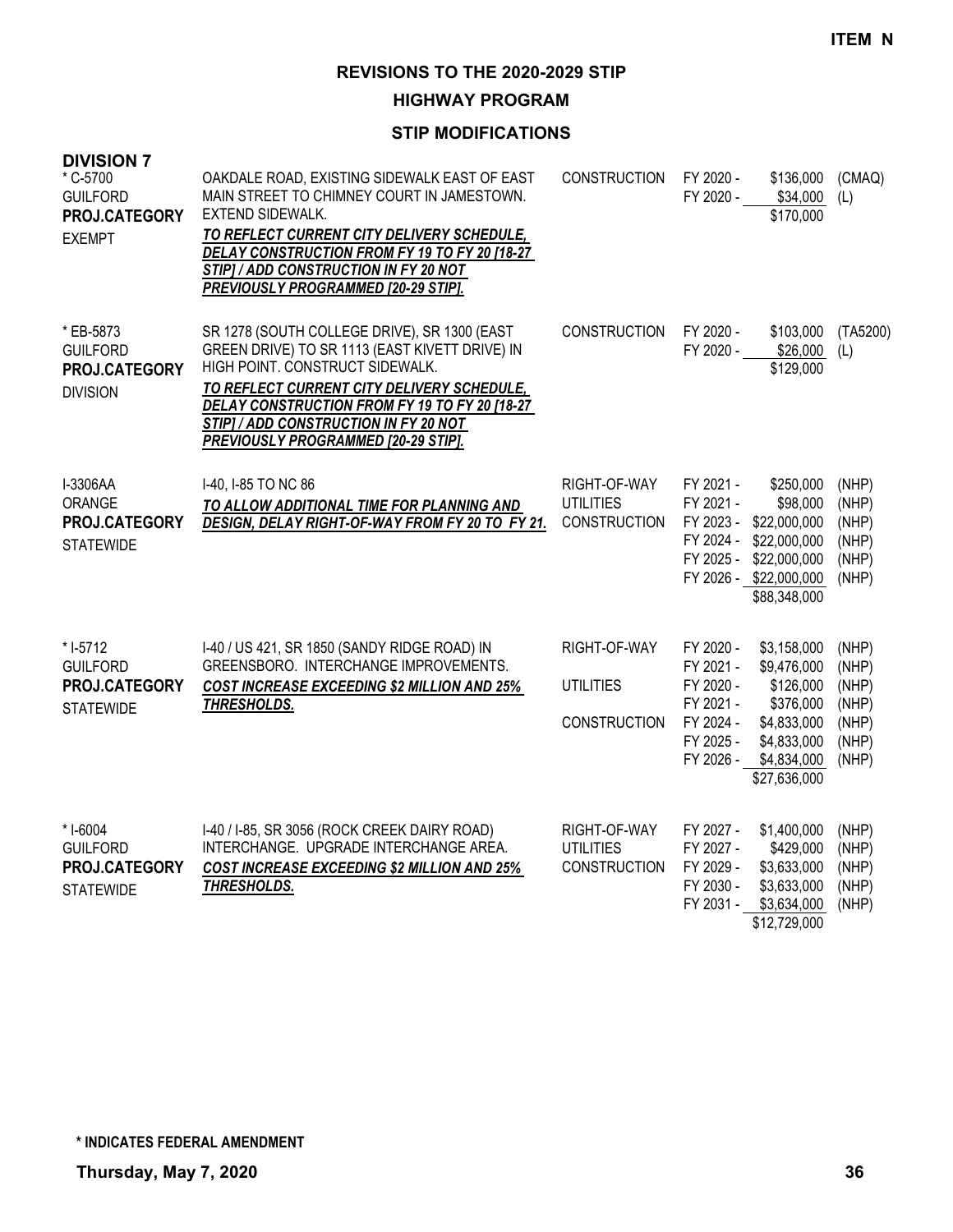**HIGHWAY PROGRAM**

| <b>DIVISION 7</b><br>TA-4767<br><b>GUILFORD</b><br>PROJ.CATEGORY<br><b>EXEMPT</b> | REPLACEMENT PARATRANSIT BUSES.<br><b>INCREASE FUNDING FOR FY 21, FY 22, AND FY 23 AT</b><br>THE REQUEST OF GREENSBORO MPO.                                      | CAPITAL           | FY 2021 -<br>FY 2021 -<br>FY 2022 -<br>FY 2022 -<br>FY 2023 -<br>FY 2023 -                                                                                                                                   | \$102,000<br>\$579,000<br>\$102,000<br>\$579,000<br>\$102,000<br>\$579,000<br>\$2,043,000                                                                                                                                       | (L)<br>(5309)<br>(L)<br>(5309)<br>(L)<br>(5309)                                                                               |
|-----------------------------------------------------------------------------------|-----------------------------------------------------------------------------------------------------------------------------------------------------------------|-------------------|--------------------------------------------------------------------------------------------------------------------------------------------------------------------------------------------------------------|---------------------------------------------------------------------------------------------------------------------------------------------------------------------------------------------------------------------------------|-------------------------------------------------------------------------------------------------------------------------------|
| TD-5279<br><b>GUILFORD</b><br>PROJ.CATEGORY<br><b>EXEMPT</b>                      | GREENSBORO TRANSIT AUTHORITY, RENOVATION OF<br>J. DOUGLAS GAYLON DEPOT.<br><b>INCREASE FUNDING IN FY 20 AT THE REQUEST OF</b><br><b>GREENSBORO MPO.</b>         | CAPITAL           | FY 2020 -                                                                                                                                                                                                    | \$1,538,000<br>\$1,538,000                                                                                                                                                                                                      | (5339)                                                                                                                        |
| TG-4759<br><b>GUILFORD</b><br>PROJ.CATEGORY<br><b>EXEMPT</b>                      | PREVENTIVE MAINTENANCE.<br>INCREASE FUNDING FOR FY 20, FY 21, FY 22, AND FY<br>23 AT THE REQUEST OF GREENSBORO MPO.                                             | <b>CAPITAL</b>    | FY 2020 -<br>FY 2020 -<br>FY 2021 -<br>FY 2021 -<br>FY 2022 -<br>FY 2022 -<br>FY 2023 -<br>FY 2023 -                                                                                                         | \$2,858,000<br>\$715,000<br>\$2,858,000<br>\$715,000<br>\$2,858,000<br>\$715,000<br>\$2,858,000<br>\$715,000<br>\$14,292,000                                                                                                    | (5307)<br>(L)<br>(5307)<br>(L)<br>(5307)<br>(L)<br>(5307)<br>(L)                                                              |
| TG-4957<br><b>GUILFORD</b><br>PROJ.CATEGORY<br><b>EXEMPT</b>                      | GREENSBORO TRANSIT AUTHORITY, OPERATING-ADA<br>PARATRANSIT SERVICE.<br>INCREASE FUNDING FOR FY 20, FY 21, FY 22, AND FY<br>23 AT THE REQUEST OF GREENSBORO MPO. | <b>OPERATIONS</b> | FY 2020 -<br>FY 2020 -<br>FY 2021 -<br>FY 2021 -<br>FY 2022 -<br>FY 2022 -<br>FY 2023 -<br>FY 2023 -<br>FY 2024 -<br>FY 2024 -<br>FY 2025 -<br>FY 2025 -<br>FY 2026 -<br>FY 2026 -<br>FY 2027 -<br>FY 2027 - | \$470,000<br>\$118,000<br>\$470,000<br>\$118,000<br>\$470,000<br>\$118,000<br>\$470,000<br>\$118,000<br>\$439,000<br>\$110,000 (L)<br>\$439,000<br>\$110,000<br>\$439,000<br>\$110,000<br>\$439,000<br>\$110,000<br>\$4,548,000 | (5307)<br>(L)<br>(5307)<br>(L)<br>(5307)<br>(L)<br>(5307)<br>(L)<br>(5307)<br>(5307)<br>(L)<br>(5307)<br>(L)<br>(5307)<br>(L) |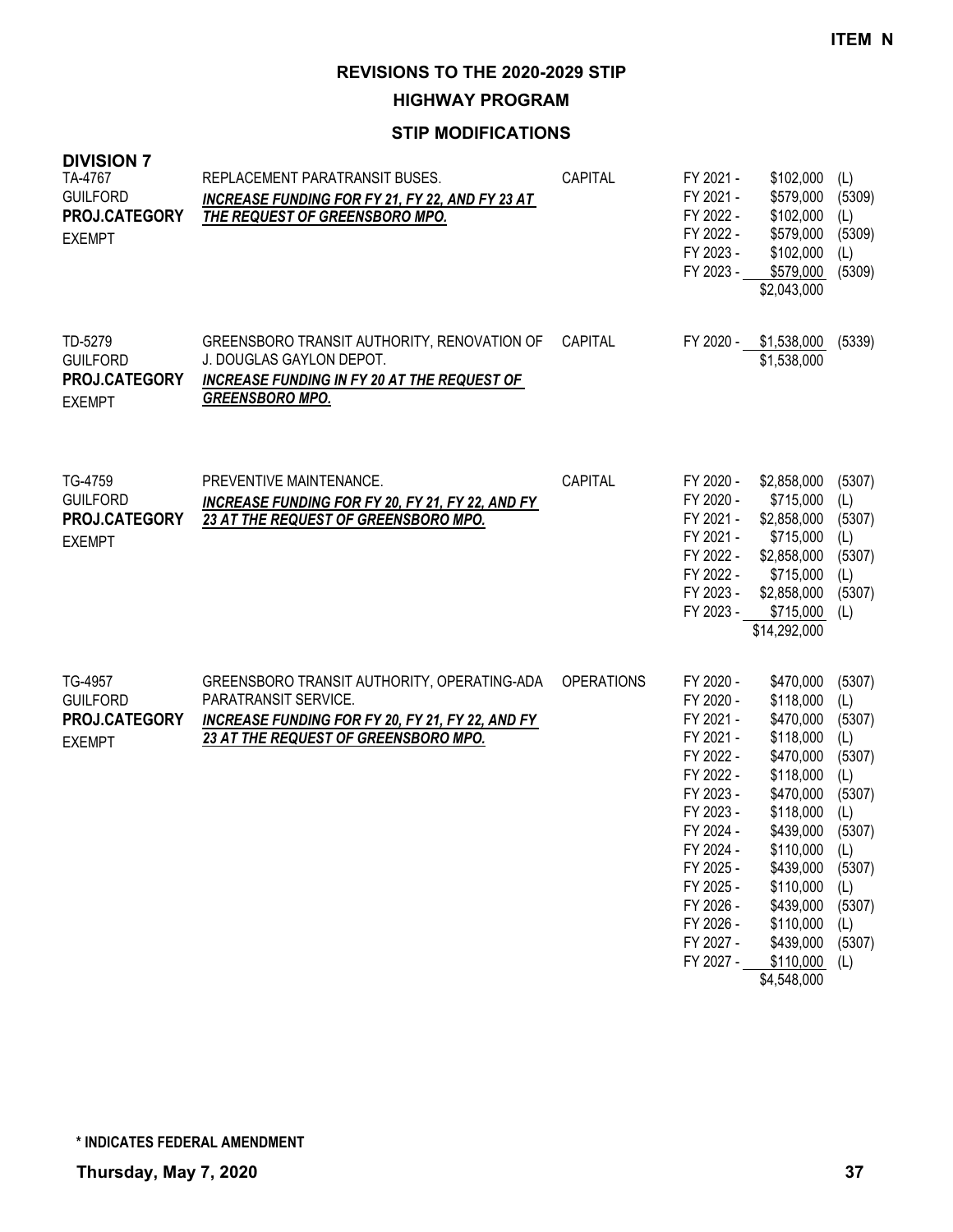**HIGHWAY PROGRAM**

| <b>DIVISION 7</b><br>TG-6185<br><b>GUILFORD</b><br>PROJ.CATEGORY<br><b>EXEMPT</b> | PIEDMONT AUTHORITY FOR REGIONAL TRANS.,<br>ROUTINE CAPITAL.<br><b>INCREASE FUNDING FOR FY 20 AT THE REQUEST OF</b><br><b>GREENSBORO MPO.</b>       | CAPITAL           | FY 2020 -<br>FY 2020 -<br>FY 2021 -<br>FY 2021 -<br>FY 2022 -<br>FY 2022 -<br>FY 2023 -<br>FY 2023 -<br>FY 2024 -<br>FY 2024 -<br>FY 2025 -<br>FY 2025 -<br>FY 2026 -<br>FY 2026 -<br>FY 2027 -<br>FY 2027 - | \$240,000<br>\$60,000<br>\$74,000<br>\$19,000<br>\$74,000<br>\$19,000<br>\$74,000<br>\$19,000<br>\$74,000<br>\$19,000<br>\$74,000<br>\$19,000<br>\$74,000<br>\$19,000<br>\$74,000<br>\$19,000<br>\$951,000 | (5307)<br>(L)<br>(5307)<br>(L)<br>(5307)<br>(L)<br>(5307)<br>(L)<br>(5307)<br>(L)<br>(5307)<br>(L)<br>(5307)<br>(L)<br>(5307)<br>(L) |
|-----------------------------------------------------------------------------------|----------------------------------------------------------------------------------------------------------------------------------------------------|-------------------|--------------------------------------------------------------------------------------------------------------------------------------------------------------------------------------------------------------|------------------------------------------------------------------------------------------------------------------------------------------------------------------------------------------------------------|--------------------------------------------------------------------------------------------------------------------------------------|
| TO-4971<br><b>GUILFORD</b><br>PROJ.CATEGORY<br><b>EXEMPT</b>                      | GREENSBORO TRANSIT AUTHORITY, OPERATING-<br>FIXED ROUTE.<br>REDUCE FUNDING FOR FY 20, FY 21, FY 22, AND FY 23<br>AT THE REQUEST OF GREENSBORO MPO. | <b>OPERATIONS</b> | FY 2020 -<br>FY 2020 -<br>FY 2020 -<br>FY 2021 -<br>FY 2021 -<br>FY 2021 -<br>FY 2022 -<br>FY 2022 -<br>FY 2022 -<br>FY 2023 -<br>FY 2023 -<br>FY 2023 -                                                     | \$1,243,000<br>\$1,736,000<br>\$2,979,000<br>\$1,243,000<br>\$1,878,000<br>\$3,121,000<br>\$1,243,000<br>\$1,878,000<br>\$3,121,000<br>\$1,243,000<br>\$1,878,000<br>\$3,121,000<br>\$24,684,000           | (5307)<br>(SMAP)<br>(L)<br>(5307)<br>(SMAP)<br>(L)<br>(5307)<br>(SMAP)<br>(L)<br>(5307)<br>(SMAP)<br>(L)                             |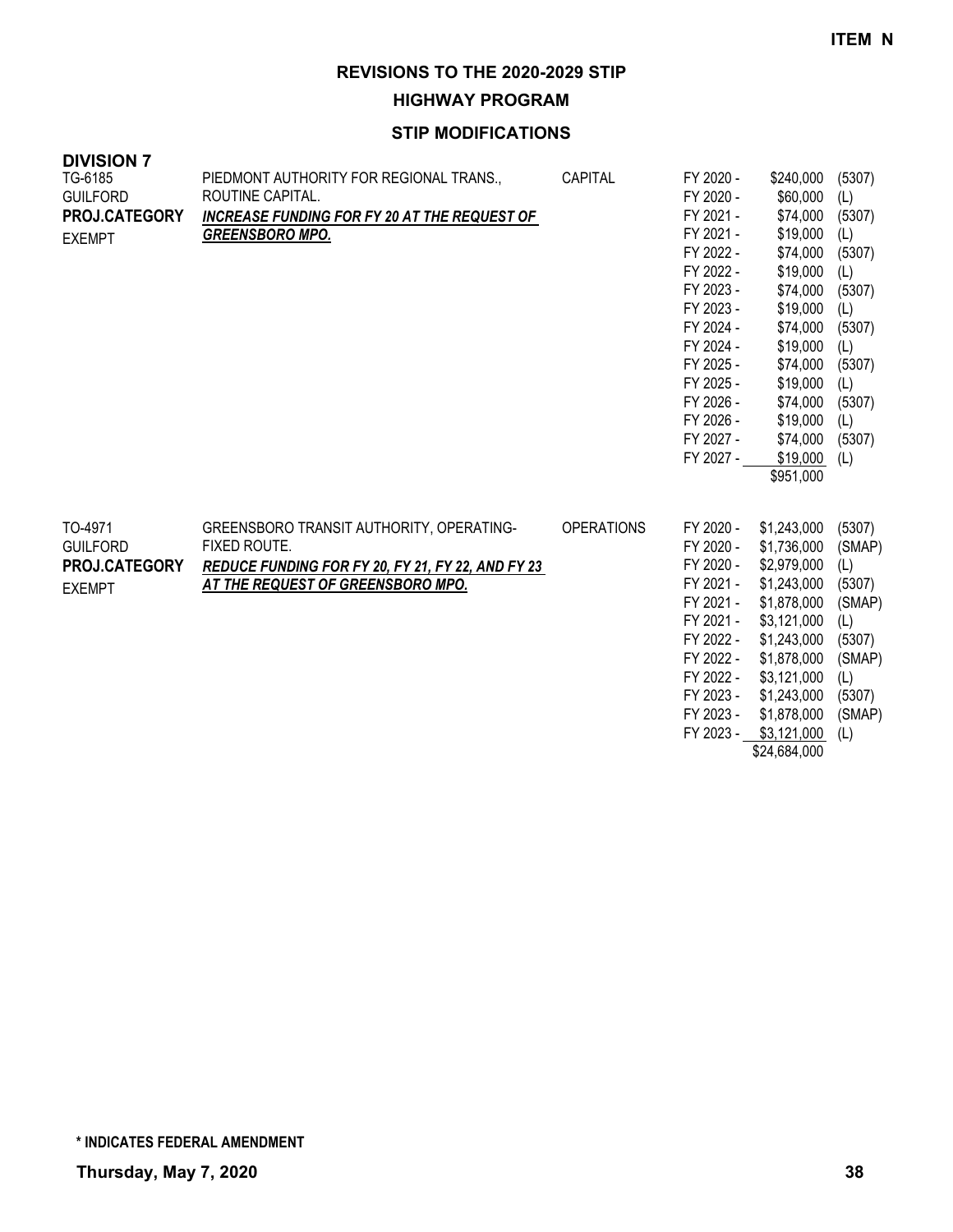**HIGHWAY PROGRAM**

| <b>DIVISION 7</b><br>TO-5209<br><b>GUILFORD</b><br>PROJ.CATEGORY<br><b>EXEMPT</b> | PIEDMONT AUTHORITY FOR REGIONAL TRANS.,<br>OPERATING- FIXED ROUTE.<br><b>INCREASE FUNDING FOR FY 20 TO REFLECT NEW</b><br><b>FEDERAL APPROPRIATIONS FOR ELIGIBLE</b><br><b>OPERATING SUBSIDY.</b> | <b>OPERATIONS</b> | FY 2020 -<br>FY 2020 -<br>FY 2021 -<br>FY 2021 -<br>FY 2022 -<br>FY 2022 -<br>FY 2023 -<br>FY 2023 -<br>FY 2024 -<br>FY 2024 -<br>FY 2025 -<br>FY 2025 -<br>FY 2026 -<br>FY 2026 -<br>FY 2027 -<br>FY 2027 - | \$326,000<br>\$326,000<br>\$227,000<br>\$227,000<br>\$227,000<br>\$227,000<br>\$227,000<br>\$227,000<br>\$227,000<br>\$227,000<br>\$227,000<br>\$227,000<br>\$227,000<br>\$227,000<br>\$227,000<br>\$227,000<br>\$3,830,000 | (5307)<br>(L)<br>(5307)<br>(L)<br>(5307)<br>(L)<br>(5307)<br>(L)<br>(5307)<br>(L)<br>(5307)<br>(L)<br>(5307)<br>(L)<br>(5307)<br>(L) |
|-----------------------------------------------------------------------------------|---------------------------------------------------------------------------------------------------------------------------------------------------------------------------------------------------|-------------------|--------------------------------------------------------------------------------------------------------------------------------------------------------------------------------------------------------------|-----------------------------------------------------------------------------------------------------------------------------------------------------------------------------------------------------------------------------|--------------------------------------------------------------------------------------------------------------------------------------|
| TO-5221<br><b>GUILFORD</b><br>PROJ.CATEGORY<br><b>EXEMPT</b>                      | GUILFORD COUNTY TRANSPORTATION, OPERATING-<br>RURAL TRANSIT.<br>REDUCE FUNDING FOR FY 20, FY 21, FY 22, AND FY 23<br>AT THE REQUEST OF GREENSBORO MPO.                                            | <b>OPERATIONS</b> | FY 2021 -<br>FY 2021 -<br>FY 2022 -<br>FY 2022 -<br>FY 2023 -<br>FY 2023 -                                                                                                                                   | \$35,000<br>\$35,000<br>\$35,000<br>\$35,000<br>\$35,000<br>\$35,000<br>\$210,000                                                                                                                                           | (5307)<br>(L)<br>(5307)<br>(L)<br>(5307)<br>(L)                                                                                      |
| TO-6139<br><b>GUILFORD</b><br>PROJ.CATEGORY<br><b>EXEMPT</b>                      | GREENSBORO TRANSIT AUTHORITY, SECTION 5310<br>OPERATING.<br>REDUCE FUNDING FOR FY 20, FY 21, FY 22, AND FY 23<br>AT THE REQUEST OF GREENSBORO MPO.                                                | <b>OPERATIONS</b> | FY 2020 -<br>FY 2020 -<br>FY 2021 -<br>FY 2021 -<br>FY 2022 -<br>FY 2022 -<br>FY 2023 -<br>FY 2023 -<br>FY 2024 -<br>FY 2024 -<br>FY 2025 -<br>FY 2025 -<br>FY 2026 -<br>FY 2026 -<br>FY 2027 -<br>FY 2027 - | \$30,000<br>\$30,000<br>\$30,000<br>\$30,000<br>\$30,000<br>\$30,000<br>\$30,000<br>\$30,000<br>\$51,000<br>\$51,000<br>\$51,000<br>\$51,000<br>\$51,000<br>\$51,000<br>\$51,000<br>\$51,000<br>\$648,000                   | (L)<br>(5310)<br>(L)<br>(5310)<br>(L)<br>(5310)<br>(L)<br>(5310)<br>(L)<br>(5310)<br>(L)<br>(5310)<br>(L)<br>(5310)<br>(L)<br>(5310) |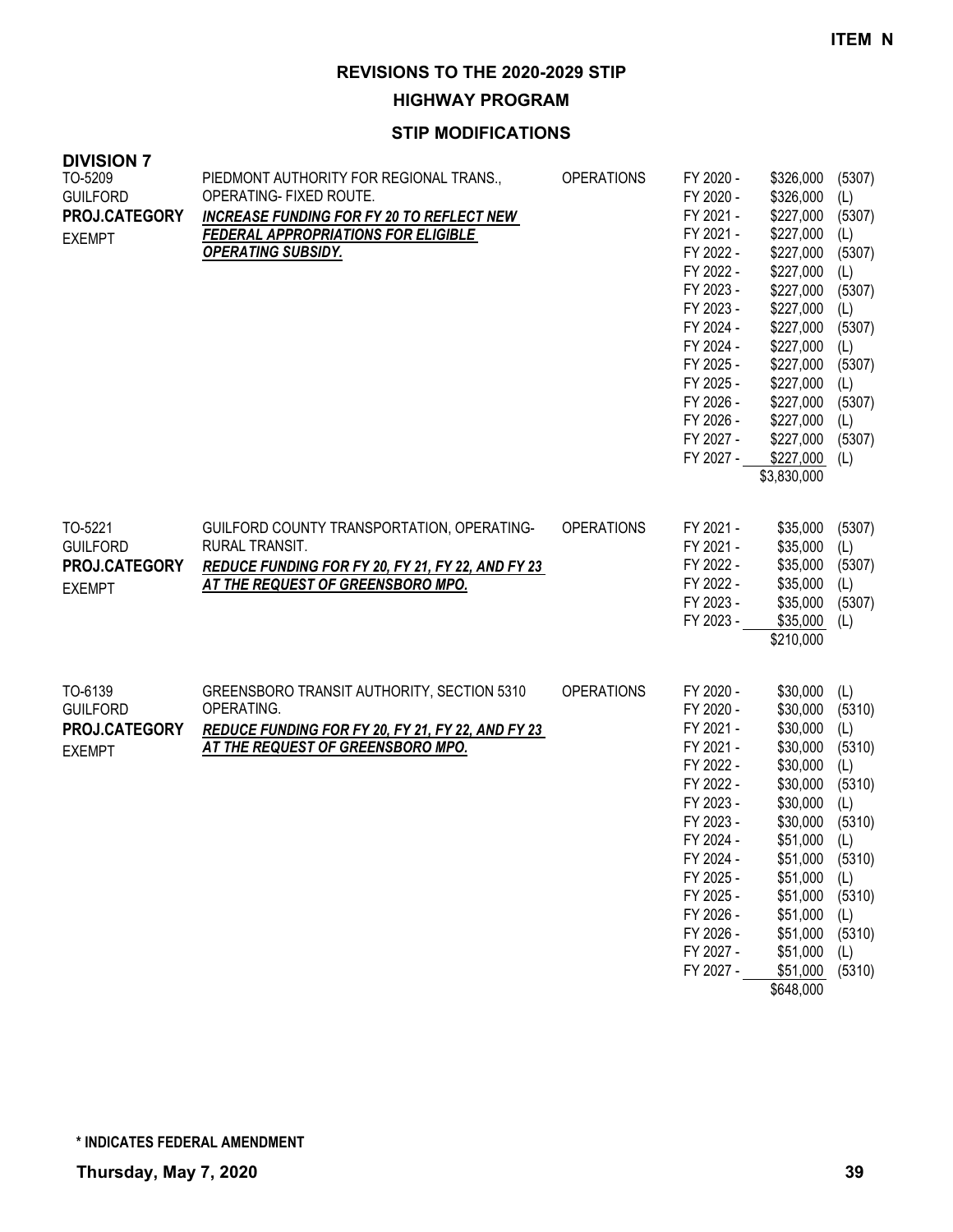**HIGHWAY PROGRAM**

## **STIP MODIFICATIONS**

| <b>DIVISION 7</b><br>TQ-7000<br><b>GUILFORD</b><br>PROJ.CATEGORY<br><b>EXEMPT</b> | GREENSBORO TRANSIT AUTHORITY, SECTION 5310<br>PROGRAM ADMINISTRATION.<br>INCREASE FUNDING FOR FY 20, FY 21, FY 22, AND FY<br>23 AT THE REQUEST OF GREENSBORO MPO.                                          | ADMINISTRATIVE                                          | FY 2020 -<br>FY 2021 -<br>FY 2022 -<br>FY 2023 -                                                     | \$27,000<br>\$27,000<br>\$27,000<br>\$27,000<br>\$108,000                                                                     | (5310)<br>(5310)<br>(5310)<br>(5310)                             |
|-----------------------------------------------------------------------------------|------------------------------------------------------------------------------------------------------------------------------------------------------------------------------------------------------------|---------------------------------------------------------|------------------------------------------------------------------------------------------------------|-------------------------------------------------------------------------------------------------------------------------------|------------------------------------------------------------------|
| TS-4758<br><b>GUILFORD</b><br>PROJ.CATEGORY<br><b>EXEMPT</b>                      | GREENSBORO TRANSIT AUTHORITY, SAFETY &<br>SECURITY.<br><b>INCREASE FUNDING FOR FY 20, FY 21, FY 22, AND FY</b><br>23 AT THE REQUEST OF GREENSBORO MPO.                                                     | CAPITAL                                                 | FY 2020 -<br>FY 2020 -<br>FY 2021 -<br>FY 2021 -<br>FY 2022 -<br>FY 2022 -<br>FY 2023 -<br>FY 2023 - | \$47,000<br>\$12,000<br>\$47,000<br>\$12,000<br>\$47,000<br>\$12,000<br>\$47,000<br>\$12,000<br>\$236,000                     | (5307)<br>(L)<br>(5307)<br>(L)<br>(5307)<br>(L)<br>(5307)<br>(L) |
| U-5841<br><b>GUILFORD</b><br>PROJ.CATEGORY<br><b>DIVISION</b>                     | FRIENDLY AVENUE, WEST OF GREEN VALLEY ROAD<br>TO LINDELL ROAD IN GREENSBORO. WIDENING AND<br>INTERSECTION IMPROVEMENTS.<br>TO ASSIST IN BALANCING FUNDS, DELAY<br><b>CONSTRUCTION FROM FY 21 TO FY 22.</b> | <b>CONSTRUCTION</b>                                     | FY 2022 -                                                                                            | \$1,400,000<br>\$1,400,000                                                                                                    | (T)                                                              |
| * U-5892<br><b>GUILFORD</b><br>PROJ.CATEGORY<br><b>REGIONAL</b>                   | US 220 (BATTLEGROUND AVENUE), WESTRIDGE ROAD<br>TO COTSWOLD AVENUE IN GREENSBORO. ADD LANES.<br><b>COST INCREASE EXCEEDING \$2 MILLION AND 25%</b><br>THRESHOLDS.                                          | RIGHT-OF-WAY<br><b>UTILITIES</b><br><b>CONSTRUCTION</b> | FY 2023 -<br>FY 2024 -<br>FY 2023 -<br>FY 2024 -<br>FY 2025 -<br>FY 2026 -<br>FY 2027 -<br>FY 2028 - | \$3,766,000<br>\$3,766,000<br>\$736,000<br>\$736,000<br>\$3,100,000<br>\$3,100,000<br>\$3,100,000<br>\$3,100,000<br>0.0110100 | (T)<br>(T)<br>(T)<br>(T)<br>(T)<br>(T)<br>(T)<br>(T)             |

\$21,404,000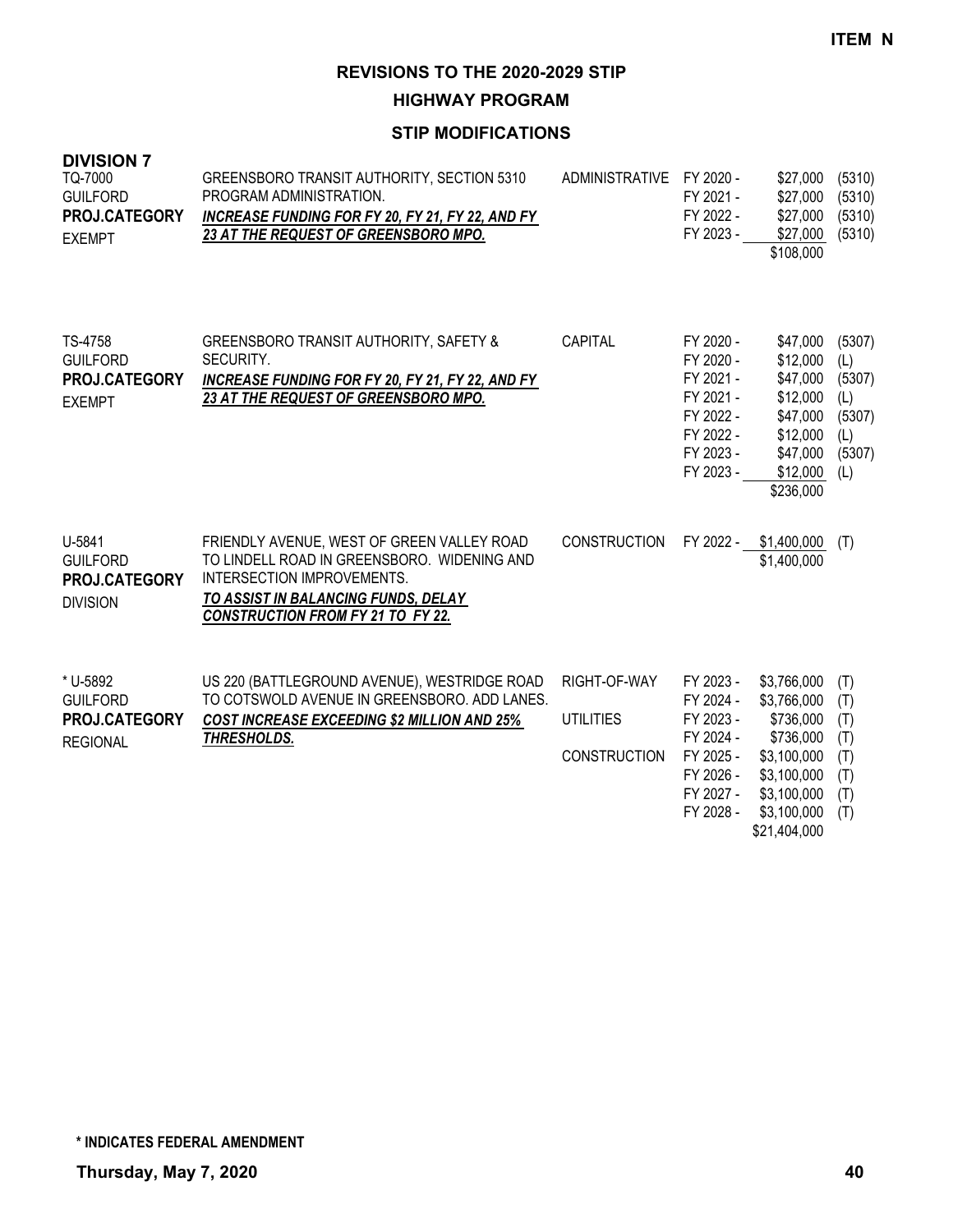**HIGHWAY PROGRAM**

| <b>DIVISION 7</b><br>* U-5896<br><b>GUILFORD</b><br>PROJ.CATEGORY<br><b>DIVISION</b> | US 29 / US 70 / BUSINESS 85, SR 1009 (SOUTH MAIN<br>STREET) IN HIGH POINT. RECONSTRUCT<br>INTERCHANGE.<br><b>COST INCREASE EXCEEDING \$2 MILLION AND 25%</b><br><b>THRESHOLDS. TO ASSIST IN BALANCING FUNDS,</b><br>DELAY CONSTRUCTION FROM FY 20 TO FY 21.                               | <b>ENGINEERING</b>                                      | FY 2020 -<br>FY 2021 -<br>FY 2022 -<br>FY 2023 -<br>FY 2024 -<br>FY 2025 -<br>FY 2026 -<br>FY 2027 -<br>FY 2028 -<br>FY 2029 -             | \$130,000<br>\$130,000<br>\$130,000<br>\$130,000<br>\$130,000<br>\$130,000<br>\$130,000<br>\$130,000<br>\$130,000<br>\$130,000              | (T)<br>(T)<br>(T)<br>(T)<br>(T)<br>(T)<br>(T)<br>(T)<br>(T)<br>(T)        |
|--------------------------------------------------------------------------------------|-------------------------------------------------------------------------------------------------------------------------------------------------------------------------------------------------------------------------------------------------------------------------------------------|---------------------------------------------------------|--------------------------------------------------------------------------------------------------------------------------------------------|---------------------------------------------------------------------------------------------------------------------------------------------|---------------------------------------------------------------------------|
|                                                                                      |                                                                                                                                                                                                                                                                                           | <b>BUILD NC ROW</b>                                     | POST YR-<br>FY 2020 -<br>FY 2021 -<br>FY 2022 -<br>FY 2023 -<br>FY 2024 -<br>FY 2025 -<br>FY 2026 -<br>FY 2027 -<br>FY 2028 -<br>FY 2029 - | \$650,000<br>\$944,000<br>\$944,000<br>\$944,000<br>\$944,000<br>\$944,000<br>\$944,000<br>\$944,000<br>\$944,000<br>\$944,000<br>\$944,000 | (T)<br>(T)<br>(T)<br>(T)<br>(T)<br>(T)<br>(T)<br>(T)<br>(T)<br>(T)<br>(T) |
|                                                                                      |                                                                                                                                                                                                                                                                                           | <b>CONSTRUCTION</b>                                     | POST YR-<br>FY 2021 -<br>FY 2022 -<br>FY 2023 -                                                                                            | \$3,776,000<br>\$1,240,000<br>\$5,580,000<br>\$5,580,000<br>\$27,566,000                                                                    | (T)<br>(BG5200)<br>(BG5200)<br>(BG5200)                                   |
| * U-5974<br><b>GUILFORD</b><br>PROJ.CATEGORY<br><b>REGIONAL</b>                      | NC 68, SR 1523 (HICKSWOOD ROAD) TO SR 1556<br>(GALLIMORE DAIRY ROAD) IN HIGH POINT. UPGRADE<br>TO SUPERSTREET.<br><b>COST INCREASE EXCEEDING \$2 MILLION AND 25%</b><br>THRESHOLDS.                                                                                                       | RIGHT-OF-WAY<br><b>UTILITIES</b><br><b>CONSTRUCTION</b> | FY 2021 -<br>FY 2021 -<br>FY 2024 -                                                                                                        | \$3,879,000<br>\$500,000<br>\$12,025,000<br>FY 2025 - \$12,025,000<br>FY 2026 - \$12,025,000<br>FY 2027 - \$12,025,000<br>\$52,479,000      | (T)<br>(T)<br>(T)<br>(T)<br>(T)<br>(T)                                    |
| * U-6010<br><b>ALAMANCE</b><br>PROJ.CATEGORY<br><b>REGIONAL</b>                      | US 70 (SOUTH CHURCH STREET), SR 1226 / SR 1311<br>(UNIVERSITY DRIVE) IN BURLINGTON. INTERSECTION<br>IMPROVEMENTS, TO INCLUDE WIDENING OF US 70 TO<br>MAINTAIN CONSISTENT CROSS-SECTION WITH<br>PROJECT U-5752 IMPROVEMENTS.<br>COST INCREASE EXCEEDING \$2 MILLION AND 25%<br>THRESHOLDS. | <b>CONSTRUCTION</b>                                     | FY 2021 -                                                                                                                                  | \$8,400,000<br>\$8,400,000                                                                                                                  | (T)                                                                       |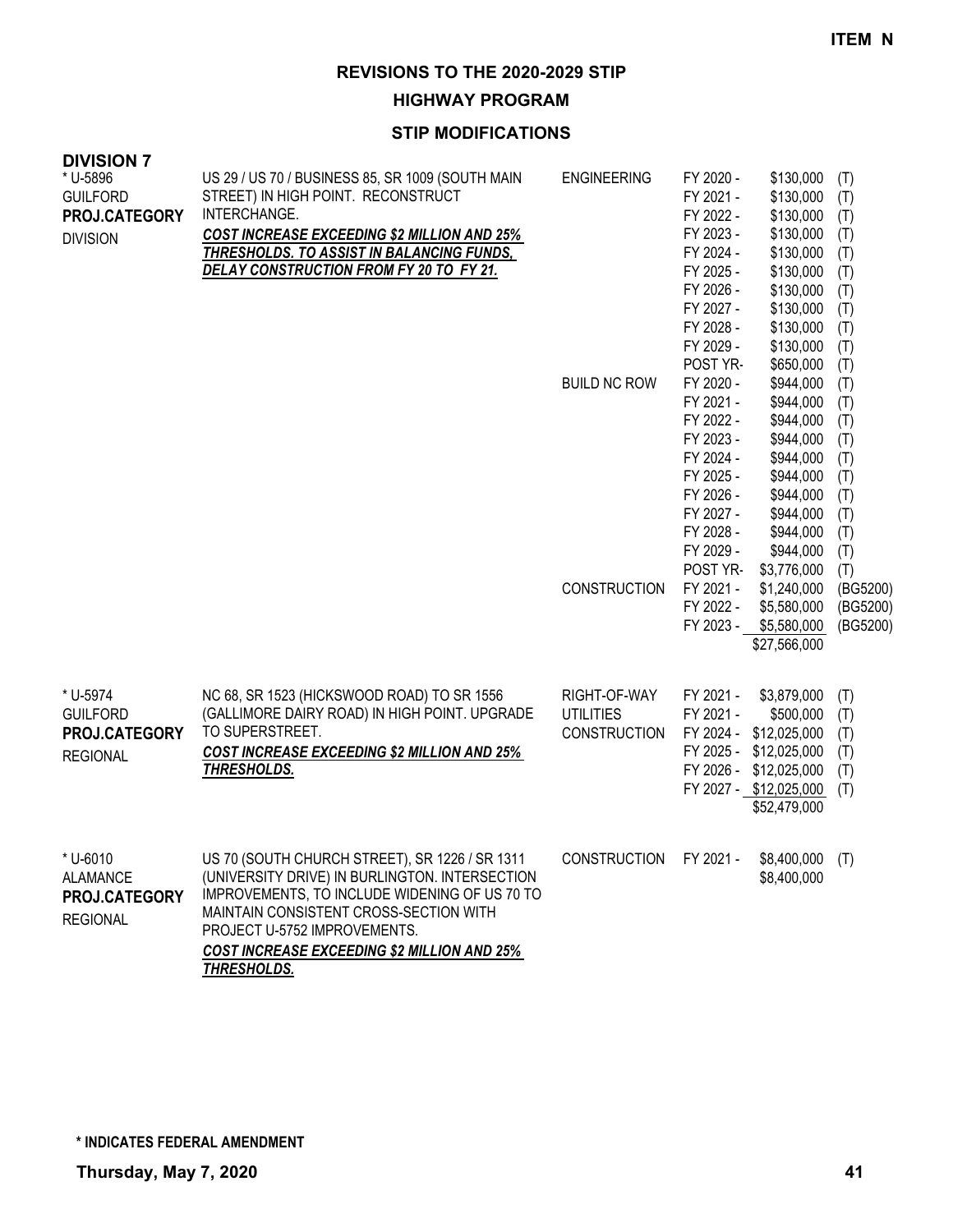**HIGHWAY PROGRAM**

| <b>DIVISION 7</b><br>U-6016<br><b>GUILFORD</b><br>PROJ.CATEGORY<br><b>DIVISION</b> | SR 2124 (LEWISTON ROAD), SR 2136 (FLEMING ROAD).<br>INTERSECTION IMPROVEMENTS.<br>TO ASSIST IN BALANCING FUNDS, DELAY RIGHT-OF-<br><b>WAY FROM FY 20 TO 21 AND CONSTRUCTION FROM</b><br>FY 21 TO FY 22.             | RIGHT-OF-WAY<br><b>UTILITIES</b><br><b>CONSTRUCTION</b> | FY 2021 -<br>FY 2021 -<br>FY 2022 -                                                                                                        | \$100,000<br>\$50,000<br>\$1,100,000<br>\$1,250,000                                                                                         | (T)<br>(T)<br>(T)                                                         |
|------------------------------------------------------------------------------------|---------------------------------------------------------------------------------------------------------------------------------------------------------------------------------------------------------------------|---------------------------------------------------------|--------------------------------------------------------------------------------------------------------------------------------------------|---------------------------------------------------------------------------------------------------------------------------------------------|---------------------------------------------------------------------------|
| * U-6018<br><b>GUILFORD</b><br>PROJ.CATEGORY<br><b>DIVISION</b>                    | NC 62, SR 1154 (KERSEY VALLEY ROAD) TO SR 1162<br>(WEANT ROAD) IN ARCHDALE. IMPROVE<br>INTERCHANGE AREA AND REALIGN SR 1154 AND SR<br>1162 INTERSECTIONS.<br>PROJECT TO UTILIZE BUILD NC BONDS FOR RIGHT<br>OF WAY. | <b>ENGINEERING</b>                                      | FY 2021 -<br>FY 2022 -<br>FY 2023 -<br>FY 2024 -<br>FY 2025 -<br>FY 2026 -<br>FY 2027 -<br>FY 2028 -<br>FY 2029 -<br>POST YR-              | \$62,000<br>\$62,000<br>\$62,000<br>\$62,000<br>\$62,000<br>\$62,000<br>\$62,000<br>\$62,000<br>\$62,000<br>\$372,000                       | (T)<br>(T)<br>(T)<br>(T)<br>(T)<br>(T)<br>(T)<br>(T)<br>(T)<br>(T)        |
|                                                                                    |                                                                                                                                                                                                                     | <b>BUILD NC ROW</b>                                     | FY 2020 -<br>FY 2021 -<br>FY 2022 -<br>FY 2023 -<br>FY 2024 -<br>FY 2025 -<br>FY 2026 -<br>FY 2027 -<br>FY 2028 -<br>FY 2029 -<br>POST YR- | \$129,000<br>\$129,000<br>\$129,000<br>\$129,000<br>\$129,000<br>\$129,000<br>\$129,000<br>\$129,000<br>\$129,000<br>\$129,000<br>\$645,000 | (T)<br>(T)<br>(T)<br>(T)<br>(T)<br>(T)<br>(T)<br>(T)<br>(T)<br>(T)<br>(T) |
|                                                                                    |                                                                                                                                                                                                                     | RIGHT-OF-WAY                                            | FY 2020 -                                                                                                                                  | \$1,700,000                                                                                                                                 | (T)                                                                       |
|                                                                                    |                                                                                                                                                                                                                     | <b>UTILITIES</b>                                        | FY 2020 -                                                                                                                                  | \$200,000                                                                                                                                   | (T)                                                                       |
|                                                                                    |                                                                                                                                                                                                                     | <b>BUILD NC CON</b>                                     | FY 2022 -<br>FY 2023 -                                                                                                                     | \$772,000<br>\$772,000                                                                                                                      | (T)<br>(T)                                                                |
|                                                                                    |                                                                                                                                                                                                                     |                                                         | FY 2024 -                                                                                                                                  | \$772,000                                                                                                                                   | (T)                                                                       |
|                                                                                    |                                                                                                                                                                                                                     |                                                         | FY 2025 -                                                                                                                                  | \$772,000                                                                                                                                   | (T)                                                                       |
|                                                                                    |                                                                                                                                                                                                                     |                                                         | FY 2026 -                                                                                                                                  | \$772,000 (T)                                                                                                                               |                                                                           |
|                                                                                    |                                                                                                                                                                                                                     |                                                         | FY 2027 -                                                                                                                                  | \$772,000                                                                                                                                   | (T)                                                                       |
|                                                                                    |                                                                                                                                                                                                                     |                                                         | FY 2028 -                                                                                                                                  | \$772,000                                                                                                                                   | (T)                                                                       |
|                                                                                    |                                                                                                                                                                                                                     |                                                         | FY 2029 -<br>POST YR-                                                                                                                      | \$772,000<br>\$5,404,000                                                                                                                    | (T)<br>(T)                                                                |
|                                                                                    |                                                                                                                                                                                                                     | CONSTRUCTION                                            | FY 2022 -                                                                                                                                  | \$1,300,000                                                                                                                                 | (T)                                                                       |
|                                                                                    |                                                                                                                                                                                                                     |                                                         |                                                                                                                                            | \$17,645,000                                                                                                                                |                                                                           |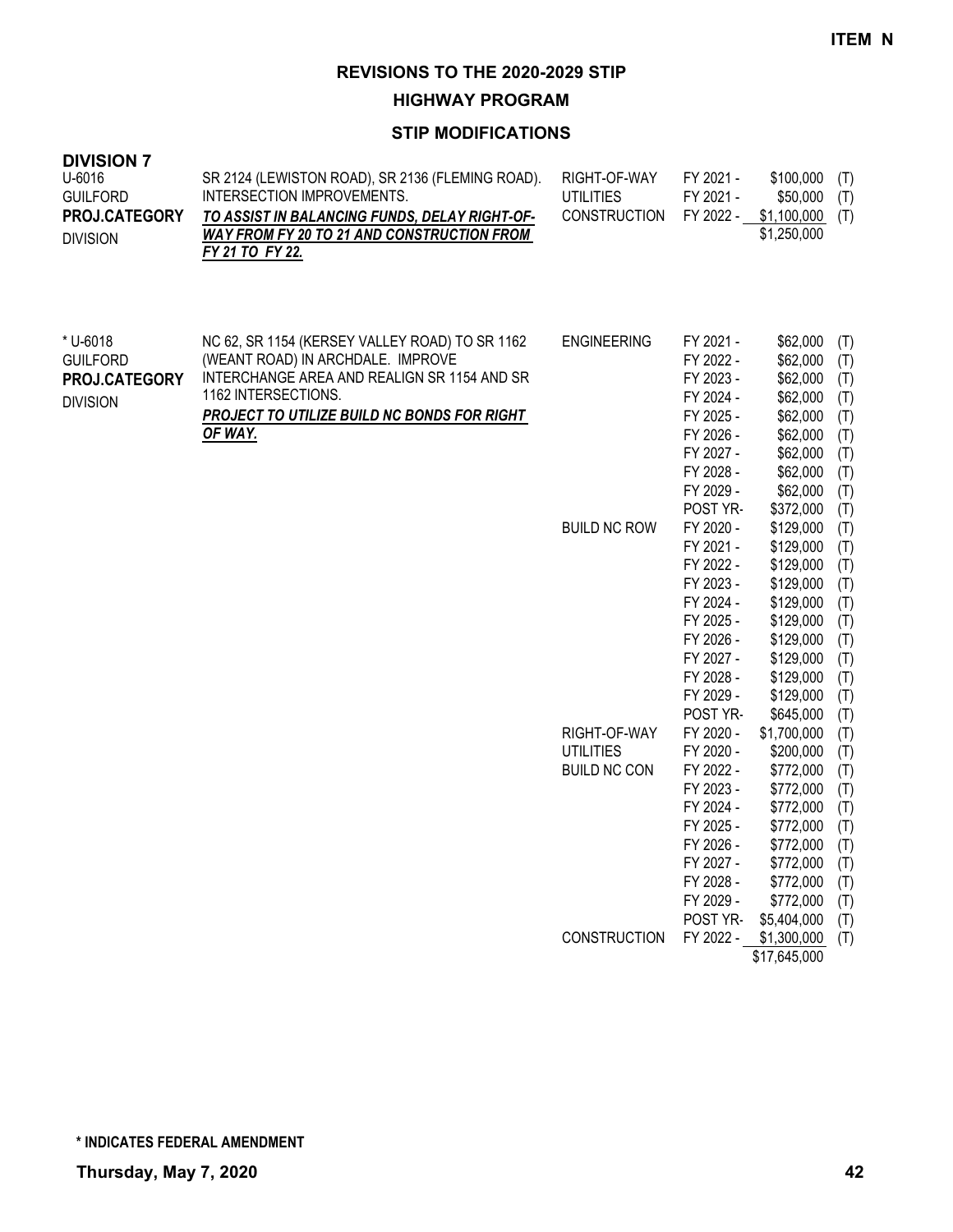**HIGHWAY PROGRAM**

| <b>DIVISION 7</b><br>$U-6019$<br><b>GUILFORD</b><br>PROJ.CATEGORY<br><b>DIVISION</b> | SR 2334 (AIR HARBOR ROAD), SR 2347 (LAKE BRANDT<br>ROAD). CONSTRUCT TURN LANES AND SIDEWALKS.<br>TO ASSIST IN BALANCING FUNDS, DELAY<br><b>CONSTRUCTION FROM FY 20 TO FY 21.</b>                                                                                                                                                                                                                                                                                                                                                                                                                                              | <b>CONSTRUCTION</b>                                     | FY 2021 -                                                                  | \$400,000<br>\$400,000                                                                                                     | (T)                                           |
|--------------------------------------------------------------------------------------|-------------------------------------------------------------------------------------------------------------------------------------------------------------------------------------------------------------------------------------------------------------------------------------------------------------------------------------------------------------------------------------------------------------------------------------------------------------------------------------------------------------------------------------------------------------------------------------------------------------------------------|---------------------------------------------------------|----------------------------------------------------------------------------|----------------------------------------------------------------------------------------------------------------------------|-----------------------------------------------|
| * U-6108<br><b>GUILFORD</b><br>PROJ.CATEGORY<br><b>REGIONAL</b>                      | US 220 / SR 2254 (WENDOVER AVENUE), US 220<br>(BATTLEGROUND AVENUE) IN GREENSBORO.<br>RECONFIGURE BATTLEGROUND AVENUE, LAWNDALE<br>DRIVE, AND WESTOVER TERRACE BETWEEN<br>FERNWOOD DRIVE AND WENDOVER AVENUE.<br>IMPROVE TRAFFIC FLOW AND SAFETY. IMPROVE<br>WENDOVER AVENUE CONNECTIONS AT WESTOVER<br>TERRACE, BATTLEGROUND COURT AND WINSTEAD<br>PLACE. ACCOMMODATE PEDESTRIANS, BICYCLES<br>AND THE A&Y GREENWAY. MAY INCLUDE ROADWAY<br>BRIDGES, PEDESTRIAN GRADE SEPARATIONS, AND<br>MODIFICATIONS TO INTERSECTING STREETS WITHIN<br>THE CORRIDOR.<br><b>COST INCREASE EXCEEDING \$2 MILLION AND 25%</b><br>THRESHOLDS. | RIGHT-OF-WAY<br><b>UTILITIES</b><br><b>CONSTRUCTION</b> | FY 2025 -<br>FY 2026 -<br>FY 2027 -<br>FY 2025 -<br>FY 2026 -<br>FY 2027 - | \$3,700,000<br>\$3,700,000<br>\$3,700,000<br>\$506,000<br>\$505,000<br>\$505,000<br>FY 2028 - \$12,500,000<br>\$25,116,000 | (T)<br>(T)<br>(T)<br>(T)<br>(T)<br>(T)<br>(T) |
| * W-5807A<br><b>GUILFORD</b><br>PROJ.CATEGORY<br><b>REGIONAL</b>                     | US 220 EASTBOUND, SR 2526 (SUMMIT AVENUE) RAMP<br>TERMINALS IN GREENSBORO. MODIFY<br>CHANNELIZATION ISLAND AND INSTALL TRAFFIC<br>SIGNAL, PEDESTRIAN HEADS, AND CROSSWALKS.<br>ADD NEW PROJECT BREAK AT REQUEST OF<br>TRANSPORTATION MOBILITY AND SAFETY DIVISION.                                                                                                                                                                                                                                                                                                                                                            | RIGHT-OF-WAY<br><b>CONSTRUCTION</b>                     | FY 2022 -<br>FY 2023 -                                                     | \$150,000<br>\$280,000<br>\$430,000                                                                                        | (HSIP)<br>(HSIP)                              |
| * W-5807B<br><b>ALAMANCE</b><br>PROJ.CATEGORY<br><b>DIVISION</b>                     | SR 1301 (BOONE STATION DRIVE), SR 1301 (ST. MARKS<br>CHURCH ROAD) / JAVA LANE AND GLIDWELL DRIVE /<br>TIKI LANE IN BURLINGTON. INSTALL PEDESTRIAN<br>SIGNALS AND CURB RAMPS, AND REVISE PAVEMENT<br>MARKINGS.<br>ADD NEW PROJECT BREAK AT REQUEST OF<br>TRANSPORTATION MOBILITY AND SAFETY DIVISION.                                                                                                                                                                                                                                                                                                                          | RIGHT-OF-WAY<br><b>CONSTRUCTION</b>                     | FY 2022 -<br>FY 2023 -                                                     | \$1,000<br>\$75,000<br>\$76,000                                                                                            | (HSIP)<br>(HSIP)                              |
| Y-4807B<br><b>GUILFORD</b><br>PROJ.CATEGORY<br><b>DIVISION</b>                       | LOWDERMILK STREET SYKES AVENUE, PINE STREET<br>CROSSING CLOSURE AND LOWDERMILK STREET /<br>SYKES AVENUE REALIGNMENT IN GREENSBORO.<br>TO ASSIST IN BALANCING FUNDS, DELAY<br><b>CONSTRUCTION FROM FY 20 TO FY 21.</b>                                                                                                                                                                                                                                                                                                                                                                                                         | <b>CONSTRUCTION</b>                                     | FY 2021 -                                                                  | \$1,450,000<br>FY 2021 - \$1,100,000<br>\$2,550,000                                                                        | (RR)<br>(O)                                   |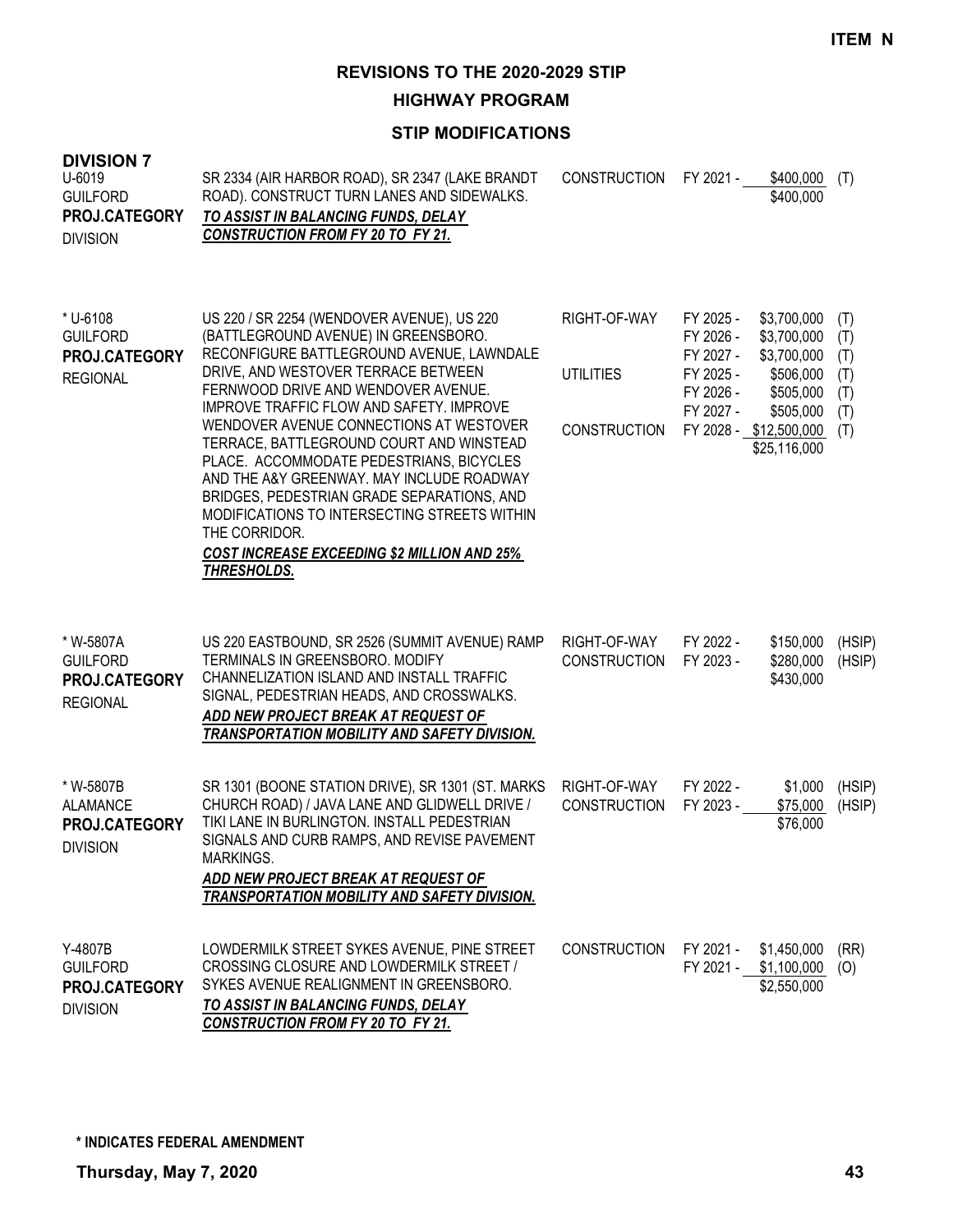**HIGHWAY PROGRAM**

| <b>DIVISION 8</b><br>AV-5816<br><b>CHATHAM</b><br>PROJ.CATEGORY<br><b>DIVISION</b> | SILER CITY MUNICIPAL AIRPORT (5W8), EXTEND<br>RUNWAY 22 AND PARALLEL TAXIWAY BY 500 FT,<br>INCLUDING RELOCATION OF AIRPORT ROAD<br>TO ALLOW ADDITIONAL TIME FOR PLANNING AND<br><b>DESIGN, DELAY CONSTRUCTION FROM FY 21 TO FY</b><br>23.                                                                           | CONSTRUCTION                                            | FY 2023 -                           | \$5,660,000<br>\$5,660,000                               | (T)                     |
|------------------------------------------------------------------------------------|---------------------------------------------------------------------------------------------------------------------------------------------------------------------------------------------------------------------------------------------------------------------------------------------------------------------|---------------------------------------------------------|-------------------------------------|----------------------------------------------------------|-------------------------|
| AV-5853<br><b>RICHMOND</b><br>PROJ.CATEGORY<br><b>DIVISION</b>                     | RICHMOND COUNTY AIRPORT (RCZ), CONSTRUCT<br><b>EAST RAMP EXPANSION.</b><br>TO ALLOW ADDITIONAL TIME FOR PLANNING AND<br><b>DESIGN, DELAY CONSTRUCTION FROM FY 21 TO FY</b><br><u>22.</u>                                                                                                                            | <b>CONSTRUCTION</b>                                     |                                     | FY 2022 - \$3,658,000<br>\$3,658,000                     | (T)                     |
| EB-5741<br><b>MOORE</b><br>PROJ.CATEGORY<br><b>DIVISION</b>                        | US 1 / US 15 / US 501 (SANDHILLS BOULEVARD),<br>MAPLE AVENUE IN ABERDEEN. CONSTRUCT MID-<br>BLOCK CROSSWALK, MEDIAN REFUGE ISLAND, AND<br>INSTALL PEDESTRIAN SIGNAL.<br>TO ASSIST IN BALANCING FUNDS, DELAY<br><b>CONSTRUCTION FROM FY 20 TO FY 22.</b>                                                             | <b>CONSTRUCTION</b>                                     | FY 2022 -<br>FY 2022 -              | \$80,000<br>\$20,000<br>\$100,000                        | (TA5200)<br>(L)         |
| * EB-5742<br><b>LEE</b><br>PROJ.CATEGORY<br><b>DIVISION</b>                        | NC 42 (WICKER STREET), WEST LEE MIDDLE SCHOOL<br>ENTRANCE TO KIWANIS FAMILY PARK GREENWAY IN<br>SANFORD. CONSTRUCT MULTIUSE PATH.<br>TO ALLOW ADDITIONAL TIME FOR PLANNING DESIGN,<br>DELAY CONSTRUCTION FROM FY 19 TO FY 21 [18-27<br>STIP] / ADD CONSTRUCTION IN FY 21 NOT<br>PREVIOUSLY PROGRAMMED [20-29 STIP]. | <b>CONSTRUCTION</b>                                     | FY 2021 -<br>FY 2021 -              | \$310,000<br>\$77,000<br>\$387,000                       | (TA5200)<br>(L)         |
| EB-5862<br><b>RANDOLPH</b><br>PROJ.CATEGORY<br><b>DIVISION</b>                     | INDUSTRIAL PARK AVENUE, RANDOLPH COMMUNITY<br>COLLEGE ENTRANCE TO CONTINUING EDUCATION<br>AND INDUSTRIAL CENTER IN ASHEBORO.<br>CONSTRUCT SIDEWALK ON SOUTH SIDE.<br>TO ALLOW ADDITIONAL TIME FOR PLANNING, DESIGN<br><b>AND RIGHT-OF-WAY ACQUISITION, DELAY</b><br><b>CONSTRUCTION FROM FY 20 TO FY 21.</b>        | <b>CONSTRUCTION</b>                                     | FY 2021 -<br>FY 2021 -              | \$154,000<br>\$38,000<br>\$192,000                       | (TA5200)<br>(L)         |
| I-5979<br><b>RICHMOND</b><br>PROJ.CATEGORY<br><b>DIVISION</b>                      | US 74 / FUTURE I-74, US 1 (EXIT 311). INTERCHANGE<br>IMPROVEMENTS.<br>TO ASSIST IN BALANCING FUNDS, DELAY RIGHT-OF-<br>WAY FROM FY 20 TO FY 21.                                                                                                                                                                     | RIGHT-OF-WAY<br><b>UTILITIES</b><br><b>CONSTRUCTION</b> | FY 2021 -<br>FY 2021 -<br>FY 2022 - | \$2,800,000<br>\$500,000<br>\$10,920,000<br>\$14,220,000 | (NHP)<br>(NHP)<br>(NHP) |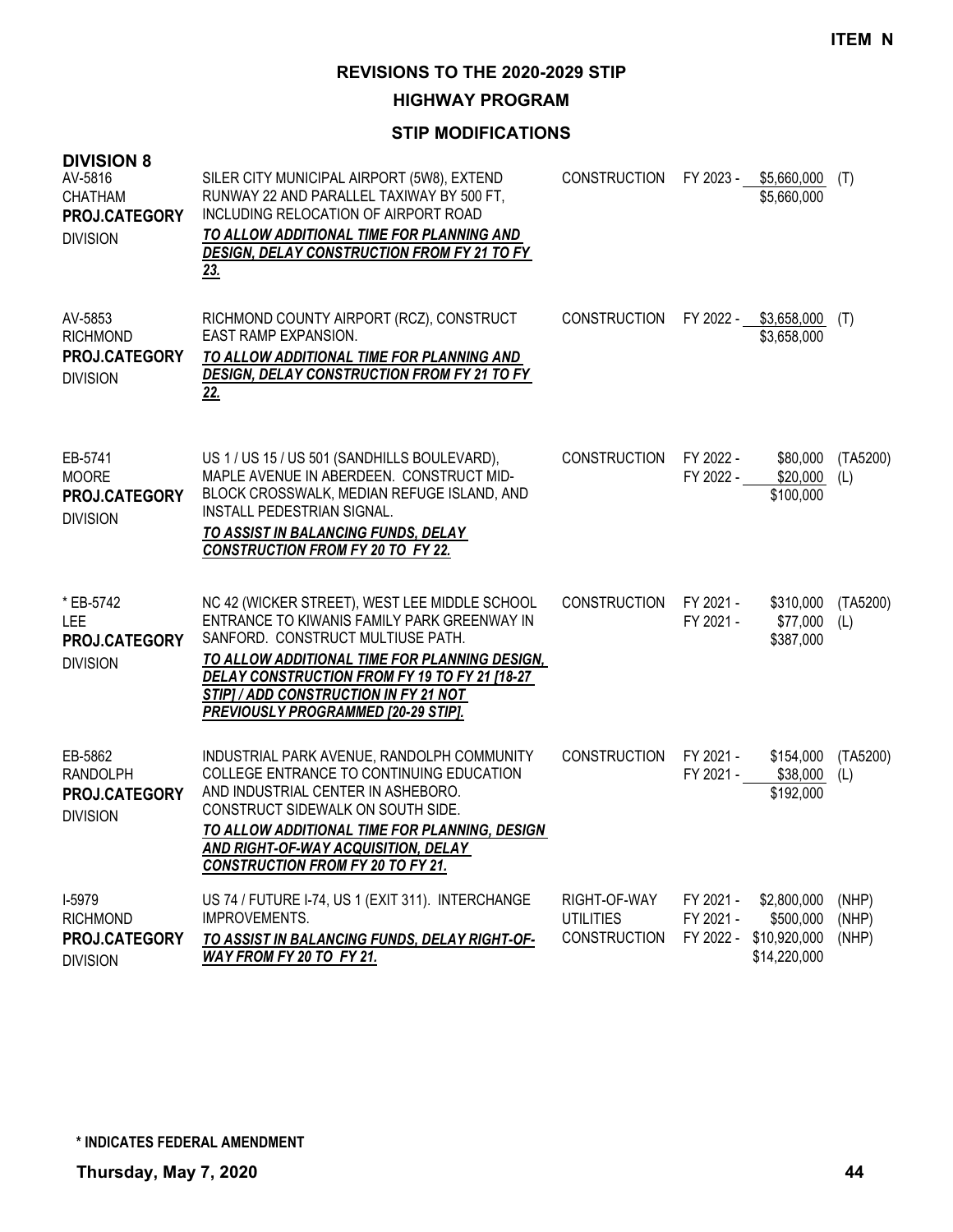**HIGHWAY PROGRAM**

| <b>DIVISION 8</b> |                                                    |                     |           |                        |       |
|-------------------|----------------------------------------------------|---------------------|-----------|------------------------|-------|
| * R-2527          | NC 24 / NC 27, NC 73 TO TROY BYPASS. WIDEN TO      | <b>ENGINEERING</b>  | FY 2020 - | \$520,000              | (T)   |
| <b>MONTGOMERY</b> | MULTILANES.                                        |                     | FY 2021 - | \$520,000              | (T)   |
| PROJ.CATEGORY     | <b>COST INCREASE EXCEEDING \$2 MILLION AND 25%</b> |                     | FY 2022 - | \$520,000              | (T)   |
| <b>REGIONAL</b>   | <b>THRESHOLDS.</b>                                 |                     | FY 2023 - | \$520,000              | (T)   |
|                   |                                                    |                     | FY 2024 - | \$520,000              | (T)   |
|                   |                                                    |                     | FY 2025 - | \$520,000              | (T)   |
|                   |                                                    |                     | FY 2026 - | \$520,000              | (T)   |
|                   |                                                    |                     | FY 2027 - | \$520,000              | (T)   |
|                   |                                                    |                     | FY 2028 - | \$520,000              | (T)   |
|                   |                                                    |                     | FY 2029 - | \$520,000              | (T)   |
|                   |                                                    |                     | POST YR-  | \$2,600,000            | (T)   |
|                   |                                                    | <b>BUILD NC ROW</b> | FY 2020 - | \$686,000              | (T)   |
|                   |                                                    |                     | FY 2021 - | \$686,000              | (T)   |
|                   |                                                    |                     | FY 2022 - | \$686,000              | (T)   |
|                   |                                                    |                     | FY 2023 - | \$686,000              | (T)   |
|                   |                                                    |                     | FY 2024 - | \$686,000              | (T)   |
|                   |                                                    |                     | FY 2025 - | \$686,000              | (T)   |
|                   |                                                    |                     | FY 2026 - | \$686,000              | (T)   |
|                   |                                                    |                     | FY 2027 - | \$686,000              | (T)   |
|                   |                                                    |                     | FY 2028 - | \$686,000              | (T)   |
|                   |                                                    |                     | FY 2029 - | \$686,000              | (T)   |
|                   |                                                    |                     | POST YR-  | \$2,744,000            | (T)   |
|                   |                                                    | <b>CONSTRUCTION</b> | FY 2022 - | \$18,225,000           | (T)   |
|                   |                                                    |                     | FY 2023 - | \$18,225,000           | (T)   |
|                   |                                                    |                     | FY 2024 - | \$18,225,000           | (T)   |
|                   |                                                    |                     |           | FY 2025 - \$18,225,000 | (T)   |
|                   |                                                    |                     |           | \$90,304,000           |       |
|                   |                                                    |                     |           |                        |       |
| * R-3333          | US 401, US 401 BUSINESS NORTH OF LAURINBURG TO     | RIGHT-OF-WAY        | FY 2029 - | \$10,000,000           | (NHP) |
| <b>HOKE</b>       | US 401 BUSINESS EAST OF RAEFORD. CONSTRUCT         |                     | POST YR-  | \$20,000,000           | (NHP) |
| <b>SCOTLAND</b>   | PASSING LANES, TURN LANES, AND PAVED               | <b>UTILITIES</b>    | FY 2029 - | \$9,310,000            | (NHP) |
| PROJ.CATEGORY     | SHOULDERS.                                         |                     |           | POST YR-\$18,618,000   | (NHP) |
| <b>DIVISION</b>   | <b>COST INCREASE EXCEEDING \$2 MILLION AND 25%</b> | <b>CONSTRUCTION</b> |           | POST YR-\$70,000,000   | (NHP) |
|                   | <u>THRESHOLDS.</u>                                 |                     |           | \$127,928,000          |       |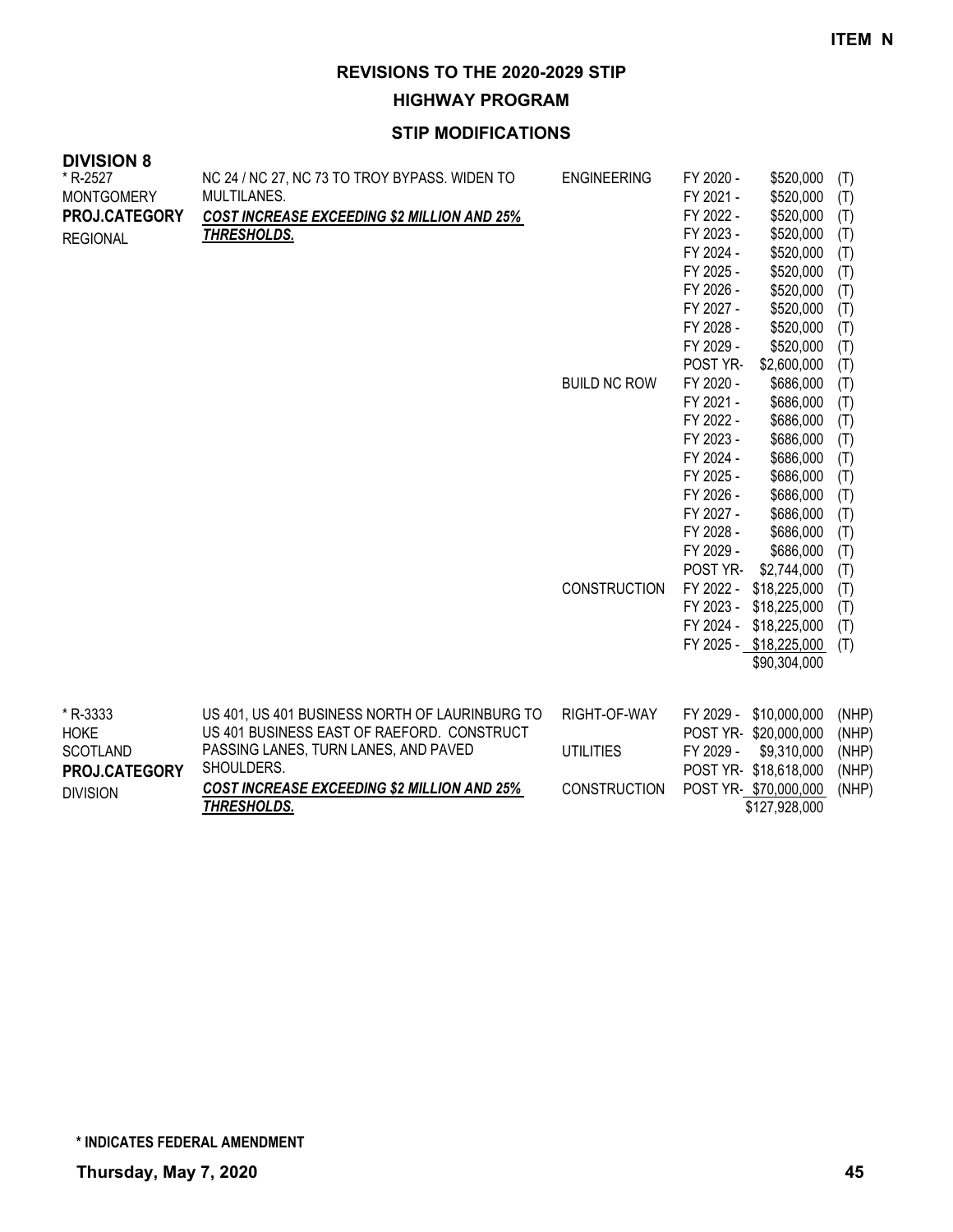**HIGHWAY PROGRAM**

| <b>DIVISION 8</b><br>* R-5724A<br><b>CHATHAM</b><br>PROJ.CATEGORY<br><b>DIVISION</b> | US 15 / US 501, US 15 / US 501, SOUTH OF US 64<br>BUSINESS TO NORTH OF US 64 BUSINESS.<br>CONSTRUCT ROADWAY AND STREETSCAPE<br>IMPROVEMENTS AT TRAFFIC CIRCLE.<br>PROJECT TO UTILIZE BUILD NC BONDS. TO ALLOW<br><u>ADDITIONAL TIME FOR UTILITY RELOCATION, DELAY</u><br><b>CONSTRUCTION FROM FY 20 TO FY 21.</b>                     | <b>ENGINEERING</b><br><b>BUILD NC CON</b><br><b>CONSTRUCTION</b> | FY 2021 -<br>FY 2022 -<br>FY 2023 -<br>FY 2024 -<br>FY 2025 -<br>FY 2026 -<br>FY 2027 -<br>FY 2028 -<br>FY 2029 -<br>POST YR-<br>FY 2021 -<br>FY 2022 -<br>FY 2023 -<br>FY 2024 -<br>FY 2025 -<br>FY 2026 -<br>FY 2027 -<br>FY 2028 -<br>FY 2029 -<br>POST YR-<br>FY 2021 - | \$24,000<br>\$24,000<br>\$24,000<br>\$24,000<br>\$24,000<br>\$24,000<br>\$24,000<br>\$24,000<br>\$24,000<br>\$144,000<br>\$129,000<br>\$129,000<br>\$129,000<br>\$129,000<br>\$129,000<br>\$129,000<br>\$129,000<br>\$129,000<br>\$129,000<br>\$902,000<br>\$2,500,000<br>\$4,923,000 | (T)<br>(T)<br>(T)<br>(T)<br>(T)<br>(T)<br>(T)<br>(T)<br>(T)<br>(T)<br>(T)<br>(T)<br>(T)<br>(T)<br>(T)<br>(T)<br>(T)<br>(T)<br>(T)<br>(T)<br>(T) |
|--------------------------------------------------------------------------------------|---------------------------------------------------------------------------------------------------------------------------------------------------------------------------------------------------------------------------------------------------------------------------------------------------------------------------------------|------------------------------------------------------------------|-----------------------------------------------------------------------------------------------------------------------------------------------------------------------------------------------------------------------------------------------------------------------------|---------------------------------------------------------------------------------------------------------------------------------------------------------------------------------------------------------------------------------------------------------------------------------------|-------------------------------------------------------------------------------------------------------------------------------------------------|
| R-5724B<br><b>CHATHAM</b><br>PROJ.CATEGORY<br><b>DIVISION</b>                        | US 15 / US 501, US 15 / US 501, NORTH OF US 64<br>BUSINESS TO POWELL PLACE LANE. MILL AND<br>RESURFACE FROM NORTH OF US 64 BUSINESS TO<br>LAUNIS STREET AND WIDEN FROM LAUNIS STREET<br>TO POWELL PLACE LANE.<br>TO ASSIST IN BALANCING FUNDS, DELAY RIGHT OF<br><b>WAY FROM FY 20 TO 21 AND CONSTRUCTION FROM</b><br>FY 21 TO FY 23. | RIGHT-OF-WAY<br><b>UTILITIES</b><br><b>CONSTRUCTION</b>          | FY 2021 -<br>FY 2021 -<br>FY 2023 -                                                                                                                                                                                                                                         | \$1,000,000<br>\$1,400,000<br>\$7,000,000<br>\$9,400,000                                                                                                                                                                                                                              | (T)<br>(T)<br>(T)                                                                                                                               |
| R-5726<br><b>MOORE</b><br>PROJ.CATEGORY<br><b>REGIONAL</b>                           | NC 211, NC 73 IN WEST END TO WEST OF SR 1241<br>(HOLLY GROVE SCHOOL ROAD). WIDEN TO<br>MULTILANES.<br>TO ALLOW ADDITIONAL TIME FOR RIGHT-OF-WAY<br><b>ACQUISITION, DELAY CONSTRUCTION FROM FY 20 TO</b><br>FY 21.                                                                                                                     | <b>CONSTRUCTION</b>                                              | FY 2021 -<br>FY 2022 -<br>FY 2023 -                                                                                                                                                                                                                                         | \$7,975,000<br>\$7,975,000<br>\$7,975,000<br>FY 2024 - \$7,975,000<br>\$31,900,000                                                                                                                                                                                                    | (T)<br>(T)<br>(T)<br>(T)                                                                                                                        |
| R-5824<br><b>MOORE</b><br>PROJ.CATEGORY<br><b>REGIONAL</b>                           | NC 690 (LOBELIA ROAD), US 1 IN VASS TO<br>CUMBERLAND COUNTY LINE. UPGRADE ROADWAY,<br>TO INCLUDE TURN LANES AT VARIOUS LOCATIONS<br>AND SOME REALIGNMENT.<br>TO ASSIST IN BALANCING FUNDS, DELAY RIGHT OF<br><b>WAY FROM FY 20 TO 21 AND CONSTRUCTION FROM</b><br>FY 21 TO FY 23.                                                     | RIGHT-OF-WAY<br><b>UTILITIES</b><br><b>CONSTRUCTION</b>          | FY 2021 -<br>FY 2021 -<br>FY 2023 -                                                                                                                                                                                                                                         | \$585,000<br>\$100,000<br>\$2,966,000<br>\$3,651,000                                                                                                                                                                                                                                  | (T)<br>(T)<br>(T)                                                                                                                               |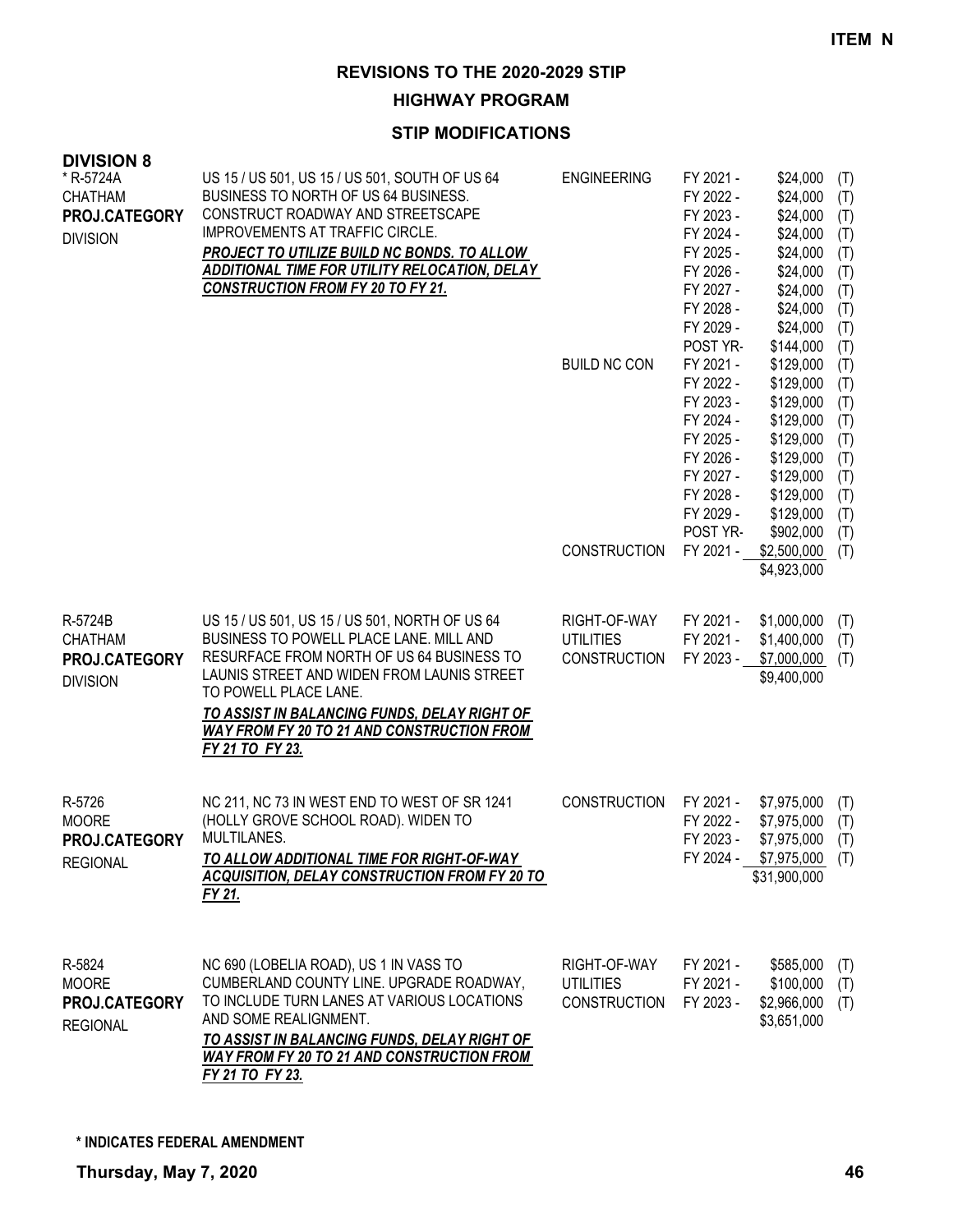**HIGHWAY PROGRAM**

### **STIP MODIFICATIONS**

| <b>DIVISION 8</b><br>* U-5308<br><b>RANDOLPH</b><br>PROJ.CATEGORY<br><b>DIVISION</b> | SR 1547 (FINCH FARM ROAD), SR 3106 (KENNEDY<br>ROAD) TO I-85 IN TRINITY. WIDEN TO MULTILANES.<br><b>COST INCREASE EXCEEDING \$2 MILLION AND 25%</b><br><b>THRESHOLDS. TO ASSIST IN BALANCING FUNDS,</b><br>DELAY CONSTRUCTION FROM FY 21 TO FY 22.                                                                                                                                                                                        | <b>ENGINEERING</b><br><b>BUILD NC ROW</b><br>RIGHT-OF-WAY<br><b>UTILITIES</b><br><b>CONSTRUCTION</b> | FY 2020 -<br>FY 2021 -<br>FY 2022 -<br>FY 2023 -<br>FY 2024 -<br>FY 2025 -<br>FY 2026 -<br>FY 2027 -<br>FY 2028 -<br>FY 2029 -<br>POST YR-<br>FY 2020 -<br>FY 2021 -<br>FY 2022 -<br>FY 2023 -<br>FY 2024 -<br>FY 2025 -<br>FY 2026 -<br>FY 2027 -<br>FY 2028 -<br>FY 2029 -<br>POST YR-<br>FY 2020 -<br>FY 2020 -<br>FY 2022 - | \$180,000<br>\$180,000<br>\$180,000<br>\$180,000<br>\$180,000<br>\$180,000<br>\$180,000<br>\$180,000<br>\$180,000<br>\$180,000<br>\$903,000<br>\$429,000<br>\$429,000<br>\$429,000<br>\$429,000<br>\$429,000<br>\$429,000<br>\$429,000<br>\$429,000<br>\$429,000<br>\$429,000<br>\$1,716,000<br>\$4,430,000<br>\$2,106,000<br>\$10,300,000<br>FY 2023 - \$10,300,000<br>\$35,845,000 | (T)<br>(T)<br>(T)<br>(T)<br>(T)<br>(T)<br>(T)<br>(T)<br>(T)<br>(T)<br>(T)<br>(T)<br>(T)<br>(T)<br>(T)<br>(T)<br>(T)<br>(T)<br>(T)<br>(T)<br>(T)<br>(T)<br>(T)<br>(T)<br>(T)<br>(T) |
|--------------------------------------------------------------------------------------|-------------------------------------------------------------------------------------------------------------------------------------------------------------------------------------------------------------------------------------------------------------------------------------------------------------------------------------------------------------------------------------------------------------------------------------------|------------------------------------------------------------------------------------------------------|---------------------------------------------------------------------------------------------------------------------------------------------------------------------------------------------------------------------------------------------------------------------------------------------------------------------------------|--------------------------------------------------------------------------------------------------------------------------------------------------------------------------------------------------------------------------------------------------------------------------------------------------------------------------------------------------------------------------------------|------------------------------------------------------------------------------------------------------------------------------------------------------------------------------------|
| * U-5706<br><b>RICHMOND</b><br>PROJ.CATEGORY<br><b>DIVISION</b>                      | VARIOUS, US 74 BUSINESS TO SR 1426 (ABERDEEN<br>ROAD). CONSTRUCT TWO LANE FACILITY UTILIZING<br>SECTIONS OF SR 1641 (CLEMMER ROAD) AND SR 1645<br>(MT. OLIVE CHURCH ROAD), REMAINDER ON NEW<br>LOCATION.<br><b>COST INCREASE EXCEEDING \$2 MILLION AND 25%</b><br>THRESHOLDS.                                                                                                                                                             | RIGHT-OF-WAY<br><b>UTILITIES</b><br><b>CONSTRUCTION</b>                                              | FY 2023 -<br>FY 2023 -<br>FY 2024 -                                                                                                                                                                                                                                                                                             | \$18,144,000<br>\$155,000<br>\$4,560,000<br>\$22,859,000                                                                                                                                                                                                                                                                                                                             | (T)<br>(T)<br>(T)                                                                                                                                                                  |
| * U-5707<br><b>HOKE</b><br>PROJ.CATEGORY<br><b>DIVISION</b>                          | SR 1420 (GILLIS HILL ROAD), GILLIS HILL ROAD<br>EXTENSION, SR 1406 (ROCKFISH ROAD) TO SR 1418<br>(LINDSAY ROAD) NEAR FAYETTEVILLE. CONSTRUCT<br>MULTILANE FACILITY ON NEW LOCATION TO TIE IN AT<br>THE INTERSECTION OF SR 1406 ROCKFISH ROAD AND<br>WESTFIELD DRIVE.<br><b>COST INCREASE EXCEEDING \$2 MILLION AND 25%</b><br>THRESHOLDS. TO ALLOW ADDITIONAL TIME FOR<br>PLANNING AND DESIGN, DELAY RIGHT-OF-WAY FROM<br>FY 20 TO FY 21. | RIGHT-OF-WAY<br><b>CONSTRUCTION</b>                                                                  | FY 2021 -<br>FY 2022 -<br>FY 2023 -                                                                                                                                                                                                                                                                                             | \$8,904,000<br>\$12,450,000<br>\$12,450,000<br>\$33,804,000                                                                                                                                                                                                                                                                                                                          | (T)<br>(T)<br>(T)                                                                                                                                                                  |

**\* INDICATES FEDERAL AMENDMENT**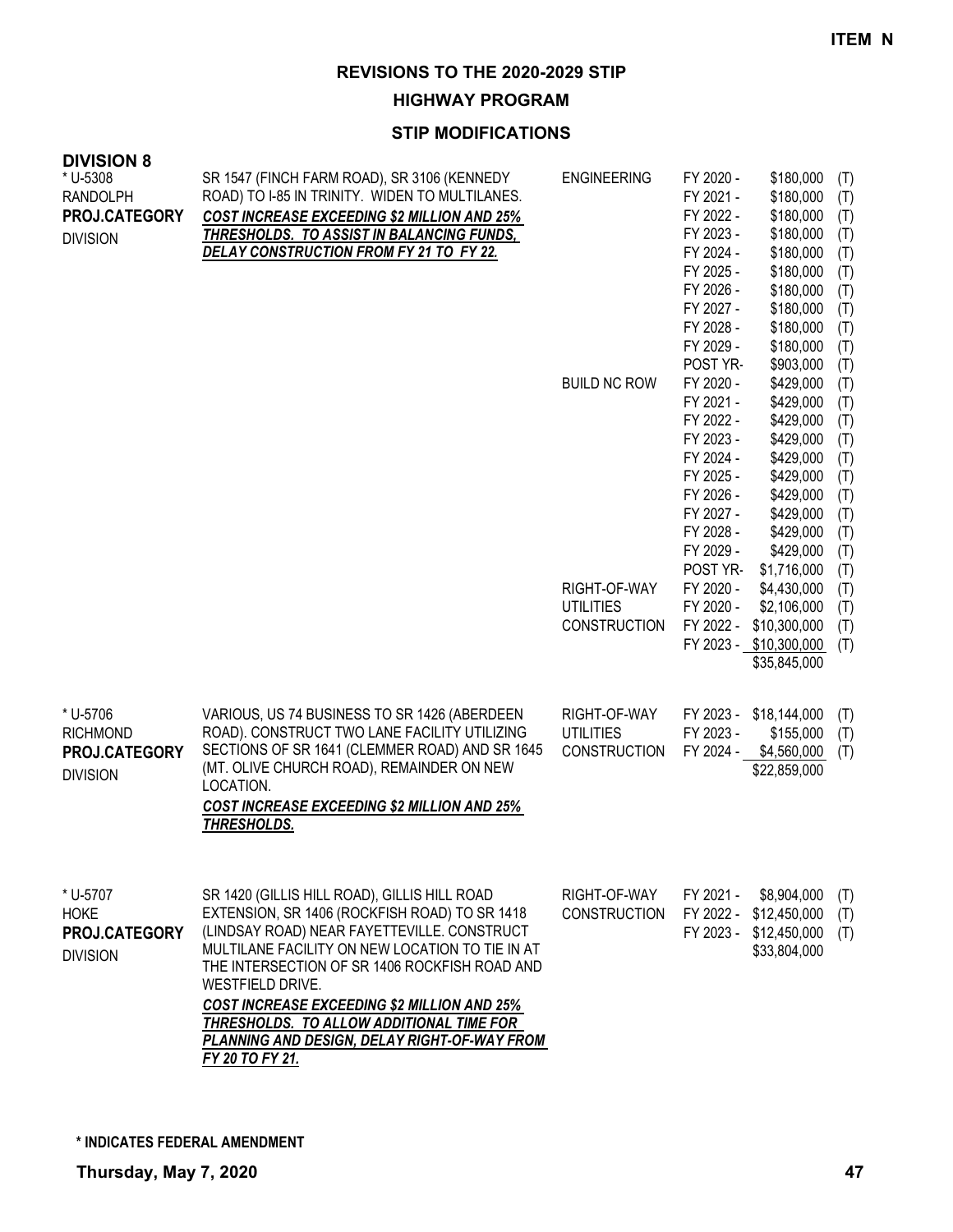**HIGHWAY PROGRAM**

| <b>DIVISION 8</b><br>* U-5722<br><b>LEE</b><br>PROJ.CATEGORY<br><b>REGIONAL</b> | US 421 BUSINESS / NC 87, US 1 / US 15 / US 501 TO<br>FORMER ATLANTIC COAST LINE RAILROAD CROSSING<br>EAST OF WASHINGTON AVENUE IN SANFORD.<br>RECONSTRUCT AS A "COMPLETE STREET" WITH<br>IMPROVEMENTS SUCH AS MEDIANS, SIDEWALKS,<br>BICYCLE FACILITIES, AND STREETSCAPING.<br><b>COST INCREASE EXCEEDING \$2 MILLION AND 25%</b><br>THRESHOLDS. | RIGHT-OF-WAY<br><b>UTILITIES</b><br><b>CONSTRUCTION</b>                            | FY 2021 -<br>FY 2022 -<br>FY 2023 -<br>FY 2021 -<br>FY 2022 -<br>FY 2023 -<br>FY 2024 -<br>FY 2025 -                                                                              | \$5,790,000<br>\$5,790,000<br>\$5,790,000<br>\$2,022,000<br>\$2,022,000<br>\$2,021,000<br>\$6,267,000<br>\$6,266,000<br>FY 2026 - \$6,267,000<br>\$42,235,000                                                             | (T)<br>(T)<br>(T)<br>(T)<br>(T)<br>(T)<br>(T)<br>(T)<br>(T)                                                                         |
|---------------------------------------------------------------------------------|--------------------------------------------------------------------------------------------------------------------------------------------------------------------------------------------------------------------------------------------------------------------------------------------------------------------------------------------------|------------------------------------------------------------------------------------|-----------------------------------------------------------------------------------------------------------------------------------------------------------------------------------|---------------------------------------------------------------------------------------------------------------------------------------------------------------------------------------------------------------------------|-------------------------------------------------------------------------------------------------------------------------------------|
| * U-5727<br><b>LEE</b><br>PROJ.CATEGORY<br><b>REGIONAL</b>                      | US 1 / US 15 / US 501, SOUTH OF SR 1198 (BRYAN<br>DRIVE) TO SR 1237 (CARTHAGE STREET) IN<br>SANFORD. UPGRADE TO SUPERSTREET AND<br>RELOCATE NC 78 (TRAMWAY ROAD).<br><b>COST INCREASE EXCEEDING \$2 MILLION AND 25%</b><br>THRESHOLDS.                                                                                                           | RIGHT-OF-WAY<br><b>CONSTRUCTION</b>                                                | FY 2025 -                                                                                                                                                                         | FY 2022 - \$12,170,000<br>\$7,200,000<br>FY 2026 - \$7,200,000<br>\$26,570,000                                                                                                                                            | (NHP)<br>(T)<br>(T)                                                                                                                 |
| U-5756<br><b>MOORE</b><br>PROJ.CATEGORY<br><b>REGIONAL</b>                      | NC 5, US 1 IN ABERDEEN TO THE INTERSECTION OF<br>TROTTER DRIVE / BLAKE BOULEVARD IN PINEHURST.<br>WIDEN TO MULTILANES.<br>TO ASSIST IN BALANCING FUNDS, DELAY RIGHT-OF-<br>WAY FROM FY 20 TO FY 21.                                                                                                                                              | RIGHT-OF-WAY<br><b>UTILITIES</b><br><b>CONSTRUCTION</b>                            | FY 2021 -<br>FY 2021 -<br>FY 2022 -                                                                                                                                               | \$360,000<br>\$100,000<br>\$6,538,000<br>\$6,998,000                                                                                                                                                                      | (T)<br>(T)<br>(T)                                                                                                                   |
| * U-5813<br><b>RANDOLPH</b><br>PROJ.CATEGORY<br><b>REGIONAL</b>                 | US 64, ASHEBORO BYPASS TO EAST OF I-73 / I-74 / US<br>220 IN ASHEBORO. WIDEN TO MULTILANES,<br>RECONSTRUCT INTERCHANGE AT NC 49, MODIFY<br>INTERCHANGE AT I-73 / I-74 / US 220 AND REPLACE<br>BRIDGE 750171 OVER US 64 AND NC 49.<br><b>COST INCREASE EXCEEDING \$2 MILLION AND 25%</b><br>THRESHOLDS.                                           | RIGHT-OF-WAY<br><b>UTILITIES</b><br>GARVEE CONSTR FY 2022 -<br><b>CONSTRUCTION</b> | FY 2020 -<br>FY 2021 -<br>FY 2020 -<br>FY 2021 -<br>FY 2023 -<br>FY 2024 -<br>FY 2025 -<br>FY 2026 -<br>FY 2027 -<br>FY 2028 -<br>FY 2029 -<br>POST YR-<br>FY 2022 -<br>FY 2023 - | \$3,313,000<br>\$3,312,000<br>\$550,000<br>\$550,000<br>\$1,287,000<br>\$1,287,000<br>\$1,287,000<br>\$1,287,000<br>\$1,287,000<br>\$1,287,000<br>\$1,287,000<br>\$1,287,000<br>\$9,009,000<br>\$9,250,000<br>\$9,250,000 | (NHP)<br>(NHP)<br>(NHP)<br>(NHP)<br>(NHP)<br>(NHP)<br>(NHP)<br>(NHP)<br>(NHP)<br>(NHP)<br>(NHP)<br>(NHP)<br>(NHP)<br>(NHP)<br>(NHP) |
|                                                                                 |                                                                                                                                                                                                                                                                                                                                                  |                                                                                    |                                                                                                                                                                                   | \$45,530,000                                                                                                                                                                                                              |                                                                                                                                     |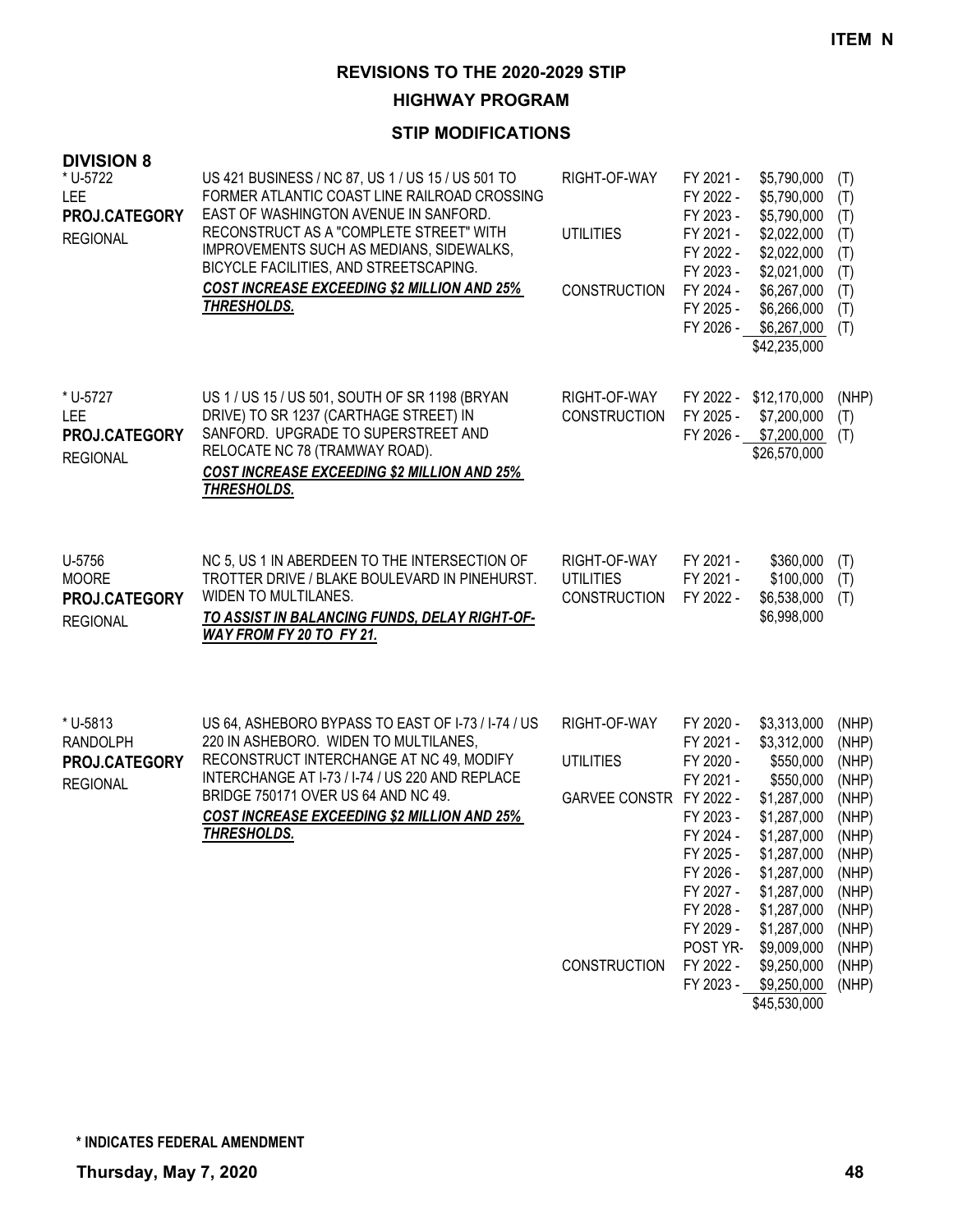**HIGHWAY PROGRAM**

## **STIP MODIFICATIONS**

| <b>DIVISION 8</b><br>U-6006<br><b>RANDOLPH</b><br>PROJ.CATEGORY<br><b>DIVISION</b> | US 220 BUSINESS, SR 2123 (CAUDLE ROAD) TO SR<br>2270 (US 311 EXTENSION) IN RANDLEMAN. WIDEN TO<br>4-LANE DIVIDED FACILITY.<br>TO ASSIST IN BALANCING FUNDS, DELAY RIGHT OF<br><b>WAY FROM FY 20 TO 21 AND CONSTRUCTION FROM</b><br>FY 22 TO FY 23.          | RIGHT-OF-WAY<br><b>UTILITIES</b><br><b>CONSTRUCTION</b> | FY 2021 -<br>FY 2021 -<br>FY 2023 -<br>FY 2024 - | \$2,139,000<br>\$500,000<br>\$3,399,000<br>\$3,398,000<br>\$9,436,000 | (T)<br>(T)<br>(T)<br>(T) |
|------------------------------------------------------------------------------------|-------------------------------------------------------------------------------------------------------------------------------------------------------------------------------------------------------------------------------------------------------------|---------------------------------------------------------|--------------------------------------------------|-----------------------------------------------------------------------|--------------------------|
| U-6007<br><b>RANDOLPH</b><br>PROJ.CATEGORY<br><b>DIVISION</b>                      | US 220 BUSINESS (SOUTH FAYETTEVILLE STREET),<br>RIDGE STREET TO ATLANTIC AVENUE IN ASHEBORO.<br>REALIGN ATLANTIC AVENUE INTERSECTION AND<br>IMPLEMENT ACCESS MANAGEMENT.<br>TO ASSIST IN BALANCING FUNDS, DELAY<br><b>CONSTRUCTION FROM FY 20 TO FY 22.</b> | <b>CONSTRUCTION</b>                                     |                                                  | FY 2022 - \$2,152,000<br>\$2,152,000                                  | (T)                      |
| U-6027<br><b>RICHMOND</b><br>PROJ.CATEGORY<br><b>DIVISION</b>                      | US 1 (PROPOSED) /SR 1516 (GREENE STREET), US 220<br>TO US 1 IN ROCKINGHAM. WIDEN TO 3-LANE FACILITY<br>AND RE-ROUTE US 1 ALONG PROJECT.<br>TO ASSIST IN BALANCING FUNDS, DELAY RIGHT-OF-<br>WAY FROM FY 20 TO FY 21.                                        | RIGHT-OF-WAY<br><b>UTILITIES</b><br><b>CONSTRUCTION</b> | FY 2021 -<br>FY 2021 -<br>FY 2022 -              | \$1,900,000<br>\$500,000<br>\$4,100,000<br>\$6,500,000                | (T)<br>(T)<br>(T)        |
| * W-5808A<br><b>SCOTLAND</b><br>PROJ.CATEGORY<br><b>STATEWIDE</b>                  | US 74 / FUTURE I-74 WESTBOUND, EXITS 183 AND 184<br>IN LAURINBURG. UPGRADE SIGNING AND PAVEMENT<br>MARKINGS.<br>ADD NEW PROJECT BREAK AT REQUEST OF<br>TRANSPORTATION MOBILITY AND SAFETY DIVISION.                                                         | <b>CONSTRUCTION</b>                                     | FY 2021 -                                        | \$305,000<br>\$305,000                                                | (HSIP)                   |
| * W-5808B<br><b>CHATHAM</b><br>PROJ.CATEGORY<br><b>STATEWIDE</b>                   | US 421, NC 902 INTERSECTION. CONVERT EXISTING<br>SIGNALIZED INTERSECTION TO A SUPERSTREET.<br>ADD NEW PROJECT BREAK AT REQUEST OF<br><b>TRANSPORTATION MOBILITY AND SAFETY DIVISION.</b>                                                                    | RIGHT-OF-WAY<br><b>CONSTRUCTION</b>                     | FY 2021 -<br>FY 2022 -                           | \$100,000<br>\$736,000<br>\$836,000                                   | (HSIP)<br>(HSIP)         |
| * W-5808C<br><b>MOORE</b><br>PROJ.CATEGORY<br><b>DIVISION</b>                      | SR 2055 (NORTH POPLAR STREET), WEST MAPLE<br>AVENUE INTERSECTION IN ABERDEEN. INSTALL ALL-<br>WAY STOP.<br>ADD NEW PROJECT BREAK AT REQUEST OF<br>TRANSPORTATION MOBILITY AND SAFETY DIVISION.                                                              | RIGHT-OF-WAY<br><b>CONSTRUCTION</b>                     | FY 2021 -<br>FY 2021 -                           | \$2,000<br>\$15,000<br>\$17,000                                       | (HSIP)<br>(HSIP)         |

**\* INDICATES FEDERAL AMENDMENT**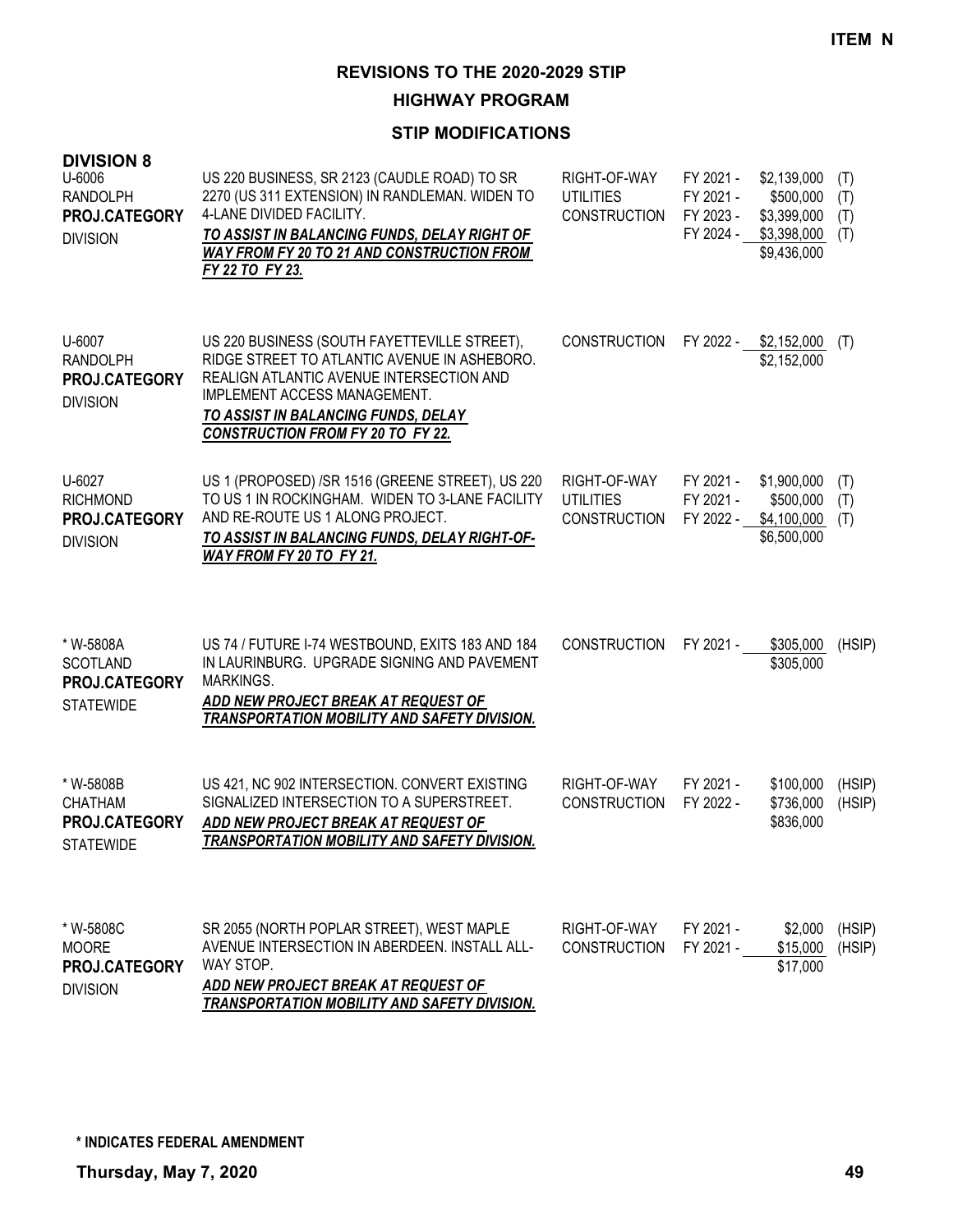**HIGHWAY PROGRAM**

| <b>DIVISION 9</b><br>B-4626<br><b>ROWAN</b><br>PROJ.CATEGORY<br><b>STATEWIDE</b> | NC 8 / NC 49, REPLACE BRIDGE 790003 AND APPLY<br>DECK PRESERVATION TREATEMENT TO BRIDGE<br>790008 OVER YADKIN RIVER AND WINSTON-SALEM<br>SOUTHBOUND RAILROAD.<br>TO ALLOW ADDITIONAL TIME FOR RAILROAD AND<br>PERMIT COORDINATION, DELAY CONSTRUCTION<br><b>FROM FY 20 TO FY 21.</b>                                                                                                                           | <b>CONSTRUCTION</b>                                     | FY 2021 -<br>FY 2022 -                                                     | \$5,400,000<br>\$5,400,000<br>FY 2023 - \$5,400,000<br>\$16,200,000                                   | (BGLT5)<br>(BGLT5)<br>(BGLT5)             |
|----------------------------------------------------------------------------------|----------------------------------------------------------------------------------------------------------------------------------------------------------------------------------------------------------------------------------------------------------------------------------------------------------------------------------------------------------------------------------------------------------------|---------------------------------------------------------|----------------------------------------------------------------------------|-------------------------------------------------------------------------------------------------------|-------------------------------------------|
| B-5770<br><b>FORSYTH</b><br>PROJ.CATEGORY<br><b>DIVISION</b>                     | SALISBURY RIDGE ROAD, REPLACE BRIDGE 330243<br>OVER NC 150 IN WINSTON-SALEM.<br>TO ASSIST IN BALANCING FUNDS, DELAY<br><b>CONSTRUCTION FROM FY 20 TO FY 21.</b>                                                                                                                                                                                                                                                | <b>CONSTRUCTION</b>                                     |                                                                            | FY 2021 - \$4,850,000<br>\$4,850,000                                                                  | (BGOFF)                                   |
| EB-5959<br><b>FORSYTH</b><br>PROJ.CATEGORY<br><b>DIVISION</b>                    | SR 3000 (IDOLS ROAD), SR 1103 (MIDDLEBROOK<br>DRIVE) TO TANGLEWOOD PARK ROAD IN CLEMMONS.<br>CONSTRUCT SIDEWALK.<br>TO ALLOW ADDITIONAL TIME FOR PLANNING AND<br>DESIGN, DELAY CONSTRUCTION FROM FY 20 TO FY<br><u>21.</u>                                                                                                                                                                                     | <b>CONSTRUCTION</b>                                     | FY 2021 -<br>FY 2021 -<br>FY 2021 -                                        | \$202,000<br>\$516,000<br>\$179,000<br>\$897,000                                                      | (BGANY)<br>(BGDA)<br>(L)                  |
| EB-5960<br><b>FORSYTH</b><br>PROJ.CATEGORY<br><b>DIVISION</b>                    | SR 1101 (HARPER ROAD), CONSTRUCT SIDEWALK<br>AND CROSSWALKS WHERE GAPS EXIST BETWEEN<br>JERRY LONG YMCA ON PEACEHAVEN ROAD TO<br>ROUNDABOUT WEST OF FRANK MORGAN<br>ELEMENTARY SCHOOL IN CLEMMONS.<br>TO ALLOW ADDITIONAL TIME FOR PLANNING AND<br>DESIGN, DELAY CONSTRUCTION FROM FY 20 TO FY<br><u>21.</u>                                                                                                   | <b>CONSTRUCTION</b>                                     | FY 2021 -<br>FY 2021 -<br>FY 2021 -                                        | \$130,000<br>\$771,000<br>\$225,000<br>\$1,126,000                                                    | (BGANY)<br>(BGDA)<br>(L)                  |
| I-5880<br><b>FORSYTH</b><br>PROJ.CATEGORY<br><b>REGIONAL</b>                     | I-40 / US 311, NC 109 (THOMASVILLE ROAD) /<br>CLEMMONSVILLE ROAD SPLIT-DIAMOND<br>INTERCHANGE IN WINSTON-SALEM. CONVERT HALF<br>DIAMOND INTERCHANGE AT NC 109 TO FULL<br>DIAMOND, AND REMOVE CONNECTOR ROADS AND<br>HALF DIAMOND INTERCHANGE AT CLEMMONSVILLE<br><b>ROAD</b><br>TO ASSIST IN BALANCING FUNDS, DELAY RIGHT OF<br><b>WAY FROM FY 20 TO FY 21 AND CONSTRUCTION</b><br><b>FROM FY 22 TO FY 23.</b> | RIGHT-OF-WAY<br><b>UTILITIES</b><br><b>CONSTRUCTION</b> | FY 2021 -<br>FY 2022 -<br>FY 2021 -<br>FY 2022 -<br>FY 2023 -<br>FY 2024 - | \$375,000<br>\$1,125,000 (NHP)<br>\$50,000<br>\$150,000<br>\$6,150,000<br>\$6,150,000<br>\$14,000,000 | (NHP)<br>(NHP)<br>(NHP)<br>(NHP)<br>(NHP) |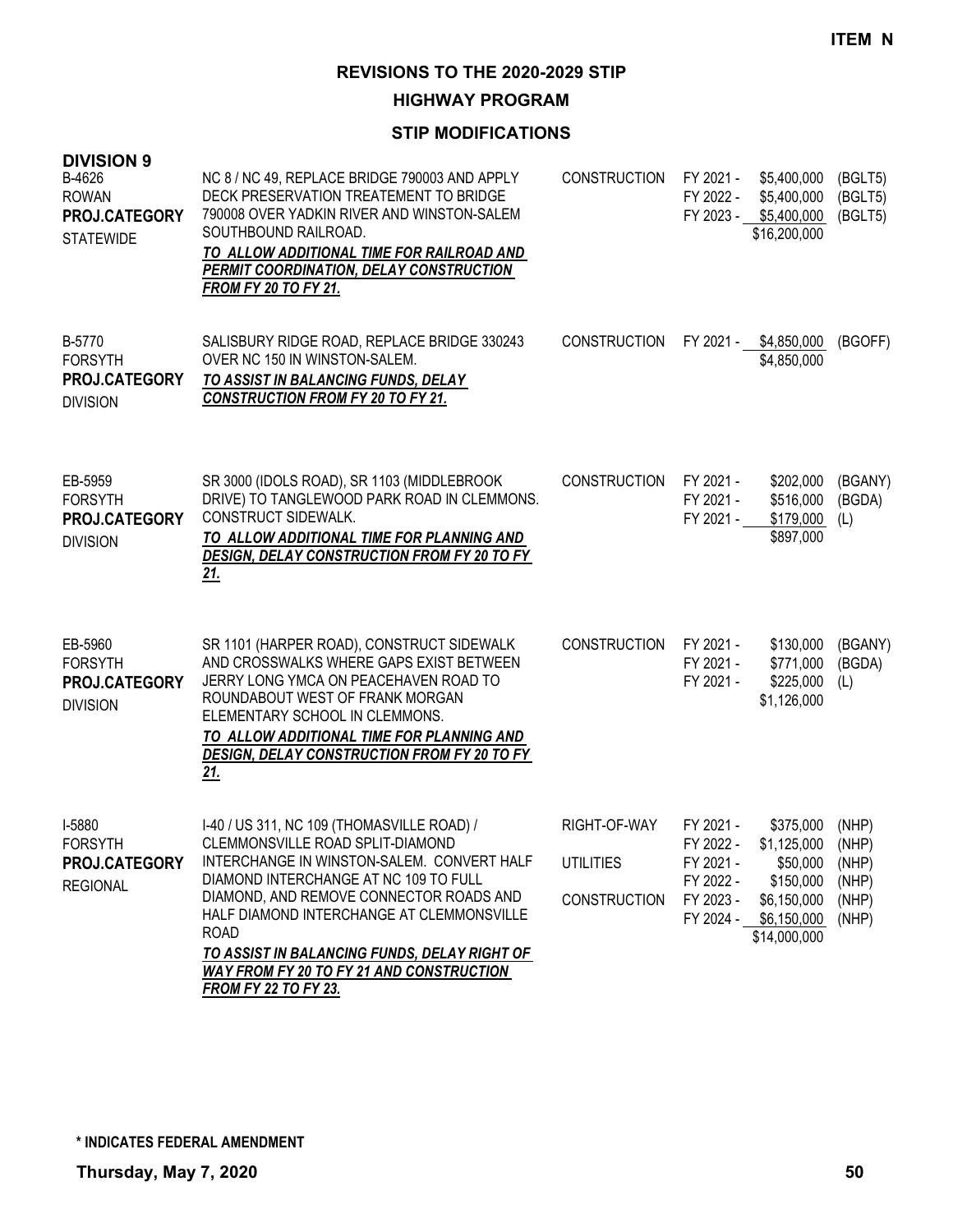**HIGHWAY PROGRAM**

| <b>DIVISION 9</b> |                                                    |                     |                        |                          |            |
|-------------------|----------------------------------------------------|---------------------|------------------------|--------------------------|------------|
| * R-2577A         | US 158, MULTI-LANES NORTH OF US 421 / I-40         | <b>ENGINEERING</b>  | FY 2021 -              | \$155,000                | (T)        |
| <b>FORSYTH</b>    | BUSINESS TO SR 1965 (BELEWS CREEK ROAD)            |                     | FY 2022 -              | \$155,000                | (T)        |
| PROJ.CATEGORY     | <b>COST INCREASE EXCEEDING \$2 MILLION AND 25%</b> |                     | FY 2023 -              | \$155,000                | (T)        |
| <b>REGIONAL</b>   | <b>THRESHOLDS.</b>                                 |                     | FY 2024 -              | \$155,000                | (T)        |
|                   |                                                    |                     | FY 2025 -              | \$155,000                | (T)        |
|                   |                                                    |                     | FY 2026 -              | \$155,000                | (T)        |
|                   |                                                    |                     | FY 2027 -              | \$155,000                | (T)        |
|                   |                                                    |                     | FY 2028 -              | \$155,000                | (T)        |
|                   |                                                    |                     | FY 2029 -              | \$155,000                | (T)        |
|                   |                                                    |                     | POST YR-               | \$931,000                | (T)        |
|                   |                                                    | <b>BUILD NC ROW</b> | FY 2020 -              | \$1,201,000              | (T)        |
|                   |                                                    |                     | FY 2021 -              | \$1,201,000              | (T)        |
|                   |                                                    |                     | FY 2022 -              | \$1,201,000              | (T)        |
|                   |                                                    |                     | FY 2023 -              | \$1,201,000              | (T)        |
|                   |                                                    |                     | FY 2024 -              | \$1,201,000              | (T)        |
|                   |                                                    |                     | FY 2025 -              | \$1,201,000              | (T)        |
|                   |                                                    |                     | FY 2026 -              | \$1,201,000              | (T)        |
|                   |                                                    |                     | FY 2027 -              | \$1,201,000              | (T)        |
|                   |                                                    |                     | FY 2028 -              | \$1,201,000              | (T)        |
|                   |                                                    |                     | FY 2029 -              | \$1,201,000              | (T)        |
|                   |                                                    |                     | POST YR-               | \$6,005,000              | (T)        |
|                   |                                                    | RIGHT-OF-WAY        | FY 2020 -              | \$7,434,000              | (T)        |
|                   |                                                    |                     | FY 2021 -<br>FY 2022 - | \$7,433,000              | (T)        |
|                   |                                                    | <b>UTILITIES</b>    | FY 2020 -              | \$7,433,000<br>\$469,000 | (T)        |
|                   |                                                    | <b>BUILD NC CON</b> | FY 2023 -              | \$858,000                | (T)<br>(T) |
|                   |                                                    |                     | FY 2024 -              | \$858,000                | (T)        |
|                   |                                                    |                     | FY 2025 -              | \$858,000                | (T)        |
|                   |                                                    |                     | FY 2026 -              | \$858,000                | (T)        |
|                   |                                                    |                     | FY 2027 -              | \$858,000                | (T)        |
|                   |                                                    |                     | FY 2028 -              | \$858,000                | (T)        |
|                   |                                                    |                     | FY 2029 -              | \$858,000                | (T)        |
|                   |                                                    |                     | POST YR-               | \$6,864,000              | (T)        |
|                   |                                                    | <b>CONSTRUCTION</b> | FY 2023 -              | \$11,800,000             | (T)        |
|                   |                                                    |                     | FY 2024 -              | \$11,800,000             | (T)        |
|                   |                                                    |                     |                        | FY 2025 - \$11,800,000   | (T)        |
|                   |                                                    |                     |                        | \$91,380,000             |            |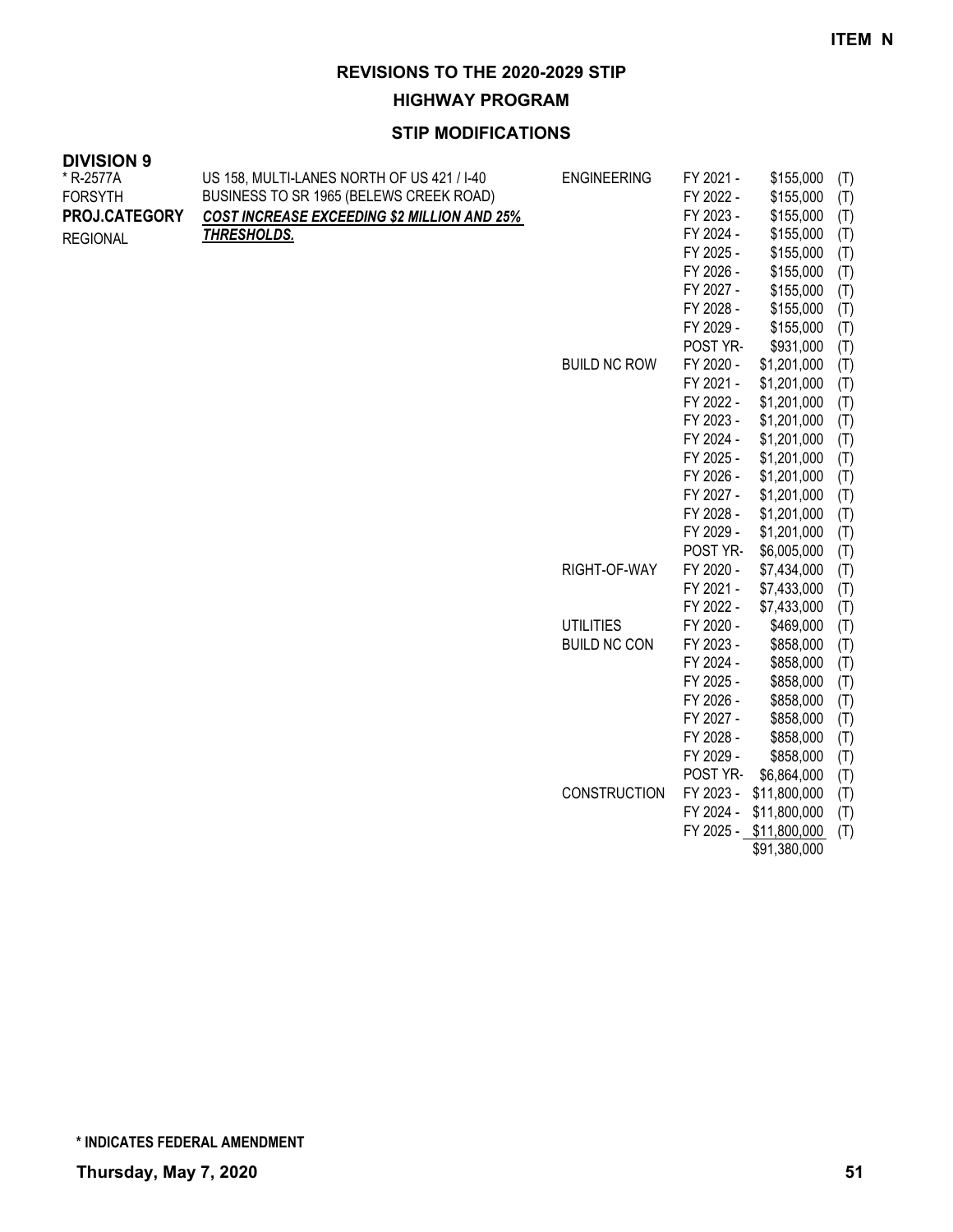**HIGHWAY PROGRAM**

| US 158, SR 1965 (BELEWS CREEK ROAD) IN FORSYTH<br>COUNTY TO SR 2034 (ANTHONY ROAD) IN GUILFORD<br><b>COUNTY</b><br><b>COST INCREASE EXCEEDING \$2 MILLION AND 25%</b><br>THRESHOLDS.                                                                           | RIGHT-OF-WAY<br><b>UTILITIES</b><br><b>BUILD NC CON</b><br><b>CONSTRUCTION</b> | FY 2024 -<br>FY 2025 -<br>FY 2024 -<br>FY 2025 -<br>FY 2026 -<br>FY 2027 -<br>FY 2028 -<br>FY 2029 -<br>FY 2026 -<br>FY 2027 -              | \$12,711,000<br>\$12,710,000<br>\$327,000<br>\$326,000<br>\$3,432,000<br>\$3,432,000<br>\$3,432,000<br>\$3,432,000<br>\$37,752,000<br>\$3,200,000<br>\$3,200,000<br>\$83,954,000                                                                  | (T)<br>(T)<br>(T)<br>(T)<br>(T)<br>(T)<br>(T)<br>(T)<br>(T)<br>(T)<br>(T)                                                                                          |
|----------------------------------------------------------------------------------------------------------------------------------------------------------------------------------------------------------------------------------------------------------------|--------------------------------------------------------------------------------|---------------------------------------------------------------------------------------------------------------------------------------------|---------------------------------------------------------------------------------------------------------------------------------------------------------------------------------------------------------------------------------------------------|--------------------------------------------------------------------------------------------------------------------------------------------------------------------|
| US 311, NC 65 IN WALNUT COVE. UPGRADE<br>INTERSECTION AND IMPROVE RAILROAD CROSSING.<br>TO ASSIST IN BALANCING FUNDS AND TO<br><b>COORDINATE WITH ADJOINING PROJECT R-5828,</b><br>DELAY CONSTRUCTION FROM FY 20 TO FY 22.                                     | <b>CONSTRUCTION</b>                                                            |                                                                                                                                             | \$3,550,000<br>\$3,550,000                                                                                                                                                                                                                        | (BGLT5)                                                                                                                                                            |
| US 311 (NORTH MAIN STREET), SR 1918 (FIRST<br>STREET) IN WALNUT COVE. CONSTRUCT<br>ROUNDABOUT.<br>TO COORDINATE WITH ADJOINING PROJECT R-5768,<br>DELAY CONSTRUCTION FROM FY 20 TO FY 21.                                                                      | <b>CONSTRUCTION</b>                                                            |                                                                                                                                             | \$1,450,000<br>\$1,450,000                                                                                                                                                                                                                        | (T)                                                                                                                                                                |
| FUTURE I-74, WINSTON-SALEM NORTHERN BELTWAY,<br>EASTERN SECTION, I-40 TO US 421 / NC 150 /<br><b>BUSINESS 40</b><br><b>COST INCREASE EXCEEDING \$2 MILLION AND 25%</b><br>THRESHOLDS. TO ASSIST IN BALANCING FUNDS,<br>DELAY CONSTRUCTION FROM FY 20 TO FY 21. | CONSTRUCTION                                                                   | FY 2022 -<br>FY 2023 -<br>FY 2024 -<br>FY 2025 -<br>FY 2026 -<br>FY 2027 -<br>FY 2028 -<br>FY 2029 -<br>FY 2021 -<br>FY 2022 -<br>FY 2023 - | \$9,781,000<br>\$9,781,000<br>\$9,781,000<br>\$9,781,000<br>\$9,781,000<br>\$9,781,000<br>\$9,781,000<br>\$9,781,000<br>\$58,686,000<br>\$20,925,000<br>\$9,500,000<br>\$20,925,000<br>\$9,500,000<br>\$20,925,000<br>\$9,500,000<br>\$20,925,000 | (NHP)<br>(NHP)<br>(NHP)<br>(NHP)<br>(NHP)<br>(NHP)<br>(NHP)<br>(NHP)<br>(NHP)<br>(NHP)<br>(NHP)<br>(S(M))<br>(NHP)<br>(S(M))<br>(NHP)<br>(S(M))<br>(NHP)<br>(S(M)) |
|                                                                                                                                                                                                                                                                |                                                                                |                                                                                                                                             | GARVEE CONSTR FY 2021 -                                                                                                                                                                                                                           | POST YR-<br>FY 2022 -<br>FY 2021 -<br>\$9,781,000<br>POST YR-<br>FY 2021 -<br>FY 2022 -<br>FY 2023 -<br>FY 2024 -<br>FY 2024 - \$9,500,000<br>\$268,415,000        |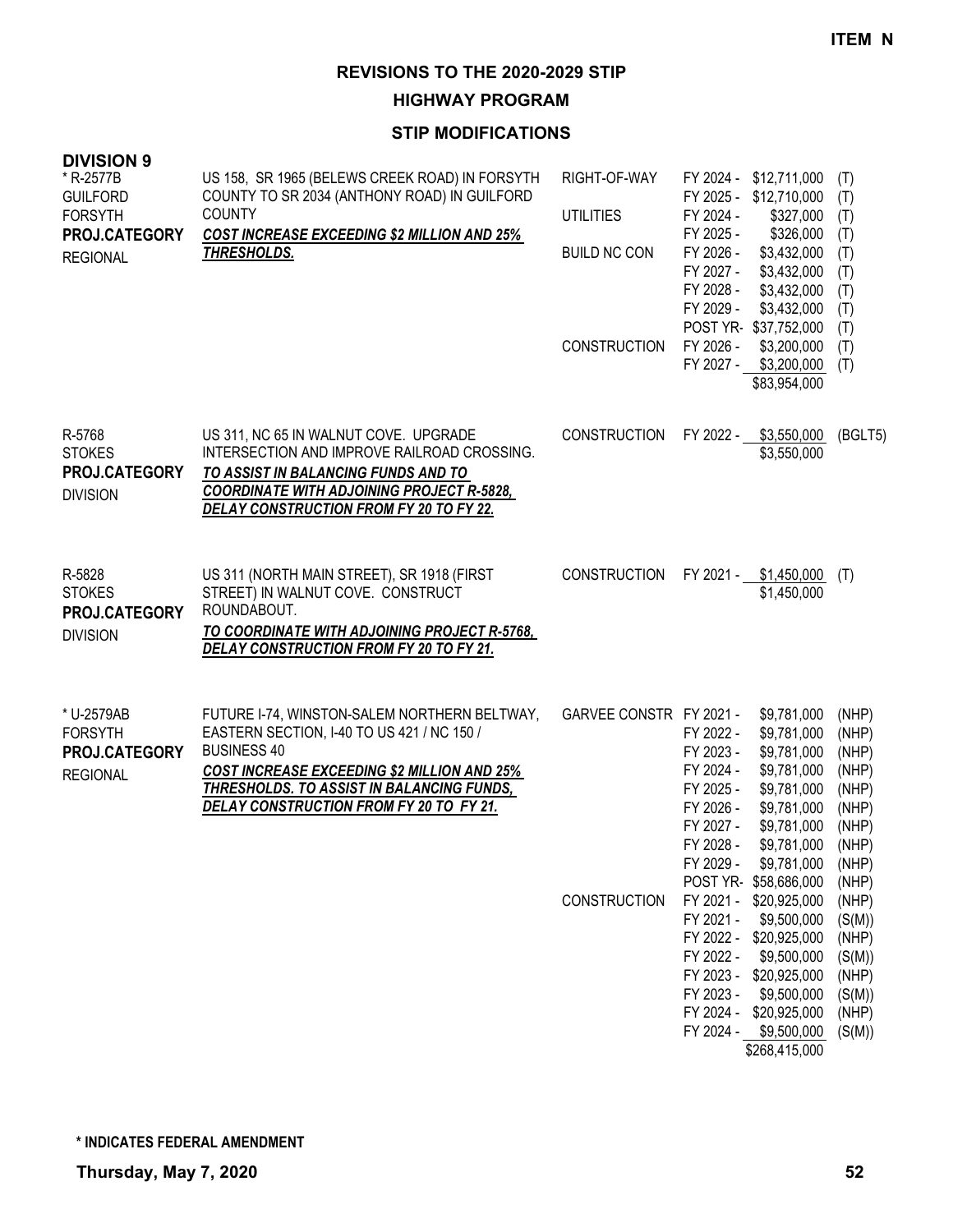#### **HIGHWAY PROGRAM**

| <b>DIVISION 9</b><br>U-2729<br><b>FORSYTH</b><br>PROJ.CATEGORY<br><b>DIVISION</b> | SR 1672 (HANES MILL ROAD), MUSEUM DRIVE TO SR<br>4000 (UNIVERSITY PARKWAY) IN WINSTON-SALEM.<br>WIDEN TO MULTILANES.<br>TO ALLOW ADDITIONAL TIME FOR UTILITY<br><b>RELOCATION, DELAY CONSTRUCTION FROM FY 21 TO</b><br>FY 22.                                                                                                                                            | <b>ENGINEERING</b><br><b>BUILD NC ROW</b>               | FY 2020 -<br>FY 2021 -<br>FY 2022 -<br>FY 2023 -<br>FY 2024 -<br>FY 2025 -<br>FY 2026 -<br>FY 2027 -<br>FY 2028 -<br>FY 2029 -<br>POST YR-<br>FY 2020 -<br>FY 2021 -<br>FY 2022 -<br>FY 2023 -<br>FY 2024 -<br>FY 2025 -<br>FY 2026 -<br>FY 2027 -<br>FY 2028 -<br>FY 2029 - | \$78,000<br>\$78,000<br>\$78,000<br>\$78,000<br>\$78,000<br>\$78,000<br>\$78,000<br>\$78,000<br>\$78,000<br>\$78,000<br>\$391,000<br>\$515,000<br>\$515,000<br>\$515,000<br>\$515,000<br>\$515,000<br>\$515,000<br>\$515,000<br>\$515,000<br>\$515,000<br>\$515,000 | (T)<br>(T)<br>(T)<br>(T)<br>(T)<br>(T)<br>(T)<br>(T)<br>(T)<br>(T)<br>(T)<br>(T)<br>(T)<br>(T)<br>(T)<br>(T)<br>(T)<br>(T)<br>(T)<br>(T)<br>(T) |
|-----------------------------------------------------------------------------------|--------------------------------------------------------------------------------------------------------------------------------------------------------------------------------------------------------------------------------------------------------------------------------------------------------------------------------------------------------------------------|---------------------------------------------------------|------------------------------------------------------------------------------------------------------------------------------------------------------------------------------------------------------------------------------------------------------------------------------|---------------------------------------------------------------------------------------------------------------------------------------------------------------------------------------------------------------------------------------------------------------------|-------------------------------------------------------------------------------------------------------------------------------------------------|
|                                                                                   |                                                                                                                                                                                                                                                                                                                                                                          | <b>CONSTRUCTION</b>                                     | POST YR-<br>FY 2022 -<br>FY 2023 -                                                                                                                                                                                                                                           | \$2,060,000<br>\$5,800,000<br>\$5,800,000<br>\$19,981,000                                                                                                                                                                                                           | (T)<br>(T)<br>(T)                                                                                                                               |
| * U-5536<br><b>FORSYTH</b><br>PROJ.CATEGORY<br><b>DIVISION</b>                    | NEW ROUTE, PROPOSED GREAT WAGON ROAD FROM<br>SHALLOWFORD ROAD (SR 1001) TO LEWISVILLE-<br>VIENNA ROAD (SR 1308) IN LEWISVILLE. MULTILANE<br>FACILITY ON NEW LOCATION WITH BICYCLE AND<br>PEDESTRIAN ACCOMMODATIONS.<br><b>COST INCREASE EXCEEDING \$2 MILLION AND 25%</b><br><u>THRESHOLDS. TO ASSIST IN BALANCING FUNDS,</u><br>DELAY RIGHT-OF-WAY FROM FY 20 TO FY 21. | RIGHT-OF-WAY<br><b>UTILITIES</b><br><b>CONSTRUCTION</b> | FY 2021 -<br>FY 2021 -<br>FY 2022 -<br>FY 2022 -<br>FY 2023 -<br>FY 2023 -<br>FY 2021 -<br>FY 2021 -<br>FY 2023 -<br>FY 2023 -                                                                                                                                               | \$1,131,000<br>\$283,000<br>\$5,089,000<br>\$1,272,000<br>\$5,089,000<br>\$1,272,000<br>\$524,000<br>\$132,000<br>\$5,160,000<br>\$1,290,000<br>FY 2024 - \$5,160,000 (BGANY)<br>FY 2024 - \$1,290,000<br>\$27,692,000                                              | (BGANY)<br>(L)<br>(BGANY)<br>(L)<br>(BGANY)<br>(L)<br>(BGANY)<br>(L)<br>(BGANY)<br>(L)<br>(L)                                                   |
| U-5539A<br><b>FORSYTH</b><br>PROJ.CATEGORY<br><b>DIVISION</b>                     | US 311; SR 4394 (MARTIN LUTHER KING, JR.<br>BOULEVARD), US 158 / US 421 / NC 150 / BUSINESS 40<br>TO US 52 / NC 8 IN WINSTON-SALEM. STREETSCAPE<br>IMPROVEMENTS.<br>TO ASSIST IN BALANCING FUNDS, DELAY RIGHT-OF-<br>WAY FROM FY 20 TO FY 21 AND CONSTRUCTION<br><b>FROM FY 21 TO 22.</b>                                                                                | RIGHT-OF-WAY<br><b>CONSTRUCTION</b>                     | FY 2021 -<br>FY 2021 -<br>FY 2022 -<br>FY 2022 -                                                                                                                                                                                                                             | \$500,000<br>\$100,000<br>\$1,750,000<br>\$438,000<br>\$2,788,000                                                                                                                                                                                                   | (BGANY)<br>(L)<br>(BGDA)<br>(L)                                                                                                                 |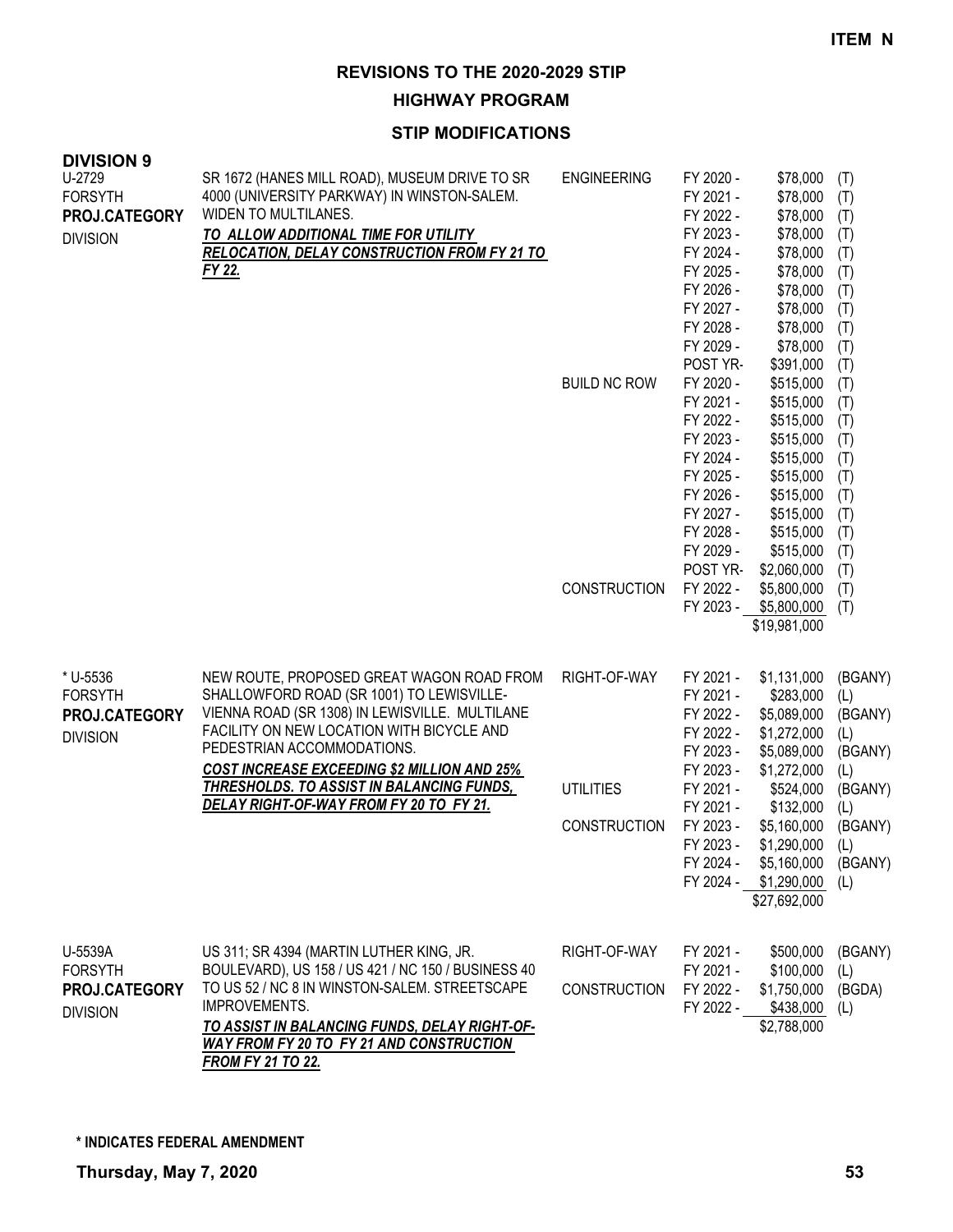**HIGHWAY PROGRAM**

| <b>DIVISION 9</b><br>* U-5760<br><b>FORSYTH</b><br>PROJ.CATEGORY<br><b>DIVISION</b> | KERNERSVILLE SOUTHERN LOOP (PHASE I), US 421 /<br>BUSINESS 40 TO NC 66 (WEST MOUNTAIN STREET) IN<br>KERNERSVILLE. WIDEN BIG MILL FARM ROAD AND SR<br>2649 (HOPKINS ROAD) AND CONSTRUCT<br>INTERCHANGE AT US 421 / NC 150 / BUSINESS 40.<br><b>COST INCREASE EXCEEDING \$2 MILLION AND 25%</b><br><b>THRESHOLDS. TO ALLOW ADDITIONAL TIME FOR</b><br>PLANNING AND DESIGN, DELAY RIGHT-OF-WAY FROM<br>FY 20 TO FY 21. | RIGHT-OF-WAY<br><b>UTILITIES</b><br><b>BUILD NC CON</b><br><b>CONSTRUCTION</b> | FY 2021 -<br>FY 2021 -<br>FY 2023 -<br>FY 2024 -<br>FY 2025 -<br>FY 2026 -<br>FY 2027 -<br>FY 2028 -<br>FY 2029 -<br>POST YR-<br>FY 2023 -<br>FY 2024 -<br>FY 2025 - | \$4,709,000<br>\$777,000<br>\$1,030,000<br>\$1,030,000<br>\$1,030,000<br>\$1,030,000<br>\$1,030,000<br>\$1,030,000<br>\$1,030,000<br>\$8,240,000<br>\$9,734,000<br>\$9,733,000<br>\$9,733,000<br>\$50,136,000 | (T)<br>(T)<br>(T)<br>(T)<br>(T)<br>(T)<br>(T)<br>(T)<br>(T)<br>(T)<br>(T)<br>(T)<br>(T) |
|-------------------------------------------------------------------------------------|---------------------------------------------------------------------------------------------------------------------------------------------------------------------------------------------------------------------------------------------------------------------------------------------------------------------------------------------------------------------------------------------------------------------|--------------------------------------------------------------------------------|----------------------------------------------------------------------------------------------------------------------------------------------------------------------|---------------------------------------------------------------------------------------------------------------------------------------------------------------------------------------------------------------|-----------------------------------------------------------------------------------------|
| * U-5824<br><b>FORSYTH</b><br>PROJ.CATEGORY<br><b>DIVISION</b>                      | NC 66 (OLD HOLLOW ROAD), HARLEY DRIVE TO US 158<br>IN WALKERTOWN. WIDEN TO MULTILANES.<br>COST INCREASE EXCEEDING \$2 MILLION AND 25%<br>THRESHOLDS. (NOTE: COST SHOWN FOR RIGHT OF<br><b>WAY REFLECTS CASH FLOW FOR PREVIOUS</b><br><b>AUTHORIZATION.)</b>                                                                                                                                                         | <b>ENGINEERING</b>                                                             | FY 2021 -<br>FY 2022 -<br>FY 2023 -<br>FY 2024 -<br>FY 2025 -<br>FY 2026 -<br>FY 2027 -<br>FY 2028 -<br>FY 2029 -                                                    | \$117,000<br>\$117,000<br>\$117,000<br>\$117,000<br>\$117,000<br>\$117,000<br>\$117,000<br>\$117,000<br>\$117,000                                                                                             | (T)<br>(T)<br>(T)<br>(T)<br>(T)<br>(T)<br>(T)<br>(T)<br>(T)                             |
|                                                                                     |                                                                                                                                                                                                                                                                                                                                                                                                                     | <b>BUILD NC ROW</b>                                                            | POST YR-<br>FY 2020 -<br>FY 2021 -<br>FY 2022 -<br>FY 2023 -<br>FY 2024 -<br>FY 2025 -<br>FY 2026 -<br>FY 2027 -<br>FY 2028 -<br>FY 2029 -<br>POST YR-               | \$703,000<br>\$343,000<br>\$343,000<br>\$343,000<br>\$343,000<br>\$343,000<br>\$343,000<br>\$343,000<br>\$343,000<br>\$343,000<br>\$343,000<br>$$1,715,000$ (T)                                               | (T)<br>(T)<br>(T)<br>(T)<br>(T)<br>(T)<br>(T)<br>(T)<br>(T)<br>(T)<br>(T)               |
|                                                                                     |                                                                                                                                                                                                                                                                                                                                                                                                                     | RIGHT-OF-WAY                                                                   | FY 2021 -<br>FY 2022 -                                                                                                                                               | \$7,398,000<br>\$7,398,000                                                                                                                                                                                    | (T)<br>(T)                                                                              |
|                                                                                     |                                                                                                                                                                                                                                                                                                                                                                                                                     | <b>CONSTRUCTION</b>                                                            | FY 2023 -                                                                                                                                                            | \$8,250,000<br>FY 2024 - \$8,250,000<br>\$38,197,000                                                                                                                                                          | (T)<br>(T)                                                                              |
| U-6002<br><b>DAVIE</b><br>PROJ.CATEGORY<br><b>DIVISION</b>                          | WILKESBORO STREET, YADKINVILLE ROAD IN<br>MOCKSVILLE. CONSTRUCT ROUNDABOUT.<br>TO ASSIST IN BALANCING FUNDS, DELAY<br><b>CONSTRUCTION FROM FY 20 TO FY 21.</b>                                                                                                                                                                                                                                                      | <b>CONSTRUCTION</b>                                                            | FY 2021 -                                                                                                                                                            | \$1,150,000<br>\$1,150,000                                                                                                                                                                                    | (T)                                                                                     |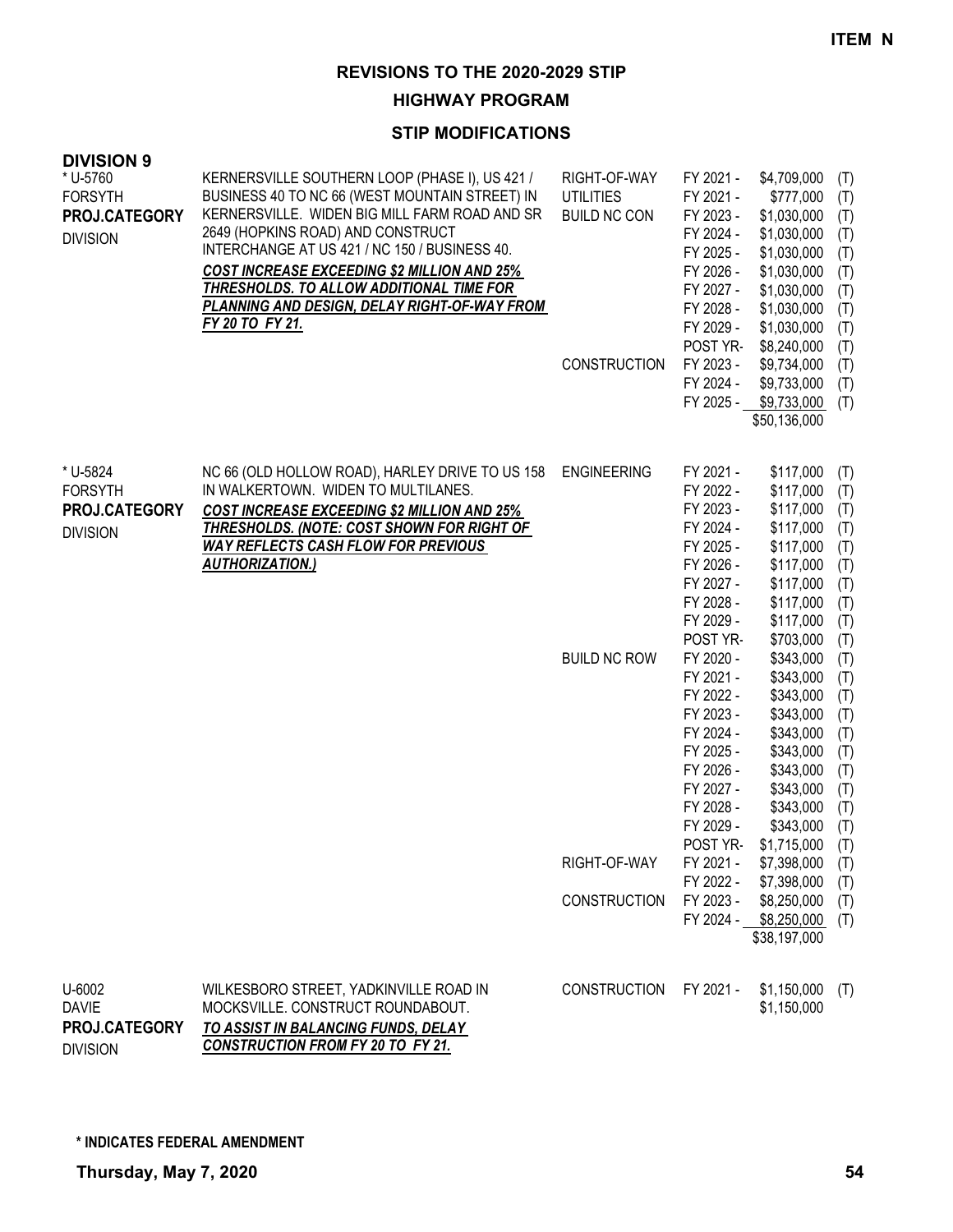**HIGHWAY PROGRAM**

#### **STIP MODIFICATIONS**

| <b>DIVISION 9</b><br>U-6154<br><b>FORSYTH</b><br>PROJ.CATEGORY<br><b>DIVISION</b>          | SR 1308 (LEWISVILLE-VIENNA ROAD), SR 1348<br>(ROBINHOOD ROAD) IN LEWISVILLE. CONVERT<br>EXISTING SIGNALIZED INTERSECTION TO A SINGLE<br>LANE ROUNDABOUT.<br>TO ASSIST IN BALANCING FUNDS, DELAY RIGHT-OF-<br>WAY FROM FY 20 TO FY 21. | RIGHT-OF-WAY<br><b>CONSTRUCTION</b> | FY 2021 -<br>FY 2021 -<br>FY 2021 -<br>FY 2021 - | \$200,000<br>\$50,000<br>\$720,000<br>\$180,000<br>\$1,150,000 | (BGANY)<br>(L)<br>(BGDA)<br>(L) |
|--------------------------------------------------------------------------------------------|---------------------------------------------------------------------------------------------------------------------------------------------------------------------------------------------------------------------------------------|-------------------------------------|--------------------------------------------------|----------------------------------------------------------------|---------------------------------|
| * W-5809A<br><b>DAVIDSON</b><br><b>PROJ.CATEGORY</b><br><b>REGIONAL</b>                    | NC 109, DENTON NORTHERN MUNICIPAL BOUNDARY<br>TO SR 2067 (LAMBETH ROAD). INSTALL RUMBLE<br>STRIPS.<br>ADD NEW PROJECT BREAK AT REQUEST OF<br>TRANSPORTATION MOBILITY AND SAFETY DIVISION.                                             | <b>CONSTRUCTION</b>                 | FY 2022 -                                        | \$880,000<br>\$880,000                                         | (HSIP)                          |
| <b>DIVISION 10</b><br>B-5375<br><b>CABARRUS</b><br><b>PROJ.CATEGORY</b><br><b>DIVISION</b> | SR 1132 (MIAMI CHURCH ROAD), REPLACE BRIDGE<br>120137 OVER DUTCH BUFFALO CREEK.<br>TO ASSIST IN BALANCING FUNDS, DELAY<br><b>CONSTRUCTION FROM FY 20 TO FY 21.</b>                                                                    | <b>CONSTRUCTION</b>                 | FY 2021 -                                        | \$600,000<br>\$600,000                                         | (BGOFF)                         |
| B-5806<br><b>UNION</b><br>PROJ.CATEGORY<br><b>DIVISION</b>                                 | SR 2111 (BELK MILL ROAD), REPLACE BRIDGE 890129<br>OVER LANES CREEK.<br>TO ASSIST IN BALANCING FUNDS, DELAY<br><b>CONSTRUCTION FROM FY 20 TO FY 21.</b>                                                                               | <b>CONSTRUCTION</b>                 |                                                  | FY 2021 - \$1,225,000<br>\$1,225,000                           | (BGOFF)                         |
| B-5808<br><b>CABARRUS</b><br><b>PROJ.CATEGORY</b><br><b>REGIONAL</b>                       | US 29 US 601, REPLACE BRIDGE 120057 AND BRIDGE<br>120059 OVER IRISH BUFFALO CREEK.<br>TO ASSIST IN BALANCING FUNDS, DELAY<br><b>CONSTRUCTION FROM FY 20 TO FY 21.</b>                                                                 | RIGHT-OF-WAY<br><b>CONSTRUCTION</b> | FY 2020 -<br>FY 2021 -<br>FY 2022 -              | \$255,000<br>\$2,550,000<br>\$2,550,000<br>\$5,355,000         | (NHPB)<br>(NHPB)<br>(NHPB)      |
| B-5811<br><b>STANLY</b><br>PROJ.CATEGORY                                                   | SR 1434 (ROGERS ROAD), REPLACE BRIDGE 830042<br>OVER BIG BEAR CREEK.<br>TO ALLOW ADDITIONAL TIME FOR PLANNING, DELAY                                                                                                                  | RIGHT-OF-WAY<br><b>CONSTRUCTION</b> | FY 2020 -<br>FY 2021 -                           | \$15,000<br>\$600,000<br>\$615,000                             | (BGOFF)<br>(BGOFF)              |

*CONSTRUCTION FROM FY 20 TO FY 21.* DIVISION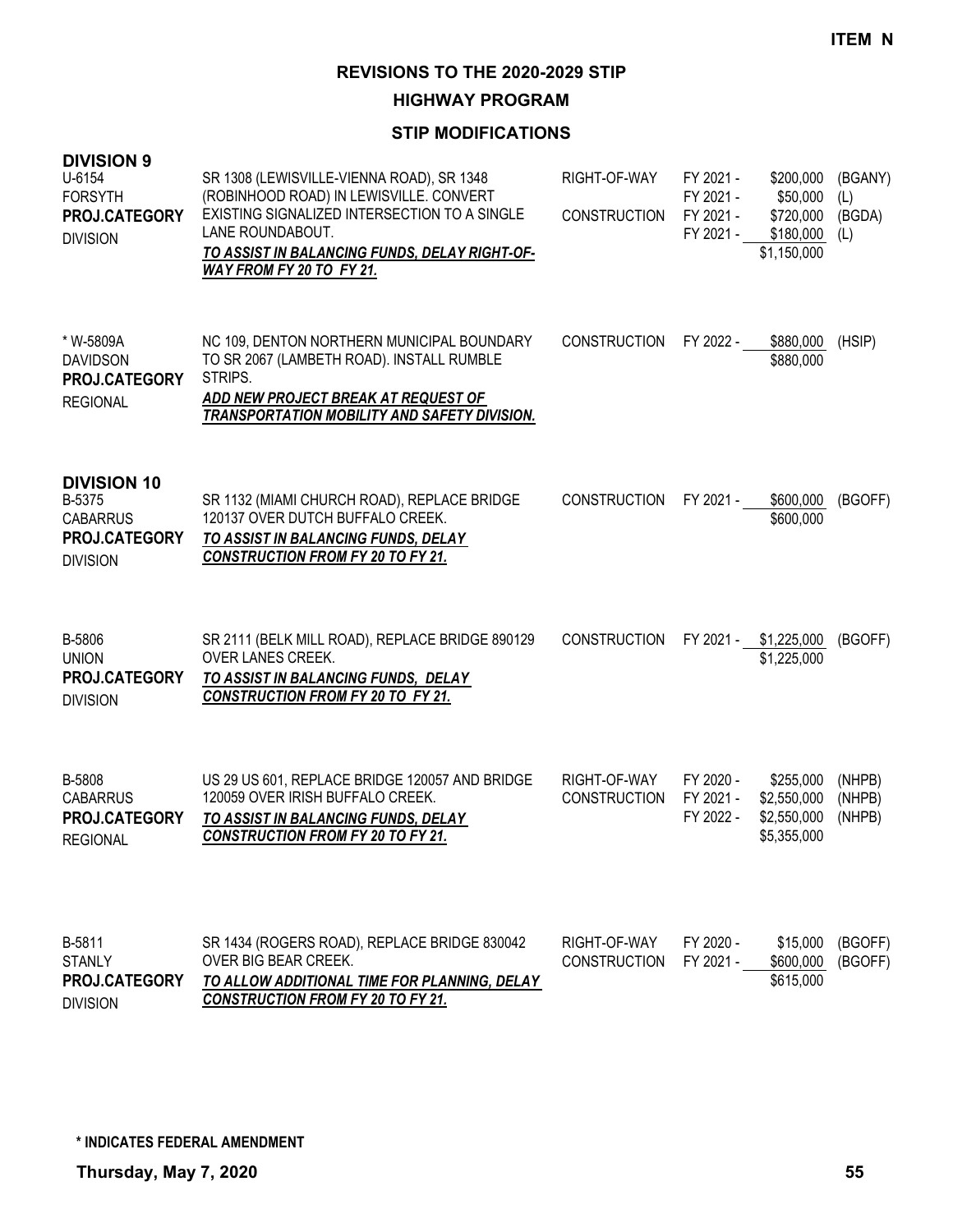**HIGHWAY PROGRAM**

## **STIP MODIFICATIONS**

| <b>DIVISION 10</b><br>B-5813<br><b>CABARRUS</b><br>PROJ.CATEGORY<br><b>REGIONAL</b> | NC 73, BRIDGE 132 OVER DUTCH BUFFALO CREEK ON<br><b>NC 73</b><br>TO ASSIST IN BALANCING FUNDS, DELAY<br><b>CONSTRUCTION FROM FY 20 TO FY 21.</b>           | <b>ENGINEERING</b><br><b>BUILD NC CON</b>                 | FY 2021 -<br>FY 2022 -<br>FY 2023 -<br>FY 2024 -<br>FY 2025 -<br>FY 2026 -<br>FY 2027 -<br>FY 2028 -<br>FY 2029 -<br>POST YR-<br>FY 2021 - | \$26,000<br>\$26,000<br>\$26,000<br>\$26,000<br>\$26,000<br>\$26,000<br>\$26,000<br>\$26,000<br>\$26,000<br>\$156,000<br>\$215,000 | (T)<br>(T)<br>(T)<br>(T)<br>(T)<br>(T)<br>(T)<br>(T)<br>(T)<br>(T)<br>(T) |
|-------------------------------------------------------------------------------------|------------------------------------------------------------------------------------------------------------------------------------------------------------|-----------------------------------------------------------|--------------------------------------------------------------------------------------------------------------------------------------------|------------------------------------------------------------------------------------------------------------------------------------|---------------------------------------------------------------------------|
|                                                                                     |                                                                                                                                                            | <b>CONSTRUCTION</b>                                       | FY 2022 -<br>FY 2023 -<br>FY 2024 -<br>FY 2025 -<br>FY 2026 -<br>FY 2027 -<br>FY 2028 -<br>FY 2029 -<br>POST YR-<br>FY 2021 -              | \$215,000<br>\$215,000<br>\$215,000<br>\$215,000<br>\$215,000<br>\$215,000<br>\$215,000<br>\$215,000<br>\$1,290,000<br>\$900,000   | (T)<br>(T)<br>(T)<br>(T)<br>(T)<br>(T)<br>(T)<br>(T)<br>(T)<br>(T)        |
| B-5984                                                                              | NC 49, REPLACE BRIDGE 590088 OVER SOUTHERN                                                                                                                 | RIGHT-OF-WAY                                              | FY 2022 -<br>FY 2021 -                                                                                                                     | \$900,000<br>\$5,415,000<br>\$354,000                                                                                              | (T)<br>(NHPB)                                                             |
| <b>MECKLENBURG</b><br>PROJ.CATEGORY<br><b>REGIONAL</b>                              | RAILROAD.<br>TO ASSIST IN BALANCING FUNDS, DELAY RIGHT-OF-<br>WAY FROM FY 20 TO FY 21.                                                                     | <b>UTILITIES</b><br><b>CONSTRUCTION</b>                   | FY 2021 -<br>FY 2022 -                                                                                                                     | \$354,000<br>\$6,367,000<br>\$7,075,000                                                                                            | (NHPB)<br>(NHPB)                                                          |
| C-5621<br><b>MECKLENBURG</b><br>PROJ.CATEGORY<br><b>EXEMPT</b>                      | US 21, SR 5544 (CATAWBA AVENUE) IN CORNELIUS.<br>CONSTRUCT ROUNDABOUTS.<br>TO ASSIST IN BALANCING FUNDS, DELAY<br><b>CONSTRUCTION FROM FY 20 TO FY 21.</b> | <b>ENGINEERING</b><br>RIGHT-OF-WAY<br><b>CONSTRUCTION</b> | FY 2020 -<br>FY 2020 -<br>FY 2020 -<br>FY 2020 -<br>FY 2021 -<br>FY 2021 -                                                                 | \$669,000<br>\$333,000<br>\$1,308,000<br>\$785,000<br>\$7,474,000<br>\$1,869,000                                                   | (CMAQ)<br>(BA)<br>(CMAQ)<br>(BA)<br>(CMAQ)<br>(S(M))                      |

\$12,438,000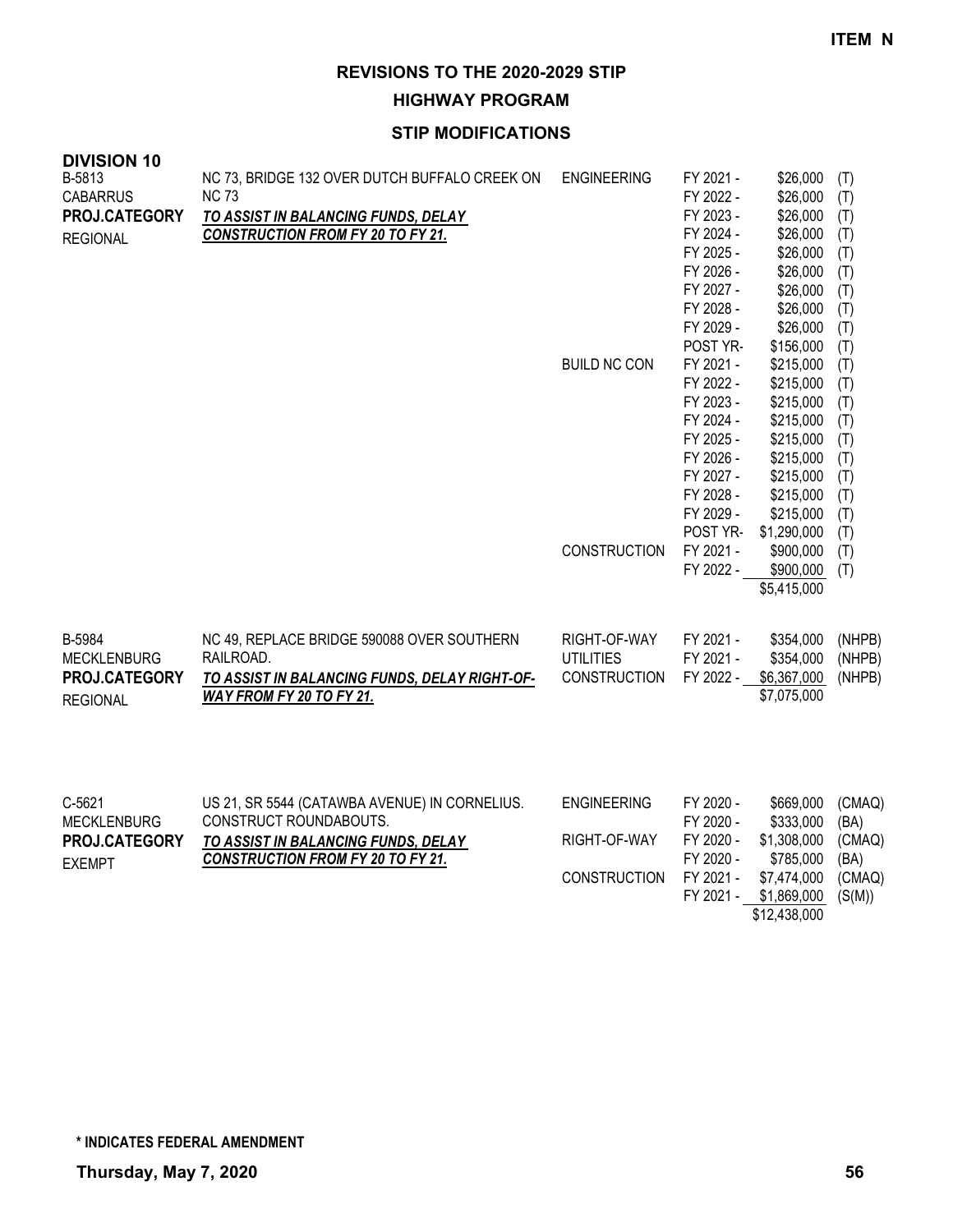# **HIGHWAY PROGRAM**

| <b>DIVISION 10</b><br>* EB-5732<br><b>CABARRUS</b><br>PROJ.CATEGORY<br><b>DIVISION</b> | BRUTON SMITH BLVD/ CONCORD MILLS BLVD/<br>PORTION OF WEDDINGTON ROAD, US 29 TO<br>WEDDINGTON ROAD. CONSTRUCT SIDEWALK ON<br>BOTH SIDES OF THE ROAD, INCLUDING A PORTION OF<br>WEDDINGTON ROAD.<br>TO ASSIST IN BALANCING FUNDS, DELAY<br><b>CONSTRUCTION FROM FY 21 TO FY 22.</b>                                                              | RIGHT-OF-WAY<br><b>CONSTRUCTION</b>                       | FY 2020 -<br>FY 2020 -<br>FY 2022 -<br>FY 2022 -                           | \$80,000<br>\$20,000<br>\$4,800,000<br>\$1,200,000<br>\$6,100,000                         | (TAANY)<br>(L)<br>(TAANY)<br>(L)                |
|----------------------------------------------------------------------------------------|------------------------------------------------------------------------------------------------------------------------------------------------------------------------------------------------------------------------------------------------------------------------------------------------------------------------------------------------|-----------------------------------------------------------|----------------------------------------------------------------------------|-------------------------------------------------------------------------------------------|-------------------------------------------------|
| * EB-5783<br><b>MECKLENBURG</b><br><b>PROJ.CATEGORY</b><br><b>DIVISION</b>             | MATTHEWS, SAM NEWELL ROAD MULTI-USE PATH,<br>NORTHEAST PARKWAY TO CROWN POINT<br>ELEMENTARY SCHOOL. CONSTRUCT GREENWAY.<br>ADD PRELIMINARY ENGINEERING IN FY 20 NOT<br>PREVIOUSLY PROGRAMMED AND TO ALLOW<br>ADDITIONAL TIME FOR PLANNING AND DESIGN,<br>DELAY RIGHT-OF-WAY FROM FY 20 TO FY 21 AND<br>DELAY CONSTRUCTION FROM FY 21 TO FY 22. | <b>ENGINEERING</b><br>RIGHT-OF-WAY<br><b>CONSTRUCTION</b> | FY 2020 -<br>FY 2020 -<br>FY 2021 -<br>FY 2021 -<br>FY 2022 -<br>FY 2022 - | \$185,000<br>\$46,000<br>\$268,000<br>\$67,000<br>\$1,221,000<br>\$305,000<br>\$2,092,000 | (BGDA)<br>(L)<br>(BGDA)<br>(L)<br>(BGDA)<br>(L) |
| EB-5785<br><b>MECKLENBURG</b><br>PROJ.CATEGORY<br><b>DIVISION</b>                      | HUNTERSVILLE, UPPER MCDOWELL CREEK<br>GREENWAY, CHILGROVE LANE TO NC 73.<br>CONSTRUCT GREENWAY.<br>TO ALLOW ADDITIONAL TIME FOR PLANNING AND<br>DESIGN, DELAY CONSTRUCTION FROM FY 20 TO FY<br><u>21.</u>                                                                                                                                      | <b>CONSTRUCTION</b>                                       | FY 2021 -<br>FY 2021 -                                                     | \$4,271,000<br>\$1,068,000<br>\$5,339,000                                                 | (BGDA)<br>(L)                                   |
| EB-5829<br><b>MECKLENBURG</b><br>PROJ.CATEGORY<br><b>DIVISION</b>                      | MATTHEWS, CONSTRUCT FOUR MILE CREEK<br>GREENWAY CROSSING UNDER SR 3448 (SOUTH<br><b>TRADE STREET)</b><br>TO ASSIST IN BALANCING FUNDS, DELAY<br><b>CONSTRUCTION FROM FY 20 TO FY 21.</b>                                                                                                                                                       | <b>CONSTRUCTION</b>                                       | FY 2021 -<br>FY 2021 -                                                     | \$48,000<br>\$1,397,000<br>FY 2021 - \$471,000<br>\$1,916,000                             | (BGDA)<br>(TADA)<br>(L)                         |
| * EB-5844<br><b>CABARRUS</b><br>PROJ.CATEGORY<br><b>DIVISION</b>                       | KANNAPOLIS, LITTLE TEXAS ROAD, LANE STREET TO<br>DALE EARNHARDT BOULEVARD. CONSTRUCT<br>SIDEWALK AND CURB AND GUTTER.<br>TO ALLOW ADDITIONAL TIME FOR PLANNING AND<br>DESIGN, DELAY RIGHT-OF-WAY FROM FY 20 TO FY 21<br>AND CONSTRUCTION FROM FY 21 TO FY 22.                                                                                  | RIGHT-OF-WAY<br><b>CONSTRUCTION</b>                       | FY 2021 -<br>FY 2021 -<br>FY 2022 -<br>FY 2022 -<br>FY 2022 -              | \$320,000<br>\$80,000<br>\$131,000<br>\$1,280,000<br>\$353,000<br>\$2,164,000             | (TAANY)<br>(L)<br>(CMAQ)<br>(TAANY)<br>(L)      |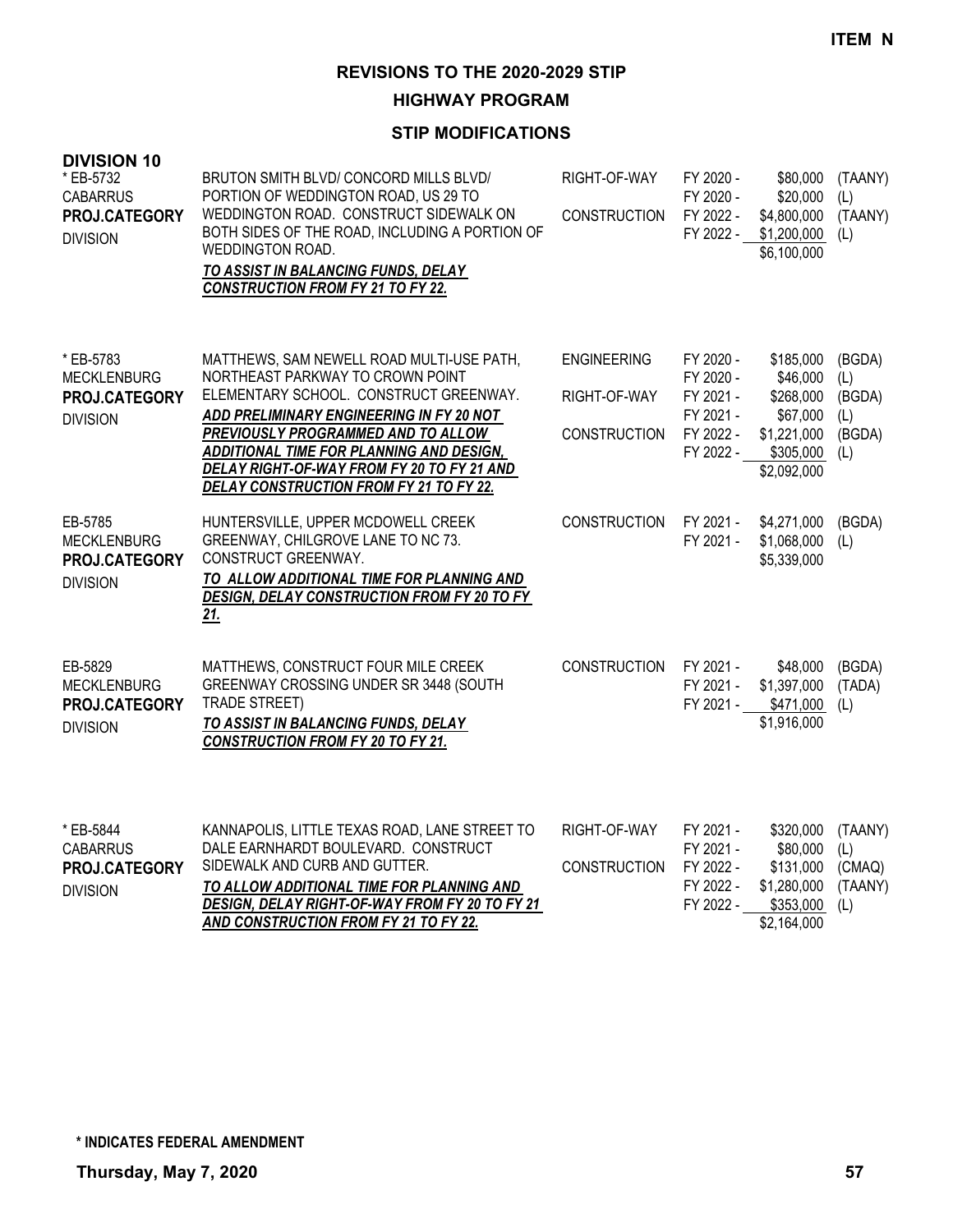**HIGHWAY PROGRAM**

| <b>DIVISION 10</b><br>* EB-5857<br><b>STANLY</b><br>PROJ.CATEGORY<br><b>DIVISION</b> | STANFIELD, NC 200, NORTH LOVE CHAPEL TO<br>CARMEL ROAD. CONSTRUCT SIDEWALKS AND ADA<br>RAMPS ON WEST SIDE OF STREET.<br>ADD PRELIMINARY ENGINEERING IN FY 21 NOT<br>PREVIOUSLY PROGRAMMED. ACCELERATE RIGHT-<br>OF-WAY FROM FY 23 TO FY 22 AND CONSTRUCTION<br>FROM FY 24 TO FY 23 PER REQUEST OF DIVISION. | <b>ENGINEERING</b><br>RIGHT-OF-WAY<br><b>CONSTRUCTION</b> | FY 2021 -<br>FY 2021 -<br>FY 2022 -<br>FY 2022 -<br>FY 2023 -<br>FY 2023 - | \$76,000<br>\$19,000<br>\$64,000<br>\$16,000<br>\$380,000<br>\$95,000<br>\$650,000                 | (TALT5)<br>(L)<br>(TALT5)<br>(L)<br>(TALT5)<br>(L)         |
|--------------------------------------------------------------------------------------|-------------------------------------------------------------------------------------------------------------------------------------------------------------------------------------------------------------------------------------------------------------------------------------------------------------|-----------------------------------------------------------|----------------------------------------------------------------------------|----------------------------------------------------------------------------------------------------|------------------------------------------------------------|
| * I-5837<br><b>MECKLENBURG</b><br><b>PROJ.CATEGORY</b><br><b>STATEWIDE</b>           | I-85, GASTON COUNTY LINE TO 0.7 MILES NORTH OF<br>GASTON COUNTY LINE. INCLUDES RAMPS FROM<br>GASTON COUNTY LINE TO GLENWOOD AVENUE.<br>PAVEMENT REHABILITATION.<br>TO ASSIST IN BALANCING FUNDS, DELAY<br><b>CONSTRUCTION FROM FY 21 TO FY 22.</b>                                                          | <b>CONSTRUCTION</b>                                       | FY 2022 -<br>FY 2023 -                                                     | \$900,000<br>\$900,000<br>\$1,800,000                                                              | (NHPIM)<br>(NHPIM)                                         |
| I-5838<br><b>MECKLENBURG</b><br>PROJ.CATEGORY<br><b>STATEWIDE</b>                    | I-85, REHABIILITATE BRIDGES 590203 (I-85 NB) AND<br>590204 (I-85 SB) OVER SEABOARD COASTLINE<br>RAILROAD.<br>TO ASSIST IN BALANCING FUNDS, DELAY<br><b>CONSTRUCTION FROM FY 20 TO FY 21.</b>                                                                                                                | <b>CONSTRUCTION</b>                                       | FY 2021 -                                                                  | \$900,000<br>\$900,000                                                                             | (NHPIM)                                                    |
| I-5902<br><b>MECKLENBURG</b><br><b>PROJ.CATEGORY</b><br><b>STATEWIDE</b>             | I-485, SR 1786 TO NC 27. BRIDGE REHABILITATION.<br>TO ASSIST IN BALANCING FUNDS, DELAY<br><b>CONSTRUCTION FROM FY 20 TO FY 21.</b>                                                                                                                                                                          | <b>CONSTRUCTION</b>                                       | FY 2021 -                                                                  | \$900,000<br>\$900,000                                                                             | (NHPIM)                                                    |
| * I-5905<br><b>MECKLENBURG</b><br>PROJ.CATEGORY<br><b>STATEWIDE</b>                  | I-85, 0.2 MILE WEST OF NC 16 (BROOKSHIRE<br>BOULEVARD) TO CONCRETE PAVEMENT JOINT AT US<br>29/NC 49 CONNECTOR. PAVEMENT REHABILITATION.<br>PROJECT TO NO LONGER UTILIZE GARVEE BONDS.                                                                                                                       | <b>CONSTRUCTION</b>                                       | FY 2020 -<br>FY 2020 -<br>FY 2020 -<br>FY 2021 -<br>FY 2021 -<br>FY 2021 - | \$6,936,000<br>\$2,731,000<br>\$683,000<br>\$6,935,000<br>\$2,732,000<br>\$683,000<br>\$20,700,000 | (NHPIM)<br>(BGDA)<br>(S(M))<br>(NHPIM)<br>(BGDA)<br>(S(M)) |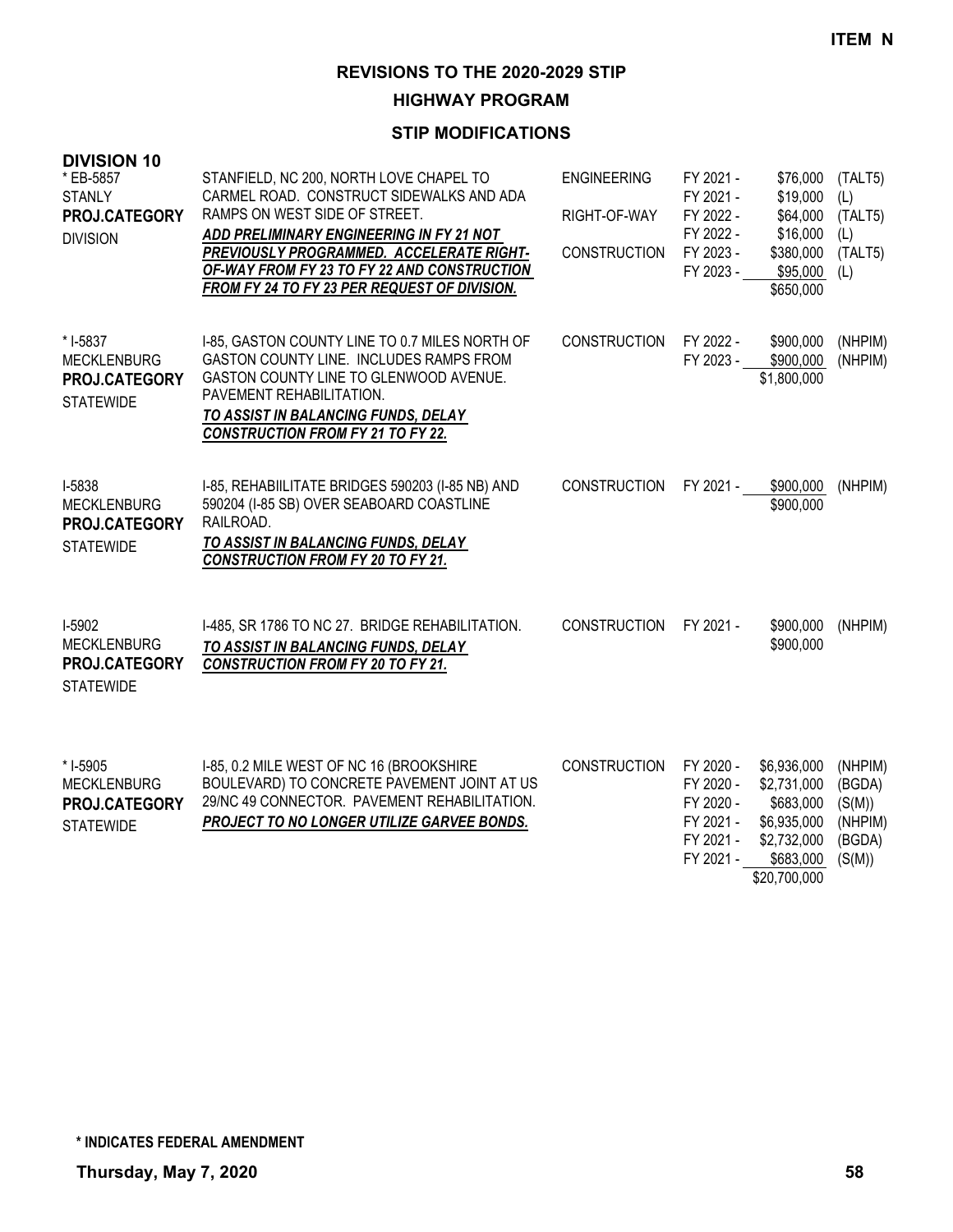**HIGHWAY PROGRAM**

| <b>DIVISION 10</b><br>* I-5973<br><b>MECKLENBURG</b><br>PROJ.CATEGORY<br><b>REGIONAL</b> | I-485, I-485/NC 16 (BROOKSHIRE BOULEVARD).<br>CONSTRUCT INTERCHANGE IMPROVEMENTS.<br>PROJECT TO UTILIZE BUILD NC BONDS.                                                                                                                                                                                               | RIGHT-OF-WAY<br><b>BUILD NC CON</b><br><b>CONSTRUCTION</b> | FY 2020 -<br>FY 2021 -<br>FY 2022 -<br>FY 2023 -<br>FY 2024 -<br>FY 2025 -<br>FY 2026 -<br>FY 2027 -<br>FY 2028 -<br>FY 2029 -<br>POST YR-<br>FY 2021 - | \$100,000<br>\$429,000<br>\$429,000<br>\$429,000<br>\$429,000<br>\$429,000<br>\$429,000<br>\$429,000<br>\$429,000<br>\$429,000<br>\$2,574,000<br>\$2,950,000<br>FY 2022 - \$2,950,000<br>\$12,435,000 | (T)<br>(T)<br>(T)<br>(T)<br>(T)<br>(T)<br>(T)<br>(T)<br>(T)<br>(T)<br>(T)<br>(T)<br>(T) |
|------------------------------------------------------------------------------------------|-----------------------------------------------------------------------------------------------------------------------------------------------------------------------------------------------------------------------------------------------------------------------------------------------------------------------|------------------------------------------------------------|---------------------------------------------------------------------------------------------------------------------------------------------------------|-------------------------------------------------------------------------------------------------------------------------------------------------------------------------------------------------------|-----------------------------------------------------------------------------------------|
| P-5705A<br><b>MECKLENBURG</b><br>PROJ.CATEGORY<br><b>STATEWIDE</b>                       | CHARLOTTE, WYE CONNECTION TRACK AT<br>CHARLOTTE JUNCTION<br>TO ASSIST IN BALANCING FUNDS, DELAY<br><b>CONSTRUCTION FROM FY 20 TO FY 21.</b>                                                                                                                                                                           | <b>CONSTRUCTION</b>                                        | FY 2021 -<br>FY 2021 -<br>FY 2022 -                                                                                                                     | \$432,000<br>\$500,000<br>\$7,743,000<br>\$8,675,000                                                                                                                                                  | (T)<br>(0)<br>(T)                                                                       |
| P-5725<br><b>CABARRUS</b><br>PROJ.CATEGORY<br><b>REGIONAL</b>                            | KANNAPOLIS, CONSTRUCT TRACK IMPROVEMENTS,<br>SECOND PLATFORM, PEDESTRIAN UNDERPASS,<br>SITEWORK, RETAINING WALL, SIGNALING EQUIPMENT<br>TO ASSIST IN BALANCING FUNDS, DELAY<br><b>CONSTRUCTION FROM FY 20 TO FY 21.</b>                                                                                               | <b>CONSTRUCTION</b>                                        | FY 2021 -                                                                                                                                               | \$5,050,000<br>FY 2022 - \$5,050,000<br>\$10,100,000                                                                                                                                                  | (T)<br>(T)                                                                              |
| P-5748<br><b>UNION</b><br>PROJ.CATEGORY<br><b>REGIONAL</b>                               | CSX SG LINE, CONSTRUCT RAIL SIDING AND GRADE<br>SEPARATION IN VICINITY OF SR 1300 (HELMS ROAD)<br>AND CLOSE AT-GRADE CROSSINGS AT SR 1300<br>(HELMS ROAD) AND SR 1432 (TORY PATH).<br><b>ACCELERATE RIGHT-OF-WAY FROM FY 25 TO FY 22</b><br>AND CONSTRUCTION FROM FY 27 TO FY 23 TO ALIGN<br><b>WITH CRISI GRANT.</b> | RIGHT-OF-WAY<br><b>CONSTRUCTION</b>                        | FY 2022 -<br>FY 2022 -<br>FY 2023 -<br>FY 2023 -<br>FY 2023 -<br>FY 2023 -<br>FY 2023 -<br>FY 2024 -<br>FY 2024 -                                       | \$500,000<br>\$2,000,000<br>\$500,000<br>\$2,000,000<br>\$1,850,000<br>\$7,525,000<br>\$250,000<br>\$1,850,000<br>\$7,525,000<br>\$24,000,000                                                         | (DP)<br>(T)<br>(DP)<br>(T)<br>(DP)<br>(T)<br>(L)<br>(DP)<br>(T)                         |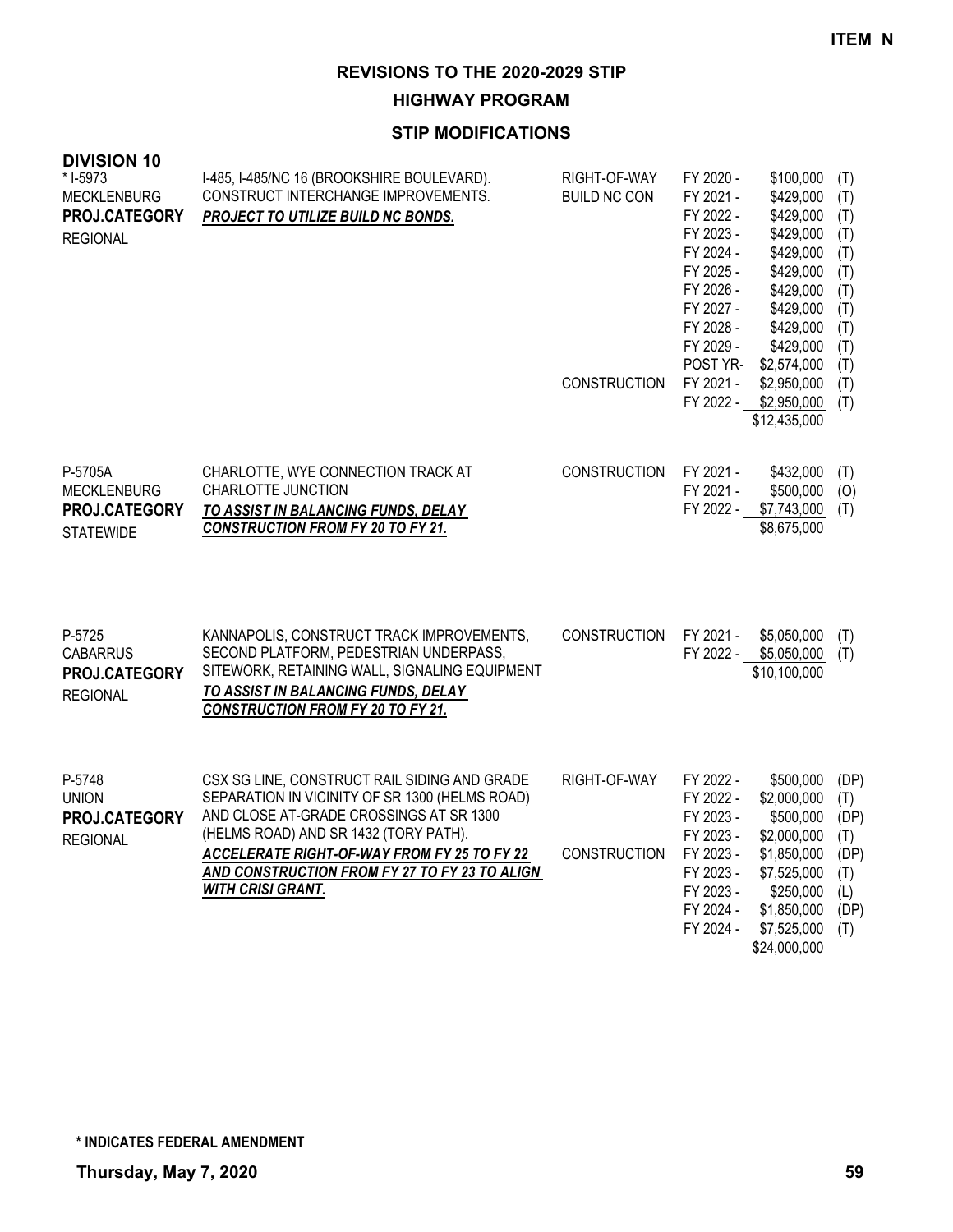**HIGHWAY PROGRAM**

| <b>DIVISION 10</b><br>P-5750<br><b>ANSON</b><br>PROJ.CATEGORY<br><b>REGIONAL</b> | CSX SF LINE, CONSTRUCT SIDING EXTENSION IN<br>POLKTON.<br>ACCELERATE RIGHT-OF-WAY FROM FY 25 TO FY 24<br>AND CONSTRUCTION FROM FY 27 TO FY 25 TO ALIGN<br><b>WITH CRISI GRANT.</b>                   | RIGHT-OF-WAY<br><b>CONSTRUCTION</b>                     | FY 2024 -<br>FY 2024 -<br>FY 2025 -<br>FY 2025 -<br>FY 2026 -<br>FY 2026 -<br>FY 2027 -<br>FY 2027 - | \$100,000<br>\$500,000<br>\$1,033,000<br>\$4,133,000<br>\$1,033,000<br>\$4,133,000<br>\$1,034,000<br>\$4,134,000<br>\$16,100,000 | (DP)<br>(T)<br>(DP)<br>(T)<br>(DP)<br>(T)<br>(DP)<br>(T)         |
|----------------------------------------------------------------------------------|------------------------------------------------------------------------------------------------------------------------------------------------------------------------------------------------------|---------------------------------------------------------|------------------------------------------------------------------------------------------------------|----------------------------------------------------------------------------------------------------------------------------------|------------------------------------------------------------------|
| R-5798<br><b>ANSON</b><br>PROJ.CATEGORY<br><b>STATEWIDE</b>                      | US 74 (ANDREW JACKSON HIGHWAY), GRAHAM<br>STREET TO SR 1749. CONSTRUCT MEDIAN.<br>TO ASSIST IN BALANCING FUNDS, DELAY RIGHT-OF-<br>WAY FROM FY 20 TO FY 21.                                          | RIGHT-OF-WAY<br><b>UTILITIES</b><br><b>CONSTRUCTION</b> | FY 2021 -<br>FY 2022 -<br>FY 2021 -<br>FY 2024 -<br>FY 2025 -<br>FY 2026 -                           | \$245,000<br>\$5,225,000<br>\$600,000<br>\$3,766,000<br>\$3,767,000<br>\$3,767,000<br>\$17,370,000                               | (T)<br>(T)<br>(T)<br>(T)<br>(T)<br>(T)                           |
| TQ-6957<br><b>MECKLENBURG</b><br>PROJ.CATEGORY<br><b>EXEMPT</b>                  | CHARLOTTE AREA TRANSIT SYSTEM, ENHANCED<br>MOBILITY TO SENIORS AND INDIVIDUALS WITH<br>DISABILITIES.<br><b>CORRECTED FUNDING LEVEL FOR FY 20-23 FOR</b><br>CAPITAL PROJECTS AS REQUESTED BY THE MPO. | <b>OPERATIONS</b>                                       | FY 2020 -<br>FY 2020 -<br>FY 2021 -<br>FY 2021 -<br>FY 2022 -<br>FY 2022 -<br>FY 2023 -<br>FY 2023 - | \$525,000<br>\$525,000<br>\$276,000<br>\$276,000<br>\$290,000<br>\$290,000<br>\$304,000<br>\$304,000<br>\$2,790,000              | (L)<br>(5310)<br>(L)<br>(5310)<br>(L)<br>(5310)<br>(L)<br>(5310) |
| TQ-7009<br><b>MECKLENBURG</b><br><b>PROJ.CATEGORY</b><br><b>EXEMPT</b>           | CHARLOTTE AREA TRANSIT SYSTEM,<br>ADMINISTRATIVE OVERSIGHT FOR 5310<br><b>CORRECTED FUNDING LEVEL FOR FY 20-23 FOR</b><br>ADMINISTRATIVE OVERSIGHT OF THE 5210 PROGRAM<br>AS REQUESTED BY THE CRTPO. | ADMINISTRATIVE FY 2020 -                                | FY 2021 -<br>FY 2022 -<br>FY 2023 -                                                                  | \$114,000<br>\$121,000<br>\$127,000<br>\$101,000<br>\$463,000                                                                    | (5310)<br>(5310)<br>(5310)<br>(5310)                             |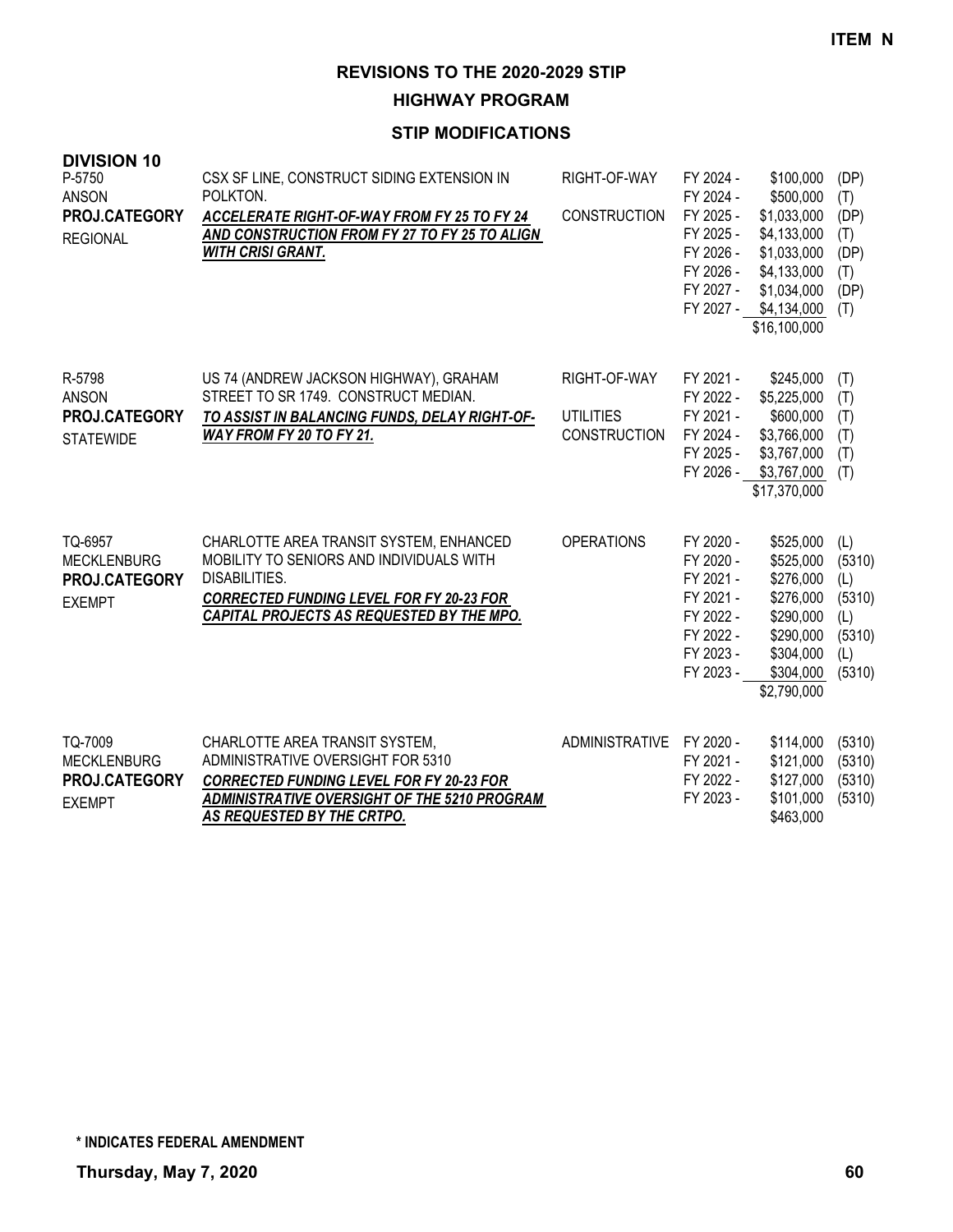**HIGHWAY PROGRAM**

| <b>DIVISION 10</b><br>TQ-9033<br><b>MECKLENBURG</b><br>PROJ.CATEGORY<br><b>EXEMPT</b> | CHARLOTTE AREA TRANSIT SYSTEM, ENHANCED<br>MOBILITY TO SENIORS AND INDIVIDUALS WITH<br>DISABILITIES.<br><b>CORRECTED FUNDING LEVEL FOR FY 20-25 FOR</b><br>CAPITAL PROJECTS AS REQUESTED BY THE MPO.                              | CAPITAL                                                                        | FY 2020 -<br>FY 2020 -<br>FY 2021 -<br>FY 2021 -<br>FY 2022 -<br>FY 2022 -<br>FY 2023 -<br>FY 2023 -<br>FY 2024 -<br>FY 2024 -<br>FY 2025 -<br>FY 2025 - | \$179,000<br>\$715,000<br>\$179,000<br>\$715,000<br>\$179,000<br>\$715,000<br>\$152,000<br>\$609,000<br>\$101,000<br>\$810,000<br>\$104,000<br>\$834,000<br>\$5,292,000 | (L)<br>(5310)<br>(L)<br>(5310)<br>(L)<br>(5310)<br>(L)<br>(5310)<br>(L)<br>(5310)<br>(L)<br>(5310) |
|---------------------------------------------------------------------------------------|-----------------------------------------------------------------------------------------------------------------------------------------------------------------------------------------------------------------------------------|--------------------------------------------------------------------------------|----------------------------------------------------------------------------------------------------------------------------------------------------------|-------------------------------------------------------------------------------------------------------------------------------------------------------------------------|----------------------------------------------------------------------------------------------------|
| * U-4913<br><b>UNION</b><br><b>MECKLENBURG</b><br>PROJ.CATEGORY<br><b>DIVISION</b>    | IDLEWILD ROAD, SR 3175 (STALLINGS ROAD) TO SR<br>1524 (STEVENS MILL ROAD). WIDEN EXISTING<br>ROADWAY.<br>TO ASSIST IN BALANCING FUNDS, DELAY RIGHT-OF-<br>WAY FROM FY 20 TO FY 22 AND CONSTRUCTION<br><b>FROM FY 22 TO FY 25.</b> | RIGHT-OF-WAY<br><b>UTILITIES</b><br><b>BUILD NC CON</b><br><b>CONSTRUCTION</b> | FY 2022 -<br>FY 2022 -<br>FY 2025 -<br>FY 2026 -<br>FY 2027 -<br>FY 2028 -<br>FY 2029 -<br>POST YR-<br>FY 2025 -                                         | \$150,000<br>\$900,000<br>\$257,000<br>\$257,000<br>\$257,000<br>\$257,000<br>\$257,000<br>\$2,570,000<br>\$1,550,000                                                   | (T)<br>(T)<br>(T)<br>(T)<br>(T)<br>(T)<br>(T)<br>(T)<br>(T)                                        |
| * U-5007<br><b>MECKLENBURG</b><br>PROJ.CATEGORY<br><b>REGIONAL</b>                    | NC 51, MATTHEWS TOWNSHIP PARKWAY TO SR 3128<br>(LAWYERS ROAD). WIDEN TO MULTI-LANES.<br>TO ASSIST IN BALANCING FUNDS, DELAY RIGHT OF<br><b>WAY FROM FY 21 TO 22 AND CONSTRUCTION FROM</b><br>FY 24 TO FY 25.                      | RIGHT-OF-WAY<br><b>UTILITIES</b><br><b>CONSTRUCTION</b>                        | FY 2026 -<br>FY 2022 -<br>FY 2023 -<br>FY 2022 -<br>FY 2023 -<br>FY 2025 -<br>FY 2026 -<br>FY 2027 -<br>FY 2028 -                                        | \$1,550,000<br>\$8,005,000<br>\$4,125,000<br>\$4,125,000<br>\$2,250,000<br>\$2,250,000<br>\$7,625,000<br>\$7,625,000<br>\$7,625,000<br>\$7,625,000<br>\$43,250,000      | (T)<br>(T)<br>(T)<br>(T)<br>(T)<br>(T)<br>(T)<br>(T)<br>(T)                                        |
| U-5108<br><b>MECKLENBURG</b><br>PROJ.CATEGORY<br><b>DIVISION</b>                      | NORTHCROSS DRIVE EXTENSION, NC 73 IN<br>HUNTERSVILLE TO WESTMORELAND ROAD IN<br>CORNELIUS. CONSTRUCT ROAD ON NEW LOCATION.<br><b>TO ASSIST IN BALANCING FUNDS, DELAY</b><br><b>CONSTRUCTION FROM FY 20 TO FY 21.</b>              | <b>ENGINEERING</b><br>RIGHT-OF-WAY<br><b>CONSTRUCTION</b>                      | FY 2020 -<br>FY 2020 -<br>FY 2020 -<br>FY 2021 -<br>FY 2021 -<br>FY 2021 -                                                                               | \$960,000<br>\$1,499,000<br>\$489,000<br>\$9,416,000<br>\$2,023,000<br>\$331,000<br>\$14,718,000                                                                        | (BA)<br>(BGANY)<br>(L)<br>(BGANY)<br>(L)<br>(S(M))                                                 |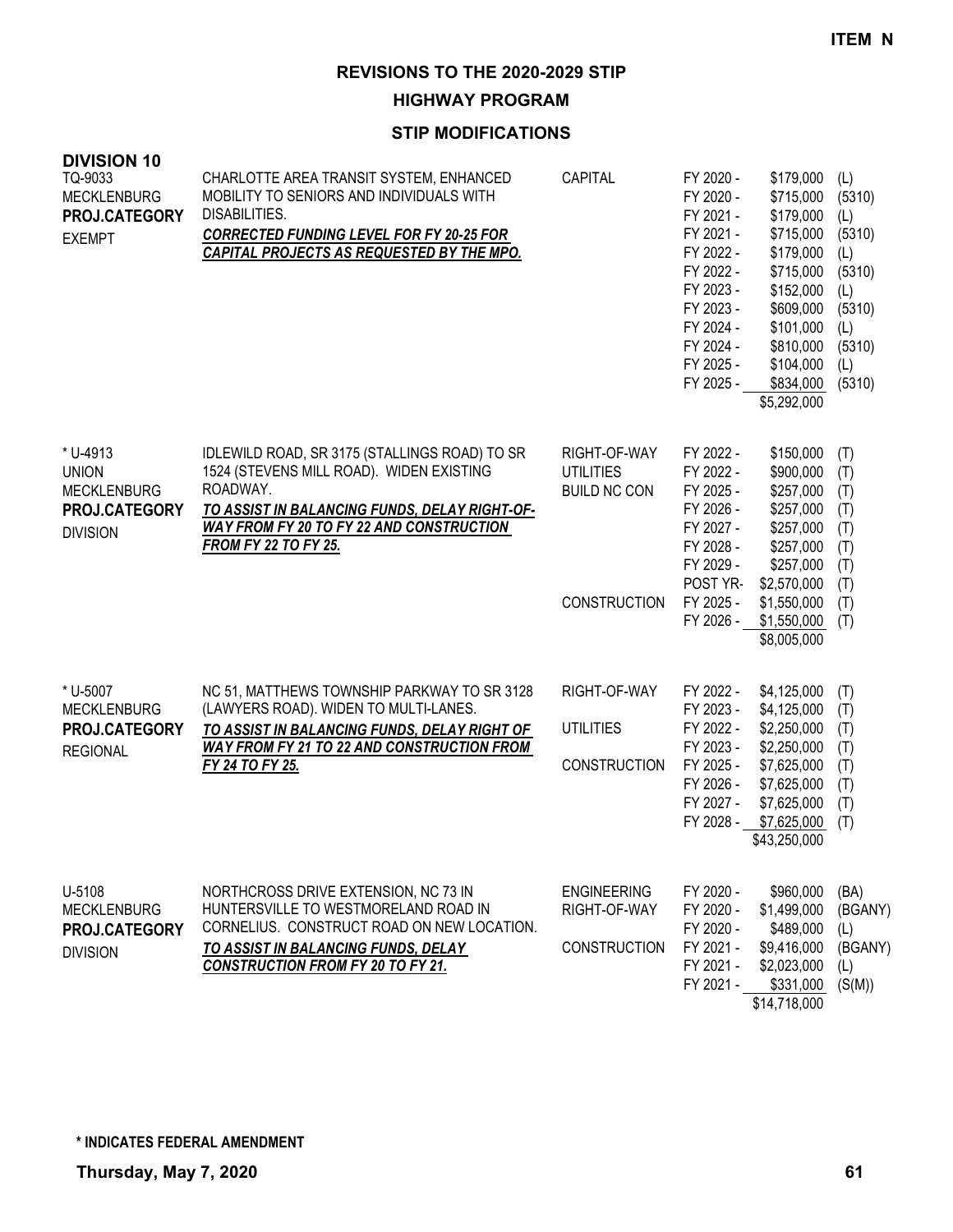# **HIGHWAY PROGRAM**

| <b>DIVISION 10</b><br>U-5763<br><b>MECKLENBURG</b><br>PROJ.CATEGORY<br><b>REGIONAL</b> | NC 51 (MATTHEWS TOWNSHIP PARKWAY), SR 3356<br>(SARDIS ROAD) TO SR 1010 (EAST JOHN STREET/<br>MONROE ROAD). WIDEN EXISTING ROADWAY.<br>TO ASSIST IN BALANCING FUNDS, DELAY RIGHT-OF-<br>WAY FROM FY 20 TO FY 21. | RIGHT-OF-WAY<br><b>UTILITIES</b><br><b>CONSTRUCTION</b> | FY 2021 -<br>FY 2022 -<br>FY 2023 -<br>FY 2021 -<br>FY 2023 -<br>FY 2024 -<br>FY 2025 -<br>FY 2026 - | \$1,300,000<br>\$5,850,000<br>\$5,850,000<br>\$200,000<br>\$6,000,000<br>\$6,000,000<br>\$6,000,000<br>\$6,000,000<br>\$37,200,000   | (T)<br>(T)<br>(T)<br>(T)<br>(T)<br>(T)<br>(T)<br>(T) |
|----------------------------------------------------------------------------------------|-----------------------------------------------------------------------------------------------------------------------------------------------------------------------------------------------------------------|---------------------------------------------------------|------------------------------------------------------------------------------------------------------|--------------------------------------------------------------------------------------------------------------------------------------|------------------------------------------------------|
| * U-5766A<br><b>MECKLENBURG</b><br><b>PROJ.CATEGORY</b><br><b>REGIONAL</b>             | NC 160, SOUTH CAROLINA LINE TO NC 49 (SOUTH<br>TRYON ROAD). WIDEN TO MULTI-LANES.<br>TO ASSIST IN BALANCING FUNDS, DELAY RIGHT-OF-<br>WAY FROM FY 21 TO FY 22.                                                  | RIGHT-OF-WAY<br>UTILITIES<br><b>CONSTRUCTION</b>        | FY 2022 -<br>FY 2023 -<br>FY 2022 -<br>FY 2024 -<br>FY 2025 -<br>FY 2026 -<br>FY 2027 -              | \$1,300,000<br>\$1,300,000<br>\$500,000<br>\$4,375,000<br>\$4,375,000<br>\$4,375,000<br>\$4,375,000<br>\$20,600,000                  | (T)<br>(T)<br>(T)<br>(T)<br>(T)<br>(T)<br>(T)        |
| * U-5766B<br><b>MECKLENBURG</b><br>PROJ.CATEGORY<br><b>REGIONAL</b>                    | NC 160, NC 49 (SOUTH TRYON ROAD) TO I-485. WIDEN<br>TO MULTI-LANES.<br>TO ASSIST IN BALANCING FUNDS, DELAY RIGHT-OF-<br>WAY FROM FY 21 TO FY 22.                                                                | RIGHT-OF-WAY<br><b>UTILITIES</b><br><b>CONSTRUCTION</b> | FY 2022 -<br>FY 2023 -<br>FY 2022 -<br>FY 2023 -<br>FY 2024 -<br>FY 2025 -<br>FY 2026 -<br>FY 2027 - | \$1,550,000<br>\$1,550,000<br>\$2,300,000<br>\$2,300,000<br>\$7,825,000<br>\$7,825,000<br>\$7,825,000<br>\$7,825,000<br>\$39,000,000 | (T)<br>(T)<br>(T)<br>(T)<br>(T)<br>(T)<br>(T)<br>(T) |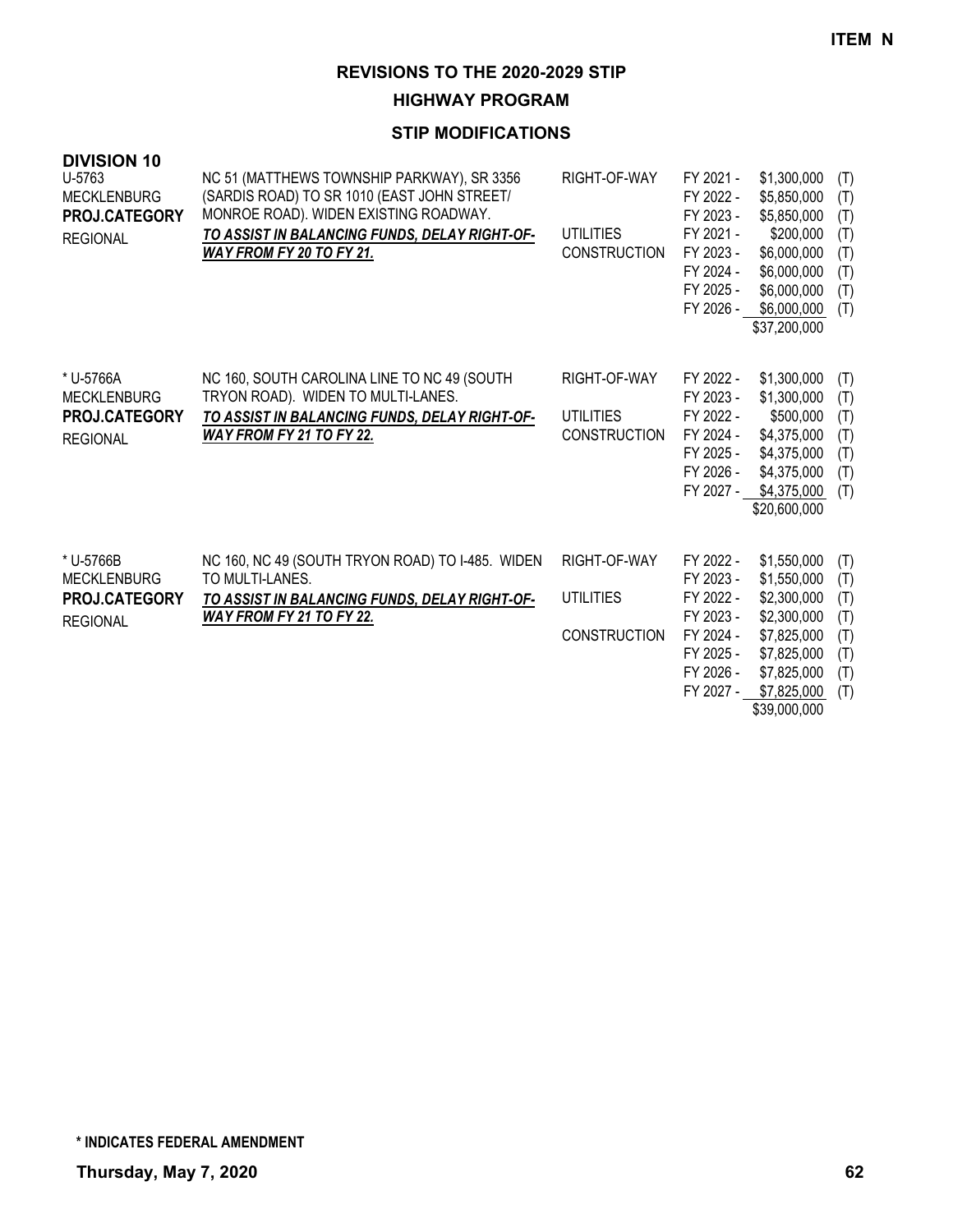**HIGHWAY PROGRAM**

| <b>DIVISION 10</b>             |                                                                                             |                     |                        |                           |            |
|--------------------------------|---------------------------------------------------------------------------------------------|---------------------|------------------------|---------------------------|------------|
| * U-5768<br><b>MECKLENBURG</b> | NC 49 & BACK CREEK CHURCH ROAD, NC 49, JOHN<br>KIRK DRIVE TO I-485. WIDEN EXISTING ROADWAY. | <b>BUILD NC ROW</b> | FY 2021 -<br>FY 2022 - | \$944,000<br>\$944,000    | (T)<br>(T) |
| PROJ.CATEGORY                  | REALIGN BACK CREEK CHURCH ROAD ON NEW                                                       |                     | FY 2023 -              | \$944,000                 | (T)        |
| <b>REGIONAL</b>                | LOCATION TO THE NC 49 AND MALLARD CREEK                                                     |                     | FY 2024 -              | \$944,000                 | (T)        |
|                                | CHURCH ROAD INTERSECTION. CLOSE EXISTING AT                                                 |                     | FY 2025 -              | \$944,000                 | (T)        |
|                                | GRADE RAIL CROSSING AT NC 49 AND BACK CREEK                                                 |                     | FY 2026 -              | \$944,000                 | (T)        |
|                                | CHURCH ROAD.                                                                                |                     | FY 2027 -              | \$944,000                 | (T)        |
|                                | <b>COST INCREASE EXCEEDING \$2 MILLION AND 25%</b>                                          |                     | FY 2028 -              | \$944,000                 | (T)        |
|                                | THRESHOLDS. PROJECT TO UTILIZE BUILD NC                                                     |                     | FY 2029 -              | \$944,000                 | (T)        |
|                                | <b>BONDS.</b>                                                                               |                     | POST YR-               | \$5,664,000               | (T)        |
|                                |                                                                                             | RIGHT-OF-WAY        | FY 2021 -              | \$6,500,000               | (T)        |
|                                |                                                                                             |                     | FY 2021 -              | \$1,200,000               | (L)        |
|                                |                                                                                             |                     | FY 2022 -              | \$6,500,000               | (T)        |
|                                |                                                                                             |                     | FY 2023 -              | \$6,500,000               | (T)        |
|                                |                                                                                             | <b>UTILITIES</b>    | FY 2021 -              | \$900,000                 | (T)        |
|                                |                                                                                             |                     | FY 2022 -              | \$900,000                 | (T)        |
|                                |                                                                                             | <b>MITIGATION</b>   | FY 2021 -              | \$925,000                 | (L)        |
|                                |                                                                                             | <b>BUILD NC CON</b> | FY 2024 -              | \$2,488,000               | (T)        |
|                                |                                                                                             |                     | FY 2025 -              | \$2,488,000               | (T)        |
|                                |                                                                                             |                     | FY 2026 -              | \$2,488,000               | (T)        |
|                                |                                                                                             |                     | FY 2027 -              | \$2,488,000               | (T)        |
|                                |                                                                                             |                     | FY 2028 -              | \$2,488,000               | (T)        |
|                                |                                                                                             |                     | FY 2029 -              | \$2,488,000               | (T)        |
|                                |                                                                                             |                     |                        | POST YR-\$22,392,000      | (T)        |
|                                |                                                                                             | <b>CONSTRUCTION</b> | FY 2024 -              | \$4,525,000               | (T)        |
|                                |                                                                                             |                     | FY 2024 -              | \$12,300,000              | (L)        |
|                                |                                                                                             |                     | FY 2025 -              | \$4,525,000               | (T)        |
|                                |                                                                                             |                     | FY 2026 -              | \$4,525,000               | (T)        |
|                                |                                                                                             |                     | FY 2027 -              | \$4,525,000               | (T)        |
|                                |                                                                                             |                     |                        | \$105,305,000             |            |
| * U-5769A                      | NC 16 (PROVIDENCE ROAD SOUTH), SR 1316 (REA                                                 | RIGHT-OF-WAY        | FY 2022 -              | \$5,800,000               | (T)        |
| <b>UNION</b>                   | ROAD EXTENSION) TO SR 1321 (CUTHBERTSON                                                     |                     | FY 2023 -              | \$5,800,000               | (T)        |
| PROJ.CATEGORY                  | ROAD) IN WEDDINGTON. WIDEN TO MULTI-LANES.                                                  | <b>UTILITIES</b>    | FY 2022 -              | \$1,400,000               | (T)        |
| <b>REGIONAL</b>                | TO ASSIST IN BALANCING FUNDS, DELAY RIGHT-OF-                                               | <b>CONSTRUCTION</b> | FY 2024 -              | \$9,800,000               | (T)        |
|                                | WAY FROM FY 21 TO FY 22.                                                                    |                     |                        | FY 2025 - \$9,800,000 (T) |            |
|                                |                                                                                             |                     | FY 2026 -              | \$9,800,000               | (T)        |
|                                |                                                                                             |                     |                        | FY 2027 - \$9,800,000     | (T)        |
|                                |                                                                                             |                     |                        | \$52,200,000              |            |
| * U-5769B                      | NC 16 (PROVIDENCE ROAD SOUTH), SR 1321                                                      | RIGHT-OF-WAY        | FY 2022 -              | \$4,800,000               | (T)        |
| <b>UNION</b>                   | (CUTHBERTSON ROAD) IN WEDDINGTON TO SR 3530                                                 |                     | FY 2023 -              | \$4,800,000               | (T)        |
| PROJ.CATEGORY                  | (WAXHAW PARKWAY) IN WAXHAW. WIDEN TO MULTI-                                                 | <b>UTILITIES</b>    | FY 2022 -              | \$1,200,000               | (T)        |
| <b>REGIONAL</b>                | LANES.                                                                                      | <b>CONSTRUCTION</b> | FY 2024 -              | \$4,875,000               | (T)        |
|                                | TO ASSIST IN BALANCING FUNDS, DELAY RIGHT-OF-                                               |                     | FY 2025 -              | \$4,875,000               | (T)        |
|                                | WAY FROM FY 21 TO FY 22.                                                                    |                     | FY 2026 -              | \$4,875,000               | (T)        |
|                                |                                                                                             |                     | FY 2027 -              | \$4,875,000               | (T)        |
|                                |                                                                                             |                     |                        | \$30,300,000              |            |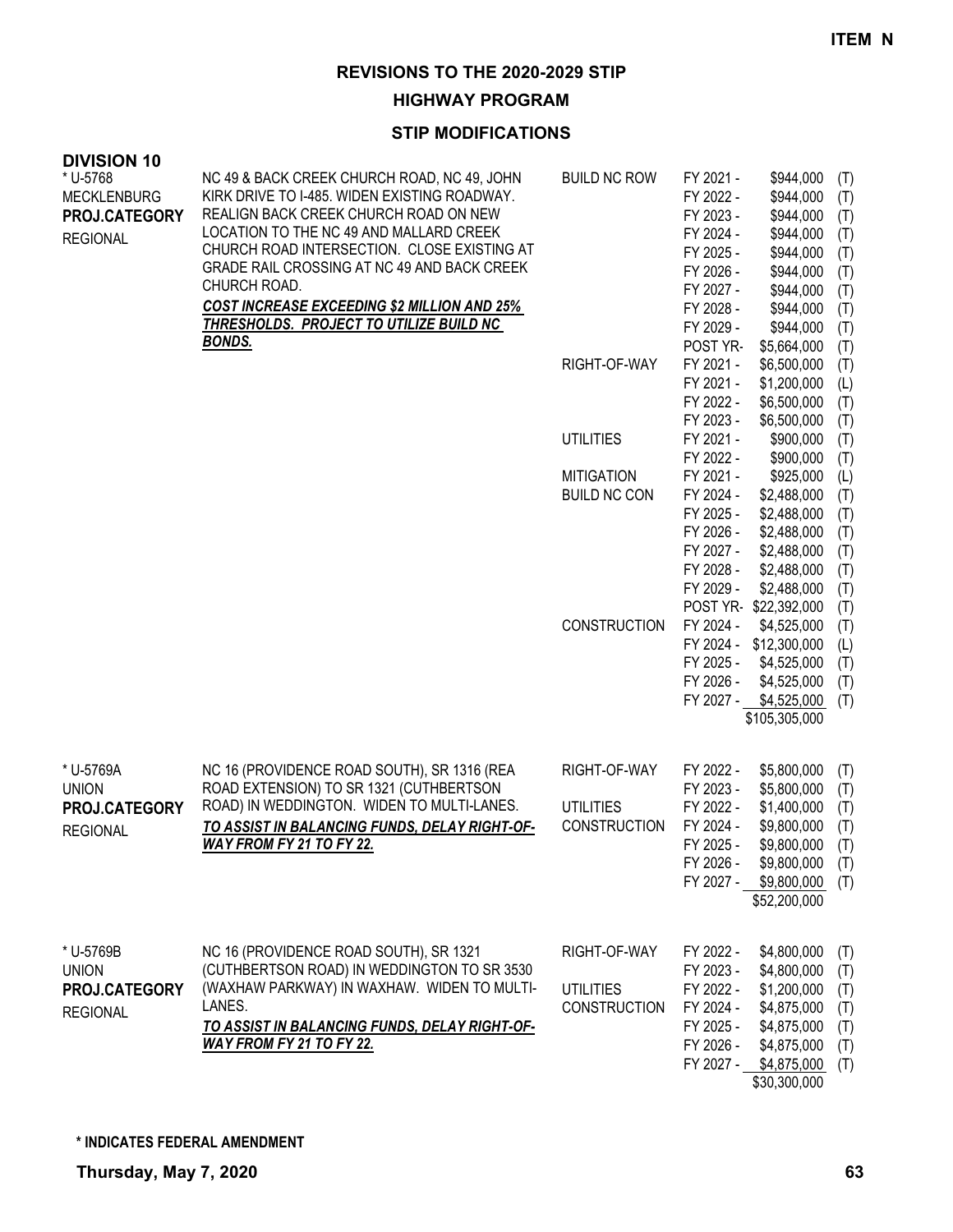**HIGHWAY PROGRAM**

| <b>DIVISION 10</b><br>* U-5772<br><b>MECKLENBURG</b><br>PROJ.CATEGORY<br><b>REGIONAL</b> | NC 115 (OLD STATESVILLE ROAD), NC 24 (HARRIS<br>BOULEVARD) TO I-485. WIDEN TO MULTI-LANES.<br>TO ASSIST IN BALANCING FUNDS, DELAY RIGHT-OF-<br><b>WAY FROM FY 21 TO FY 22 AND CONSTRUCTION</b><br><b>FROM FY 23 TO FY 24.</b> | RIGHT-OF-WAY<br><b>UTILITIES</b><br><b>CONSTRUCTION</b>                        | FY 2022 -<br>FY 2023 -<br>FY 2022 -<br>FY 2024 -<br>FY 2025 -                                                                                           | \$1,900,000<br>\$17,100,000<br>\$1,100,000<br>\$12,650,000<br>\$25,300,000<br>FY 2026 - \$12,650,000<br>\$70,700,000                                                               | (T)<br>(T)<br>(T)<br>(T)<br>(T)<br>(T)                                           |
|------------------------------------------------------------------------------------------|-------------------------------------------------------------------------------------------------------------------------------------------------------------------------------------------------------------------------------|--------------------------------------------------------------------------------|---------------------------------------------------------------------------------------------------------------------------------------------------------|------------------------------------------------------------------------------------------------------------------------------------------------------------------------------------|----------------------------------------------------------------------------------|
| * U-5807<br><b>MECKLENBURG</b><br>PROJ.CATEGORY<br><b>DIVISION</b>                       | SR 2136 (GILEAD ROAD), US 21 (STATESVILLE ROAD)<br>TO NC 115. WIDEN TO MULTI-LANES.<br>TO ASSIST IN BALANCING FUNDS, DELAY RIGHT-OF-<br>WAY FROM FY 22 TO FY 25 AND CONSTRUCTION<br><b>FROM FY 25 TO FY 27.</b>               | <b>BUILD NC ROW</b><br>RIGHT-OF-WAY<br><b>UTILITIES</b><br><b>CONSTRUCTION</b> | FY 2025 -<br>FY 2026 -<br>FY 2027 -<br>FY 2028 -<br>FY 2029 -<br>POST YR-<br>FY 2025 -<br>FY 2026 -<br>FY 2025 -<br>FY 2026 -<br>FY 2027 -<br>FY 2028 - | \$343,000<br>\$343,000<br>\$343,000<br>\$343,000<br>\$343,000<br>\$3,430,000<br>\$1,500,000<br>\$1,500,000<br>\$450,000<br>\$450,000<br>\$3,450,000<br>\$3,450,000<br>\$15,945,000 | (T)<br>(T)<br>(T)<br>(T)<br>(T)<br>(T)<br>(T)<br>(T)<br>(T)<br>(T)<br>(T)<br>(T) |
| U-5873<br><b>MECKLENBURG</b><br>PROJ.CATEGORY<br><b>EXEMPT</b>                           | CORNELIUS, INTERSECTION OF NC 115 AND POTTS<br>STREET. CONSTRUCT IMPROVEMENTS.<br>TO ASSIST IN BALANCING FUNDS, DELAY<br><b>CONSTRUCTION FROM FY 20 TO FY 21.</b>                                                             | <b>ENGINEERING</b><br>RIGHT-OF-WAY<br><b>CONSTRUCTION</b>                      | FY 2020 -<br>FY 2020 -<br>FY 2021 -<br>FY 2021 -                                                                                                        | \$100,000<br>\$1,700,000<br>\$2,733,000<br>\$683,000<br>\$5,216,000                                                                                                                | (BA)<br>(BA)<br>(CMAQ)<br>(S(M))                                                 |
| U-5874<br><b>MECKLENBURG</b><br>PROJ.CATEGORY<br><b>DIVISION</b>                         | NORTH UNIVERSITY RESEARCH PARK I-85 OVERPASS,<br>SR 2722 (LOUIS ROSE PLACE) TO DOUG MAYES<br>PLACE. CONSTRUCT NEW ROUTE.<br>TO ASSIST IN BALANCING FUNDS, DELAY<br><b>CONSTRUCTION FROM FY 20 TO FY 21.</b>                   | RIGHT-OF-WAY<br><b>CONSTRUCTION</b>                                            | FY 2020 -<br>FY 2020 -<br>FY 2021 -<br>FY 2021 -<br>FY 2021 -                                                                                           | \$1,673,000<br>\$1,673,000<br>\$3,548,000<br>\$4,135,000<br>FY 2021 - \$11,880,000<br>\$2,370,000<br>FY 2022 - \$3,548,000<br>\$28,827,000                                         | (BGDA)<br>(L)<br>(BGANY)<br>(BGDA)<br>(0)<br>(L)<br>(BGANY)                      |
| U-5907<br><b>MECKLENBURG</b><br>PROJ.CATEGORY<br><b>EXEMPT</b>                           | DAVIDSON, POTTS-SLOAN-BEATTY CONNECTOR.<br>CONSTRUCT ROADWAY ON NEW LOCATION.<br>TO ASSIST IN BALANCING FUNDS, DELAY<br><b>CONSTRUCTION FROM FY 20 TO FY 21.</b>                                                              | <b>CONSTRUCTION</b>                                                            | FY 2021 -<br>FY 2021 -                                                                                                                                  | \$4,500,000<br>\$477,000<br>\$4,977,000                                                                                                                                            | (T)<br>(L)                                                                       |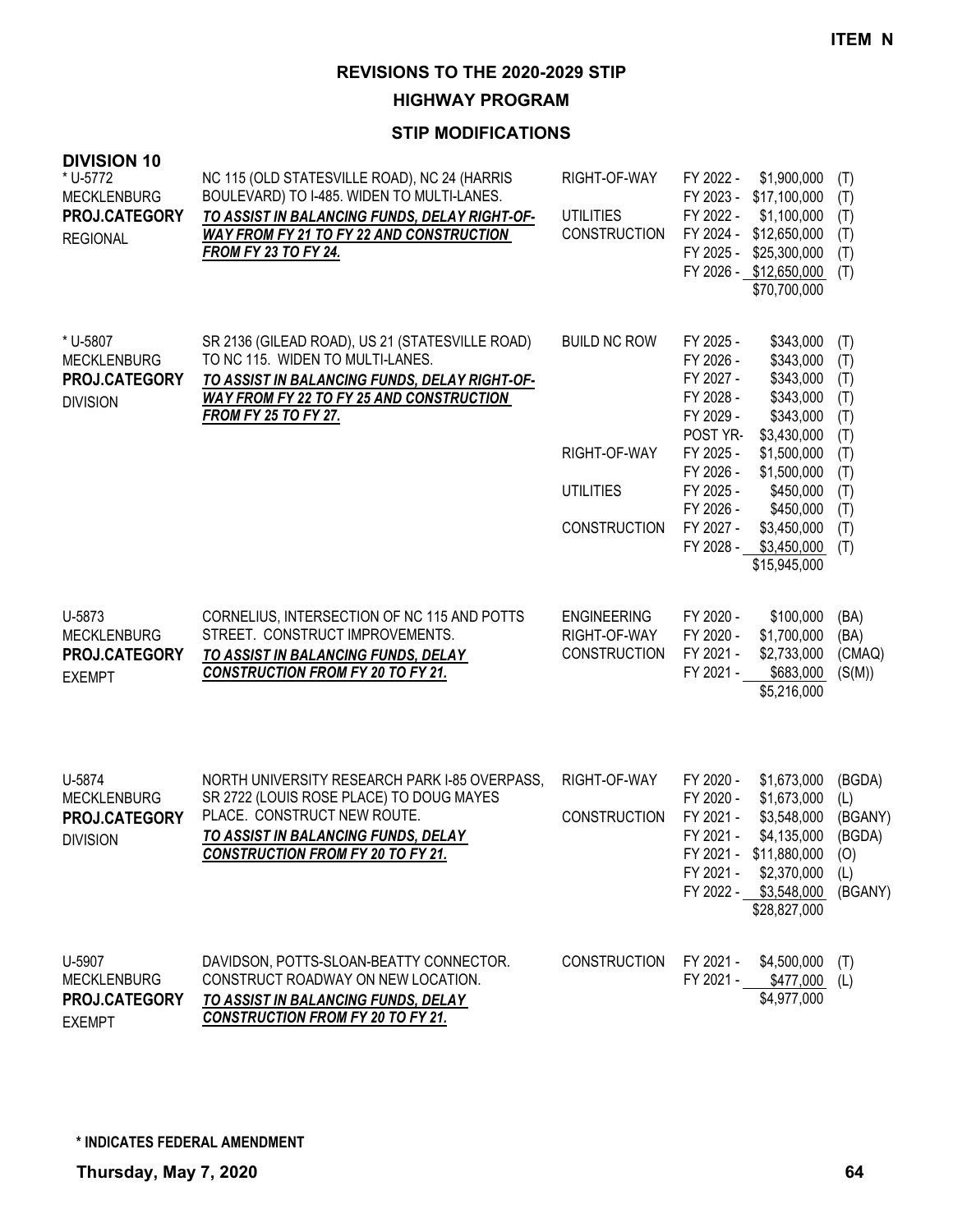**HIGHWAY PROGRAM**

## **STIP MODIFICATIONS**

| <b>DIVISION 10</b><br>U-5956<br><b>CABARRUS</b><br>PROJ.CATEGORY<br><b>REGIONAL</b> | US 29, REALIGN UNION CEMETERY ROAD TO<br>INTERSECT US 29 AT ROCK HILL CHURCH ROAD AND<br>CONSTRUCT IMPROVEMENTS ALONG US 29 FROM 0.6<br>MILE WEST OF ROCK HILL CHURCH ROAD TO JUST<br>EAST OF ROCK HILL CHURCH ROAD.<br>TO ASSIST IN BALANCING FUNDS, DELAY RIGHT-OF-<br><b>WAY FROM FY 20 TO 21 AND CONSTRUCTION FROM</b><br>FY 22 TO FY 23. | RIGHT-OF-WAY<br><b>UTILITIES</b><br><b>CONSTRUCTION</b>   | FY 2021 -<br>FY 2021 -<br>FY 2023 -<br>FY 2024 -                                                     | \$1,000,000<br>\$500,000<br>\$4,050,000<br>\$4,050,000<br>\$9,600,000                                          | (T)<br>(T)<br>(T)<br>(T)                                               |
|-------------------------------------------------------------------------------------|-----------------------------------------------------------------------------------------------------------------------------------------------------------------------------------------------------------------------------------------------------------------------------------------------------------------------------------------------|-----------------------------------------------------------|------------------------------------------------------------------------------------------------------|----------------------------------------------------------------------------------------------------------------|------------------------------------------------------------------------|
| * U-6031<br><b>UNION</b><br>PROJ.CATEGORY<br><b>DIVISION</b>                        | SR 1009 (CHARLOTTE AVENUE), SEYMOUR STREET TO<br>NC 200 (DICKERSON BOULEVARD). WIDEN TO FOUR-<br>LANES DIVIDED.<br><b>COST INCREASE EXCEEDING \$2 MILLION AND 25%</b><br>THRESHOLDS. PROJECT TO NO LONGER UTILIZE<br><b>BUILD NC BONDS. DELAY RIGHT-OF-WAY FROM FY</b><br>20 TO FY 24 AND CONSTRUCTION FROM FY 24 TO FY<br><u>27.</u>         | RIGHT-OF-WAY<br><b>UTILITIES</b><br><b>CONSTRUCTION</b>   | FY 2024 -<br>FY 2025 -<br>FY 2026 -<br>FY 2024 -<br>FY 2027 -<br>FY 2028 -                           | \$6,766,000<br>\$6,767,000<br>\$6,767,000<br>\$500,000<br>\$3,000,000<br>\$3,000,000<br>\$26,800,000           | (T)<br>(T)<br>(T)<br>(T)<br>(T)<br>(T)                                 |
| U-6086<br><b>MECKLENBURG</b><br>PROJ.CATEGORY<br><b>EXEMPT</b>                      | NC 51, PARK ROAD TO CARMEL ROAD IN PINEVILLE.<br>CONSTRUCT ACCESS MANAGEMENT IMPROVEMENTS.<br>TO ASSIST IN BALANCING FUNDS, DELAY<br><b>CONSTRUCTION FROM FY 20 TO FY 23.</b>                                                                                                                                                                 | <b>CONSTRUCTION</b>                                       | FY 2023 -<br>FY 2023 -                                                                               | \$5,643,000<br>\$1,911,000<br>\$7,554,000                                                                      | (BGDA)<br>(L)                                                          |
| U-6087<br><b>UNION</b><br>PROJ.CATEGORY<br><b>DIVISION</b>                          | WESLEY CHAPEL, POTTER ROAD AT WESLEY CHAPEL<br>ROAD. CONSTRUCT ROUNDABOUT.<br>TO ALLOW ADDITIONAL TIME FOR PLANNING AND<br>DESIGN, DELAY RIGHT-OF-WAY FROM FY 19 TO FY 20<br>AND CONSTRUCTION FROM FY 20 TO FY 21.                                                                                                                            | <b>ENGINEERING</b><br>RIGHT-OF-WAY<br><b>CONSTRUCTION</b> | FY 2020 -<br>FY 2020 -<br>FY 2020 -<br>FY 2020 -<br>FY 2020 -<br>FY 2021 -<br>FY 2021 -<br>FY 2021 - | \$7,000<br>\$5,000<br>\$74,000<br>\$26,000<br>\$26,000<br>\$1,006,000<br>\$390,000<br>\$313,000<br>\$1,847,000 | (CMAQ)<br>(S(M))<br>(CMAQ)<br>(L)<br>(S(M))<br>(CMAQ)<br>(L)<br>(S(M)) |
| U-6088<br><b>UNION</b><br>PROJ.CATEGORY<br><b>DIVISION</b>                          | MARVIN, NEW TOWN ROAD AT MARVIN ROAD.<br>CONSTRUCT ROUNDABOUT.<br>TO ALLOW ADDITIONAL TIME FOR PLANNING AND<br>DESIGN, DELAY CONSTRUCTION FROM FY 20 TO FY<br><u>21.</u>                                                                                                                                                                      | <b>ENGINEERING</b><br>RIGHT-OF-WAY<br>CONSTRUCTION        | FY 2020 -<br>FY 2020 -<br>FY 2020 -<br>FY 2020 -<br>FY 2020 -<br>FY 2021 -<br>FY 2021 -<br>FY 2021 - | \$45,000<br>\$55,000<br>\$111,000<br>\$37,000<br>\$12,000<br>\$1,302,000<br>\$205,000<br>\$121,000             | (CMAQ)<br>(S(M))<br>(CMAQ)<br>(L)<br>(S(M))<br>(CMAQ)<br>(L)<br>(S(M)) |

\$1,888,000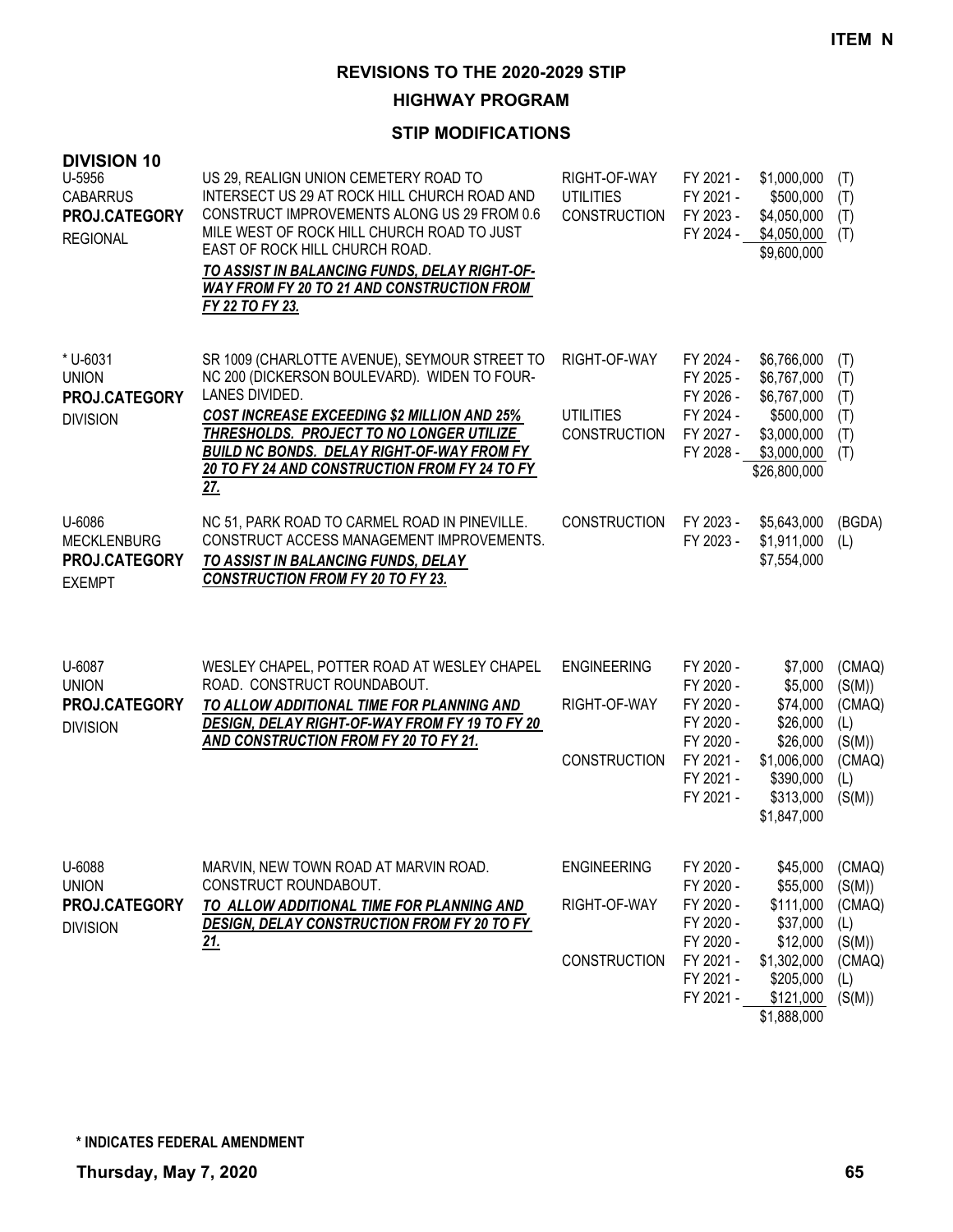**HIGHWAY PROGRAM**

| <b>DIVISION 10</b><br>U-6090<br><b>UNION</b><br>PROJ.CATEGORY<br><b>DIVISION</b> | WEDDINGTON, WEDDINGTON-MATTHEWS ROAD AT<br>TILLEY MORRIS ROAD. CONSTRUCT ROUNDABOUT.<br>TO ASSIST IN BALANCING FUNDS, DELAY<br><b>CONSTRUCTION FROM FY 20 TO FY 21.</b>                                                                           | <b>ENGINEERING</b><br>RIGHT-OF-WAY<br><b>CONSTRUCTION</b> | FY 2020 -<br>FY 2020 -<br>FY 2020 -<br>FY 2020 -<br>FY 2020 -<br>FY 2021 -<br>FY 2021 -<br>FY 2021 - | \$258,000<br>\$133,000<br>\$193,000<br>\$27,000<br>\$41,000<br>\$1,540,000<br>\$220,000<br>\$440,000<br>\$2,852,000 | (CMAQ)<br>(S(M))<br>(CMAQ)<br>(L)<br>(S(M))<br>(CMAQ)<br>(L)<br>(S(M)) |
|----------------------------------------------------------------------------------|---------------------------------------------------------------------------------------------------------------------------------------------------------------------------------------------------------------------------------------------------|-----------------------------------------------------------|------------------------------------------------------------------------------------------------------|---------------------------------------------------------------------------------------------------------------------|------------------------------------------------------------------------|
| * U-6092<br><b>MECKLENBURG</b><br>PROJ.CATEGORY<br><b>DIVISION</b>               | DAVIDSON, DAVIDSON-CONCORD ROAD AT ROBERT<br>WALKER DRIVE. CONSTRUCT ROUNDABOUT.<br>TO ASSIST IN BALANCING FUNDS, DELAY RIGHT OF<br>WAY FROM FY 20 TO 21 AND CONSTRUCTION FROM<br>FY 21 TO FY 22.                                                 | <b>ENGINEERING</b><br>RIGHT-OF-WAY<br><b>CONSTRUCTION</b> | FY 2020 -<br>FY 2020 -<br>FY 2021 -<br>FY 2021 -<br>FY 2022 -<br>FY 2022 -                           | \$120,000<br>\$30,000<br>\$120,000<br>\$30,000<br>\$966,000<br>\$242,000<br>\$1,508,000                             | (CMAQ)<br>(L)<br>(CMAQ)<br>(L)<br>(CMAQ)<br>(L)                        |
| U-6105<br><b>MECKLENBURG</b><br>PROJ.CATEGORY<br><b>DIVISION</b>                 | CORNELIUS, SR 2415 (BAILEY ROAD), POOLE PLACE<br>DRIVE TO US 21 (STATESVILLE ROAD). CONSTRUCT<br>ROADWAY ON NEW LOCATION.<br>TO ASSIST IN BALANCING FUNDS, DELAY RIGHT OF<br><b>WAY FROM FY 20 TO 21 AND CONSTRUCTION FROM</b><br>FY 21 TO FY 22. | RIGHT-OF-WAY<br><b>CONSTRUCTION</b>                       | FY 2021 -<br>FY 2021 -<br>FY 2021 -<br>FY 2022 -<br>FY 2022 -                                        | \$756,000<br>\$276,000<br>\$1,032,000<br>\$2,244,000<br>\$2,388,000<br>\$6,696,000                                  | (BGANY)<br>(BGDA)<br>(L)<br>(BGANY)<br>(L)                             |
| * W-5710Y<br><b>UNION</b><br>PROJ.CATEGORY<br><b>DIVISION</b>                    | UNION COUNTY, CONSTRUCT IMPROVEMENTS AT SR<br>1315 (NEW TOWN ROAD) AND SR 1008 (WAXHAW-<br>INDIAN TRAIL ROAD) INTERSECTION<br>ADD CONSTRUCTION IN FY 21 NOT PREVIOUSLY<br>PROGRAMMED.                                                             | <b>CONSTRUCTION</b>                                       | FY 2021 -<br>FY 2021 -                                                                               | \$1,385,000<br>\$346,000<br>\$1,731,000                                                                             | (BGDA)<br>(S(M))                                                       |
| Y-4810K<br><b>CABARRUS</b><br>PROJ.CATEGORY<br><b>STATEWIDE</b>                  | NORFOLK SOUTHERN MAINLINE, GRADE SEPARATION<br>AT ROGERS LAKE ROAD CROSSING (724408Y) IN<br>KANNAPOLIS.<br>TO ASSIST IN BALANCING FUNDS, DELAY<br><b>CONSTRUCTION FROM FY 20 TO FY 21.</b>                                                        | <b>CONSTRUCTION</b>                                       | FY 2021 -<br>FY 2021 -                                                                               | \$8,850,000<br>\$450,000<br>\$9,300,000                                                                             | (T)<br>(O)                                                             |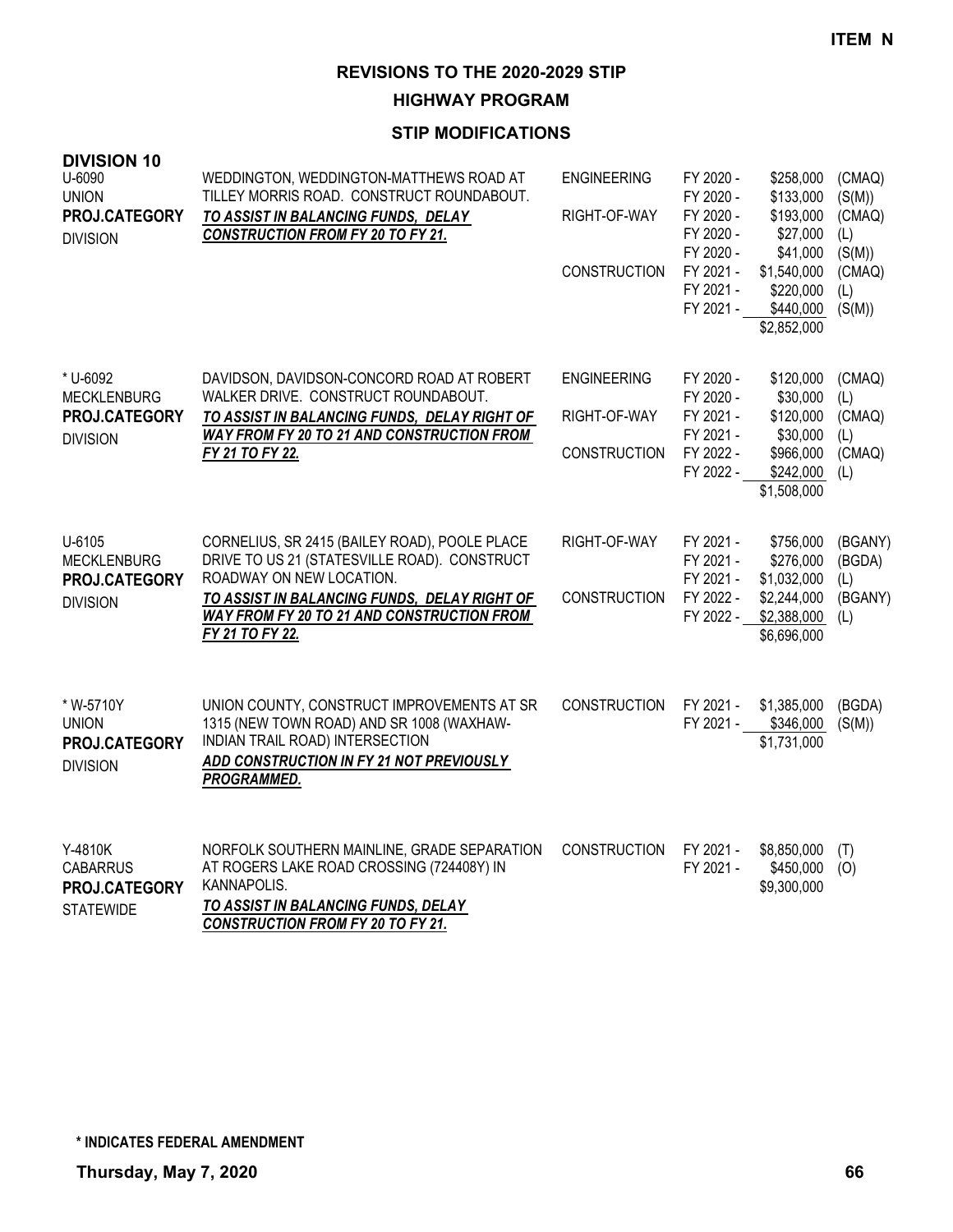**HIGHWAY PROGRAM**

| <b>DIVISION 11</b><br>B-5835<br><b>AVERY</b><br>PROJ.CATEGORY<br><b>DIVISION</b> | SR 1306 (HICKS HOLLOW ROAD), REPLACE BRIDGE<br>050125 OVER ELK RIVER.<br>TO ASSIST IN BALANCING FUNDS, DELAY RIGHT-OF-<br>WAY FROM FY 20 TO FY 21.                                                                       | RIGHT-OF-WAY<br><b>CONSTRUCTION</b>     | FY 2021 -<br>FY 2022 -                                                                                                                     | \$92,000<br>\$1,450,000<br>\$1,542,000                                                                                                          | (BGOFF)<br>(BGOFF)                                                        |
|----------------------------------------------------------------------------------|--------------------------------------------------------------------------------------------------------------------------------------------------------------------------------------------------------------------------|-----------------------------------------|--------------------------------------------------------------------------------------------------------------------------------------------|-------------------------------------------------------------------------------------------------------------------------------------------------|---------------------------------------------------------------------------|
| BR-0048<br><b>SURRY</b><br>PROJ.CATEGORY<br><b>REGIONAL</b>                      | NC 268, BRIDGE 850103 ON NC 268 OVER MITCHELL<br><b>RIVER</b><br>TO ALLOW ADDITIONAL TIME FOR PLANNING AND<br><b>DESIGN, DELAY CONSTRUCTION FROM FY 20 TO FY</b><br><u> 21.</u>                                          | <b>ENGINEERING</b>                      | FY 2021 -<br>FY 2022 -<br>FY 2023 -<br>FY 2024 -<br>FY 2025 -<br>FY 2026 -<br>FY 2027 -<br>FY 2028 -<br>FY 2029 -<br>POST YR-              | \$32,000<br>\$32,000<br>\$32,000<br>\$32,000<br>\$32,000<br>\$32,000<br>\$32,000<br>\$32,000<br>\$32,000<br>\$192,000                           | (T)<br>(T)<br>(T)<br>(T)<br>(T)<br>(T)<br>(T)<br>(T)<br>(T)<br>(T)        |
|                                                                                  |                                                                                                                                                                                                                          | <b>BUILD NC CON</b>                     | FY 2021 -<br>FY 2022 -<br>FY 2023 -<br>FY 2024 -<br>FY 2025 -<br>FY 2026 -<br>FY 2027 -<br>FY 2028 -<br>FY 2029 -<br>POST YR-              | \$172,000<br>\$172,000<br>\$172,000<br>\$172,000<br>\$172,000<br>\$172,000<br>\$172,000<br>\$172,000<br>\$172,000<br>\$1,032,000                | (T)<br>(T)<br>(T)<br>(T)<br>(T)<br>(T)<br>(T)<br>(T)<br>(T)<br>(T)        |
|                                                                                  |                                                                                                                                                                                                                          | <b>CONSTRUCTION</b>                     | FY 2021 -<br>FY 2022 -                                                                                                                     | \$725,000<br>\$725,000<br>\$4,510,000                                                                                                           | (T)<br>(T)                                                                |
| * R-2566BA<br><b>WATAUGA</b><br>PROJ.CATEGORY<br><b>DIVISION</b>                 | NC 105, CONSTRUCT NEW BRIDGE OVER WATAUGA<br>RIVER AND LEFT-TURN LANE AT SR 1112<br>(BROADSTONE ROAD).<br><b>COST INCREASE EXCEEDING \$2 MILLION AND 25%</b><br>THRESHOLDS. PROJECT TO UTILIZE BUILD NC<br><b>BONDS.</b> | <b>UTILITIES</b><br><b>BUILD NC CON</b> | FY 2020 -<br>FY 2021 -<br>FY 2022 -<br>FY 2023 -<br>FY 2024 -<br>FY 2025 -<br>FY 2026 -<br>FY 2027 -<br>FY 2028 -<br>FY 2029 -<br>POST YR- | \$2,850,000<br>\$532,000<br>\$532,000<br>\$532,000<br>\$532,000<br>\$532,000<br>\$532,000<br>\$532,000<br>\$532,000<br>\$532,000<br>\$3,192,000 | (T)<br>(T)<br>(T)<br>(T)<br>(T)<br>(T)<br>(T)<br>(T)<br>(T)<br>(T)<br>(T) |
|                                                                                  |                                                                                                                                                                                                                          | <b>CONSTRUCTION</b>                     | FY 2021 -                                                                                                                                  | \$6,200,000<br>\$17,030,000                                                                                                                     | (T)                                                                       |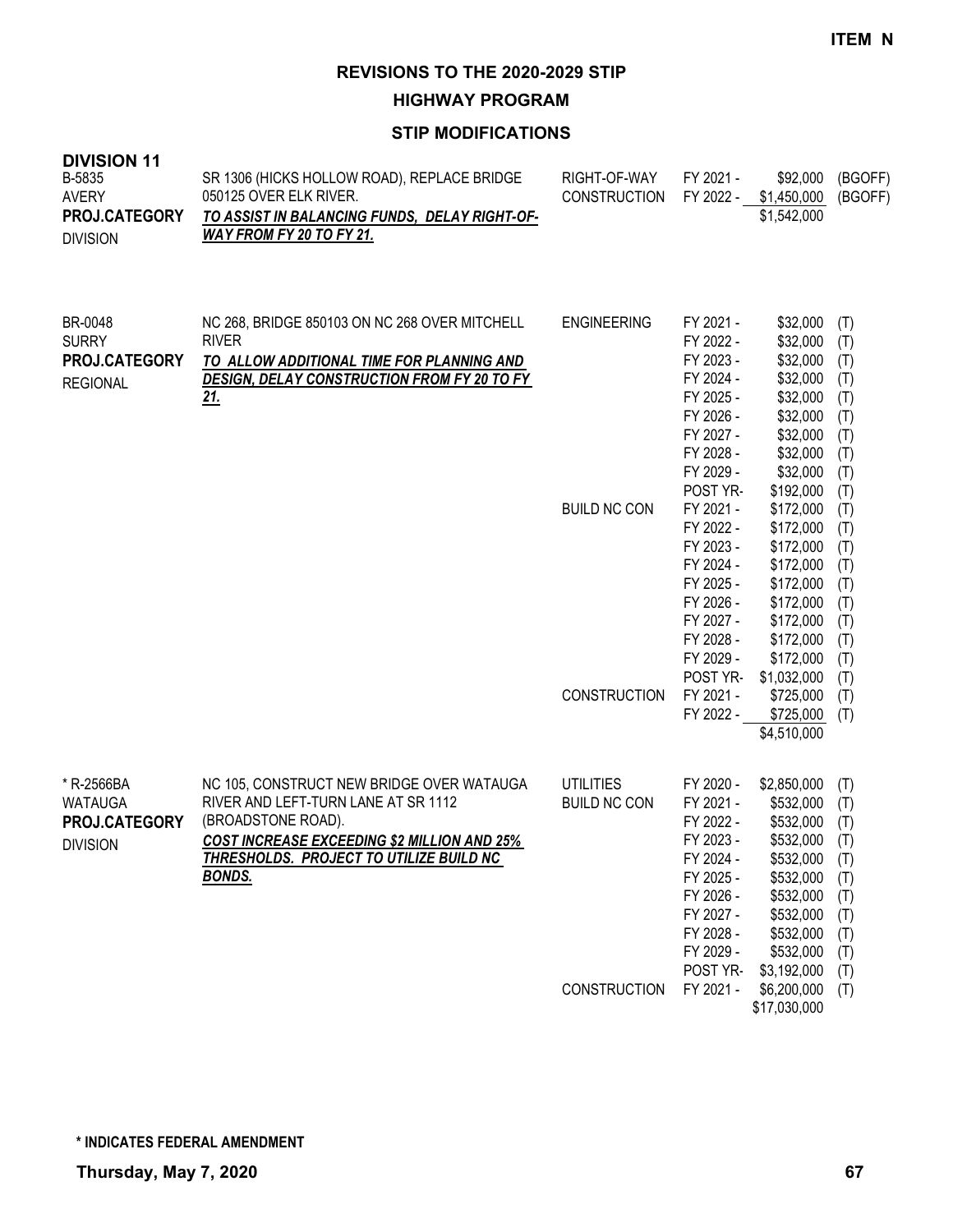**HIGHWAY PROGRAM**

| <b>DIVISION 11</b><br>* R-5730<br><b>YADKIN</b><br>PROJ.CATEGORY<br><b>DIVISION</b> | SR 1605 (OLD US 421), SR 1146 (SHACKTOWN ROAD)<br>TO SR 1711 (SPEER BRIDGE ROAD). CONSTRUCT<br>NEW ROADWAY TO REALIGN SR 1605 WITH SR 1711<br>AND CONSTRUCT A ROUNDABOUT AT THE<br>INTERSECTION WITH SR 1146.<br>TO ASSIST IN BALANCING FUNDS, DELAY<br><b>CONSTRUCTION FROM FY 21 TO FY 22.</b> | <b>CONSTRUCTION</b>                                     |                                                  | FY 2022 - \$2,050,000<br>\$2,050,000                                | (T)                      |
|-------------------------------------------------------------------------------------|--------------------------------------------------------------------------------------------------------------------------------------------------------------------------------------------------------------------------------------------------------------------------------------------------|---------------------------------------------------------|--------------------------------------------------|---------------------------------------------------------------------|--------------------------|
| R-5775<br>CALDWELL<br>PROJ.CATEGORY<br><b>EXEMPT</b>                                | GRANITE FALLS, INTERSECTION OF US 321 AND SR<br>1109 (PINEWOODS ROAD EXTENSION). CONSTRUCT<br>INTERSECTION IMPROVEMENTS.<br>TO ASSIST IN BALANCING FUNDS, DELAY<br><b>CONSTRUCTION FROM FY 20 TO FY 21.</b>                                                                                      | <b>CONSTRUCTION</b>                                     | FY 2021 -<br>FY 2021 -                           | \$840,000<br>\$210,000<br>\$1,050,000                               | (BGDA)<br>(S(M))         |
| R-5831<br><b>YADKIN</b><br>PROJ.CATEGORY<br><b>DIVISION</b>                         | US 601, US 601 (CAROLINA AVENUE) AND NC 67 (MAIN<br>STREET). UPGRADE INTERSECTION.<br>TO ASSIST IN BALANCING FUNDS, DELAY<br><b>CONSTRUCTION FROM FY 20 TO FY 21.</b>                                                                                                                            | <b>CONSTRUCTION</b>                                     | FY 2021 -<br>FY 2022 -                           | \$750,000<br>\$750,000<br>\$1,500,000                               | (T)<br>(T)               |
| * R-5901<br><b>SURRY</b><br>PROJ.CATEGORY<br><b>REGIONAL</b>                        | NC 89 (WEST PINE STREET), SR 1397 (ROUND PEAK<br>CHURCH ROAD) INTERSECTION. IMPROVE<br>INTERSECTION.<br><b>COST INCREASE EXCEEDING \$2 MILLION AND 25%</b><br>THRESHOLDS.                                                                                                                        | RIGHT-OF-WAY<br><b>UTILITIES</b><br><b>CONSTRUCTION</b> | FY 2027 -<br>FY 2027 -<br>FY 2028 -<br>FY 2029 - | \$500,000<br>\$100,000<br>\$1,450,000<br>\$1,450,000<br>\$3,500,000 | (T)<br>(T)<br>(T)<br>(T) |
| U-4700CA<br>CALDWELL<br>PROJ.CATEGORY<br><b>REGIONAL</b>                            | US 321, SR 1160 (MOUNT HERMAN ROAD). UPGRADE<br>INTERSECTION TO SUPERSTREET DESIGN - WITHIN<br>THE LIMITS OF U-4700 C.<br>TO ASSIST IN BALANCING FUNDS, DELAY<br><b>CONSTRUCTION FROM FY 20 TO FY 21.</b>                                                                                        | RIGHT-OF-WAY<br><b>CONSTRUCTION</b>                     | FY 2020 -<br>FY 2021 -                           | \$420,000<br>\$1,750,000<br>\$2,170,000                             | (NHP)<br>(NHP)           |
| <b>U-4700CB</b><br>CALDWELL<br>PROJ.CATEGORY<br><b>STATEWIDE</b>                    | US 321, SR 1809/1952 (PINE MOUNTAIN ROAD).<br>UPGRADE INTERSECTION TO SUPERSTREET DESIGN -<br>WITHIN THE LIMITS OF U-4700 C.<br>TO ASSIST IN BALANCING FUNDS, DELAY<br><b>CONSTRUCTION FROM FY 20 TO FY 21.</b>                                                                                  | RIGHT-OF-WAY<br><b>UTILITIES</b><br><b>CONSTRUCTION</b> | FY 2020 -<br>FY 2020 -<br>FY 2021 -              | \$400,000<br>\$100,000<br>\$2,200,000<br>\$2,700,000                | (NHP)<br>(NHP)<br>(NHP)  |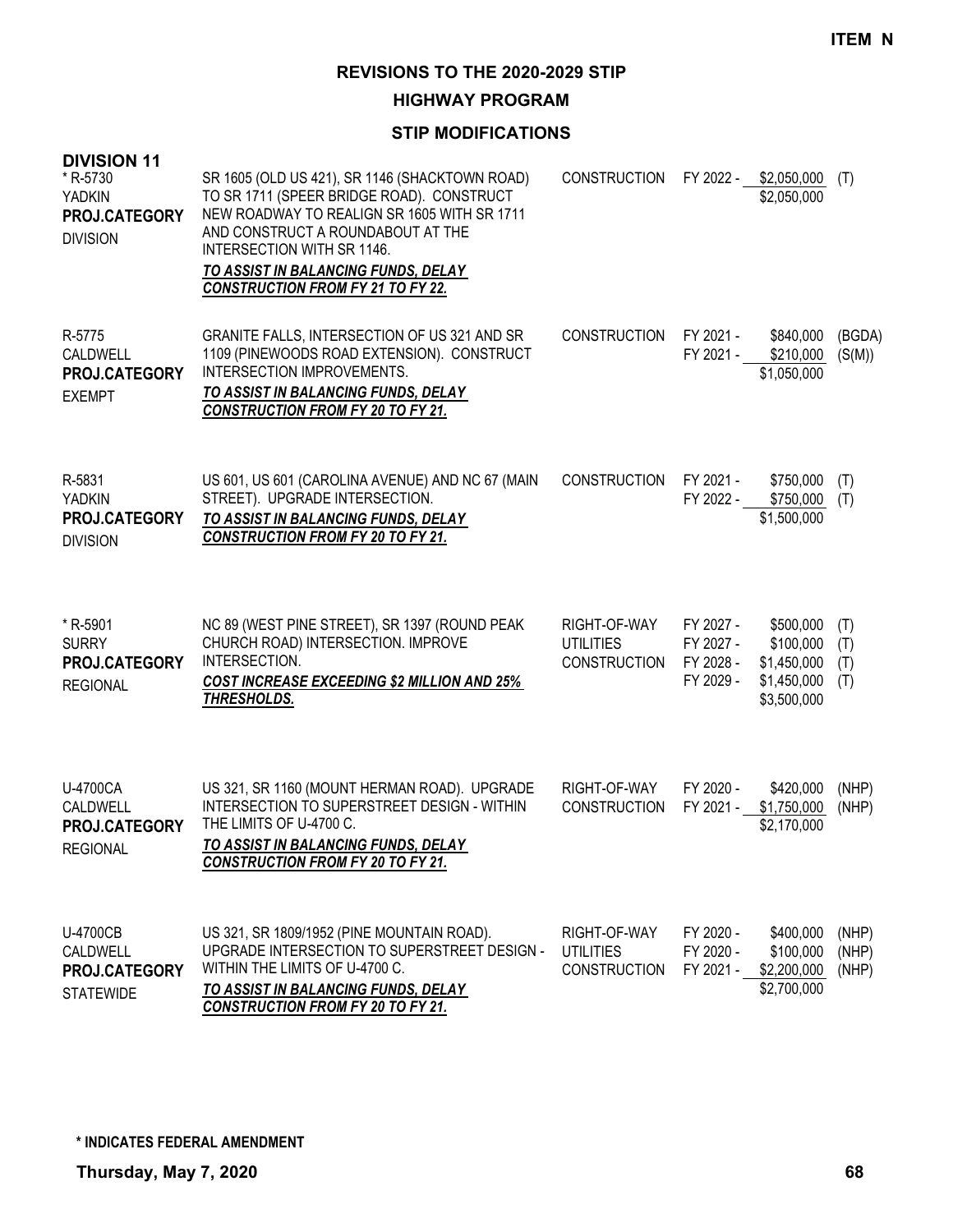**HIGHWAY PROGRAM**

| <b>DIVISION 11</b><br><b>U-4700CC</b><br>CALDWELL<br>PROJ.CATEGORY<br><b>STATEWIDE</b> | US 321, SR 1108 (MISSION ROAD). UPGRADE<br><b>INTERSECTION TO SUPERSTREET DESIGN - WITHIN</b><br>THE LIMITS OF U-4700 C.<br>TO ASSIST IN BALANCING FUNDS, DELAY<br><b>CONSTRUCTION FROM FY 20 TO FY 21.</b>                                                | RIGHT-OF-WAY<br><b>UTILITIES</b><br><b>CONSTRUCTION</b> | FY 2020 -<br>FY 2020 -<br>FY 2021 - | \$450,000<br>\$100,000<br>\$2,200,000<br>\$2,750,000 | (NHP)<br>(NHP)<br>(NHP) |
|----------------------------------------------------------------------------------------|------------------------------------------------------------------------------------------------------------------------------------------------------------------------------------------------------------------------------------------------------------|---------------------------------------------------------|-------------------------------------|------------------------------------------------------|-------------------------|
| U-6033<br>CALDWELL<br>PROJ.CATEGORY<br><b>DIVISION</b>                                 | US 64 (NC 18), US 64 (NC 18) AND SR 1142 (CALLICO<br>ROAD). INTERSECTION IMPROVEMENTS.<br>TO ASSIST IN BALANCING FUNDS, DELAY<br><b>CONSTRUCTION FROM FY 20 TO FY 21.</b>                                                                                  | RIGHT-OF-WAY<br><b>CONSTRUCTION</b>                     | FY 2020 -<br>FY 2021 -              | \$400,000<br>\$250,000<br>\$650,000                  | (T)<br>(T)              |
| U-6035<br>CALDWELL<br>PROJ.CATEGORY<br><b>DIVISION</b>                                 | SR 1002 (DUDLEY SHOALS ROAD), SR 1002 (DUDLEY<br>SHOALS ROAD) AND SR 1751 (GRACE CHAPEL<br>ROAD/CAMPGROUND ROAD)/SR 1752 (PEACH<br>ORCHARD ROAD). CONSTRUCT ROUNDABOUT.<br>TO ASSIST IN BALANCING FUNDS, DELAY<br><b>CONSTRUCTION FROM FY 20 TO FY 21.</b> | RIGHT-OF-WAY<br><b>CONSTRUCTION</b>                     | FY 2020 -<br>FY 2021 -              | \$200,000<br>\$975,000<br>\$1,175,000                | (T)<br>(T)              |
| <b>DIVISION 12</b><br>* AV-5741<br><b>CATAWBA</b><br>PROJ.CATEGORY<br><b>DIVISION</b>  | HICKORY REGIONAL AIRPORT (HKY), 600 FEET<br>EXTENSION OF RUNWAY 6 - PHASE I AND II.<br>TO ALLOW ADDITIONAL TIME FOR PLANNING AND<br>DESIGN, DELAY CONSTRUCTION FROM FY 21 TO FY<br><u>22.</u>                                                              | <b>CONSTRUCTION</b>                                     | FY 2022 -<br>FY 2022 -              | \$3,460,000<br>\$384,000<br>\$3,844,000              | (T)<br>(O)              |
| * AV-5752<br><b>CATAWBA</b><br>PROJ.CATEGORY<br><b>DIVISION</b>                        | HICKORY REGIONAL AIRPORT (HKY), LAND<br>ACQUISITION AND OBSTRUCTION REMOVAL.<br>TO ALLOW ADDITIONAL TIME FOR PLANNING AND<br>DESIGN, DELAY RIGHT-OF-WAY FROM FY 20 TO FY 22.                                                                               | RIGHT-OF-WAY                                            | FY 2022 -                           | \$600,000<br>\$600,000                               | (T)                     |
| AV-5753<br><b>LINCOLN</b><br>PROJ.CATEGORY<br><b>DIVISION</b>                          | LINCOLNTON-LINCOLN COUNTY AIRPORT (IPJ),<br>OBSTRUCTION REMOVAL IN RUNWAY 5 APPROACH.<br>TO ALLOW ADDITIONAL TIME FOR PLANNING, DELAY<br>RIGHT-OF-WAY FROM FY 20 TO FY 21.                                                                                 | RIGHT-OF-WAY                                            | FY 2021 -                           | $$295,000$ (T)<br>\$295,000                          |                         |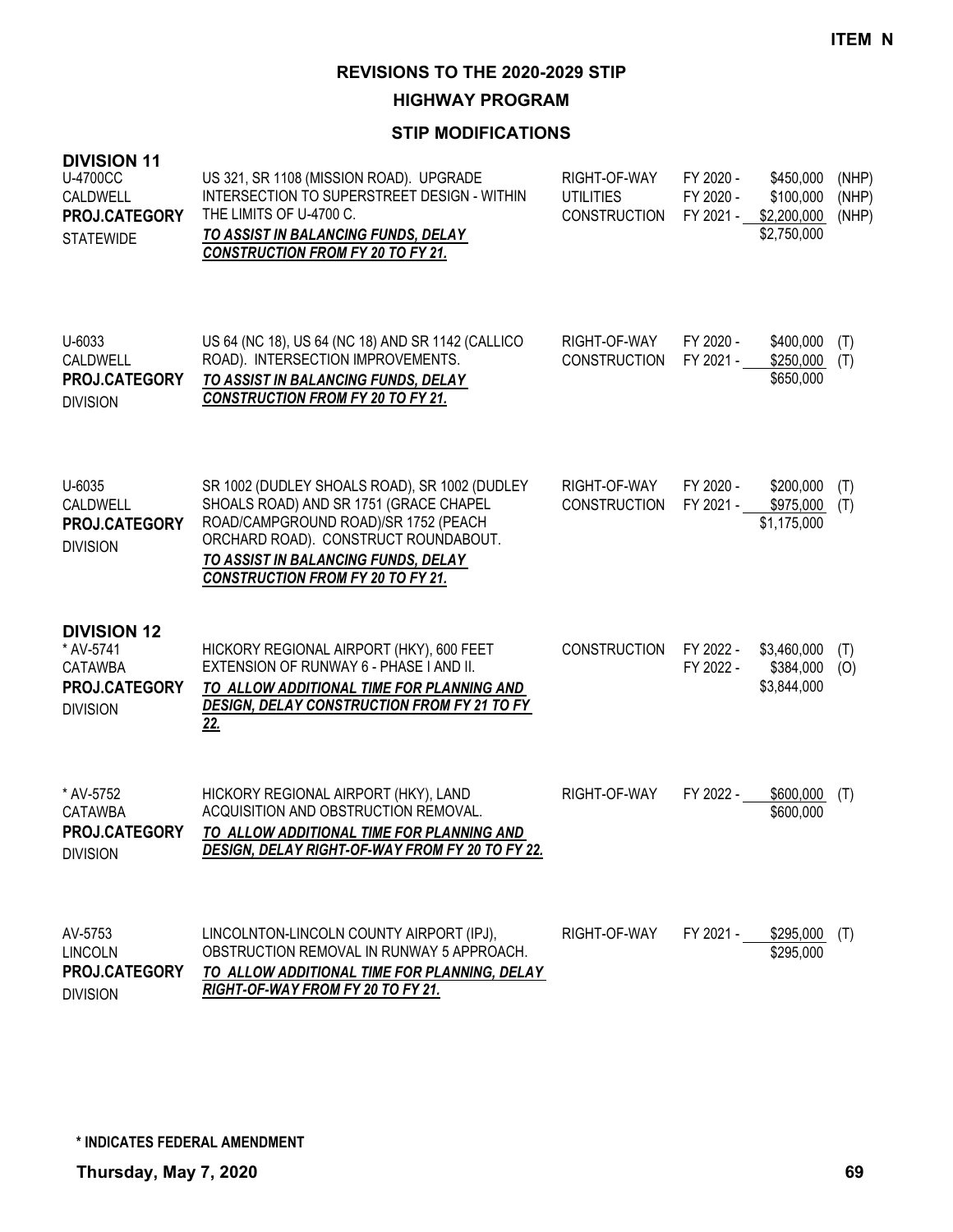**HIGHWAY PROGRAM**

| <b>DIVISION 12</b><br>AV-5755<br><b>LINCOLN</b><br>PROJ.CATEGORY<br><b>DIVISION</b> | LINCOLNTON-LINCOLN COUNTY AIRPORT (IPJ), LAND<br>ACQUISITION FOR RUNWAY 5 APPROACH.<br>TO ALLOW ADDITIONAL TIME FOR PLANNING, DELAY<br>RIGHT-OF-WAY FROM FY 20 TO FY 21.                                                                                                     | RIGHT-OF-WAY                        | FY 2021 -                                                                  | \$176,000<br>\$176,000                                                                       | (T)                                                |
|-------------------------------------------------------------------------------------|------------------------------------------------------------------------------------------------------------------------------------------------------------------------------------------------------------------------------------------------------------------------------|-------------------------------------|----------------------------------------------------------------------------|----------------------------------------------------------------------------------------------|----------------------------------------------------|
| * B-5847<br><b>CATAWBA</b><br>PROJ.CATEGORY<br><b>DIVISION</b>                      | SR 1709 (ROCK BARN ROAD), REPLACE BRIDGE<br>170173 OVER I-40.<br>TO ASSIST IN BALANCING FUNDS, DELAY RIGHT OF<br><b>WAY FROM FY 20 TO 21 AND CONSTRUCTION FROM</b><br>FY 21 TO FY 22.                                                                                        | RIGHT-OF-WAY<br><b>CONSTRUCTION</b> | FY 2021 -<br>FY 2022 -<br>FY 2023 -                                        | \$200,000<br>\$2,250,000<br>\$2,250,000<br>\$4,700,000                                       | (NHPB)<br>(NHPB)<br>(NHPB)                         |
| * C-5531<br><b>IREDELL</b><br>PROJ.CATEGORY<br><b>EXEMPT</b>                        | MOORESVILLE, KISTLER FARM-BRIARCLIFF-<br>BELLINGHAM-WHITE OAK SIDEWALK NETWORK IN<br>MOORESVILLE. CONSTRUCT SIDEWALKS IN VARIOUS<br>LOCATIONS.<br>ADD CONSTRUCTION IN FY 20 NOT PREVIOUSLY<br><b>PROGRAMMED.</b>                                                             | <b>CONSTRUCTION</b>                 | FY 2020 -<br>FY 2020 -                                                     | \$641,000<br>\$160,000<br>\$801,000                                                          | (BGDA)<br>(L)                                      |
| * C-5624<br><b>CATAWBA</b><br>PROJ.CATEGORY<br><b>DIVISION</b>                      | CONOVER, CONOVER BIKE LANE PROJECT (1ST<br>STREET/US 70)<br>TO ASSIST IN BALANCING FUNDS, DELAY<br><b>CONSTRUCTION FROM FY 21 TO FY 22.</b>                                                                                                                                  | <b>CONSTRUCTION</b>                 | FY 2022 -                                                                  | \$1,331,000<br>FY 2022 - \$333,000<br>\$1,664,000                                            | (BGDA)<br>(L)                                      |
| * C-5703<br><b>GASTON</b><br>PROJ.CATEGORY<br><b>REGIONAL</b>                       | GASTONIA, GASTONIA SIGNAL SYSTEM. UPGRADE<br>CITYWIDE SIGNAL SYSTEM.<br>TO ASSIST IN BALANCING FUNDS, DELAY RIGHT OF<br><b>WAY FROM FY 20 TO 21 AND CONSTRUCTION FROM</b><br>FY 21 TO FY 22.                                                                                 | RIGHT-OF-WAY<br><b>CONSTRUCTION</b> | FY 2021 -<br>FY 2021 -<br>FY 2021 -<br>FY 2022 -<br>FY 2022 -<br>FY 2022 - | \$600,000<br>\$11,000<br>\$139,000<br>\$6,784,000<br>\$127,000<br>\$1,569,000<br>\$9,230,000 | (CMAQ)<br>(L)<br>(S(M))<br>(CMAQ)<br>(L)<br>(S(M)) |
| * EB-5701<br><b>GASTON</b><br>PROJ.CATEGORY<br><b>DIVISION</b>                      | US 29/74 (EAST FRANKLIN BOULEVARD), SR 2200 (COX<br>ROAD) TO CITY LIMITS. CONSTRUCT MISSING<br>SIDEWALK ON NORTH SIDE.<br><b>TO ALLOW ADDITIONAL TIME FOR PLANNING AND</b><br><b>DESIGN, DELAY RIGHT-OF-WAY FROM FY 20 TO FY 21</b><br>AND CONSTRUCTION FROM FY 21 TO FY 22. | RIGHT-OF-WAY<br><b>CONSTRUCTION</b> | FY 2021 -<br>FY 2021 -<br>FY 2022 -<br>FY 2022 -                           | \$640,000<br>\$160,000<br>\$640,000<br>\$160,000<br>\$1,600,000                              | (TA5200)<br>(L)<br>(TA5200)<br>(L)                 |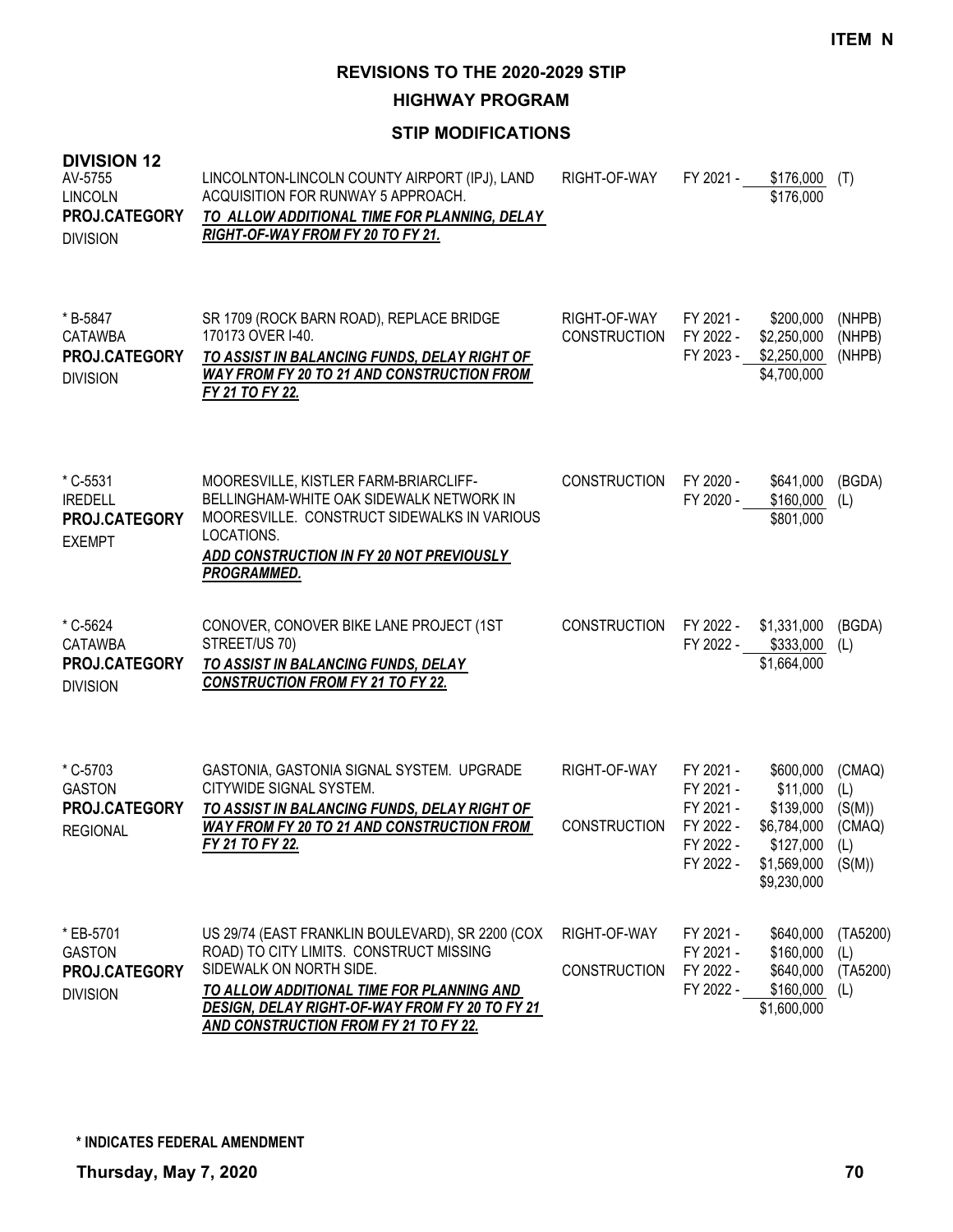#### **HIGHWAY PROGRAM**

| <b>DIVISION 12</b><br>EB-5930<br><b>IREDELL</b><br>PROJ.CATEGORY<br><b>DIVISION</b> | TROUTMAN, DOWNTOWN SIDEWALK<br>IMPROVEMENTS. RUMPLE STREET FROM US 21/NC<br>115 TO THOMAS STREET; WAGNER STREET FROM US<br>21/NC 115 TO WEST AVENUE; TALLEY STREET FROM<br>US 21/NC 115 TO WEST AVENUE.<br>TO ALLOW ADDITIONAL TIME FOR PLANNING AND<br>DESIGN, DELAY RIGHT-OF-WAY FROM FY 20 TO FY 21<br><b>AND CONSTRUCTION FROM FY 21 TO FY 22.</b> | <b>ENGINEERING</b><br>RIGHT-OF-WAY<br><b>CONSTRUCTION</b> | FY 2020 -<br>FY 2020 -<br>FY 2021 -<br>FY 2021 -<br>FY 2022 -<br>FY 2022 -                                       | \$136,000<br>\$34,000<br>\$80,000<br>\$44,000<br>\$675,000<br>\$413,000<br>\$1,382,000                                           | (TADA)<br>(L)<br>(TADA)<br>(L)<br>(TADA)<br>(L)                                                            |
|-------------------------------------------------------------------------------------|--------------------------------------------------------------------------------------------------------------------------------------------------------------------------------------------------------------------------------------------------------------------------------------------------------------------------------------------------------|-----------------------------------------------------------|------------------------------------------------------------------------------------------------------------------|----------------------------------------------------------------------------------------------------------------------------------|------------------------------------------------------------------------------------------------------------|
| EB-5932<br><b>IREDELL</b><br>PROJ.CATEGORY<br><b>DIVISION</b>                       | TROUTMAN, RICHARDSON GREENWAY SOUTH. US<br>21/NC 115 (SOUTH MAIN STREET) FROM TROUTMAN<br>ELEMENTARY SCHOOL TO JACOBS WOODS<br>SUBDIVISION.<br>TO ALLOW ADDITIONAL TIME FOR PLANNING AND<br>DESIGN, DELAY RIGHT-OF-WAY FROM FY 20 TO FY 21<br><b>AND CONSTRUCTION FROM FY 21 TO FY 22.</b>                                                             | <b>ENGINEERING</b><br>RIGHT-OF-WAY<br><b>CONSTRUCTION</b> | FY 2020 -<br>FY 2020 -<br>FY 2021 -<br>FY 2021 -<br>FY 2022 -<br>FY 2022 -                                       | \$64,000<br>\$16,000<br>\$124,000<br>\$31,000<br>\$608,000<br>\$152,000<br>\$995,000                                             | (TADA)<br>(L)<br>(TADA)<br>(L)<br>(TADA)<br>(L)                                                            |
| * EB-5937<br><b>CATAWBA</b><br>PROJ.CATEGORY<br><b>DIVISION</b>                     | HICKORY, BOOK WALK. CONSTRUCT MULTI-USE<br>PATH FROM CITY WALK TO RIDGEVIEW LIBRARY.<br>TO ALLOW ADDITIONAL TIME FOR PLANNING AND<br>DESIGN, DELAY CONSTRUCTION FROM FY 21 TO FY<br><u>22.</u>                                                                                                                                                         | RIGHT-OF-WAY<br><b>CONSTRUCTION</b>                       | FY 2020 -<br>FY 2020 -<br>FY 2022 -<br>FY 2022 -<br>FY 2022 -                                                    | \$25,000<br>\$6,000<br>\$1,500,000<br>\$200,000<br>\$425,000<br>\$2,156,000                                                      | (TADA)<br>(1)<br>(BGANY)<br>(BGDA)<br>(L)                                                                  |
| * EB-5938<br><b>CATAWBA</b><br>PROJ.CATEGORY<br><b>DIVISION</b>                     | HICKORY, BOOK WALK SOUTH. CONSTRUCT MULTI-<br>USE PATH FROM RIDGEVIEW LIBRARY TO WALMART.<br>TO ALLOW ADDITIONAL TIME FOR PLANNING AND<br>DESIGN, DELAY CONSTRUCTION FROM FY 21 TO FY<br><u>22.</u>                                                                                                                                                    | RIGHT-OF-WAY<br><b>CONSTRUCTION</b>                       | FY 2020 -<br>FY 2020 -<br>FY 2022 -<br>FY 2022 -<br>FY 2022 -                                                    | \$100,000<br>\$25,000<br>\$2,400,000<br>\$100,000<br>\$625,000<br>\$3,250,000                                                    | (TADA)<br>(L)<br>(BGANY)<br>(TADA)<br>(L)                                                                  |
| $1-5717$<br><b>IREDELL</b><br>PROJ.CATEGORY<br><b>STATEWIDE</b>                     | I-77, NC 150 INTERCHANGE. CONSTRUCT<br>INTERCHANGE IMPROVEMENTS.<br>TO ASSIST IN BALANCING FUNDS, DELAY<br><b>CONSTRUCTION FROM FY 20 TO FY 21.</b>                                                                                                                                                                                                    | GARVEE CONSTR FY 2021 -                                   | FY 2022 -<br>FY 2023 -<br>FY 2024 -<br>FY 2025 -<br>FY 2026 -<br>FY 2027 -<br>FY 2028 -<br>FY 2029 -<br>POST YR- | \$687,000<br>\$687,000<br>\$687,000<br>\$687,000<br>\$687,000<br>\$687,000<br>\$687,000<br>\$687,000<br>\$687,000<br>\$4,122,000 | (BGANY)<br>(BGANY)<br>(BGANY)<br>(BGANY)<br>(BGANY)<br>(BGANY)<br>(BGANY)<br>(BGANY)<br>(BGANY)<br>(BGANY) |
|                                                                                     |                                                                                                                                                                                                                                                                                                                                                        | <b>CONSTRUCTION</b>                                       | FY 2021 -                                                                                                        | \$4,100,000                                                                                                                      | (S(M))                                                                                                     |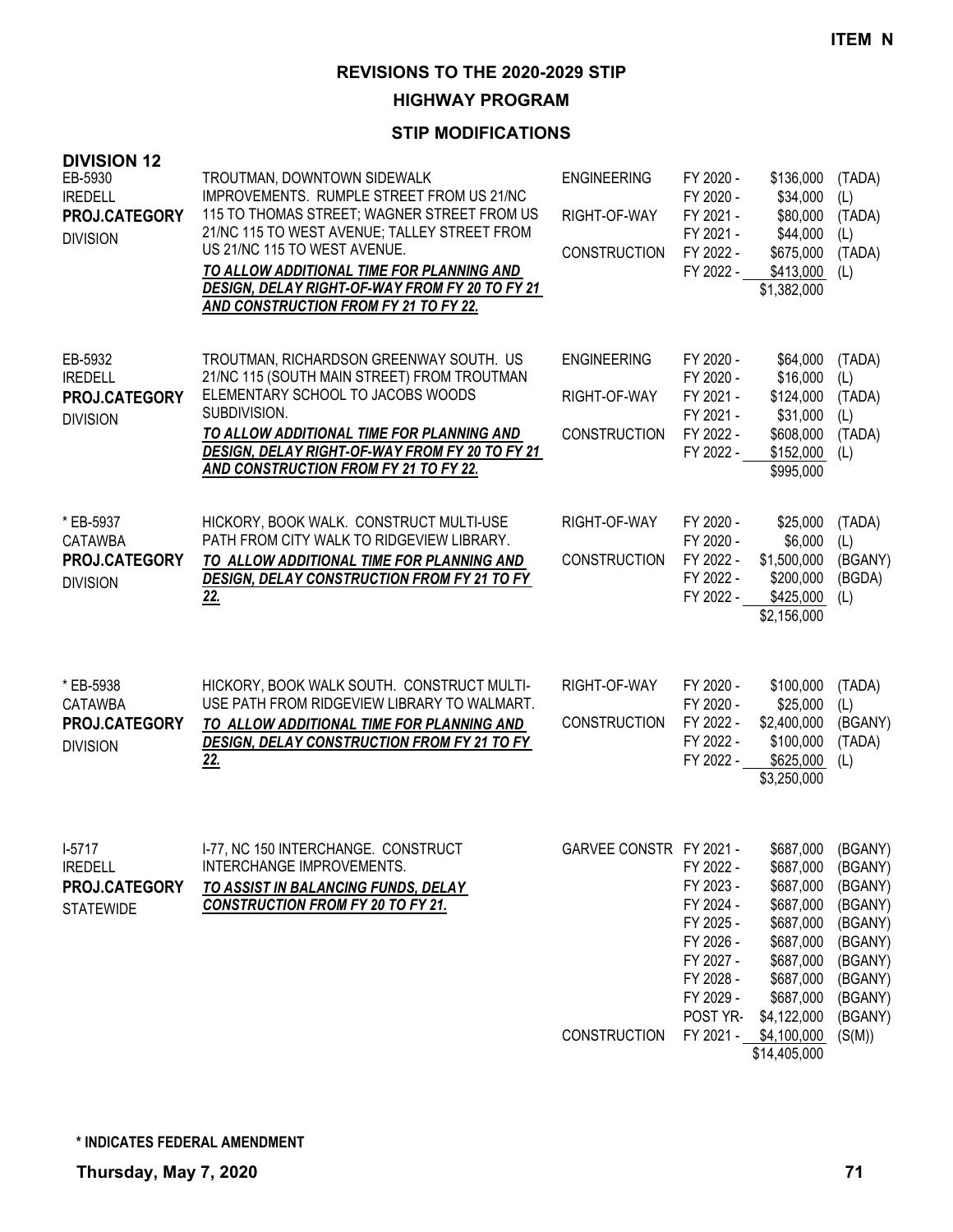**HIGHWAY PROGRAM**

## **STIP MODIFICATIONS**

| <b>DIVISION 12</b><br>I-6065<br><b>IREDELL</b><br><b>MECKLENBURG</b><br>PROJ.CATEGORY<br><b>EXEMPT</b> | I-77, I-485 TO NC 150. CONSTRUCT PEAK PERIOD<br>SHOULDER USE LANES.<br>TO ALLOW ADDITIONAL TIME FOR PLANNING AND<br>DESIGN, DELAY RIGHT-OF-WAY FROM FY 20 TO FY 21<br>AND CONSTRUCTION FROM FY 20 TO FY 21.                                                                                                      | <b>ENGINEERING</b><br>RIGHT-OF-WAY<br><b>CONSTRUCTION</b>  | FY 2020 -<br>\$760,000<br>FY 2020 -<br>\$190,000<br>FY 2021 -<br>\$80,000<br>FY 2021 -<br>\$20,000<br>FY 2021 -<br>\$12,253,000<br>FY 2021 -<br>\$3,063,000<br>FY 2022 -<br>\$12,253,000<br>FY 2022 -<br>\$3,063,000<br>FY 2023 -<br>\$12,254,000<br>FY 2023 - \$3,064,000<br>\$47,000,000                                                                                           | (BGDA)<br>(BA)<br>(BGDA)<br>(S(M))<br>(BGDA)<br>(S(M))<br>(BGDA)<br>(S(M))<br>(BGDA)<br>(S(M)) |
|--------------------------------------------------------------------------------------------------------|------------------------------------------------------------------------------------------------------------------------------------------------------------------------------------------------------------------------------------------------------------------------------------------------------------------|------------------------------------------------------------|--------------------------------------------------------------------------------------------------------------------------------------------------------------------------------------------------------------------------------------------------------------------------------------------------------------------------------------------------------------------------------------|------------------------------------------------------------------------------------------------|
| R-2307B<br><b>CATAWBA</b><br><b>IREDELL</b><br>PROJ.CATEGORY<br><b>REGIONAL</b>                        | NC 150, EAST OF SR 1840 (GREENWOOD ROAD) IN<br>CATAWBA COUNTY TO WEST OF SR 1303/SR 1180<br>(PERTH ROAD/DOOLIE ROAD) IN IREDELL COUNTY.<br>WIDEN TO 4-LANES. SR 1383/SR 1180 TO US 21 IN<br>IREDELL COUNTY. WIDEN TO 6-LANES.<br>TO ASSIST IN BALANCING FUNDS, DELAY<br><b>CONSTRUCTION FROM FY 20 TO FY 21.</b> | <b>CONSTRUCTION</b>                                        | FY 2021 - \$34,225,000<br>FY 2021 -<br>\$5,000,000<br>FY 2021 -<br>\$1,000,000<br>\$34,225,000<br>FY 2022 -<br>FY 2023 -<br>\$34,225,000<br>FY 2024 - \$34,225,000<br>\$142,900,000                                                                                                                                                                                                  | (BGANY)<br>(BGDA)<br>(S(M))<br>(BGANY)<br>(BGANY)<br>(BGANY)                                   |
| * R-2707D<br><b>CLEVELAND</b><br>PROJ.CATEGORY<br><b>REGIONAL</b>                                      | US 74 SHELBY BYPASS, EAST OF NC 150 TO EXISTING<br>US 74 WEST OF SR 2238 (LONG BRANCH ROAD).<br><b>GRADING, STRUCTURE, PAVING.</b><br><b>COST INCREASE EXCEEDING \$2 MILLION AND 25%</b><br><b>THRESHOLDS. PROJECT TO UTILIZE BUILD NC</b><br><b>BONDS.</b>                                                      | RIGHT-OF-WAY<br><b>BUILD NC CON</b><br><b>CONSTRUCTION</b> | FY 2020 -<br>\$2,950,000<br>FY 2022 -<br>\$772,000<br>FY 2023 -<br>\$772,000<br>FY 2024 -<br>\$772,000<br>FY 2025 -<br>\$772,000<br>FY 2026 -<br>\$772,000<br>FY 2027 -<br>\$772,000<br>FY 2028 -<br>\$772,000<br>FY 2029 -<br>\$772,000<br>POST YR-<br>\$5,324,000<br>FY 2022 -<br>\$15,975,000<br>FY 2023 -<br>\$15,975,000<br>FY 2024 -<br>\$15,975,000<br>FY 2025 - \$15,975,000 | (T)<br>(T)<br>(T)<br>(T)<br>(T)<br>(T)<br>(T)<br>(T)<br>(T)<br>(T)<br>(T)<br>(T)<br>(T)<br>(T) |

\$78,350,000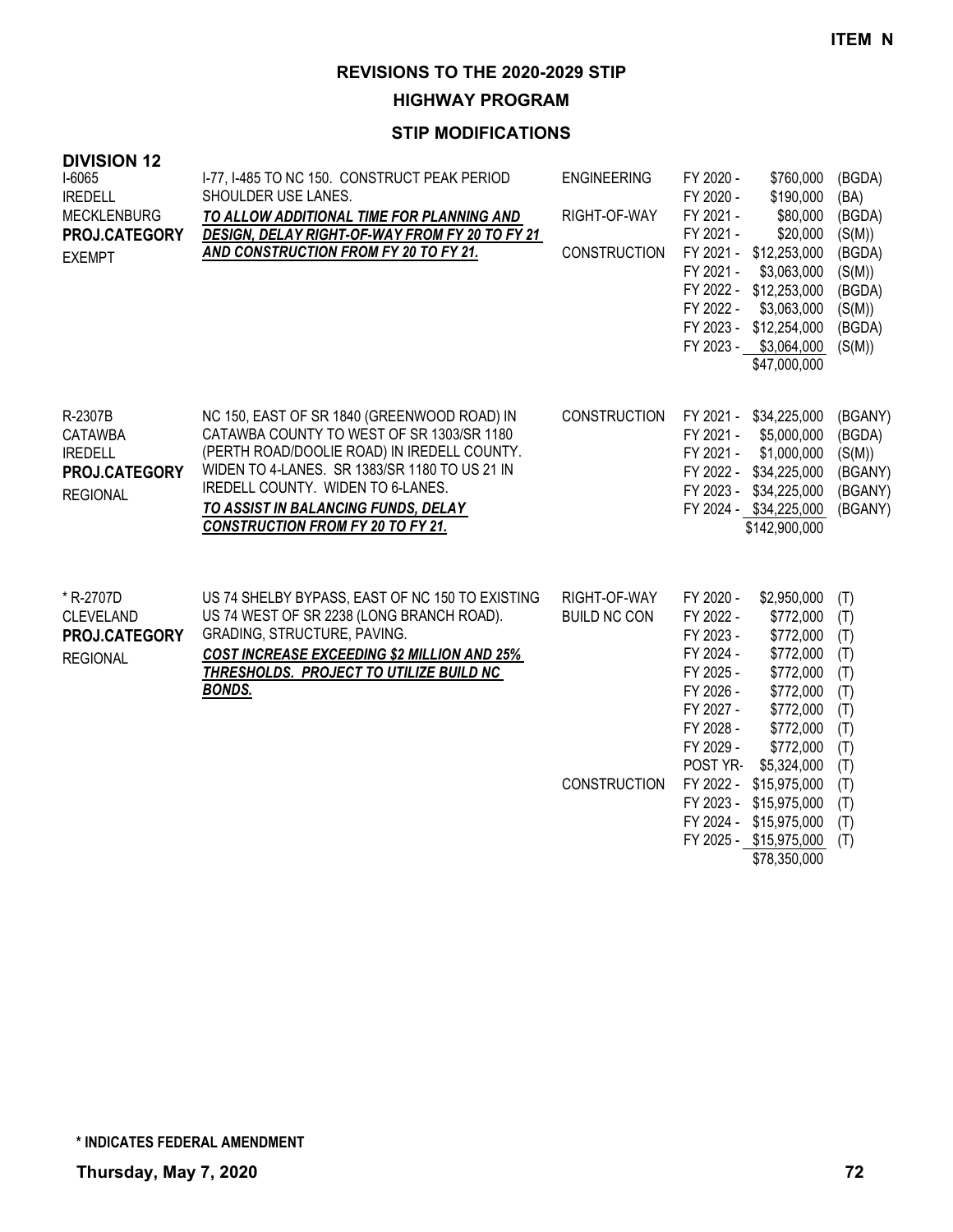# **HIGHWAY PROGRAM**

| <b>DIVISION 12</b>            |                                                                                                |                                     |                        |                          |            |
|-------------------------------|------------------------------------------------------------------------------------------------|-------------------------------------|------------------------|--------------------------|------------|
| * R-2707E<br><b>CLEVELAND</b> | US 74 SHELBY BYPASS, US 74 WEST OF SR 2238 TO<br>WEST OF SR 1001 (STONEY POINT ROAD). GRADING, | RIGHT-OF-WAY<br><b>BUILD NC CON</b> | FY 2020 -<br>FY 2022 - | \$5,200,000<br>\$858,000 | (T)<br>(T) |
| PROJ.CATEGORY                 | STRUCTURES, PAVING.                                                                            |                                     | FY 2023 -              | \$858,000                | (T)        |
| <b>REGIONAL</b>               | PROJECT TO UTILIZE BUILD NC BONDS.                                                             |                                     | FY 2024 -              | \$858,000                | (T)        |
|                               |                                                                                                |                                     | FY 2025 -              | \$858,000                | (T)        |
|                               |                                                                                                |                                     | FY 2026 -              | \$858,000                | (T)        |
|                               |                                                                                                |                                     | FY 2027 -              | \$858,000                | (T)        |
|                               |                                                                                                |                                     | FY 2028 -              | \$858,000                | (T)        |
|                               |                                                                                                |                                     | FY 2029 -              | \$858,000                | (T)        |
|                               |                                                                                                |                                     | POST YR-               | \$6,006,000              | (T)        |
|                               |                                                                                                | <b>CONSTRUCTION</b>                 | FY 2022 -              | \$6,075,000              | (T)        |
|                               |                                                                                                |                                     | FY 2023 -              | \$6,075,000              | (T)        |
|                               |                                                                                                |                                     | FY 2024 -              | \$6,075,000              | (T)        |
|                               |                                                                                                |                                     |                        | FY 2025 - \$6,075,000    | (T)        |
|                               |                                                                                                |                                     |                        | \$42,370,000             |            |
|                               |                                                                                                |                                     |                        |                          |            |
| * R-3833C                     | SR 1100 (BRAWLEY SCHOOL ROAD), I-77 TO US 21                                                   | <b>ENGINEERING</b>                  | FY 2021 -              | \$242,000                | (T)        |
| <b>IREDELL</b>                | PROJECT TO UTILIZE BUILD NC BONDS.                                                             |                                     | FY 2022 -<br>FY 2023 - | \$242,000                | (T)        |
| PROJ.CATEGORY                 |                                                                                                |                                     | FY 2024 -              | \$242,000<br>\$242,000   | (T)        |
| <b>DIVISION</b>               |                                                                                                |                                     | FY 2025 -              | \$242,000                | (T)        |
|                               |                                                                                                |                                     | FY 2026 -              | \$242,000                | (T)<br>(T) |
|                               |                                                                                                |                                     | FY 2027 -              | \$242,000                | (T)        |
|                               |                                                                                                |                                     | FY 2028 -              | \$242,000                | (T)        |
|                               |                                                                                                |                                     | FY 2029 -              | \$242,000                | (T)        |
|                               |                                                                                                |                                     | POST YR-               | \$1,452,000              | (T)        |
|                               |                                                                                                | RIGHT-OF-WAY                        | FY 2020 -              | \$5,050,000              | (T)        |
|                               |                                                                                                | <b>BUILD NC CON</b>                 | FY 2021 -              | \$386,000                | (T)        |
|                               |                                                                                                |                                     | FY 2022 -              | \$386,000                | (T)        |
|                               |                                                                                                |                                     | FY 2023 -              | \$386,000                | (T)        |
|                               |                                                                                                |                                     | FY 2024 -              | \$386,000                | (T)        |
|                               |                                                                                                |                                     | FY 2025 -              | \$386,000                | (T)        |
|                               |                                                                                                |                                     | FY 2026 -              | \$386,000                | (T)        |
|                               |                                                                                                |                                     | FY 2027 -              | \$386,000                | (T)        |
|                               |                                                                                                |                                     | FY 2028 -              | \$386,000                | (T)        |
|                               |                                                                                                |                                     | FY 2029 -              | \$386,000                | (T)        |
|                               |                                                                                                |                                     | POST YR-               | \$2,316,000              | (T)        |
|                               |                                                                                                | CONSTRUCTION                        | FY 2021 -              | \$5,000,000              | (T)        |
|                               |                                                                                                |                                     | FY 2021 -              | \$890,000                | (L)        |
|                               |                                                                                                |                                     | FY 2022 -              | \$5,000,000              | (T)        |
|                               |                                                                                                |                                     | FY 2023 -              | \$5,000,000              | (T)        |
|                               |                                                                                                |                                     |                        | \$30,360,000             |            |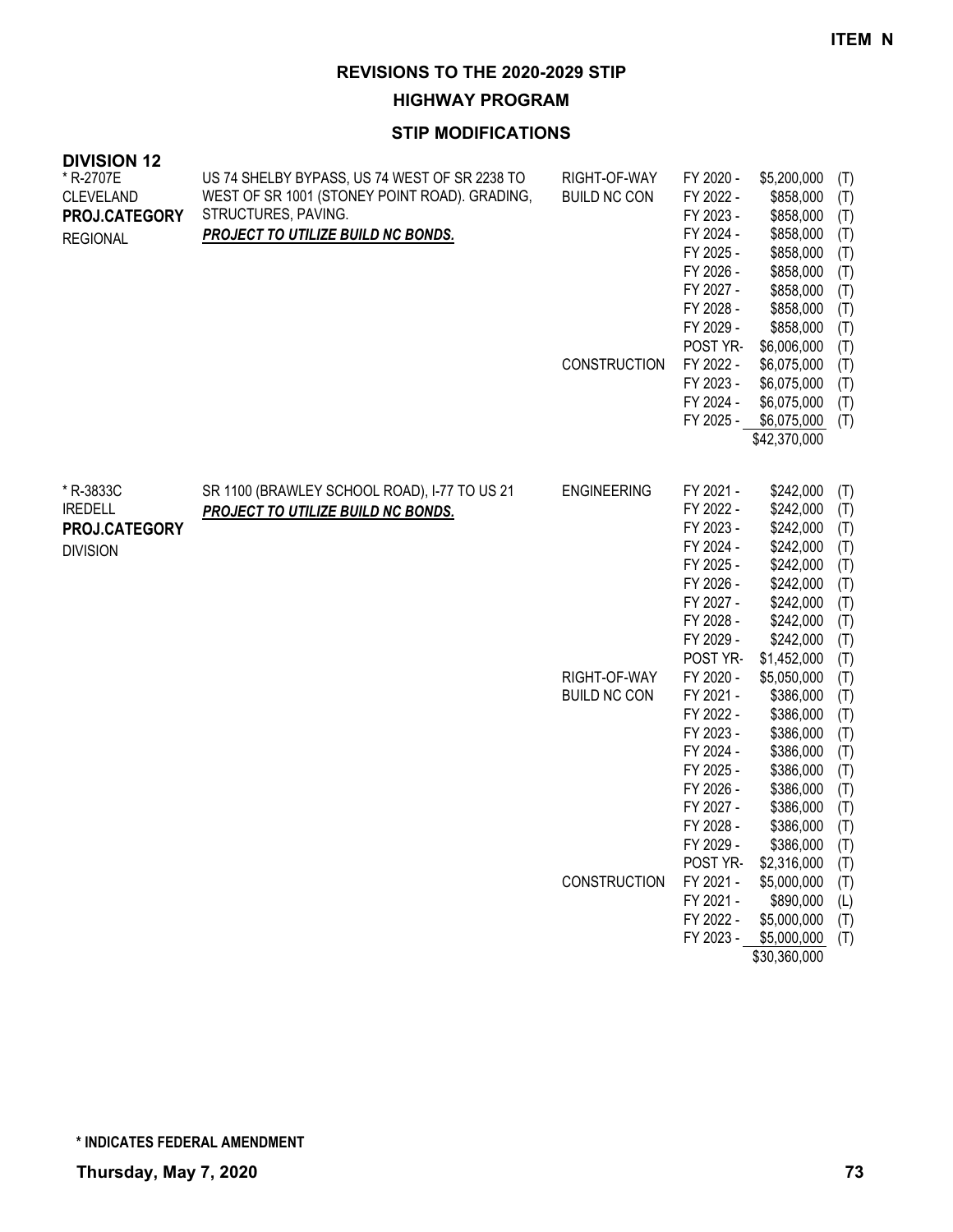**HIGHWAY PROGRAM**

| <b>DIVISION 12</b><br>R-5712<br><b>LINCOLN</b><br>PROJ.CATEGORY<br><b>REGIONAL</b> | NC 16 BUSINESS, INTERSECTION OF NC 16 BUSINESS<br>AND SR 1439 (UNITY CHURCH ROAD)/SR 1387<br>(TRIANGLE CIRCLE). ADD TURN LANES.<br>TO ASSIST IN BALANCING FUNDS, DELAY<br><b>CONSTRUCTION FROM FY 20 TO FY 21.</b>                                   | <b>CONSTRUCTION</b>                                     | FY 2021 -<br>FY 2022 -              | \$120,000<br>\$2,280,000<br>\$2,400,000              | (T)<br>(T)        |
|------------------------------------------------------------------------------------|------------------------------------------------------------------------------------------------------------------------------------------------------------------------------------------------------------------------------------------------------|---------------------------------------------------------|-------------------------------------|------------------------------------------------------|-------------------|
| R-5870<br>ALEXANDER<br><b>PROJ.CATEGORY</b><br><b>EXEMPT</b>                       | ALEXANDER COUNTY, CONSTRUCT ACCESS ROAD<br>INTO ALEXANDER INDUSTRIAL PARK.<br>TO ALLOW ADDITIONAL TIME FOR PLANNING AND<br><b>DESIGN, DELAY CONSTRUCTION FROM FY 19 TO FY</b><br><u>21.</u>                                                          | <b>CONSTRUCTION</b>                                     | FY 2021 -                           | \$1,125,000<br>\$1,125,000                           | (APD)             |
| U-5775<br><b>CLEVELAND</b><br>PROJ.CATEGORY<br><b>REGIONAL</b>                     | US 74 BUSINESS (MARION STREET), INTERSECTION<br>OF US 74 BUSINESS (MARION STREET) AND NC 150<br>(CHERRYVILLE ROAD). REALIGN INTERSECTION.<br>TO ASSIST IN BALANCING FUNDS, DELAY<br>CONSTRUCTION FROM FY 20 TO FY 21.                                | <b>CONSTRUCTION</b>                                     | FY 2021 -<br>FY 2021 -<br>FY 2022 - | \$100,000<br>\$300,000<br>\$1,600,000<br>\$2,000,000 | (T)<br>(L)<br>(T) |
| * U-5777<br><b>CATAWBA</b><br>PROJ.CATEGORY<br><b>REGIONAL</b>                     | NC 127, 1ST AVENUE SE TO 2ND AVENUE SE. ADD<br>TURN LANES.<br>TO ASSIST IN BALANCING FUNDS, DELAY<br><b>CONSTRUCTION FROM FY 21 TO FY 22.</b>                                                                                                        | RIGHT-OF-WAY<br><b>CONSTRUCTION</b>                     | FY 2020 -<br>FY 2022 -              | \$2,150,000<br>\$570,000<br>\$2,720,000              | (T)<br>(T)        |
| * U-5780<br><b>IREDELL</b><br>PROJ.CATEGORY<br><b>REGIONAL</b>                     | NC 150, INTERSECTION OF NC 150 AND SR 2399<br>(WIGGINS ROAD). REALIGN INTERSECTION.<br>TO ASSIST IN BALANCING FUNDS, DELAY<br><b>CONSTRUCTION FROM FY 21 TO FY 22.</b>                                                                               | RIGHT-OF-WAY<br><b>CONSTRUCTION</b>                     | FY 2020 -<br>FY 2022 -              | \$550,000<br>\$750,000<br>\$1,300,000                | (T)<br>(T)        |
| * U-5959<br><b>GASTON</b><br>PROJ.CATEGORY<br><b>REGIONAL</b>                      | US 74 (WILKINSON BOULEVARD), US 74 (WILKINSON<br>BOULEVARD) AT NC 273 (PARK STREET). CONSTRUCT<br>INTERSECTION IMPROVEMENTS.<br>TO ASSIST IN BALANCING FUNDS, DELAY RIGHT OF<br><b>WAY FROM FY 20 TO 21 AND CONSTRUCTION FROM</b><br>FY 21 TO FY 22. | RIGHT-OF-WAY<br><b>UTILITIES</b><br><b>CONSTRUCTION</b> | FY 2021 -<br>FY 2021 -<br>FY 2022 - | \$100,000<br>\$100,000<br>\$500,000<br>\$700,000     | (T)<br>(T)<br>(T) |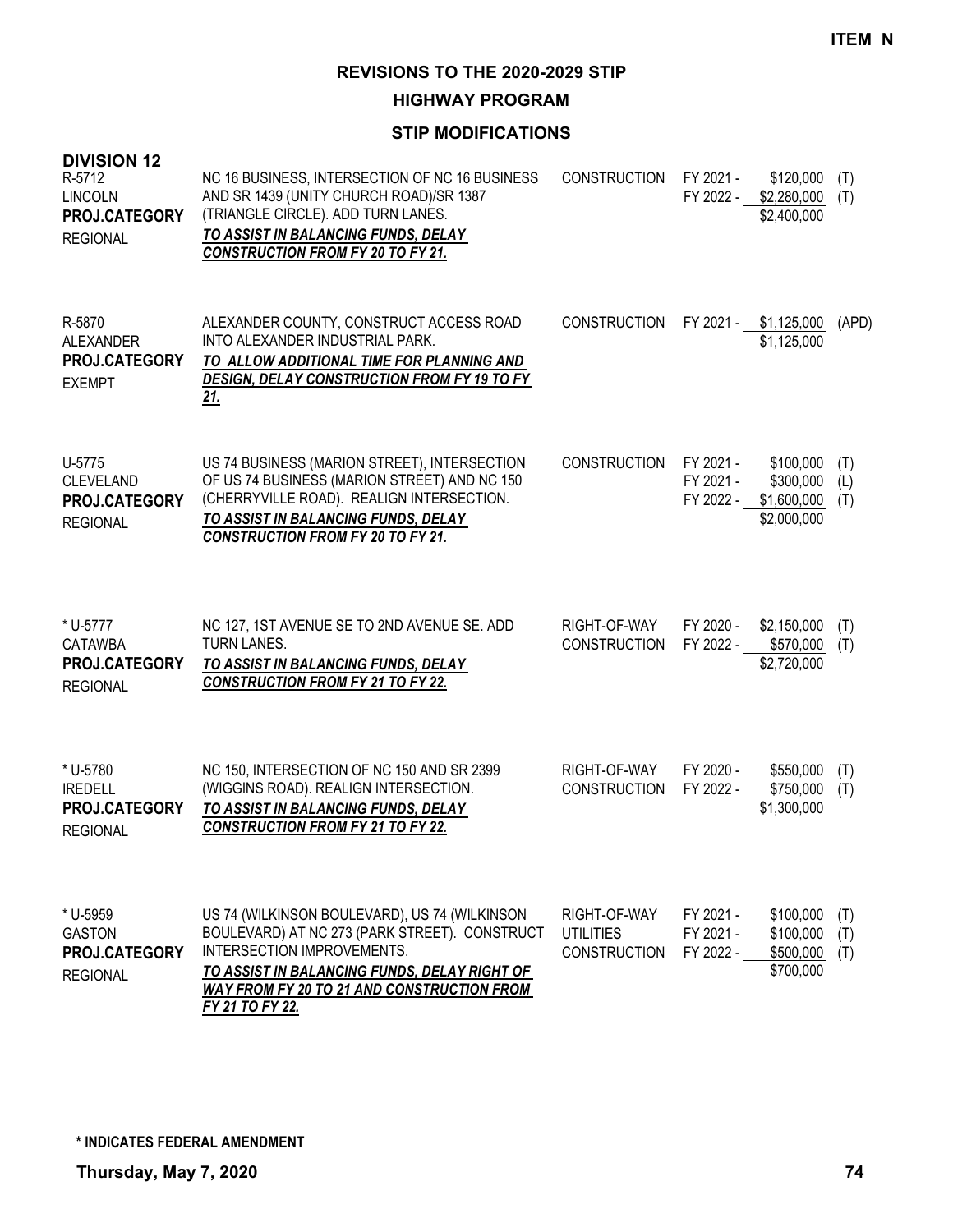**HIGHWAY PROGRAM**

| <b>DIVISION 12</b><br>U-6054<br><b>IREDELL</b><br>PROJ.CATEGORY<br><b>DIVISION</b> | STATESVILLE, CONSTRUCT BROOKDALE DRIVE-US 21<br>CONNECTOR.<br>ADD PRELIMINARY ENGINEERING IN FY 20 NOT<br>PREVIOUSLY PROGRAMMED AND TO ASSIST IN<br><b>BALANCING FUNDS, DELAY CONSTRUCTION FROM</b><br>FY 21 TO FY 22.                         | <b>ENGINEERING</b><br>RIGHT-OF-WAY<br><b>CONSTRUCTION</b> | FY 2020 -<br>FY 2020 -<br>FY 2020 -<br>FY 2020 -<br>FY 2022 -<br>FY 2022 - | \$225,000<br>\$101,000<br>\$1,063,000<br>\$477,000<br>\$1,644,000<br>\$574,000<br>\$4,084,000 | (BGDA)<br>(L)<br>(BGDA)<br>(L)<br>(BGDA)<br>(L)          |
|------------------------------------------------------------------------------------|------------------------------------------------------------------------------------------------------------------------------------------------------------------------------------------------------------------------------------------------|-----------------------------------------------------------|----------------------------------------------------------------------------|-----------------------------------------------------------------------------------------------|----------------------------------------------------------|
| * U-6175<br><b>IREDELL</b><br>PROJ.CATEGORY<br><b>DIVISION</b>                     | SR 1005 (OLD MOUNTAIN ROAD), US 21/NC 115<br>(NORTH MAIN STREET) TO SR 1004 (BUFFALO SHOALS<br>ROAD). WIDEN TO FOUR LANES WITH A MEDIAN.<br><b>COST INCREASE EXCEEDING \$2 MILLION AND 25%</b><br>THRESHOLDS.                                  | RIGHT-OF-WAY<br><b>UTILITIES</b><br><b>CONSTRUCTION</b>   | FY 2029 -<br>FY 2030 -<br>FY 2029 -                                        | \$1,080,000<br>\$9,720,000<br>\$2,500,000<br>POST YR-\$28,600,000<br>\$41,900,000             | (BGLT5)<br>(BGLT5)<br>(BGLT5)<br>(BGLT5)                 |
| * W-5212J<br><b>IREDELL</b><br><b>PROJ.CATEGORY</b><br><b>DIVISION</b>             | IREDELL, CONSTRUCT ROUNDABOUT AT SR 1302<br>(CORNELIUS ROAD) AND SR 1303 (PERTH ROAD)<br><b>INTERSECTION</b><br>ADD PRELIMINARY ENGINEERING IN FY 20, RIGHT-OF-<br>WAY IN FY 20, AND CONSTRUCTION IN FY 21 NOT<br><b>PREVIOUSLY PROGRAMMED</b> | <b>ENGINEERING</b><br>RIGHT-OF-WAY<br><b>CONSTRUCTION</b> | FY 2020 -<br>FY 2020 -<br>FY 2020 -<br>FY 2020 -<br>FY 2021 -<br>FY 2021 - | \$178,000<br>\$178,000<br>\$455,000<br>\$455,000<br>\$853,000<br>\$853,000<br>\$2,972,000     | (BGDA)<br>(S(M))<br>(BGDA)<br>(S(M))<br>(BGDA)<br>(S(M)) |
| <b>DIVISION 13</b><br>B-6011<br><b>BURKE</b><br>PROJ.CATEGORY<br><b>DIVISION</b>   | SR 1430 (HARLAND ROAD), REPLACE BRIDGE 110145<br>OVER BRISTOL CREEK.<br>TO ASSIST IN BALANCING FUNDS, DELAY RIGHT OF<br><b>WAY FROM FY 20 TO 21 AND CONSTRUCTION FROM</b><br>FY 20 TO FY 21.                                                   | RIGHT-OF-WAY<br><b>CONSTRUCTION</b>                       | FY 2021 -<br>FY 2021 -                                                     | \$65,000<br>\$650,000<br>\$715,000                                                            | (BGOFF)<br>(BGOFF)                                       |
| B-6013<br><b>MITCHELL</b><br>PROJ.CATEGORY<br><b>DIVISION</b>                      | SR 1106 (LYNN GAP ROAD), REPLACE BRIDGE 600207<br>OVER GRASSY CREEK.<br>TO ASSIST IN BALANCING FUNDS, DELAY RIGHT OF<br><b>WAY FROM FY 20 TO 21 AND CONSTRUCTION FROM</b><br>FY 20 TO FY 21.                                                   | RIGHT-OF-WAY<br><b>CONSTRUCTION</b>                       | FY 2021 -<br>FY 2021 -                                                     | \$40,000<br>\$400,000<br>\$440,000                                                            | (BGOFF)<br>(BGOFF)                                       |
| B-6014<br><b>McDOWELL</b><br>PROJ.CATEGORY<br><b>DIVISION</b>                      | SR 1781 (POLLY SPOUT ROAD), REPLACE BRIDGE<br>580312 OVER SECOND BROAD RIVER.<br>TO ASSIST IN BALANCING FUNDS, DELAY RIGHT OF<br><b>WAY FROM FY 20 TO 21 AND CONSTRUCTION FROM</b><br>FY 20 TO FY 21.                                          | RIGHT-OF-WAY<br><b>CONSTRUCTION</b>                       | FY 2021 -<br>FY 2021 -                                                     | \$100,000<br>\$1,000,000<br>\$1,100,000                                                       | (BGOFF)<br>(BGOFF)                                       |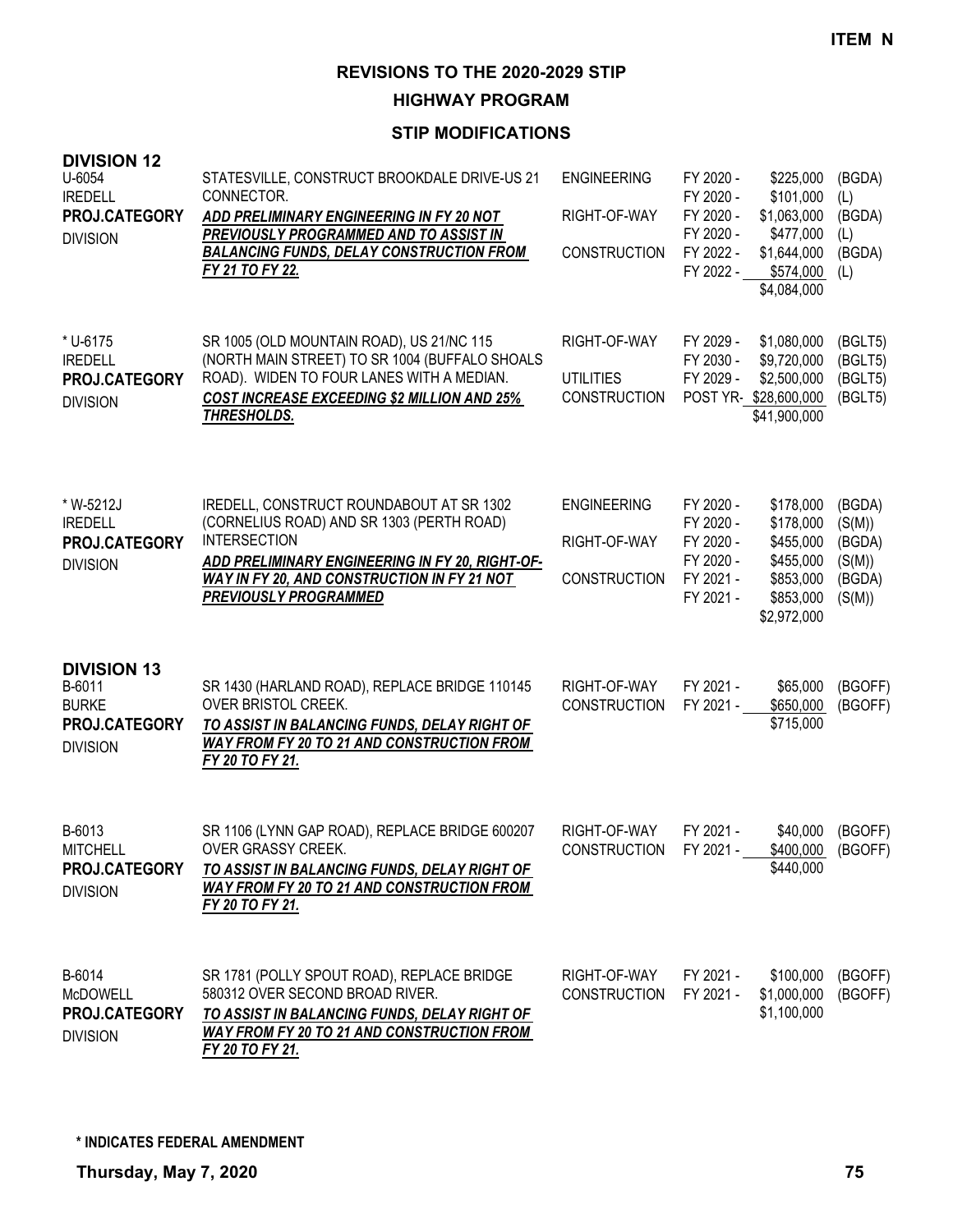**HIGHWAY PROGRAM**

| <b>DIVISION 13</b><br>B-6016<br><b>BUNCOMBE</b><br>PROJ.CATEGORY<br><b>DIVISION</b> | SR 2027 (MARTINS CREEK ROAD), REPLACE BRIDGE<br>100142 OVER MARTIN CREEK.<br>TO ASSIST IN BALANCING FUNDS, DELAY RIGHT OF<br><b>WAY FROM FY 20 TO 21 AND CONSTRUCTION FROM</b><br>FY 20 TO FY 21.                                                                                                                                                                      | RIGHT-OF-WAY<br><b>CONSTRUCTION</b> | FY 2021 -<br>FY 2021 -                                        | \$50,000<br>\$500,000<br>\$550,000                                           | (BGOFF)<br>(BGOFF)                        |
|-------------------------------------------------------------------------------------|------------------------------------------------------------------------------------------------------------------------------------------------------------------------------------------------------------------------------------------------------------------------------------------------------------------------------------------------------------------------|-------------------------------------|---------------------------------------------------------------|------------------------------------------------------------------------------|-------------------------------------------|
| EB-5547<br><b>BUNCOMBE</b><br>PROJ.CATEGORY<br><b>DIVISION</b>                      | BLACK MOUNTAIN RIVERWALK GREENWAY,<br>CONSTRUCT MULTI-USE PATH FROM EXISTING FLAT<br>CREEK GREENWAY TRAILHEAD NORTH OF US 70 TO<br>THE INTO THE OAKS TRAIL.<br>TO ALLOW ADDITIONAL TIME FOR PLANNING AND<br>DESIGN, DELAY RIGHT-OF-WAY FROM FY 19 TO FY 20<br>AND CONSTRUCTION FROM FY 20 TO FY 21.                                                                    | RIGHT-OF-WAY<br><b>CONSTRUCTION</b> | FY 2020 -<br>FY 2020 -<br>FY 2021 -<br>FY 2021 -<br>FY 2021 - | \$80,000<br>\$20,000<br>\$2,300,000<br>\$934,000<br>\$809,000<br>\$4,143,000 | (BGDA)<br>(L)<br>(BGANY)<br>(BGDA)<br>(L) |
| EB-5824<br><b>BUNCOMBE</b><br>PROJ.CATEGORY<br><b>DIVISION</b>                      | HOMINY CREEK GREENWAY, CONSTRUCT MULTI-USE<br>PATH FROM HOMINY VALLEY PARK AND ENKA HIGH<br>SCHOOL TO EAST OF SAND HILL ROAD<br>TO ASSIST IN BALANCING FUNDS, DELAY<br><b>CONSTRUCTION FROM FY 20 TO FY 21.</b>                                                                                                                                                        | <b>CONSTRUCTION</b>                 | FY 2021 -<br>FY 2021 -<br>FY 2021 -                           | \$4,400,000<br>\$400,000<br>\$1,200,000<br>\$6,000,000                       | (BGANY)<br>(BGDA)<br>(L)                  |
| * EB-5827<br><b>BURKE</b><br>PROJ.CATEGORY<br><b>DIVISION</b>                       | FONTA FLORA TRAIL, FONTA FLORA STATE TRAIL,<br>INTERSECTION OF LAUREL RIDGE COURT AND NORTH<br>POWERHOUSE ROAD TO THE PROPOSED HARRIS<br>WHISNANT TRAILHEAD AT THE INTERSECTION OF<br>HARRY WHISNANT ROAD AND COBB ROAD.<br>CONSTRUCT BICYCLE AND PEDESTRIAN FACILITY.<br>TO ALLOW ADDITIONAL TIME FOR PLANNING AND<br>DESIGN, DELAY RIGHT-OF-WAY FROM FY 20 TO FY 21. | RIGHT-OF-WAY                        | FY 2021 -<br>FY 2021 -                                        | \$410,000<br>\$216,000<br>\$626,000                                          | (BGDA)<br>(L)                             |
| EB-5934<br><b>BURKE</b><br>PROJ.CATEGORY<br><b>DIVISION</b>                         | BURKE COUNTY, CONSTRUCT BOARDWALK ACROSS<br>LINVILLE DAM AND TRAIL.<br><u>TO REFLECT CURRENT CITY DELIVERY SCHEDULE,</u><br>DELAY PRELIMINARY ENGINEERING FROM FY 19 TO<br>FY 20.                                                                                                                                                                                      | <b>ENGINEERING</b>                  | FY 2020 -<br>FY 2020 -                                        | \$400,000<br>$$100,000$ (L)<br>\$500,000                                     | (BGDA)                                    |
| * EB-5947<br><b>BUNCOMBE</b><br>PROJ.CATEGORY<br><b>DIVISION</b>                    | ASHEVILLE, NEW HAW CREEK ROAD, BEVERLY ROAD<br>TO BELL ROAD. CONSTRUCT SIDEWALKS.<br>TO ALLOW ADDITIONAL TIME FOR PLANNING AND<br>DESIGN, DELAY CONSTRUCTION FROM FY 20 TO FY<br><u>22.</u>                                                                                                                                                                            | <b>CONSTRUCTION</b>                 |                                                               | FY 2022 - \$1,900,000<br>FY 2022 - \$475,000<br>\$2,375,000                  | (BGANY)<br>(L)                            |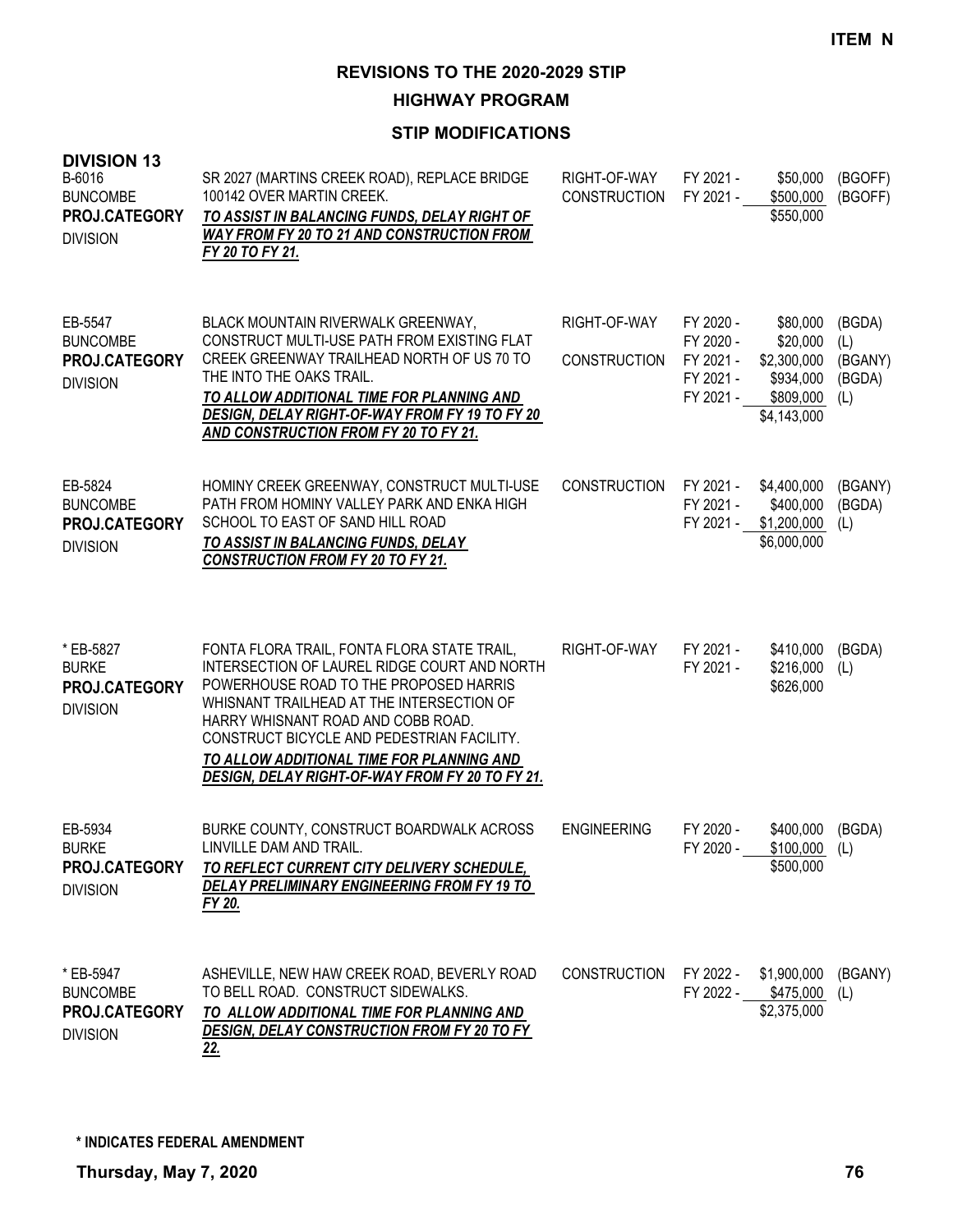**HIGHWAY PROGRAM**

| <b>DIVISION 13</b><br>* I-4409<br><b>BUNCOMBE</b><br>PROJ.CATEGORY<br><b>STATEWIDE</b> | SR 2500 (BLUE RIDGE ROAD), CONVERT I-40/SR 2500<br>(BLUE RIDGE ROAD) GRADE SEPARATION TO<br>INTERCHANGE. WIDEN SR 2500 (BLUE RIDGE ROAD)<br>TO THREE LANES FROM US 70 TO SOUTH OF I-40 AND<br>UPGRADE ROADWAY SOUTH OF 1-40 TO SR 2713.<br>TO ASSIST IN BALANCING FUNDS, DELAY RIGHT-OF-<br>WAY FROM FY 20 TO FY 21. COST INCREASE<br><b>EXCEEDING \$2 MILLION AND 25% THRESHOLDS.</b> | RIGHT-OF-WAY<br><b>UTILITIES</b><br><b>CONSTRUCTION</b> | FY 2021 -<br>FY 2022 -<br>FY 2021 -<br>FY 2023 -<br>FY 2024 -<br>FY 2025 - | \$3,150,000<br>\$3,150,000<br>\$500,000<br>\$3,383,000<br>\$3,384,000<br>\$3,383,000<br>\$16,950,000 | (NHP)<br>(NHP)<br>(NHP)<br>(NHP)<br>(NHP)<br>(NHP) |
|----------------------------------------------------------------------------------------|----------------------------------------------------------------------------------------------------------------------------------------------------------------------------------------------------------------------------------------------------------------------------------------------------------------------------------------------------------------------------------------|---------------------------------------------------------|----------------------------------------------------------------------------|------------------------------------------------------------------------------------------------------|----------------------------------------------------|
| I-5009<br><b>BURKE</b><br>PROJ.CATEGORY<br><b>REGIONAL</b>                             | I-40, US 64 (BURKEMONT ROAD). IMPROVE<br>INTERCHANGE.<br>TO ASSIST IN BALANCING FUNDS, DELAY RIGHT-OF-<br>WAY FROM FY 20 TO FY 21.                                                                                                                                                                                                                                                     | RIGHT-OF-WAY<br><b>CONSTRUCTION</b>                     | FY 2021 -<br>FY 2023 -<br>FY 2023 -                                        | \$160,000<br>\$625,000<br>\$375,000<br>\$1,160,000                                                   | (NHP)<br>(NHFP)<br>(NHP)                           |
| * I-5831<br><b>MADISON</b><br>PROJ.CATEGORY<br><b>STATEWIDE</b>                        | I-26, TENNESSEE STATE LINE TO MILE MARKER 9.<br>PAVEMENT AND BRIDGE REHABILITATION.<br>SEGMENT PROJECT INTO SEGMENTS A AND B AT<br><b>REQUEST OF DIVISION.</b>                                                                                                                                                                                                                         |                                                         |                                                                            |                                                                                                      |                                                    |
| * I-5831A<br><b>MADISON</b><br>PROJ.CATEGORY<br><b>STATEWIDE</b>                       | I-26, TENNESSEE STATE LINE TO MILE MARKER 9.<br>REPLACE CURB AND DRAINAGE BOXES, AND<br>REHABILITATE BRIDGES.<br>ADD SEGMENT A NOT PREVIOUSLY PROGRAMMED<br>AT REQUEST OF DIVISION.                                                                                                                                                                                                    | <b>CONSTRUCTION</b>                                     | FY 2023 -<br>FY 2024 -                                                     | \$3,600,000<br>\$3,600,000<br>\$7,200,000                                                            | (BGLT5)<br>(BGLT5)                                 |
| *I-5831B<br><b>MADISON</b><br>PROJ.CATEGORY<br><b>STATEWIDE</b>                        | I-26, TENNESSEE STATE LINE TO MILE MARKER 9.<br>REHABILITATE PAVEMENT.<br>ADD SEGMENT B NOT PREVIOUSLY PROGRAMMED<br><b>AT REQUEST OF DIVISION.</b>                                                                                                                                                                                                                                    | <b>CONSTRUCTION</b>                                     | FY 2025 -<br>FY 2026 -                                                     | \$4,500,000<br>\$4,500,000<br>\$9,000,000                                                            | (BGLT5)<br>(BGLT5)                                 |
| I-5888B<br><b>BUNCOMBE</b><br>PROJ.CATEGORY<br><b>STATEWIDE</b>                        | 1-40, MILE MARKER 37 TO MILE MARKER 44.<br>REHABILITATE BRIDGES.<br>TO ASSIST IN BALANCING FUNDS, DELAY<br><b>CONSTRUCTION FROM FY 20 TO FY 21.</b>                                                                                                                                                                                                                                    | <b>CONSTRUCTION</b>                                     |                                                                            | FY 2021 - \$3,400,000<br>\$3,400,000                                                                 | (NHPIM)                                            |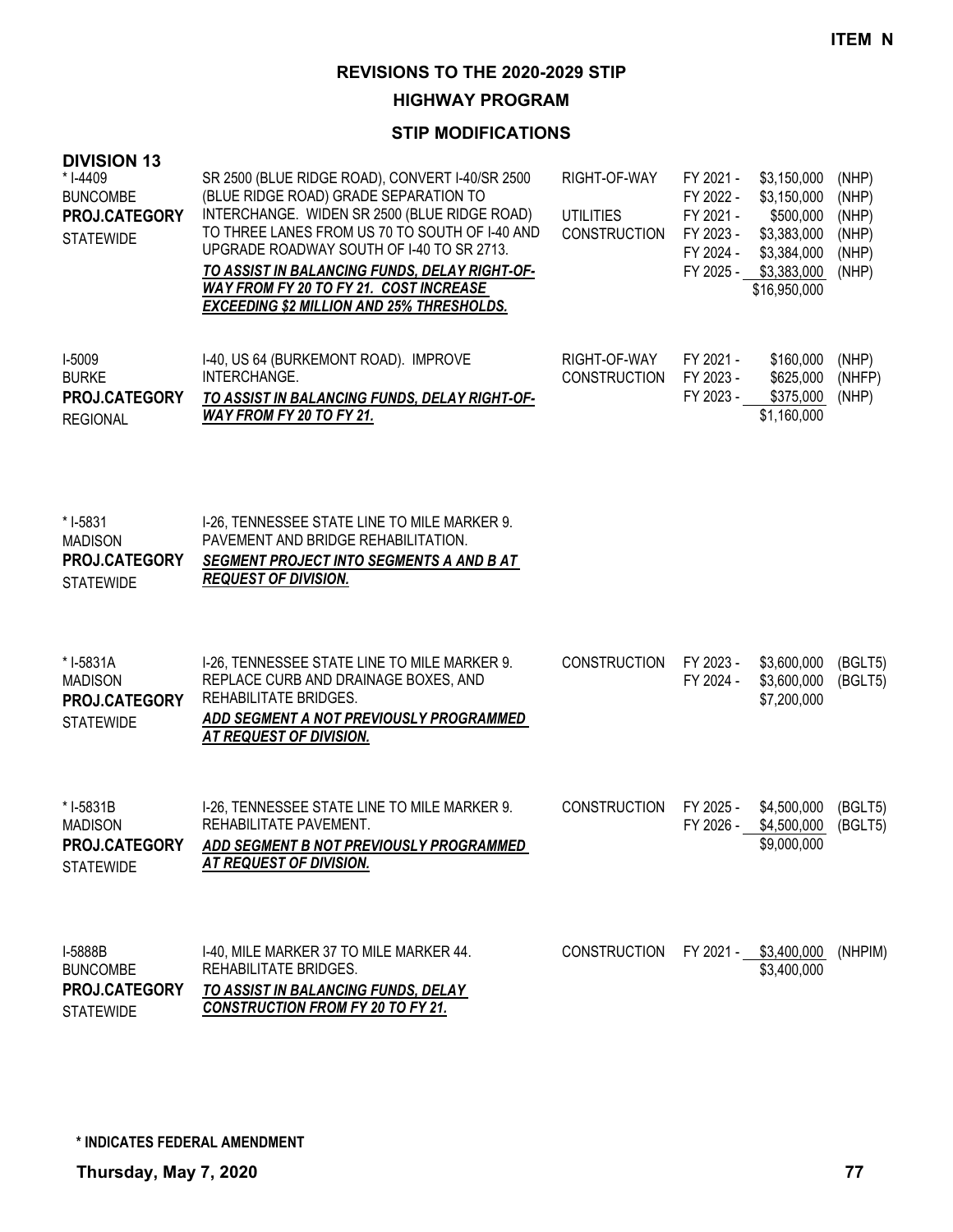**HIGHWAY PROGRAM**

| <b>DIVISION 13</b><br>* I-6063<br><b>BUNCOMBE</b><br>PROJ.CATEGORY<br><b>STATEWIDE</b>       | I-40, MILEMARKER 50 TO MILEMARKER 55. PAVEMENT<br>REHABILITATION.<br><b>COST INCREASE EXCEEDING \$2 MILLION AND 25%</b><br><b>THRESHOLDS.</b>                                                                                                      | GARVEE CONSTR FY 2020 -<br><b>CONSTRUCTION</b>           | \$429,000<br>\$429,000<br>FY 2021 -<br>FY 2022 -<br>\$429,000<br>\$429,000<br>FY 2023 -<br>\$429,000<br>FY 2024 -<br>\$429,000<br>FY 2025 -<br>\$429,000<br>FY 2026 -<br>\$429,000<br>FY 2027 -<br>\$429,000<br>FY 2028 -<br>\$429,000<br>FY 2029 -<br>POST YR-<br>\$2,145,000<br>FY 2020 -<br>\$8,167,000<br>FY 2020 -<br>\$834,000<br>FY 2021 -<br>\$8,166,000<br>FY 2021 -<br>\$833,000<br>\$24,435,000                                                                                                                                                 | (NHPIM)<br>(NHPIM)<br>(NHPIM)<br>(NHPIM)<br>(NHPIM)<br>(NHPIM)<br>(NHPIM)<br>(NHPIM)<br>(NHPIM)<br>(NHPIM)<br>(NHPIM)<br>(NHPIM)<br>(S(M))<br>(NHPIM)<br>(S(M)) |
|----------------------------------------------------------------------------------------------|----------------------------------------------------------------------------------------------------------------------------------------------------------------------------------------------------------------------------------------------------|----------------------------------------------------------|------------------------------------------------------------------------------------------------------------------------------------------------------------------------------------------------------------------------------------------------------------------------------------------------------------------------------------------------------------------------------------------------------------------------------------------------------------------------------------------------------------------------------------------------------------|-----------------------------------------------------------------------------------------------------------------------------------------------------------------|
| * U-4700A<br><b>BURKE</b><br>CALDWELL<br><b>CATAWBA</b><br>PROJ.CATEGORY<br><b>STATEWIDE</b> | US 321, NORTH OF US 70 IN HICKORY TO US 321A<br><b>COST INCREASE EXCEEDING \$2 MILLION AND 25%</b><br><b>THRESHOLDS.</b>                                                                                                                           | <b>GARVEE ROW</b><br>RIGHT-OF-WAY<br><b>CONSTRUCTION</b> | FY 2020 -<br>\$2,574,000<br>FY 2021 -<br>\$2,574,000<br>FY 2022 -<br>\$2,574,000<br>FY 2023 -<br>\$2,574,000<br>FY 2024 -<br>\$2,574,000<br>FY 2025 -<br>\$2,574,000<br>FY 2026 -<br>\$2,574,000<br>FY 2027 -<br>\$2,574,000<br>FY 2028 -<br>\$2,574,000<br>FY 2029 -<br>\$2,574,000<br>POST YR \$10,296,000<br>FY 2020 -<br>\$4,500,000<br>FY 2020 -<br>\$9,000,000<br>FY 2021 -<br>\$31,260,000<br>FY 2021 -<br>\$700,000<br>FY 2022 - \$31,260,000<br>FY 2023 - \$31,260,000<br>FY 2024 - \$31,260,000<br>FY 2025 - \$31,260,000 (NHP)<br>\$206,536,000 | (NHP)<br>(NHP)<br>(NHP)<br>(NHP)<br>(NHP)<br>(NHP)<br>(NHP)<br>(NHP)<br>(NHP)<br>(NHP)<br>(NHP)<br>(NHP)<br>(S(M))<br>(NHP)<br>(L)<br>(NHP)<br>(NHP)<br>(NHP)   |
| U-5973<br><b>BUNCOMBE</b><br>PROJ.CATEGORY<br><b>REGIONAL</b>                                | WEAVERVILLE, US 19 BUSINESS (WEAVERVILLE<br>HIGHWAY) AND SR 1740 (NEW STOCK ROAD).<br>CONSTRUCT INTERSECTION IMPROVEMENTS.<br>TO ASSIST IN BALANCING FUNDS, DELAY RIGHT OF<br><b>WAY FROM FY 20 TO 21 AND CONSTRUCTION FROM</b><br>FY 20 TO FY 21. | RIGHT-OF-WAY<br><b>UTILITIES</b><br><b>CONSTRUCTION</b>  | FY 2021 -<br>\$200,000<br>FY 2021 -<br>\$100,000<br>FY 2021 -<br>\$1,000,000<br>\$1,300,000                                                                                                                                                                                                                                                                                                                                                                                                                                                                | (T)<br>(T)<br>(T)                                                                                                                                               |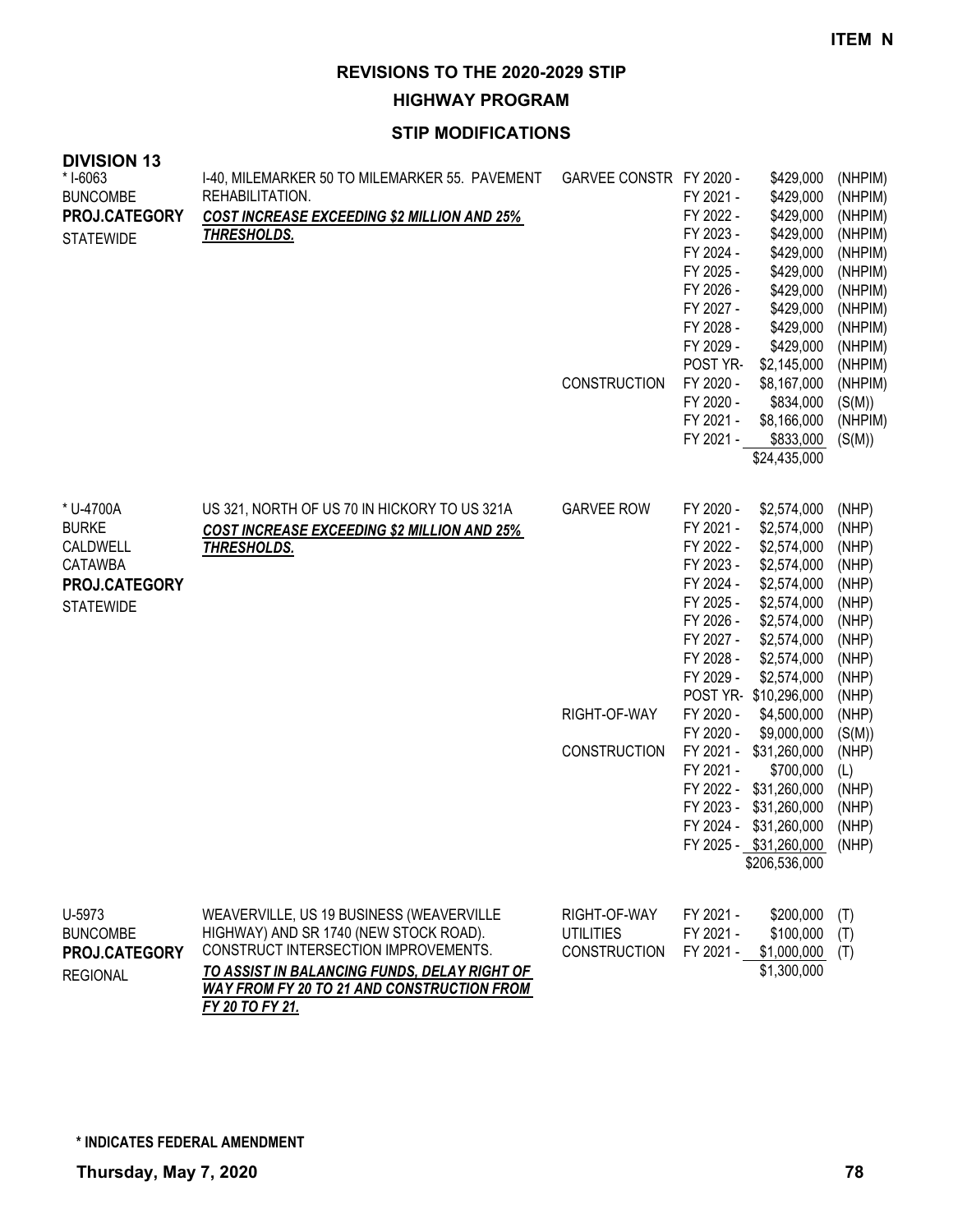**HIGHWAY PROGRAM**

### **STIP MODIFICATIONS**

| טו זוטוטוז<br>$U - 6230$<br><b>BUNCOMBE</b><br>PROJ.CATEGORY<br><b>DIVISION</b>     | NEW ROUTE, CONSTRUCT ACCESS ROAD FOR<br>HAAKON INDUSTRIES IN ENKA COMMERCE PARK.<br>TO ASSIST IN BALANCING FUNDS, DELAY<br><b>CONSTRUCTION FROM FY 20 TO FY 21.</b>                                                 | <b>CONSTRUCTION</b>                                     |                                     | FY 2021 - \$1,300,000<br>\$1,300,000                 | (T)                     |
|-------------------------------------------------------------------------------------|---------------------------------------------------------------------------------------------------------------------------------------------------------------------------------------------------------------------|---------------------------------------------------------|-------------------------------------|------------------------------------------------------|-------------------------|
| <b>DIVISION 14</b><br>B-4069<br><b>CHEROKEE</b><br>PROJ.CATEGORY<br><b>DIVISION</b> | SR 1326, REPLACE BRIDGE 159 OVER HANGING DOG<br>CREEK.<br>TO ALLOW ADDITIONAL TIME FOR PLANNING AND<br>DESIGN, DELAY RIGHT-OF-WAY FROM FY 20 TO FY 21<br>AND CONSTRUCTION FROM FY 20 TO FY 21.                      | RIGHT-OF-WAY<br><b>CONSTRUCTION</b>                     | FY 2021 -<br>FY 2021 -              | \$295,000<br>\$1,800,000<br>\$2,095,000              | (BGOFF)<br>(BGOFF)      |
| * B-5982<br><b>HAYWOOD</b><br>PROJ.CATEGORY<br><b>STATEWIDE</b>                     | US 74, REPLACE BRIDGE 430095 OVER SOUTHERN<br>RAILROAD.<br>TO ALLOW ADDITIONAL TIME FOR PLANNING AND<br>DESIGN, DELAY RIGHT-OF-WAY FROM FY 20 TO FY 22<br>AND CONSTRUCTION FROM FY 21 TO FY 23.                     | RIGHT-OF-WAY<br><b>UTILITIES</b><br><b>CONSTRUCTION</b> | FY 2022 -<br>FY 2022 -<br>FY 2023 - | \$392,000<br>\$140,000<br>\$5,400,000<br>\$5,932,000 | (HFB)<br>(HFB)<br>(HFB) |
| B-6025<br><b>MACON</b><br>PROJ.CATEGORY<br><b>DIVISION</b>                          | SR 1114 (SHOPE ROAD), REPLACE BRIDGE 550244<br>OVER N. FORK COWEETA CREEK.<br>TO ASSIST IN BALANCING FUNDS, DELAY<br><b>CONSTRUCTION FROM FY 20 TO FY 21.</b>                                                       | <b>CONSTRUCTION</b>                                     | FY 2021 -                           | \$550,000<br>\$550,000                               | (BGOFF)                 |
| *B-6026<br><b>MACON</b><br>PROJ.CATEGORY<br><b>DIVISION</b>                         | SR 1500 (WATAUGA ROAD), REPLACE BRIDGE 550214<br>OVER WATAUGA CREEK.<br>TO ALLOW ADDITIONAL TIME FOR PLANNING AND<br>DESIGN, DELAY RIGHT-OF-WAY FROM FY 19 TO FY 23<br><u>AND CONSTRUCTION FROM FY 20 TO FY 24.</u> | RIGHT-OF-WAY<br><b>CONSTRUCTION</b>                     | FY 2023 -<br>FY 2024 -              | \$50,000<br>\$500,000<br>\$550,000                   | (BGOFF)<br>(BGOFF)      |
| B-6028<br><b>MACON</b><br>PROJ.CATEGORY<br><b>DIVISION</b>                          | SR 1528 (LITTLE ELLIJAY ROAD), REPLACE BRIDGE<br>550150 OVER ELLIJAY CREEK.<br>TO ALLOW ADDITIONAL TIME FOR PLANNING AND<br>DESIGN, DELAY CONSTRUCTION FROM FY 20 TO FY<br>22.                                      | <b>CONSTRUCTION</b>                                     | FY 2022 -                           | \$500,000<br>\$500,000                               | (BGOFF)                 |

**DIVISION 13**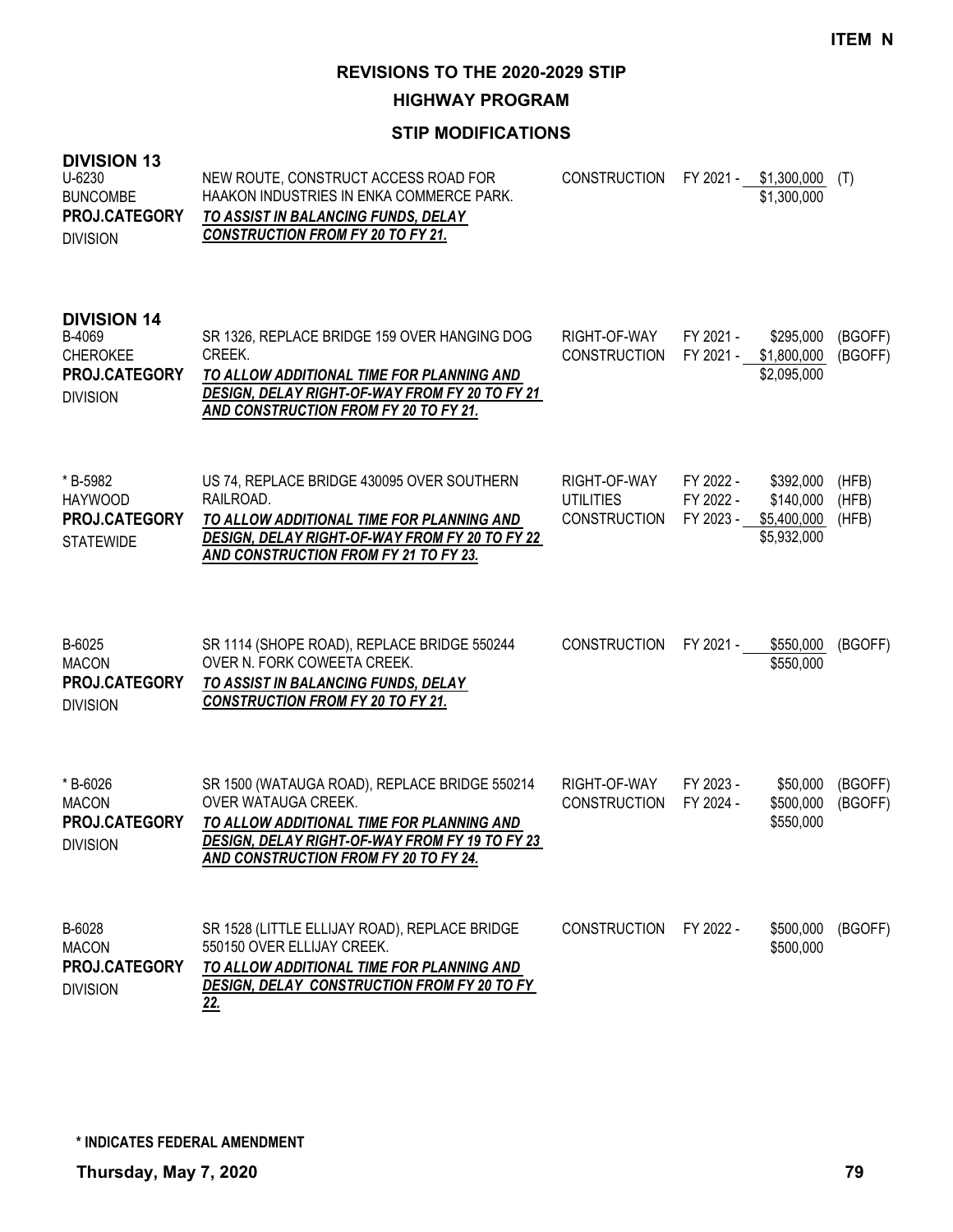**HIGHWAY PROGRAM**

| <b>DIVISION 14</b><br>B-6029<br><b>MACON</b><br>PROJ.CATEGORY<br><b>DIVISION</b> | SR 1001 (ELLIJAY ROAD), REPLACE BRIDGE 550009<br>OVER NORTH PRONG ELLIJAY CREEK.<br>TO ALLOW ADDITIONAL TIME FOR PLANNING AND<br>DESIGN, DELAY RIGHT-OF-WAY FROM FY 19 TO FY 21<br>AND CONSTRUCTION FROM FY 20 TO FY 21. | RIGHT-OF-WAY<br><b>CONSTRUCTION</b> | FY 2021 -<br>FY 2021 - | \$70,000<br>\$700,000<br>\$770,000 | (BGOFF)<br>(BGOFF) |
|----------------------------------------------------------------------------------|--------------------------------------------------------------------------------------------------------------------------------------------------------------------------------------------------------------------------|-------------------------------------|------------------------|------------------------------------|--------------------|
| * B-6030<br><b>MACON</b><br>PROJ.CATEGORY<br><b>DIVISION</b>                     | SR 1351 (MATLOCK CREEK ROAD), REPLACE BRIDGE<br>550220 OVER MATLOCK CREEK.<br>TO ALLOW ADDITIONAL TIME FOR PLANNING AND<br>DESIGN, DELAY CONSTRUCTION FROM FY 20 TO FY<br>23.                                            | <b>CONSTRUCTION</b>                 | FY 2023 -              | \$625,000<br>\$625,000             | (BGOFF)            |
| B-6031<br><b>JACKSON</b><br>PROJ.CATEGORY<br><b>DIVISION</b>                     | SR 1300 (PUMPKINTOWN ROAD), REPLACE BRIDGE<br>490069 OVER SAVANNAH CREEK.<br>TO ALLOW ADDITIONAL TIME FOR PLANNING AND<br>DESIGN, DELAY RIGHT-OF-WAY FROM FY 19 TO FY 21<br>AND CONSTRUCTION FROM FY 21 TO FY 22.        | RIGHT-OF-WAY<br><b>CONSTRUCTION</b> | FY 2021 -<br>FY 2022 - | \$80,000<br>\$800,000<br>\$880,000 | (BGOFF)<br>(BGOFF) |
| B-6032<br><b>JACKSON</b><br><b>PROJ.CATEGORY</b><br><b>DIVISION</b>              | SR 1397 (THOMAS VALLEY ROAD), REPLACE BRIDGE<br>490144 OVER NATIONS CREEK.<br>TO ALLOW ADDITIONAL TIME FOR PLANNING AND<br>DESIGN, DELAY RIGHT-OF-WAY FROM FY 19 TO FY 21<br>AND CONSTRUCTION FROM FY 21 TO FY 22.       | RIGHT-OF-WAY<br><b>CONSTRUCTION</b> | FY 2021 -<br>FY 2022 - | \$50,000<br>\$500,000<br>\$550,000 | (BGOFF)<br>(BGOFF) |
| * B-6033<br><b>JACKSON</b><br>PROJ.CATEGORY<br><b>DIVISION</b>                   | SR 1445 (LEE BUMGARNER ROAD), REPLACE BRIDGE<br>490129 OVER SCOTT CREEK.<br>TO ALLOW ADDITIONAL TIME FOR PLANNING AND<br>DESIGN, DELAY CONSTRUCTION FROM FY 21 TO FY<br>23.                                              | <b>CONSTRUCTION</b>                 | FY 2023 -              | \$1,200,000<br>\$1,200,000         | (BGOFF)            |
| B-6034<br><b>JACKSON</b><br><b>PROJ.CATEGORY</b><br><b>DIVISION</b>              | SR 1300 (PUMPKINTOWN ROAD), REPLACE BRIDGE<br>490065 OVER SAVANNAH CREEK.<br>TO ALLOW ADDITIONAL TIME FOR PLANNING AND<br><b>DESIGN, DELAY RIGHT-OF-WAY FROM FY 19 TO FY 21</b><br>AND CONSTRUCTION FROM FY 21 TO FY 22. | RIGHT-OF-WAY<br><b>CONSTRUCTION</b> | FY 2021 -<br>FY 2022 - | \$80,000<br>\$800,000<br>\$880,000 | (BGOFF)<br>(BGOFF) |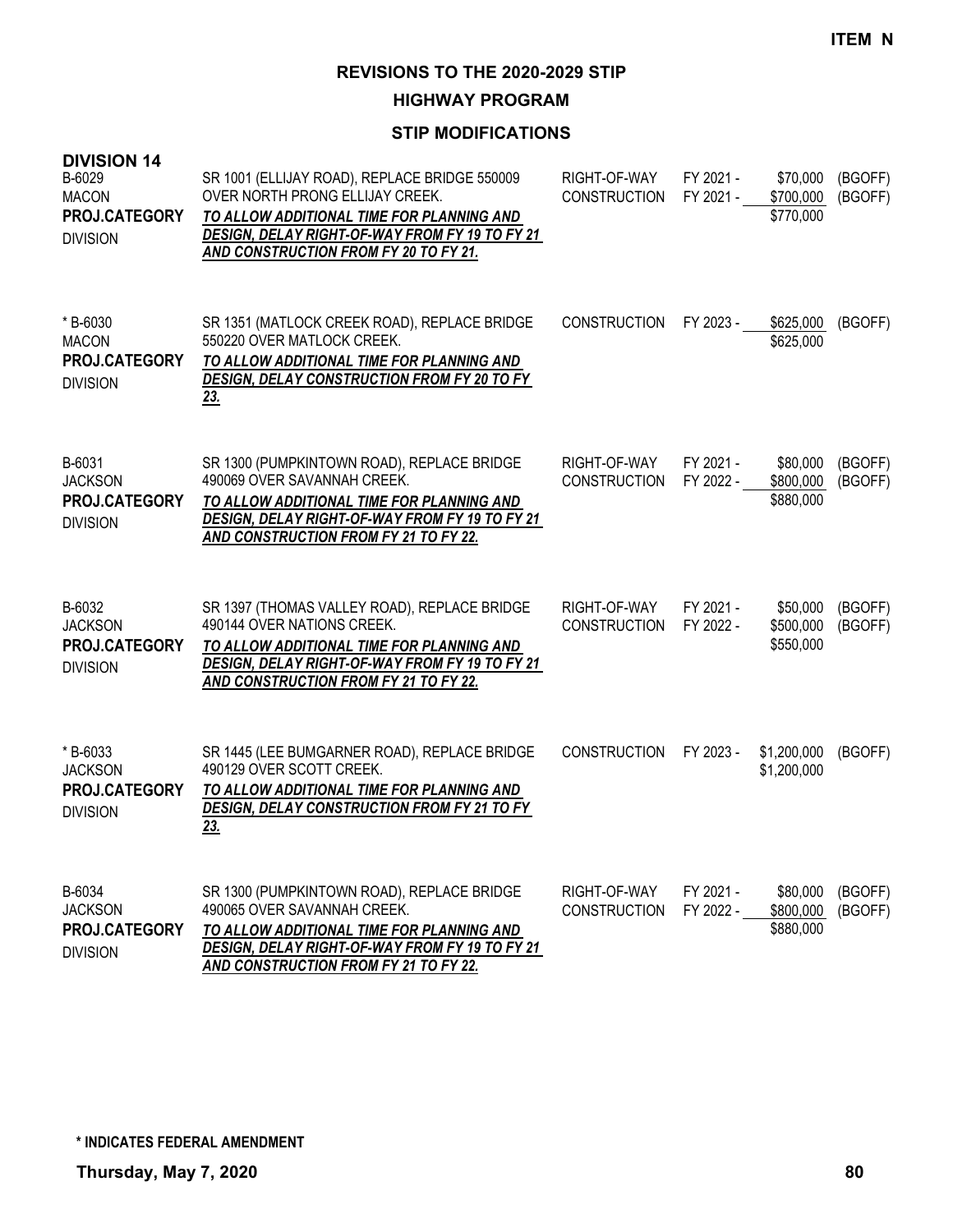**HIGHWAY PROGRAM**

| <b>DIVISION 14</b><br>B-6035<br><b>JACKSON</b><br>PROJ.CATEGORY<br><b>DIVISION</b> | SR 1738 (HOOPER CEMETERY ROAD), REPLACE<br>BRIDGE 490203 OVER CANEY FORK.<br>TO ALLOW ADDITIONAL TIME FOR PLANNING AND<br>DESIGN, DELAY RIGHT-OF-WAY FROM FY 19 TO FY 21<br>AND CONSTRUCTION FROM FY 21 TO FY 22.                                                                                                           | RIGHT-OF-WAY<br><b>CONSTRUCTION</b>       | FY 2021 -<br>FY 2022 -                           | \$70,000<br>\$700,000<br>\$770,000                        | (BGOFF)<br>(BGOFF)                 |
|------------------------------------------------------------------------------------|-----------------------------------------------------------------------------------------------------------------------------------------------------------------------------------------------------------------------------------------------------------------------------------------------------------------------------|-------------------------------------------|--------------------------------------------------|-----------------------------------------------------------|------------------------------------|
| *B-6036<br><b>JACKSON</b><br>PROJ.CATEGORY<br><b>DIVISION</b>                      | SR 1737 (CANEY FORK ROAD), REPLACE BRIDGE<br>490081 OVER JOHNS CREEK.<br>TO ALLOW ADDITIONAL TIME FOR PLANNING AND<br>DESIGN, DELAY RIGHT-OF-WAY FROM FY 19 TO FY 22<br><b>AND CONSTRUCTION FROM FY 21 TO FY 23.</b>                                                                                                        | RIGHT-OF-WAY<br><b>CONSTRUCTION</b>       | FY 2022 -<br>FY 2023 -                           | \$70,000<br>\$700,000<br>\$770,000                        | (BGOFF)<br>(BGOFF)                 |
| * EB-5756<br><b>MACON</b><br>PROJ.CATEGORY<br><b>DIVISION</b>                      | SR 1729 (DEPOT STREET), US 441 BUSINESS (EAST<br>MAIN STREET) TO SR 1667 (WAYAH STREET).<br>CONSTRUCT MISSING SECTIONS OF SIDEWALK<br>ALONG WEST SIDE AND CONSTRUCT NEW SIDEWALK<br>ALONG EAST SIDE.<br><b>ACCELERATE CONSTRUCTION FROM FY 23 TO FY 21</b><br>AND DELETE RIGHT OF WAY AT THE REQUEST OF<br><b>DIVISION.</b> | <b>ENGINEERING</b><br><b>CONSTRUCTION</b> | FY 2021 -<br>FY 2021 -<br>FY 2021 -<br>FY 2021 - | \$14,000<br>\$4,000<br>\$221,000<br>\$55,000<br>\$294,000 | (TA5200)<br>(L)<br>(TA5200)<br>(L) |
| * EB-5923<br><b>JACKSON</b><br>PROJ.CATEGORY<br><b>DIVISION</b>                    | SR 1432 (SKYLAND DRIVE), SR 1429 (CHIPPER CURVE<br>ROAD) TO US 23 BUSINESS. CONSTRUCT SIDEWALK.<br>TO ASSIST IN BALANCING FUNDS, DELAY<br><b>CONSTRUCTION FROM FY 20 TO FY 22.</b>                                                                                                                                          | <b>CONSTRUCTION</b>                       | FY 2022 -<br>FY 2022 -                           | \$768,000<br>\$192,000<br>\$960,000                       | (TALT5)<br>(L)                     |
| * R-5843<br><b>SWAIN</b><br>PROJ.CATEGORY<br><b>DIVISION</b>                       | SR 1321 (BRYSON WALK), SR 1336 (DEPOT STREET),<br>SR 1323 (SLOPE STREET) TO SR 1336 (DEEP CREEK<br>ROAD). IMPROVE INTERSECTIONS.<br>TO ASSIST IN BALANCING FUNDS, DELAY<br><b>CONSTRUCTION FROM FY 21 TO FY 22.</b>                                                                                                         | <b>CONSTRUCTION</b>                       | FY 2022 -                                        | \$1,500,000<br>\$1,500,000                                | (T)                                |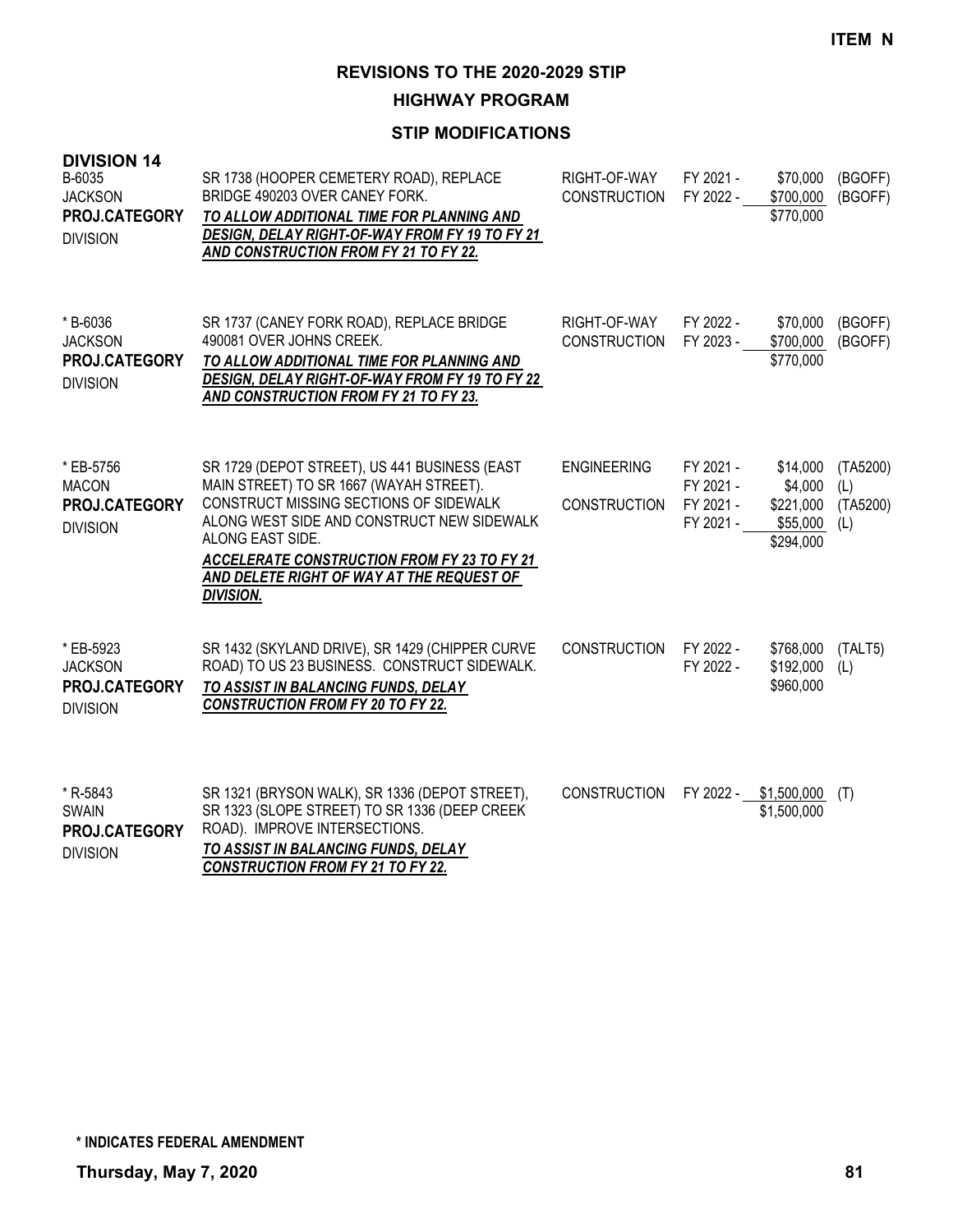**HIGHWAY PROGRAM**

| <b>DIVISION 14</b><br>R-5861<br><b>CHEROKEE</b><br>PROJ.CATEGORY<br><b>DIVISION</b> | US 19/129, GEORGIA STATE LINE TO US 64. WIDEN<br>ROADWAY.<br>ACCELERATE CONSTRUCTION FROM FY 24 TO FY 23<br><b>AT REQUEST OF DIVISION.</b>                                                                                                                                                                                                                    | <b>ENGINEERING</b><br><b>BUILD NC ROW</b><br>RIGHT-OF-WAY<br><b>UTILITIES</b><br><b>CONSTRUCTION</b> | FY 2021 -<br>FY 2022 -<br>FY 2023 -<br>FY 2024 -<br>FY 2025 -<br>FY 2026 -<br>FY 2027 -<br>FY 2028 -<br>FY 2029 -<br>POST YR-<br>FY 2020 -<br>FY 2021 -<br>FY 2022 -<br>FY 2023 -<br>FY 2024 -<br>FY 2025 -<br>FY 2026 -<br>FY 2027 -<br>FY 2028 -<br>FY 2029 -<br>POST YR-<br>FY 2020 -<br>FY 2021 -<br>FY 2020 -<br>FY 2023 -<br>FY 2024 -<br>FY 2025 -<br>FY 2026 - | \$215,000<br>\$215,000<br>\$215,000<br>\$215,000<br>\$215,000<br>\$215,000<br>\$215,000<br>\$215,000<br>\$215,000<br>\$1,290,000<br>\$89,000<br>\$89,000<br>\$89,000<br>\$89,000<br>\$89,000<br>\$89,000<br>\$89,000<br>\$89,000<br>\$89,000<br>\$89,000<br>\$445,000<br>\$1,000,000<br>\$1,000,000<br>\$500,000<br>\$6,925,000<br>\$6,925,000<br>\$6,925,000<br>\$6,925,000<br>\$34,760,000 | (T)<br>(T)<br>(T)<br>(T)<br>(T)<br>(T)<br>(T)<br>(T)<br>(T)<br>(T)<br>(T)<br>(T)<br>(T)<br>(T)<br>(T)<br>(T)<br>(T)<br>(T)<br>(T)<br>(T)<br>(T)<br>(T)<br>(T)<br>(T)<br>(T)<br>(T)<br>(T)<br>(T) |
|-------------------------------------------------------------------------------------|---------------------------------------------------------------------------------------------------------------------------------------------------------------------------------------------------------------------------------------------------------------------------------------------------------------------------------------------------------------|------------------------------------------------------------------------------------------------------|------------------------------------------------------------------------------------------------------------------------------------------------------------------------------------------------------------------------------------------------------------------------------------------------------------------------------------------------------------------------|----------------------------------------------------------------------------------------------------------------------------------------------------------------------------------------------------------------------------------------------------------------------------------------------------------------------------------------------------------------------------------------------|--------------------------------------------------------------------------------------------------------------------------------------------------------------------------------------------------|
| * R-5863<br><b>CLAY</b><br>PROJ.CATEGORY<br><b>DIVISION</b>                         | US 64 BUSINESS, US 64 TO SR 1307 (MAIN STREET).<br>UPGRADE ROADWAY.<br>COST INCREASE EXCEEDING \$2 MILLION AND 25%<br>THRESHOLDS.                                                                                                                                                                                                                             | RIGHT-OF-WAY<br><b>UTILITIES</b><br><b>CONSTRUCTION</b>                                              | FY 2020 -<br>FY 2020 -<br>FY 2022 -                                                                                                                                                                                                                                                                                                                                    | \$4,000,000<br>\$100,000<br>\$1,300,000<br>\$5,400,000                                                                                                                                                                                                                                                                                                                                       | (T)<br>(T)<br>(T)                                                                                                                                                                                |
| U-5548<br><b>HAYWOOD</b><br>PROJ.CATEGORY<br><b>DIVISION</b>                        | BROWN AVENUE, REALIGNMENT OF BROWN AVENUE<br>FROM BOYD AVENUE TO APPROXIMATELY 1200 FEET<br>SOUTH OF THE INTERSECTION. PROJECT INCLUDES<br>CONSTRUCTION OF NEW ROADWAY (SCHOOL<br>STREET), RAISED CROSSWALK, PAINTED<br>CROSSWALKS, REFUGE ISLAND, BULBOUT AND<br>SIGNAGE.<br>TO ASSIST IN BALANCING FUNDS, DELAY<br><b>CONSTRUCTION FROM FY 20 TO FY 21.</b> | <b>CONSTRUCTION</b>                                                                                  | FY 2021 -<br>FY 2021 -                                                                                                                                                                                                                                                                                                                                                 | \$400,000<br>\$100,000<br>\$500,000                                                                                                                                                                                                                                                                                                                                                          | (BGDA)<br>(L)                                                                                                                                                                                    |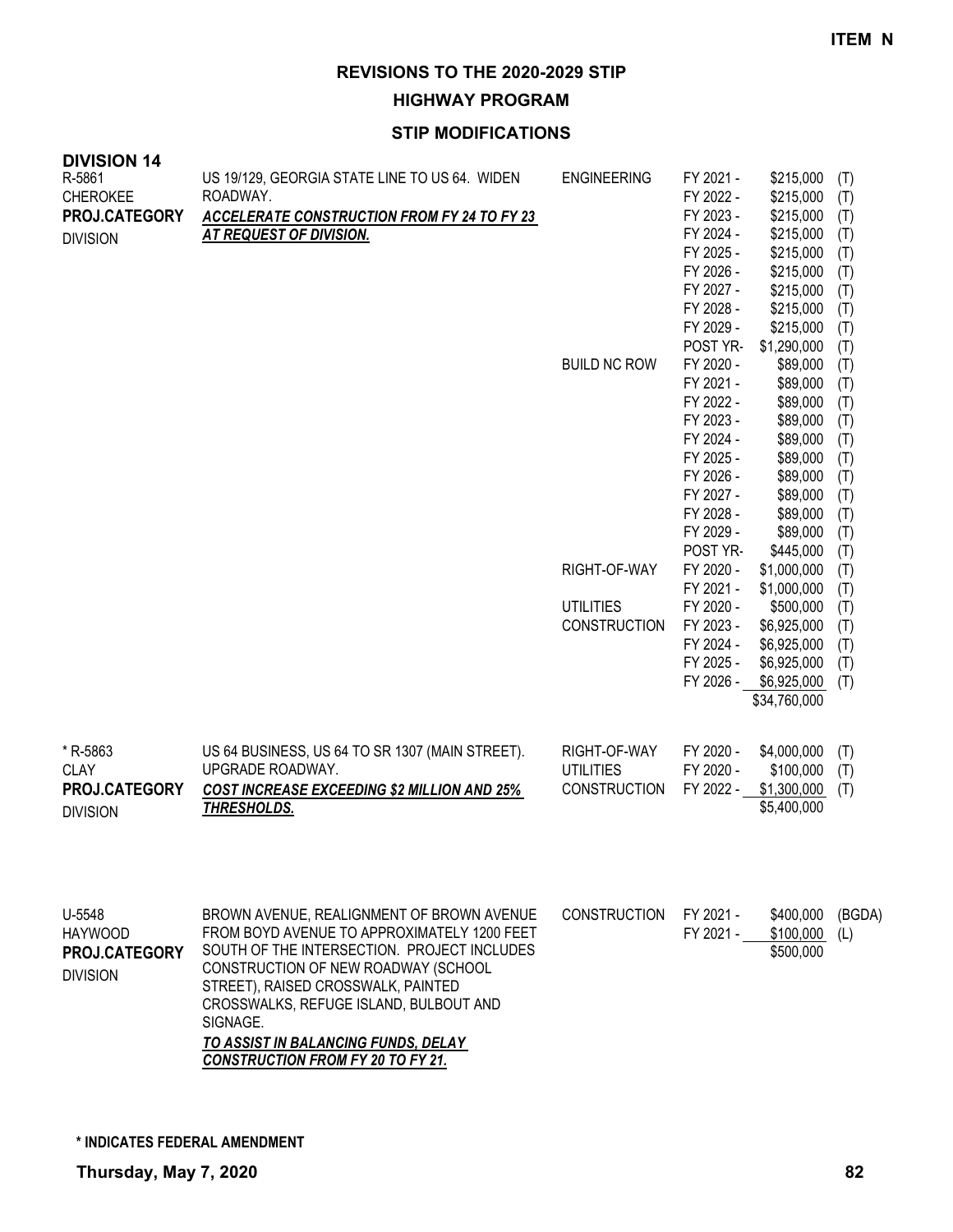**HIGHWAY PROGRAM**

## **STIP MODIFICATIONS**

| דו וטוטוט<br>* U-5839<br><b>HAYWOOD</b><br>PROJ.CATEGORY<br><b>DIVISION</b> | US 276 (RUSS AVENUE), US 23/74 TO US 23 BUSINESS<br>(MAIN STREET). UPGRADE CORRIDOR.<br><b>COST INCREASE EXCEEDING \$2 MILLION AND 25%</b><br><b>THRESHOLDS.</b>                                                    | <b>ENGINEERING</b><br><b>BUILD NC ROW</b>               | FY 2020 -<br>FY 2021 -<br>FY 2022 -<br>FY 2023 -<br>FY 2024 -<br>FY 2025 -<br>FY 2026 -<br>FY 2027 -<br>FY 2028 -<br>FY 2029 -<br>POST YR-<br>FY 2020 -<br>FY 2021 -<br>FY 2022 -<br>FY 2023 -<br>FY 2024 -<br>FY 2025 -<br>FY 2026 -<br>FY 2027 -<br>FY 2028 -<br>FY 2029 -<br>POST YR- | \$172,000<br>\$172,000<br>\$172,000<br>\$172,000<br>\$172,000<br>\$172,000<br>\$172,000<br>\$172,000<br>\$172,000<br>\$172,000<br>\$860,000<br>\$258,000<br>\$258,000<br>\$258,000<br>\$258,000<br>\$258,000<br>\$258,000<br>\$258,000<br>\$258,000<br>\$258,000<br>\$258,000<br>\$1,290,000 | (T)<br>(T)<br>(T)<br>(T)<br>(T)<br>(T)<br>(T)<br>(T)<br>(T)<br>(T)<br>(T)<br>(T)<br>(T)<br>(T)<br>(T)<br>(T)<br>(T)<br>(T)<br>(T)<br>(T)<br>(T)<br>(T) |
|-----------------------------------------------------------------------------|---------------------------------------------------------------------------------------------------------------------------------------------------------------------------------------------------------------------|---------------------------------------------------------|------------------------------------------------------------------------------------------------------------------------------------------------------------------------------------------------------------------------------------------------------------------------------------------|----------------------------------------------------------------------------------------------------------------------------------------------------------------------------------------------------------------------------------------------------------------------------------------------|--------------------------------------------------------------------------------------------------------------------------------------------------------|
|                                                                             |                                                                                                                                                                                                                     | RIGHT-OF-WAY<br><b>UTILITIES</b>                        | FY 2020 -<br>FY 2021 -<br>FY 2020 -                                                                                                                                                                                                                                                      | \$160,000<br>\$3,040,000<br>\$750,000                                                                                                                                                                                                                                                        | (T)<br>(T)<br>(T)                                                                                                                                      |
|                                                                             |                                                                                                                                                                                                                     | <b>CONSTRUCTION</b>                                     | FY 2021 -<br>FY 2022 -<br>FY 2023 -                                                                                                                                                                                                                                                      | \$7,500,000<br>\$7,500,000<br>\$7,500,000<br>\$32,900,000                                                                                                                                                                                                                                    | (T)<br>(T)<br>(T)                                                                                                                                      |
| * U-5888<br><b>HAYWOOD</b><br>PROJ.CATEGORY<br><b>DIVISION</b>              | US 23 BUSINESS, INTERSECTION OF US 23 BUSINESS<br>(NORTH MAIN STREET) AND WALNUT STREET.<br>CONSTRUCT INTERSECTION IMPROVEMENTS.<br>TO ASSIST IN BALANCING FUNDS, DELAY<br><b>CONSTRUCTION FROM FY 20 TO FY 23.</b> | CONSTRUCTION                                            | FY 2023 -<br>FY 2024 -                                                                                                                                                                                                                                                                   | \$1,725,000<br>\$1,725,000<br>\$3,450,000                                                                                                                                                                                                                                                    | (T)<br>(T)                                                                                                                                             |
| U-6049<br><b>HENDERSON</b><br>PROJ.CATEGORY<br><b>REGIONAL</b>              | NC 225 (SOUTH MAIN STREET), SOUTH MAIN STREET<br>AT SOUTH KING STREET TO US 176. WIDEN BRIDGE<br>440143 TO 5-LANES.<br>TO ALLOW ADDITIONAL TIME FOR DESIGN, DELAY<br><b>CONSTRUCTION FROM FY 22 TO FY 23 TO</b>     | RIGHT-OF-WAY<br><b>UTILITIES</b><br><b>CONSTRUCTION</b> | FY 2020 -<br>FY 2020 -<br>FY 2023 -<br>FY 2024 -                                                                                                                                                                                                                                         | \$933,000<br>\$500,000<br>\$1,600,000<br>\$1,600,000<br>\$4,633,000                                                                                                                                                                                                                          | (T)<br>(T)<br>(T)<br>(T)                                                                                                                               |

*COORDINATE WITH U-5886.*

**DIVISION 14**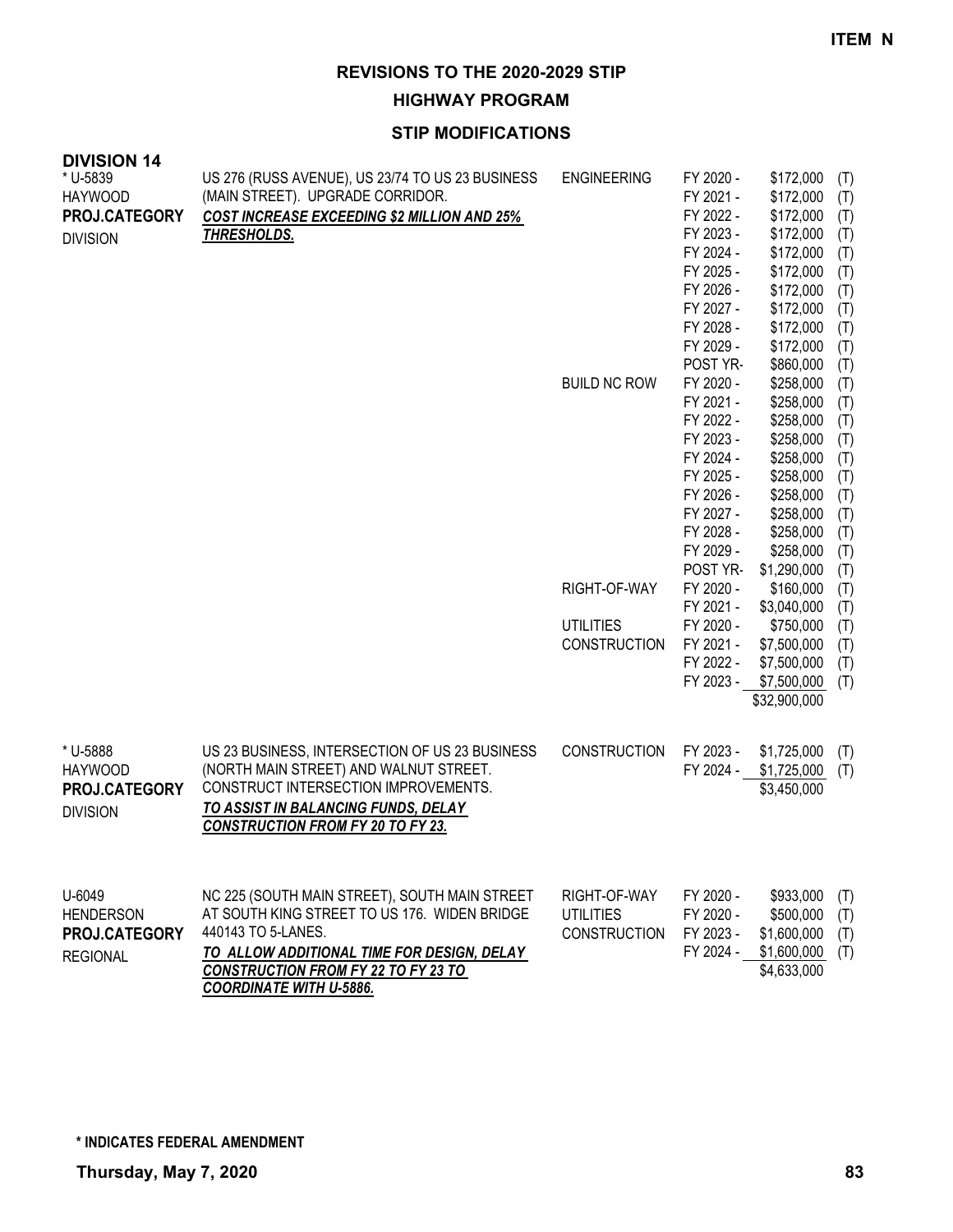**HIGHWAY PROGRAM**

### **STIP DELETIONS**

| <b>DIVISION 2</b><br>* R-5852<br>CARTERET<br>PROJ.CATEGORY<br><b>REGIONAL</b>            | NC 58 (EMERALD DRIVE), BOGUE INLET DRIVE.<br>CONSTRUCT ROUNDABOUT.<br>DELETE AT THE REQUEST OF RPO.                                                                                          | RIGHT-OF-WAY<br><b>UTILITIES</b><br><b>CONSTRUCTION</b> | FY 2023 -<br>FY 2023 -<br>FY 2025 -                          | \$500,000<br>\$100,000<br>\$1,100,000<br>\$1,700,000                            | (T)<br>(T)<br>(T)                              |
|------------------------------------------------------------------------------------------|----------------------------------------------------------------------------------------------------------------------------------------------------------------------------------------------|---------------------------------------------------------|--------------------------------------------------------------|---------------------------------------------------------------------------------|------------------------------------------------|
| <b>DIVISION 3</b><br>* EB-5719<br><b>NEW HANOVER</b><br>PROJ.CATEGORY<br><b>DIVISION</b> | PEACHTREE AVENUE, PARK AVENUE TO MCMILLAN<br>AVENUE. CONSTRUCT BICYCLE LANE.<br>DELETE AT THE REQUEST OF MPO.                                                                                | <b>CONSTRUCTION</b>                                     | FY 2021 -<br>FY 2021 -                                       | \$150,000<br>\$37,000<br>\$187,000                                              | (TAANY)<br>(L)                                 |
| * U-6236<br><b>NEW HANOVER</b><br>PROJ.CATEGORY<br><b>DIVISION</b>                       | WILMINGTON, WEST SALISBURY STREET<br>STREETSCAPE PROJECT.<br>DELETE AT THE REQUEST OF MPO.                                                                                                   | <b>CONSTRUCTION</b>                                     | FY 2020 -<br>FY 2020 -                                       | \$636,000<br>\$273,000<br>\$909,000                                             | (BGDA)<br>(L)                                  |
| <b>DIVISION 4</b><br>EB-5991<br><b>NASH</b><br>PROJ.CATEGORY<br><b>DIVISION</b>          | US 301 BUSINESS (CHURCH STREET), US 64 BYPASS<br>TO NC 43 (FALLS ROAD) IN ROCKY MOUNT. ADD<br>SIDEWALK AND BUFFERED BIKE LANES.<br>DELETE, WORK TO BE ACCOMPLISHED UNDER<br>PROJECT EB-5761. | <b>ENGINEERING</b><br><b>CONSTRUCTION</b>               | FY 2028 -<br>FY 2028 -<br>FY 2029 -<br>FY 2029 -<br>POST YR- | \$160,000<br>\$40,000<br>\$1,520,000<br>\$760,000<br>\$1,520,000<br>\$4,000,000 | (TA5200)<br>(L)<br>(TA5200)<br>(L)<br>(TA5200) |
| <b>DIVISION 5</b><br>* C-5567<br><b>GRANVILLE</b><br>PROJ.CATEGORY<br><b>EXEMPT</b>      | EAST LYON STATION GREENWAY, TOWN OF BUTNER<br>GREENWAY EXTENSION. CONSTRUCT MULTI-USE<br>PATH.<br>DELETE, PROJECT DECLINED BY TOWN.                                                          | RIGHT-OF-WAY<br><b>CONSTRUCTION</b>                     | FY 2020 -<br>FY 2020 -<br>FY 2021 -<br>FY 2021 -             | \$28,000<br>\$7,000<br>\$144,000<br>\$36,000<br>\$215,000                       | (CMAQ)<br>(L)<br>(CMAQ)<br>(L)                 |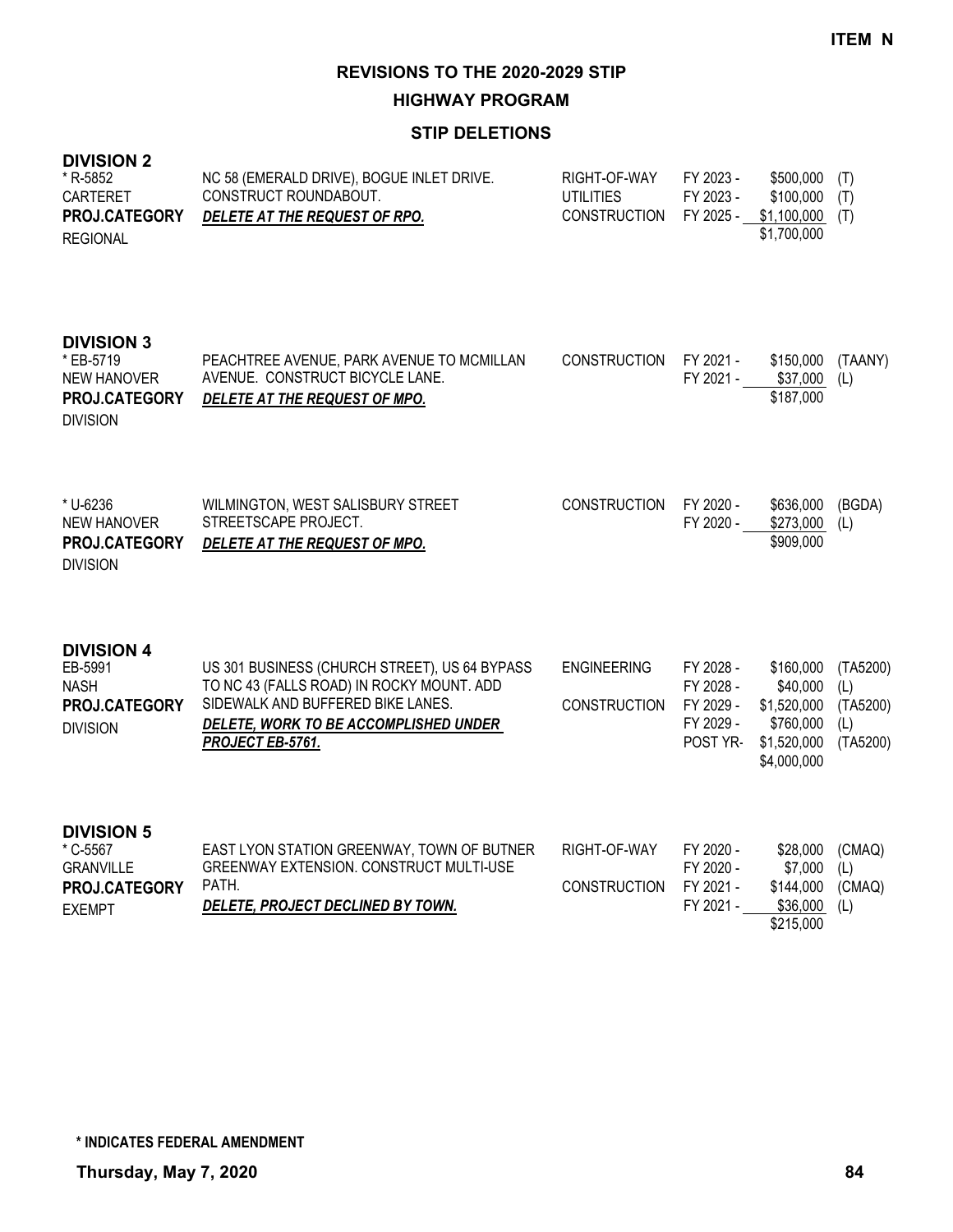#### **HIGHWAY PROGRAM**

# **STIP DELETIONS**

| <b>DIVISION 5</b><br>* EB-5709<br><b>WAKE</b><br>PROJ.CATEGORY<br><b>DIVISION</b> | SR 4363 (MARTIN LUTHER KING, JR. BOULEVARD),<br>SOUTH SAUNDERS STREET TO SR 1007 (POOLE<br>ROAD) IN RALEIGH. CONSTRUCT DEDICATED<br><b>BICYCLE LANES.</b><br>DELETE AT THE REQUEST OF MPO AND DIVISION.<br>PROJECT DECLINED BY CITY. (NOTE: FUNDING<br><b>SHOWN REFLECTS 18-27 STIP PROGRAMMING.)</b> | <b>ENGINEERING</b><br><b>CONSTRUCTION</b>               | FY 2018 -<br>FY 2019 -                           | \$100,000<br>\$900,000<br>\$1,000,000                                       | (SRTS)<br>(SRTS)                 |
|-----------------------------------------------------------------------------------|-------------------------------------------------------------------------------------------------------------------------------------------------------------------------------------------------------------------------------------------------------------------------------------------------------|---------------------------------------------------------|--------------------------------------------------|-----------------------------------------------------------------------------|----------------------------------|
| * EB-5839<br><b>WAKE</b><br>PROJ.CATEGORY<br><b>DIVISION</b>                      | SR 3014 (MORRISVILLE- CARPENTER ROAD), TOWN<br>HALL DRIVE TO MISTY GROVES CIRCLE IN<br>MORRISVILLE. CONSTRUCT SIDEWALK ON SOUTH<br>SIDE.<br>DELETE WORK TO BE ACCOMPLISHED UNDER U-5618.                                                                                                              | <b>CONSTRUCTION</b>                                     | FY 2022 -                                        | \$340,000<br>FY 2022 - \$85,000<br>\$425,000                                | (TAANY)<br>(L)                   |
| * EB-5892<br><b>WAKE</b><br><b>PROJ.CATEGORY</b><br><b>DIVISION</b>               | SR 1635 (MCCRIMMON PARKWAY), SR 1613 (DAVIS<br>DRIVE) TO TOWN HALL DRIVE IN MORRISVILLE. FILL IN<br>SIDEWALK GAPS AND INSTALL PEDESTRIAN SIGNALS<br>AND CROSSWALK.<br>DELETE WORK TO BE ACCOMPLISHED UNDER U-5747.                                                                                    | <b>ENGINEERING</b><br><b>CONSTRUCTION</b>               | FY 2020 -<br>FY 2020 -<br>FY 2022 -<br>FY 2022 - | \$42,000<br>\$10,000<br>\$238,000<br>\$60,000<br>\$350,000                  | (TAANY)<br>(L)<br>(TAANY)<br>(L) |
| * U-5720C<br><b>DURHAM</b>                                                        | US 70, SR 1959 (SOUTH MIAMI BOULEVARD) / SR 1811<br>(SHERRON ROAD) TO EAST OF SR 2095 (PAGE ROAD<br>EXTENSION).<br>DELETE; WORK TO BE ACCOMPLISHED UNDER U-<br>5720B.                                                                                                                                 | RIGHT-OF-WAY<br><b>UTILITIES</b><br><b>CONSTRUCTION</b> | POST YR-                                         | POST YR-\$25,200,000<br>\$1,300,000<br>POST YR-\$41,600,000<br>\$68,100,000 | (T)<br>(T)<br>(T)                |
| <b>DIVISION 7</b><br>* U-5898<br>CLIII EODD                                       | US 29, NC 150. INTERCHANGE IMPROVEMENTS.<br>DELETE MODIATO DE ACCOMPLICUED UNDER                                                                                                                                                                                                                      | RIGHT-OF-WAY<br>11TH1TIEC                               | FY 2020 -<br>EV 2020                             | \$40,000<br>40.000(T)                                                       | (T)                              |

| ື ∪-ວ໐ຯ໐             | US 29, NU 130. INTERUMANGE IMPROVEMENTS. | KIGHI-UF-WAY        | FY ZUZU - | \$40,000 (1)   |  |
|----------------------|------------------------------------------|---------------------|-----------|----------------|--|
| <b>GUILFORD</b>      | DELETE, WORK TO BE ACCOMPLISHED UNDER    | UTILITIES           | FY 2020 - | $$10,000$ (T)  |  |
| <b>PROJ.CATEGORY</b> | <b>PROJECT R-5889.</b>                   | <b>CONSTRUCTION</b> | FY 2020 - | $$500,000$ (T) |  |
| <b>REGIONAL</b>      |                                          |                     |           | \$550,000      |  |